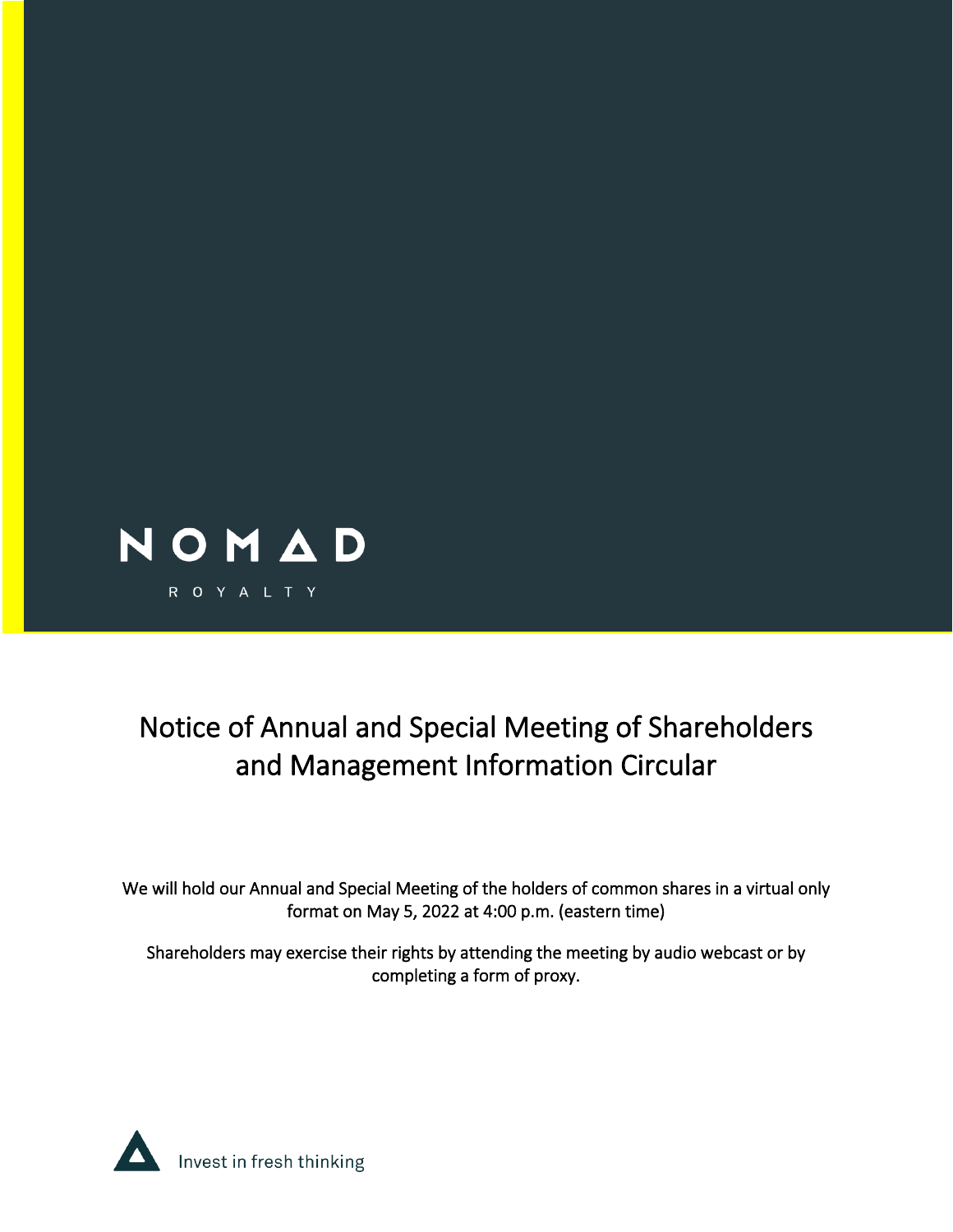# TABLE OF CONTENTS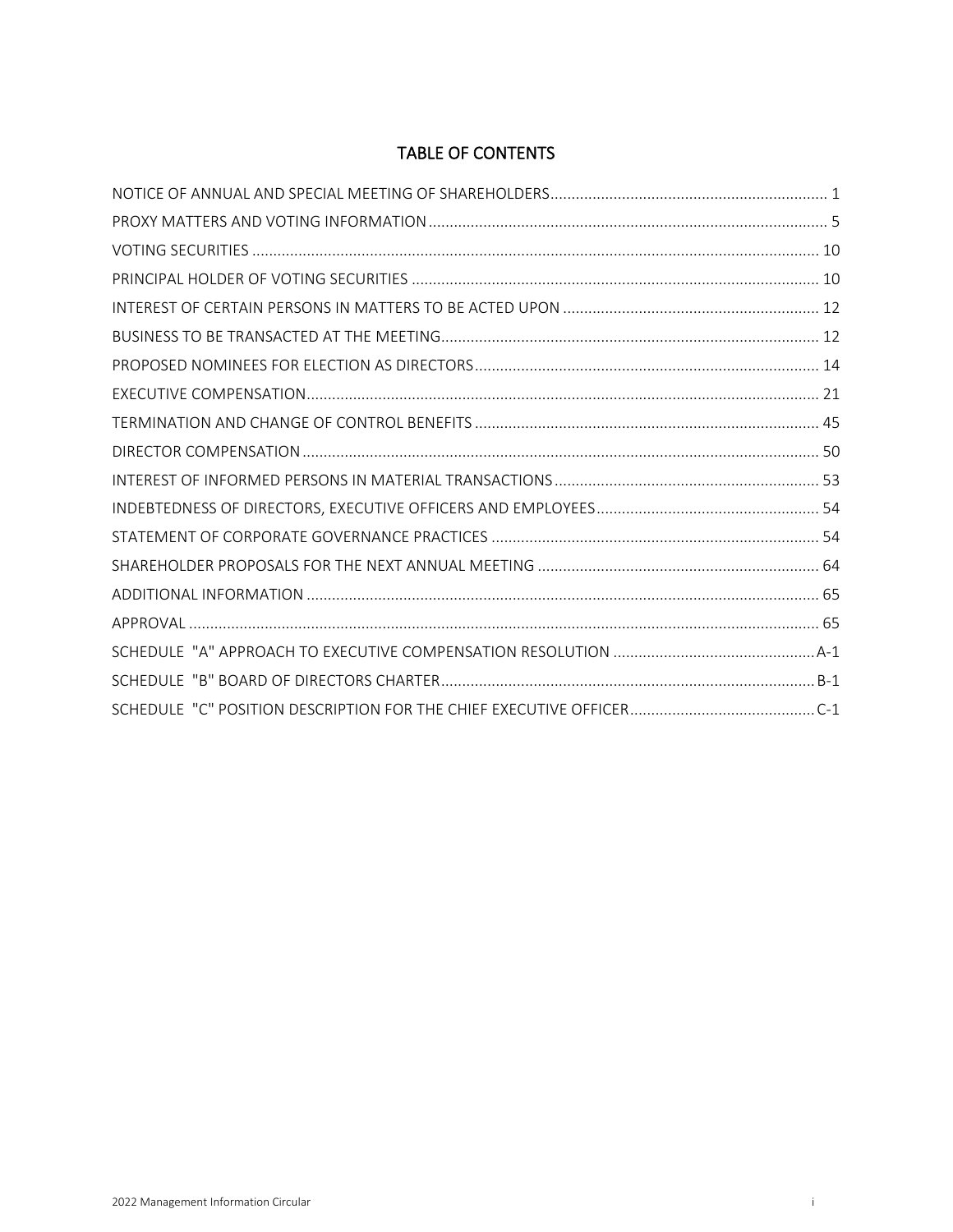# NOMAD ROYALTY COMPANY LTD.

# NOTICE OF ANNUAL AND SPECIAL MEETING OF SHAREHOLDERS

<span id="page-2-0"></span>To the shareholders of Nomad Royalty Company Ltd. (the "Corporation"):

NOTICE IS HEREBY GIVEN that the virtual annual and special meeting (the "Meeting") of the holders of common shares of the Corporation (the "Common Shares") will be held at 4:00 p.m. (eastern time) on May 5, 2022.

This year, we will hold our Meeting in a virtual only format, which will be conducted via live audio webcast which can be accessed after registering at the following link https://bit.ly/3HVe2Mr. Shareholders will have an equal opportunity to participate at the Meeting online regardless of their geographic location.

The Meeting will be held for the following purposes:

- $1.$ To receive the Corporation's audited consolidated financial statements for the year ended December 31, 2021 and the independent auditor's report thereon;
- $2.$ To elect the Corporation's directors for the ensuing year;
- 3. To appoint PricewaterhouseCoopers LLP as the Corporation's independent auditor for fiscal year 2022 and to authorize the directors to fix its remuneration;
- 4. To consider and approve, in an advisory, non-binding capacity, a resolution regarding the Corporation's approach to executive compensation in the form attached as [SCHEDULE "A"](#page-67-1) to the accompanying management information circular ("Circular"); and
- 5. To transact such other business as may properly be brought before the Meeting or at any adjournment thereof.

The Circular and a form of proxy accompanies this Notice of Annual and Special Meeting.

In addition to being able to vote at the appropriate time during the Meeting, Registered Shareholders (as defined below) and duly appointed proxyholders will be able to participate in the Meeting and ask questions, all in real time, provided they are connected to the internet and comply with all of the requirements set out in the Circular. Beneficial Shareholders (as defined below) who have not duly appointed themselves as proxyholder will be able to attend the Meeting as guests, but guests will not be able to vote at the Meeting. To access the Meeting, follow the instructions below:

- Step 1: Log in online and register at: https://bit.ly/3HVe2Mr.
- Step 2: Complete the survey to register for the Meeting.
- $\triangleright$  Step 3: After registering, you will receive a confirmation email sent to the email address you provided in the survey with access instructions for the day of the Meeting. This confirmation email with access instructions will also be sent out the day prior to the Meeting.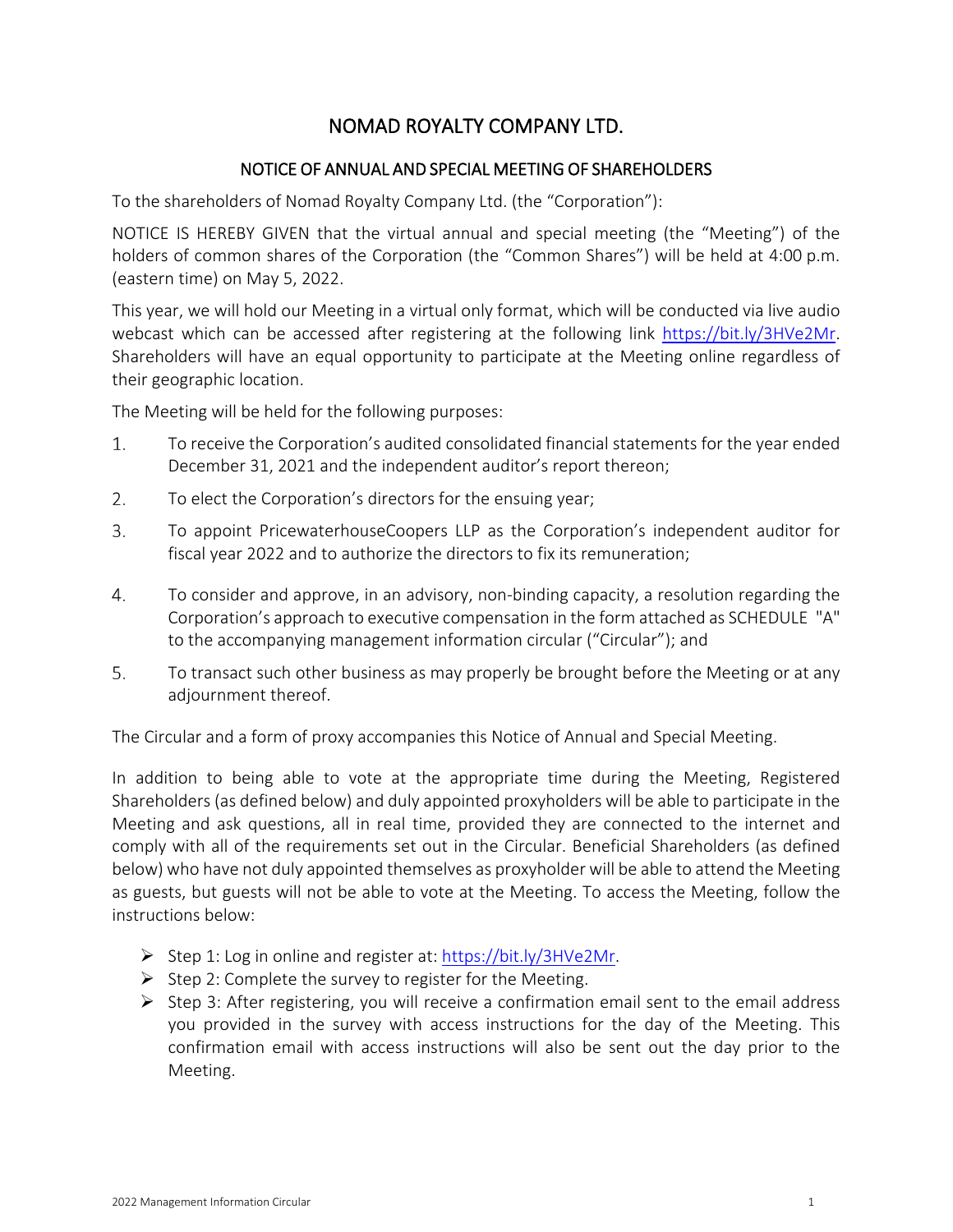The Corporation recommends that you log in by 3:45 p.m. (eastern time) on May 5, 2022. It is important to ensure you are connected to the internet at all times in order to vote when balloting commences. You are responsible for ensuring internet connectivity for the duration of the Meeting.

Registered Shareholders who are unable to participate in the Meeting are kindly requested to specify on the accompanying form of proxy the manner in which the Common Shares represented thereby are to be voted, and to sign, date, and return same in accordance with the instructions set out in the form of proxy and the Circular.

A registered shareholder who holds shares of the Corporation in its own name (a "Registered Shareholder") or a shareholder who does not hold shares of the Corporation in its own name (a "Beneficial Shareholder") who desires to appoint a person other than those identified on the form of proxy or voting instruction form to represent him, her or it at the online Meeting, or any adjournment thereof, may do so by inserting such person's name in the blank space provided in the form of proxy or voting instruction form and following the instructions for submitting such form of proxy or voting instruction form. This must be completed prior to registering such proxyholder, which is an additional step to be completed once you have submitted your form of proxy or voting instruction form. If you wish that a person other than the nominees identified on the form of proxy or voting instruction form attend and participate at the online Meeting as your proxy and vote your Common Shares, including if you are a Beneficial Shareholder and wish to appoint yourself as a proxyholder to attend, participate and vote at the virtual Meeting, you MUST register such proxyholder after having submitted your form of proxy or voting instruction form identifying such proxyholder. Failure to register the proxyholder will result in the proxyholder not receiving a four-digit username to attend, participate and vote at the Meeting. Without a username, proxyholder will not be able to register in order to participate, submit questions online and vote virtually at the Meeting. To register a proxyholder, shareholders MUST visit http://www.computershare.com/NomadRoyalty and provide Computershare Investor Services Inc. (the "Transfer Agent") with their proxyholder's contact information, so that the Transfer Agent may provide the proxyholder with a four-digit username via email. The username will be required for proxyholders to register for the Meeting in accordance with the steps 1 to 3 above and attend and vote at the Meeting which will be held through a live audio webcast.

The board of directors has fixed a record date of March 25, 2022 for the Meeting. Accordingly, shareholders registered on the books of Nomad at the close of business on March 25, 2022 are entitled to receive notice of the Meeting and are entitled to vote thereat.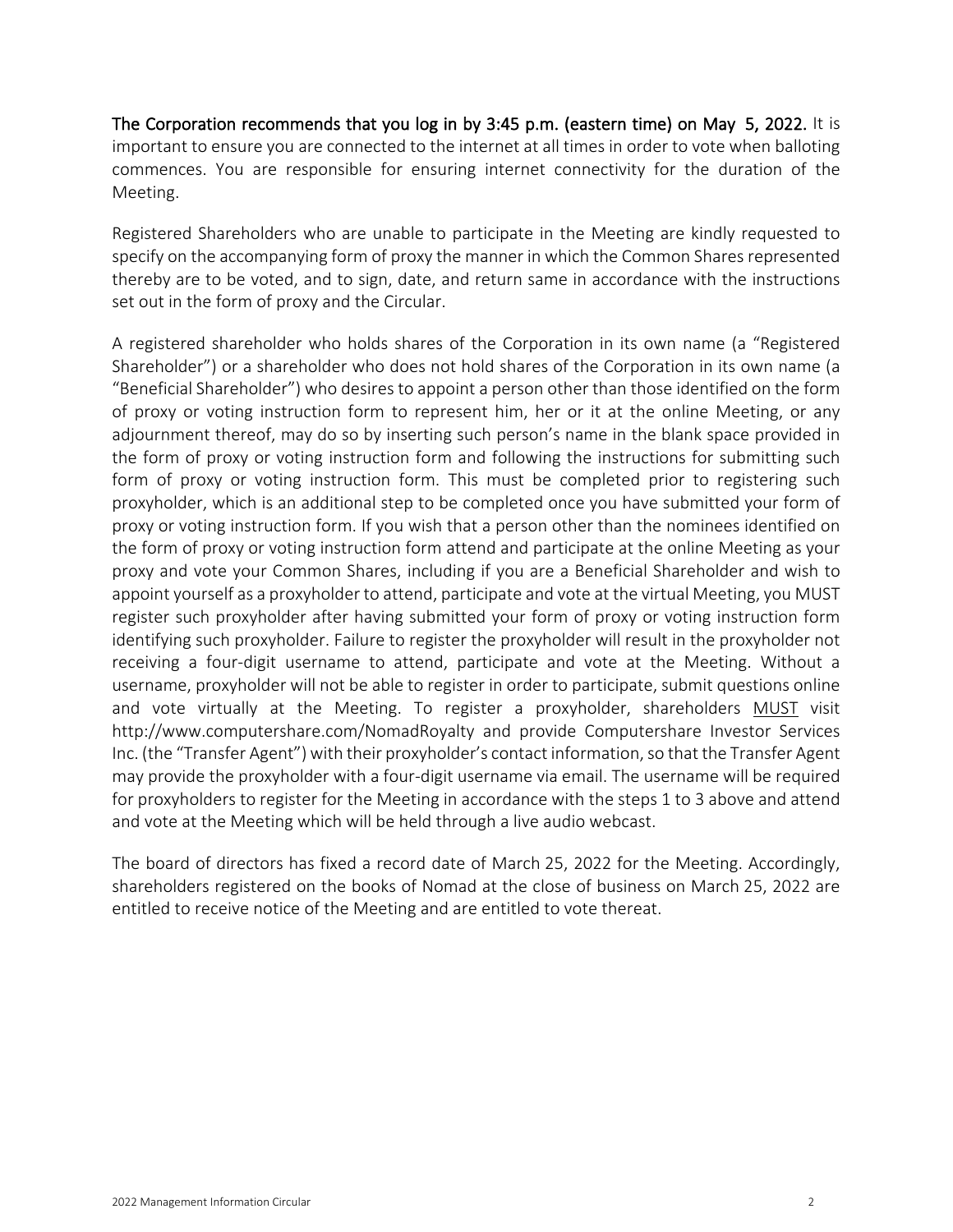Dated at Montreal, Québec, Canada this 30th day of March, 2022.

By order of the board of directors,

*(signed) Elif Lévesque*

Elif Lévesque Chief Financial Officer and Corporate Secretary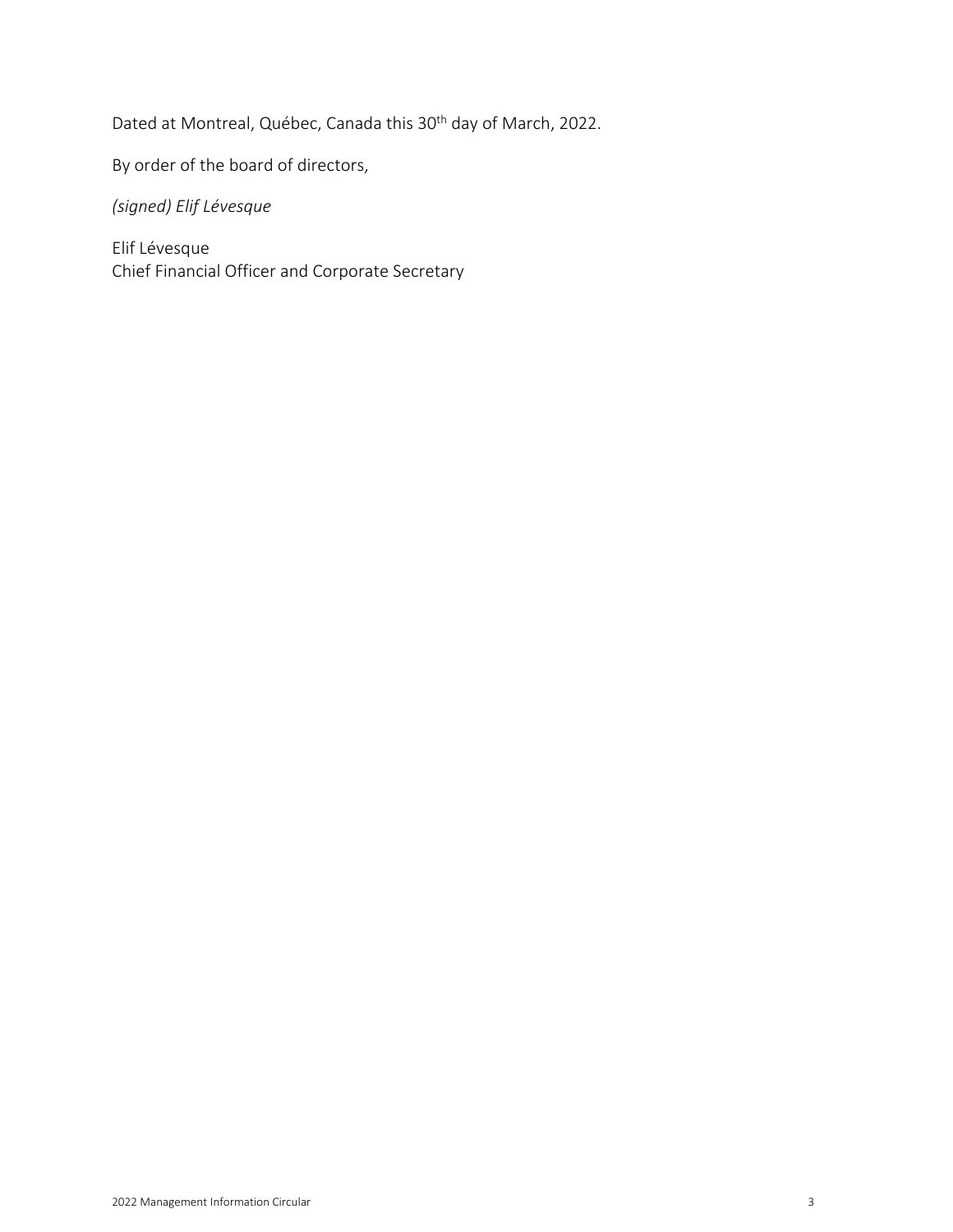# MANAGEMENT INFORMATION CIRCULAR

This management information circular (the "Circular") is provided in connection with the solicitation of proxies by the management of Nomad Royalty Company Ltd. (the "Corporation" or "Nomad") for use at the annual and special meeting of the shareholders of the Corporation (the "Shareholders") to be held on May 5, 2022 at 4:00 p.m. (eastern time) (the "Meeting") and at every adjournment thereof. It is expected that the solicitation will be made primarily by mail. However, officers, directors, employees or agents of the Corporation may also solicit proxies by telephone, telecopier, e-mail or in person. The Corporation does not expect to pay any compensation for the solicitation of proxies and the Corporation will bear all cost and expenses in connection with the solicitation of proxies. The Corporation has not retained the services of any third party to solicit proxies. Should it decide to do so, the fees payable to the proxy solicitor are expected to be nominal. Pursuant to National Instrument 54-101 Communication with Beneficial Owners of Securities of a Reporting Issuer ("NI 54-101"), arrangements have been made with clearing agencies, brokerage houses and other financial intermediaries to forward proxy-related materials to certain beneficial owners of the shares. See ["PROXY MATTERS AND VOTING](#page-6-0)  [INFORMATION](#page-6-0) - [Beneficial Shareholders"](#page-9-0) below.

The Meeting will be held in a virtual only format, which will be conducted via live audio webcast which can be accessed after registering at the following link https://bit.ly/3HVe2Mr. Shareholders will not be able to physically attend the Meeting. For a summary of how Shareholders may attend the Meeting online, see ["PROXY MATTERS AND VOTING INFORMATION](#page-6-0) - [Instructions on Voting at](#page-6-1)  [the Meeting"](#page-6-1) below.

Except where otherwise indicated, this Circular contains information as of the close of business on March 25, 2022 and all currency amounts are shown in Canadian dollars unless otherwise specified. References to "\$" and "C\$" are to Canadian dollars and references to "US\$" are to U.S. dollars.

# INTERNET AVAILABILITY OF PROXY-RELATED MATERIALS

# Notice-and-Access

The Corporation has elected to use "notice-and-access" rules ("Notice-and-Access") under NI 54- 101 for distribution of Proxy-Related Materials (as defined below) to shareholders who do not hold shares of the Corporation in their own names (referred to herein as "Beneficial Shareholders"). Notice-and-Access is a recent set of rules that allows issuers to post electronic versions of proxyrelated materials on SEDAR and on one additional website, rather than mailing paper copies. "Proxy-Related Materials" refers to this Circular, the Notice of Meeting and a voting instruction form ("VIF").

The use of Notice-and-Access is more environmentally friendly as it will help reduce paper use. It will also reduce the Corporation's printing and mailing costs. Beneficial Shareholders may obtain further information about Notice-and-Access by contacting: (i) for Beneficial Shareholders with a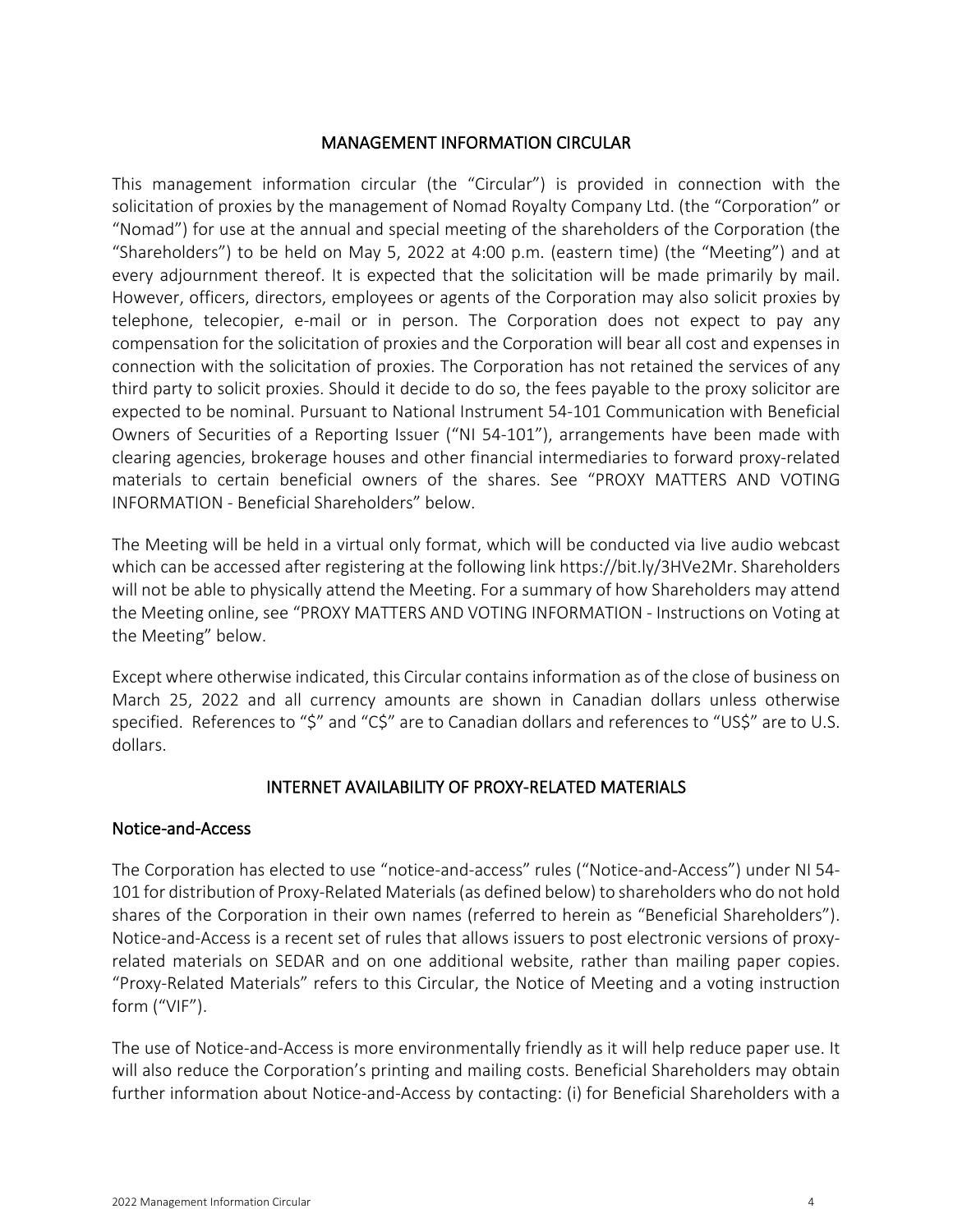15-digit Control Number: Computershare Investor Services Inc. toll free at 1-866-964-0492 or on the internet at www.computershare.com/noticeandaccess; or (ii) for Beneficial Shareholders with a 16-digit Control Number: Broadridge Financial Solutions, Inc. toll free at 1-855-887-2244.

The Corporation is not using Notice-and-Access for delivery to shareholders who hold their shares directly in their respective names (referred to herein as "Registered Shareholders"). Registered Shareholders will receive paper copies of this Circular and related materials via prepaid mail.

# Websites Where Proxy-Related Materials are Posted

The Proxy-Related Materials are available on the Corporation's website at [www.nomadroyalty.com](http://www.nomadroyalty.com/) and under the Corporation's profile on SEDAR at www.sedar.com.

# Notice Package

Although the Proxy-Related Materials have been posted on-line as noted above, Beneficial Shareholders will receive paper copies of a notice package ("Notice Package") via prepaid mail containing information prescribed by NI 54-101 such as: the date, time and location of the Meeting, the website addresses where the Proxy-Related Materials are posted, a VIF, and supplemental mail list return card for Beneficial Shareholders to request they be included in the Corporation's supplementary mailing list for receipt of the Corporation's interim financial reports for the 2022 fiscal year.

# How to Obtain Paper Copies of Proxy-Related Materials

Beneficial Shareholders may obtain paper copies of this Circular free of charge by contacting: (i) for Beneficial Shareholders with a 15-digit Control Number: Computershare Investor Services Inc. toll free at 1-866-962-0498 (within North America) or 514-982-8716 (outside North America); or (ii) for Beneficial Shareholders with a 16-digit Control Number: Broadridge Financial Solutions, Inc. toll free at 1-877-907-7643. Any request for paper copies which are required in advance of the Meeting should be sent so that the request is received by the Corporation by April 21, 2022 in order to allow sufficient time for Beneficial Shareholders to receive their paper copies and to return their VIF by its due date.

# PROXY MATTERS AND VOTING INFORMATION

# <span id="page-6-1"></span><span id="page-6-0"></span>Instructions on Voting at the Meeting

In order to protect the health and safety of its Shareholders, employees, families and others who usually attend such meeting, this year there will be no physical Meeting location. The Meeting will be conducted by way of a live audio webcast through a virtual platform with integrated slides and balloting. We hope that hosting a virtual meeting will increase participation by our Shareholders, as it will enable Shareholders to more easily attend the Meeting regardless of their geographic location. Shareholders will not be able to physically attend the Meeting. Even if you plan on attending the Meeting, we nonetheless recommend to vote prior to the Meeting in order to tabulate your vote in advance.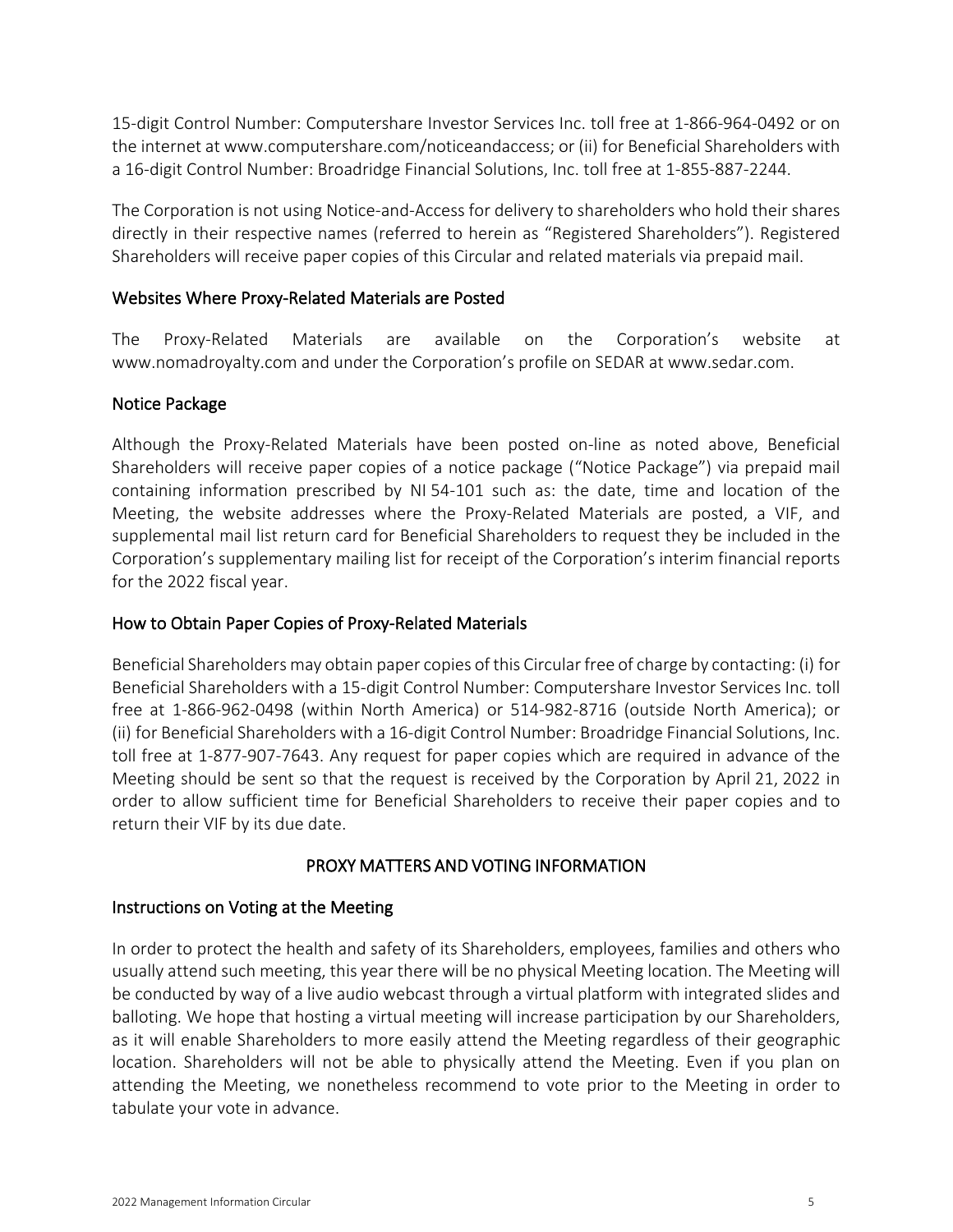In addition, to being able to vote at the appropriate time during the Meeting, Registered Shareholders and duly appointed proxyholders will be able to attend the virtual Meeting and vote in real time, provided they are connected to the internet and follow the instructions in this Circular. Beneficial Shareholders who have not duly appointed themselves as proxyholder will be able to attend the virtual Meeting as guests but will not be able to vote at the virtual Meeting.

Shareholders who wish to appoint a person other than the management nominees identified in the form of proxy or voting instruction form (including a Beneficial Shareholder who wishes to appoint themselves to attend the virtual Meeting) must carefully follow the instructions in this Circular and on their form of proxy or voting instruction form. These instructions include the additional step of registering such proxyholder with our transfer agent, Computershare Investor Services Inc. (the "Transfer Agent"), after submitting the form of proxy or voting instruction form. Failure to register the proxyholder with the Transfer Agent will result in the proxyholder not receiving a four-digit username via email to participate in the virtual Meeting and only being able to attend as a guest. Guests will be able to listen to the virtual Meeting but will not be able to vote.

We encourage you to log into the Meeting at least 15 minutes prior to the commencement of the Meeting. You may begin to log into the Meeting virtual platform beginning at 3:45 p.m. (eastern time) on May 5, 2022. The Meeting will begin promptly at 4:00 p.m. (eastern time) on May 5, 2022.

# How to Vote

You have two ways to vote your common shares of the Corporation (the "Common Shares"):

- $\triangleright$  by submitting your form of proxy or other voting instruction form as per instructions indicated; or
- $\triangleright$  during the Meeting by online ballot, when called for, through the virtual platform.

Registered Shareholders and duly appointed proxyholders (including Beneficial Shareholders who have duly appointed themselves as proxyholder) that attend the Meeting online will be able to vote by completing a ballot online, when called for, during the Meeting through the virtual platform.

Guests (including Beneficial Shareholders who have not duly appointed themselves as proxyholder) can log into the Meeting as set out below. Guests will be able to listen to the Meeting but will not be able to vote during the Meeting.

# To Access and Vote at the Virtual Meeting

- ▶ Step 1: Log in online and register at:<https://bit.ly/3HVe2Mr>
- $\triangleright$  Step 2: Complete the survey to register for the Meeting.
- $\triangleright$  Step 3: After registering, you will receive a confirmation email sent to the email address you provided in the survey with access instructions for the day of the Meeting. This confirmation email with access instructions will also be sent out the day prior to the Meeting.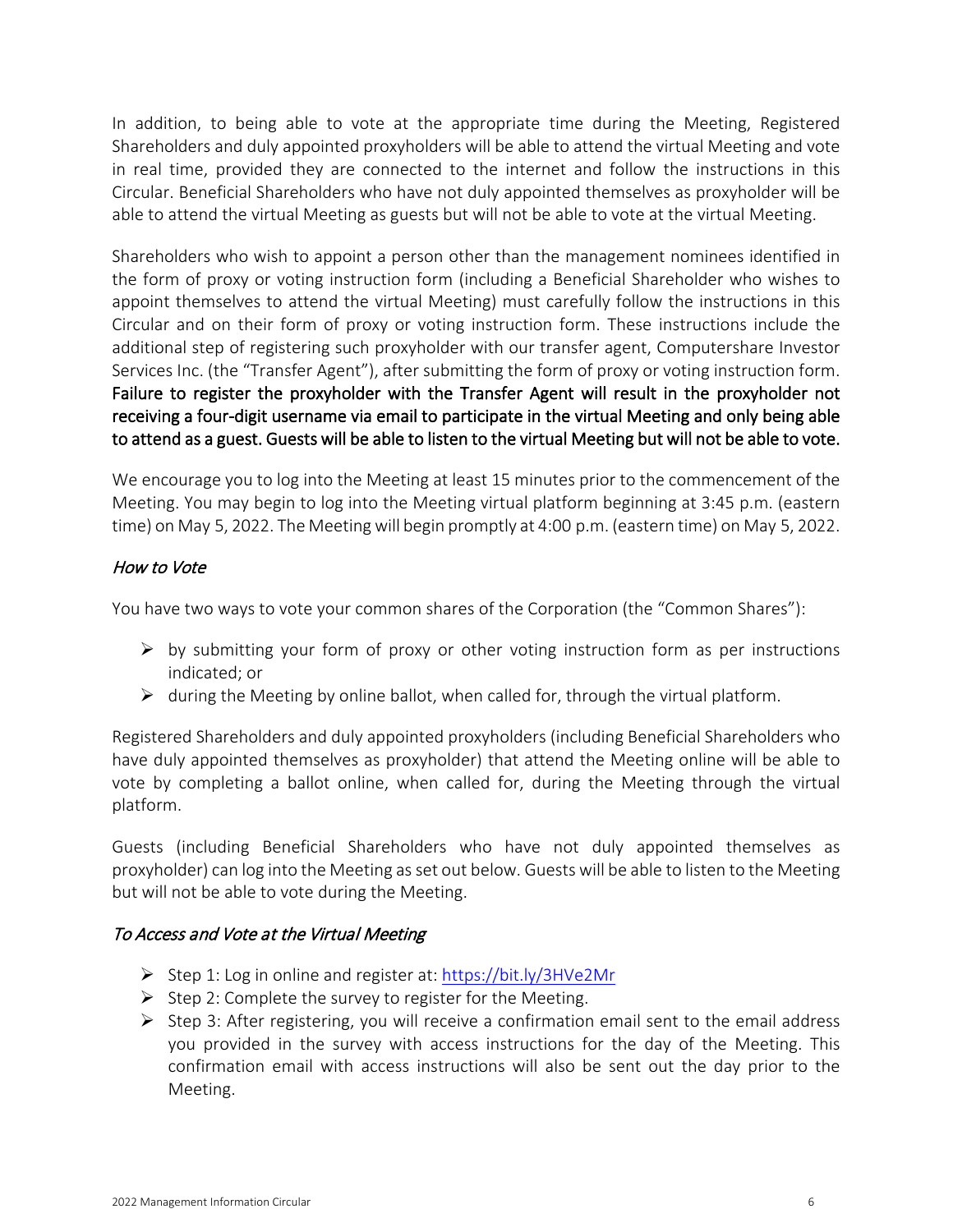The persons named in the enclosed form of proxy are executive officers of the Corporation. A Shareholder has the right to appoint a person, who need not be a Shareholder of the Corporation, other than the persons designated in the accompanying form of proxy, to attend and act on his or her behalf at the Meeting. A Registered Shareholder or a Beneficial Shareholder who desires to appoint a person other than those identified on the form of proxy or voting instruction form to represent him, her or it at the online Meeting, or any adjournment thereof, may do so by inserting such person's name in the blank space provided in the form of proxy or voting instruction form and following the instructions for submitting such form of proxy or voting instruction form. This must be completed prior to registering such proxyholder, which is an additional step to be completed once you have submitted your form of proxy or voting instruction form. If you wish that a person other than the nominees identified on the form of proxy or voting instruction form attend and participate at the online Meeting as your proxy and vote your Common Shares, including if you are a Beneficial Shareholder and wish to appoint yourself as a proxyholder to attend, participate and vote at the virtual Meeting, you MUST register such proxyholder after having submitted your form of proxy or voting instruction form identifying such proxyholder. Failure to register the proxyholder will result in the proxyholder not receiving a four-digit username to attend, participate and vote at the Meeting. Without a username, proxyholder will not be able to register in order to participate, submit questions online and vote virtually at the Meeting. To register a proxyholder, shareholders MUST visit http://www.computershare.com/NomadRoyalty and provide Computershare Investor Services Inc. (the "Transfer Agent") with their proxyholder's contact information, so that the Transfer Agent may provide the proxyholder with a four-digit username via email. The username will be required for proxyholders to register for the Meeting in accordance with the steps 1 to 3 above and attend and vote at the Meeting which will be held through a live audio webcast. If you are Beneficial Shareholder and do not appoint yourself as proxyholder, you will still be able to participate as a guest.

To register a third party proxyholder, Shareholders must visit https://www.computershare.com/NomadRoyalty by 4:00 p.m. (eastern time) on May 3, 2022 and provide the Transfer Agent with the required proxyholder contact information, so that the Transfer Agent may provide the proxyholder with a four-digit username via email.

# Revocability of Proxy

You can revoke your proxy at any time, by voting again, by submitting a new completed proxy form or voting information form not less than 48 hours, excluding Saturdays, Sundays and holidays, prior to the time fixed for holding the Meeting. A Shareholder who has given a form of proxy may also revoke it prior to a vote being cast pursuant to its authority by an instrument in writing executed by such Shareholder or by such Shareholder's attorney duly authorized in writing or, if the Shareholder is a corporation, by an officer or attorney thereof duly authorized and deposited either with the Secretary of Corporation at Nomad's head office, located at 1275 Avenue Des-Canadiens-de-Montréal, Suite 500, Montreal, Québec H3B 0G4, Canada, or at the belowmentioned office of the Transfer Agent on or before the last Business Day preceding the day of the Meeting, or any adjournment thereof. If you have followed the process for participating in and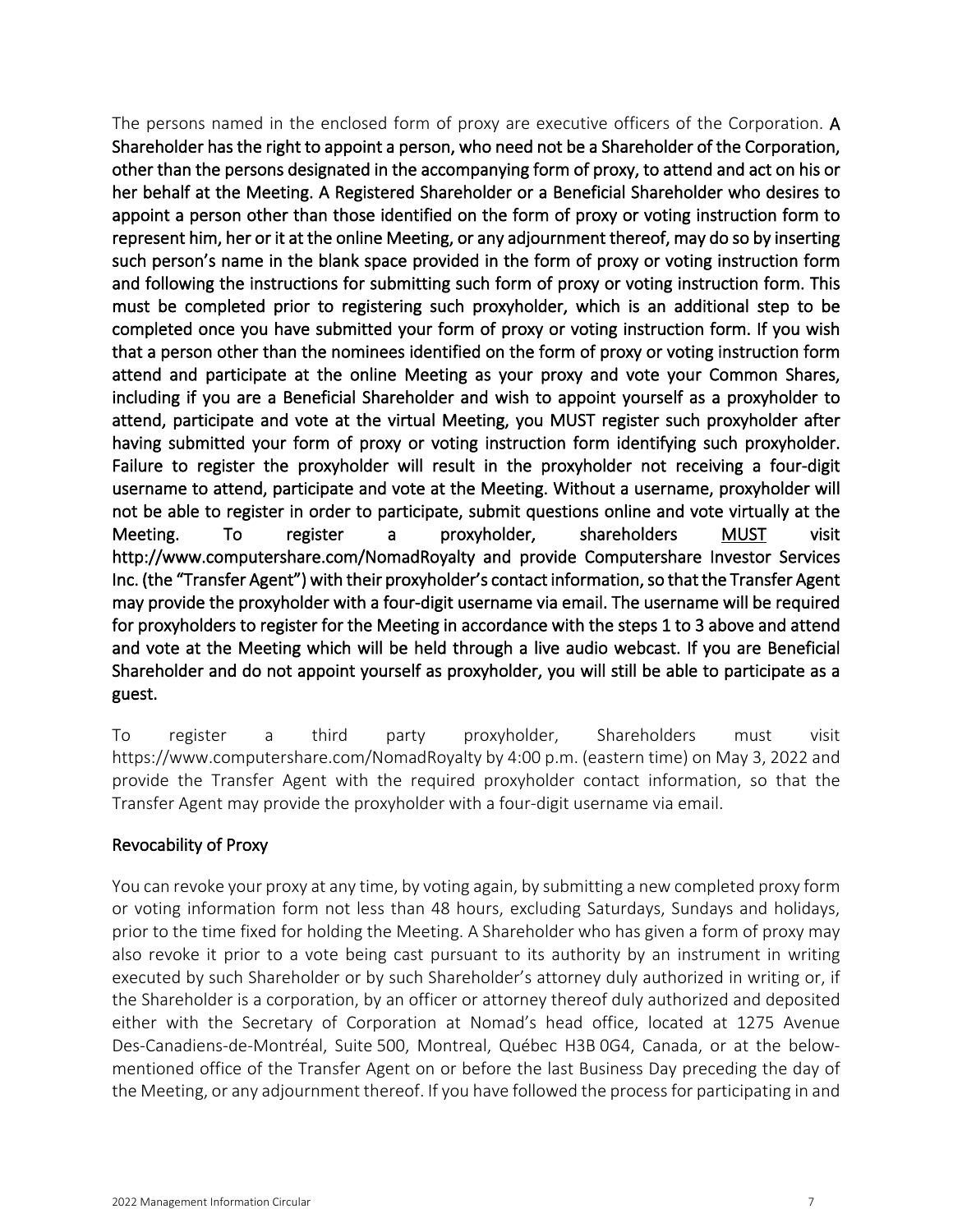voting at the Meeting online, casting your vote online during the Meeting will revoke your previous proxy.

Beneficial Shareholders will have different methods and should carefully follow the instructions provided to them from their intermediary.

# <span id="page-9-0"></span>Beneficial Shareholders

A Beneficial Shareholder is a Shareholder whose shares are registered in the name of a representative, such as an investment dealer or another intermediary (collectively, "Intermediaries"), rather than in the Shareholder's name. Most of the Corporation's Shareholders are Beneficial Shareholders.

In accordance with Canadian securities legislation, the Meeting materials are being sent to both Registered and Beneficial Shareholders. There are two types of Beneficial Shareholders − Shareholders who have objected to the disclosure of their identities and share positions ("OBO's") and Shareholders who do not object to the Corporation knowing who they are ("NOBO's").

In the case of NOBO's, Meeting materials have either (a) been sent by the Corporation (or its agent) directly to NOBO's, or (b) been sent by the Corporation (or its agent) to intermediaries holding on behalf of NOBO's for distribution to such Shareholder. If you are a NOBO and the Corporation (or its agent) has sent the Meeting materials directly to you, your personal information has been obtained in accordance with applicable securities regulatory requirements from the intermediary holding on your behalf. By choosing to send these materials to you directly, the Corporation (and not the intermediary holding on your behalf) has assumed responsibility for (i) delivering these materials to you, and (ii) executing your proper voting instructions.

As it relates to OBO's, the Corporation intends to pay Intermediaries to send proxy-related materials and voting instruction forms to OBO's. Most intermediaries delegate responsibility for obtaining voting instructions from clients to Broadridge Financial Solutions, Inc. ("Broadridge"). Broadridge mails a VIF in lieu of a form of proxy provided by Nomad. For your Common Shares to be voted, you must follow the instructions on the VIF that is provided to you. You can complete the VIF by: (i) calling the phone number listed thereon; (ii) mailing the completed VIF in the envelope provided; or (iii) using the internet at www.proxyvote.com.

# United States Beneficial Shareholders:

To attend and vote at the Meeting, Beneficial Shareholders in the United States must first obtain a valid legal proxy from his, her or its broker, bank or other agent and then register in advance to attend the Meeting. Beneficial Shareholders must follow the instructions from his, her or its broker or bank included with the Notice Package and Proxy-Related Materials, or contact his, her or its broker or bank to request a legal proxy form. After first obtaining a valid legal proxy from a broker, bank or other agent, to then register to attend the Meeting, Beneficial Shareholders must submit a copy of their legal proxy to the Transfer Agent. Requests for registration should be directed to: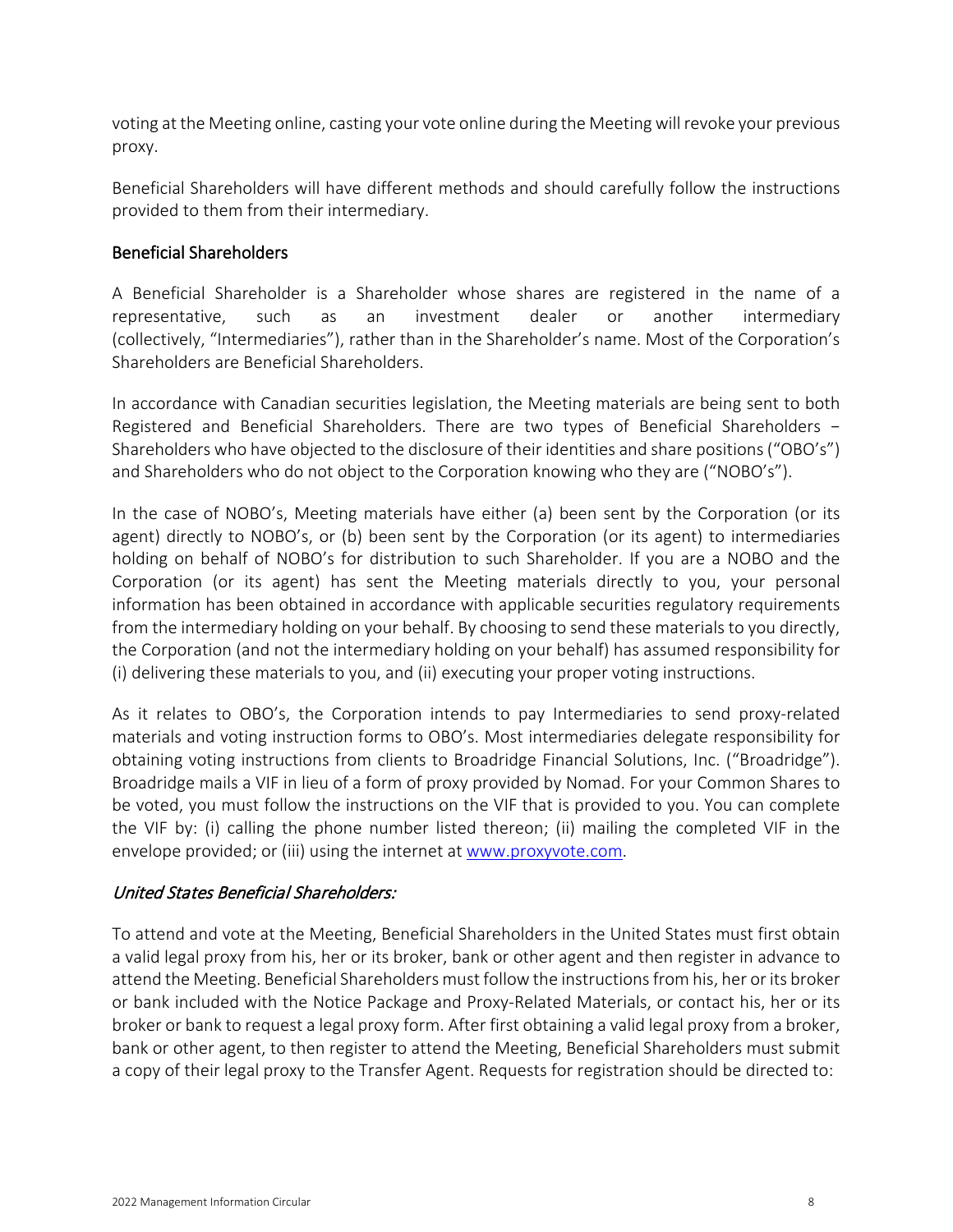Computershare Investor Services Inc. "Legal Proxy" 100 University Avenue 8<sup>th</sup> Floor Toronto, Ontario M5J 2Y1 OR Email at: uslegalproxy@computershare.com

Requests for registration must be labeled as "Legal Proxy" and be received no later than 4:00 p.m. (eastern time) on May 3, 2022 4:00 p.m. (eastern time). Beneficial Shareholders will receive a confirmation of his, her or its registration by e-mail after the Transfer Agent. has received the registration materials referred to above. Beneficial Shareholders following the foregoing procedures may attend the Meeting and vote their shares during the Meeting. Please note that Beneficial Shareholders are required to register their appointment at <https://www.computershare.com/NomadRoyalty> and registering for the Meeting at <https://bit.ly/3HVe2Mr> before 4:00 p.m. (eastern time) on May 3, 2022.

# Voting by Proxy

Registered Shareholders and duly appointed proxyholders will be able to attend, participate and vote at the Meeting and vote in real time, provided they are connected to the internet and follow the instructions herein. However, voting by proxy is the easiest way to vote because you can appoint anyone to be your proxyholder to attend the Meeting and vote your Common Shares according to your instructions. This person does not need to be a Shareholder.

Voting by proxy can easily be completed by way of the internet or by returning the proxy card. Completed and signed proxies must be deposited at the office of the Corporation's Transfer Agent, Computershare Investor Services Inc., 100 University Avenue, 8<sup>th</sup> Floor, Toronto, Ontario, M5J 2Y1, and must be received not later than 48 hours, excluding Saturdays, Sundays and holidays, prior to the time of the Meeting, unless the Chair of the Meeting elects to exercise his discretion to accept proxies received subsequently. Internet voting can be completed at [http://www.investorvote.com.](http://www.investorvote.com/) Beneficial Shareholders will have different voting methods and are encouraged to carefully follow the instructions provided on the VIF.

If you are a Beneficial Shareholder and wish that your voting rights be exercised on your behalf by a proxyholder, you must appoint yourself as proxyholder in order to vote at the Meeting. If you are Beneficial Shareholder and do not appoint yourself as proxyholder, you will still be able to participate as a guest.

# Exercise of Discretion by Proxyholders

Common Shares represented by properly executed proxies in favour of the persons designated in the enclosed form of proxy will be voted or withheld from voting on any ballot that may be called for and, if the Shareholder specifies a choice in respect of the matters to be voted upon, the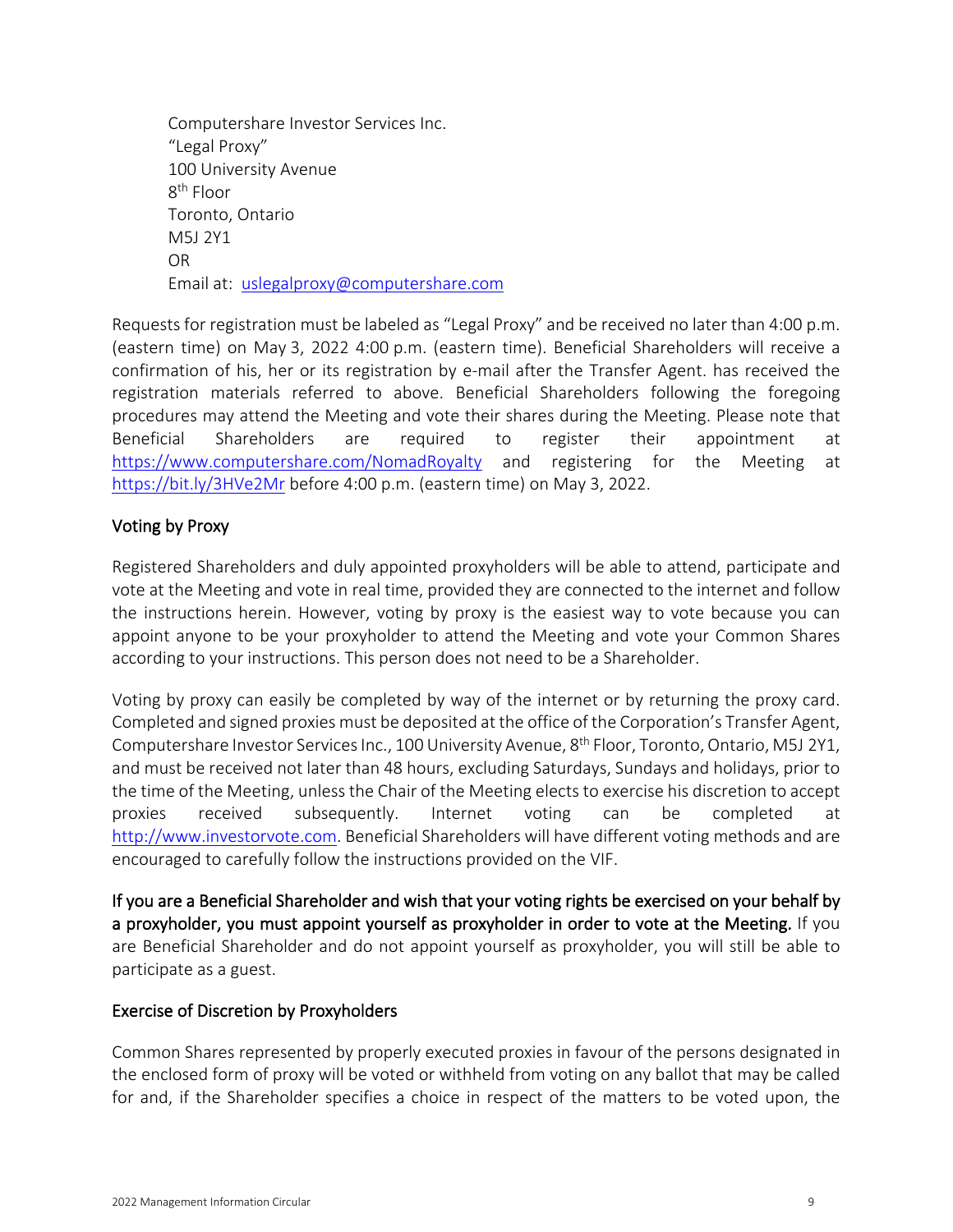Common Shares shall be voted or withheld from voting in accordance with the specification made by the Shareholder. If no specification is made, such Common Shares will be voted FOR all of the following agenda items: (i) the election of each of the proposed nominees as directors of the Corporation for the ensuing year; (ii) the appointment of PricewaterhouseCoopers LLP, a partnership of Chartered Professional Accountants ("PWC") as independent auditor of the Corporation and the fixing of its remuneration by the directors; and (iii) the approval, in an advisory, non-binding capacity, the Corporation's approach to executive compensation. These Items are further described and discussed in the Circular.

The enclosed proxy confers discretionary authority upon the persons named therein to vote as he or she sees fit with respect to amendments or variations to matters identified in the notice relating to the Meeting and other matters which may properly come before the Meeting. At the date of this Circular, the management of the Corporation is not aware that any such amendments, variations, or other matters are to be presented for action at the Meeting.

# Voting Results

<span id="page-11-0"></span>Following the Meeting of Shareholders, a report on the voting results will be filed with the Canadian securities regulatory authorities at www.sedar.com.

# VOTING SECURITIES

As of March 25, 2022, there were 61,456,966 issued and outstanding Common Shares of the Corporation. Each Common Share entitles the holder thereof to one vote. The Corporation has fixed March 25, 2022 as the record date (the "Record Date") for the purpose of determining Shareholders entitled to receive notice of the Meeting. Holders of Common Shares of record at the close of business on the Record Date will be entitled to one vote for each Common Share held by them on such date. Pursuant to the *Canada Business Corporations Act* (the "CBCA"), the Corporation is required to prepare, no later than 10 days after the Record Date, an alphabetical list of Shareholders entitled to vote as of the Record Date that shows the number of shares held by each Shareholder. A Shareholder whose name appears on the list referred to above is entitled to vote the shares shown opposite his, her or its name at the Meeting. A Shareholder of record on the Record Date will be entitled to vote those shares included in the list of Shareholders entitled to vote at the Meeting, even though the Shareholder may subsequently dispose of his, her or its shares. No Shareholder who has become a Shareholder after the Record Date will be entitled to attend or vote at the Meeting or any adjournment(s) thereof. The list of Shareholders is available for inspection during usual business hours at the registered office of the Corporation, 1275 Avenue des Canadiens-de-Montréal, Suite 500, Montreal, Québec, Canada H3B 0G4, and at the Meeting.

# PRINCIPAL HOLDER OF VOTING SECURITIES

<span id="page-11-1"></span>To the knowledge of the directors and executive officers of the Corporation and according to the latest data available as of March 25, 2022, the persons named in the table below are the only Shareholders owning, directly or indirectly, or exercising control or direction over more than 10% of the voting rights attached to all Common Shares.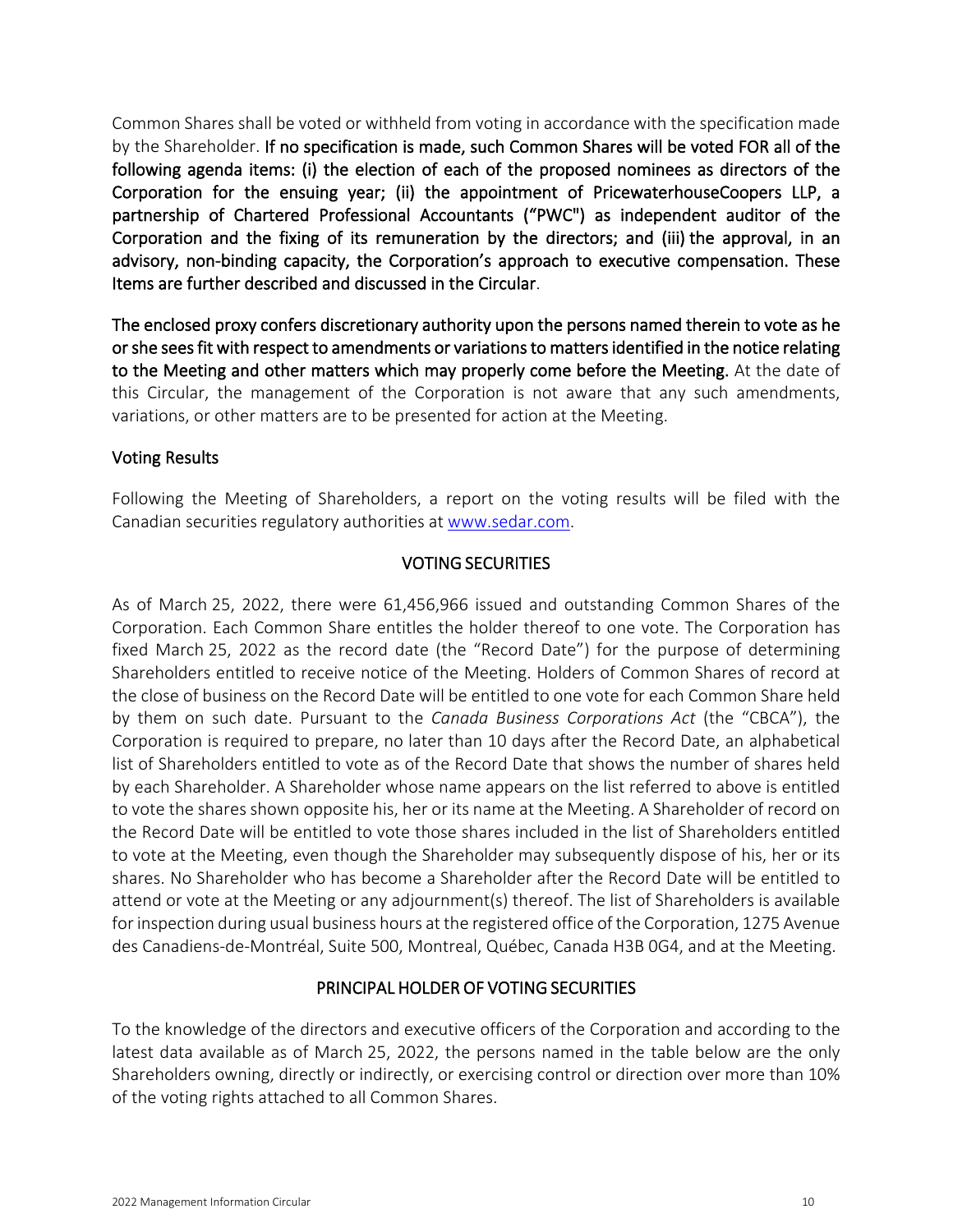| <b>Name</b>                                             | <b>Number of Common</b><br><b>Shares</b><br>$($ # $)$ | Percentage of Outstanding<br><b>Common Shares</b><br>(%) |  |
|---------------------------------------------------------|-------------------------------------------------------|----------------------------------------------------------|--|
| Orion Mine Finance Management II Limited <sup>(2)</sup> | 32,771,752 <sup>(1)</sup>                             | 53.3%                                                    |  |
| Orion Mine Finance Management III LLC(3)                | $6,873,844^{(1)}$                                     | 11.2%                                                    |  |

NOTES:

(1) On the basis of the information available on SEDAR (www.sedar.com) and on SEDI (www.sedi.ca).

(2) Held by Orion Mine Finance Fund II LP.

(3) Held by Orion Mine Finance Fund III LP.

#### Investor Rights Agreement

The following is a summary of certain rights of Orion Mine Finance Fund II LP and Orion Mine Finance Fund III LP and OMF Fund II (LI) LP (collectively, the "Orion Group") under the investor rights agreement (the ''Investor Rights Agreement'') entered into by the Corporation, the Orion Group and Yamana Gold Inc. ("Yamana") in the context of the completion of the vend-in transactions involving the acquisition of certain assets from the Orion Group, Yamana and Serra Da Borda Mineração E Metalurgia S.A. (the "Vend-In Transactions"), which summary is not intended to be complete. The Corporation incorporates herein by reference the information pertaining to the Investor Rights Agreement contained in the Annual Information Form of the Corporation for the year ended December 31, 2021 (the "AIF"). The AIF and Investor Rights Agreement may be viewed on SEDAR website at www.sedar.com under the Corporation's profile and on the Corporation's website at [www.nomadroyalty.com.](http://www.nomadroyalty.com/)

# Nomination Rights

Under the Investor Rights Agreement, for so long as the Orion Group holds at least 50% of the issued and outstanding Common Shares, it will have the right to nominate for election 50% (rounded up to the nearest whole number) of the directors on the board of directors of the Corporation (the "Board"); provided that, the foregoing right will be reduced proportionately in increments of 10% commensurate with the Orion Group's ownership, subject to the condition that the Orion Group must hold at least 10% of the Common Shares in order to have the right to propose nominees for election as directors. The Orion Group has decided to exercise its nomination rights with respect to three of the eight proposed nominees for election at the Meeting, namely: Istvan Zollei, Matthew Gollat and Susan Kudzman.

For as long as the Orion Group holds at least 10% of the issued and outstanding Common Shares, the Orion Group shall be entitled to designate, amongst the Orion Nominees who have been duly elected as directors of the Corporation, a member on each of the standing committees of the Board, including, unless prohibited by applicable securities laws or the rules of the Toronto Stock Exchange (the "TSX"), the Audit Committee.

To allow the Orion Group to exercise its nomination right in full as described above, the Investor Rights Agreement provides the Orion Group with the right to request that the size of Board be increased to up to nine members. Furthermore, the Investor Rights Agreement provides the Orion Group with the right to cause the Corporation to reduce the number of management directors on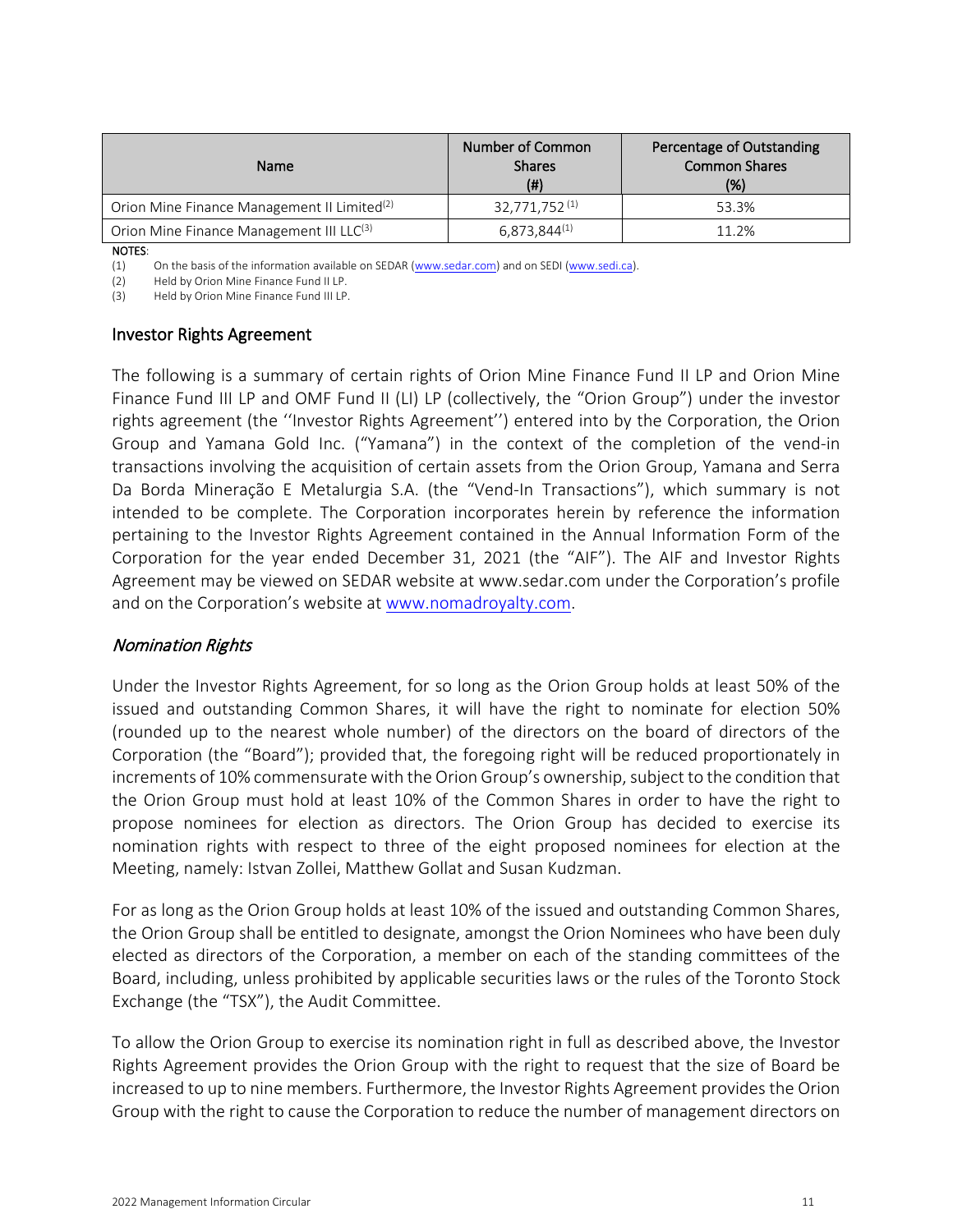the Board from two to one, provided that the Orion Group holds at least 50% of the issued and outstanding Common Shares and the Orion Group has caused the size of the Board to increase to nine members. The Orion Group has not elected to exercise these rights at this time.

In addition, the Investor Rights Agreement provided Yamana the right to nominate one director for election on the Board for as long as Yamana held at least 10% of Nomad's issued and outstanding Common Shares. While Yamana ceased to hold the requisite number of Common Shares to preserve its nomination rights under the Investor Rights Agreement following its sale of 2,275,000 Common Shares in the context of a secondary offering which closed on December 11, 2020, management has elected to propose Yamana's previous nominee, Gerardo Fernandez, for election as a director at the Meeting given his valuable contribution to Nomad's Board.

# INTEREST OF CERTAIN PERSONS IN MATTERS TO BE ACTED UPON

<span id="page-13-0"></span>Unless as otherwise disclosed in this Circular, no director or executive officer, past, present or nominated hereunder, or any associate or affiliate of such persons, or any person on behalf of whom this solicitation is made, has any interest, direct or indirect, in any matter to be acted upon at the Meeting, except that such persons may be directly involved in the normal business of the Meeting or the general affairs of the Corporation.

# BUSINESS TO BE TRANSACTED AT THE MEETING

<span id="page-13-1"></span>The following items of business will be presented to the Shareholders at the Meeting:

# I. Presentation of the Consolidated Audited Financial Statements

The consolidated audited financial statements of the Corporation for the fiscal year ended December 31, 2021 ("Fiscal 2021") and the auditor's report thereon will be presented at the Meeting but will not be subject to a vote.

# II. Election of Directors

Eight directors are to be elected to hold office until the close of the next annual meeting of Shareholders or until their successor is elected or appointed. Each of the persons presented under "Proposed Nominees for Election as Directors" in this Circular is proposed to be nominated as a director of the Corporation and each nominee has agreed to serve as a director if elected.

The persons named as proxies in the proxy form intend to cast the votes represented by proxy at the Meeting FOR the election as directors of the eight persons nominated in this Circular unless Shareholders direct otherwise.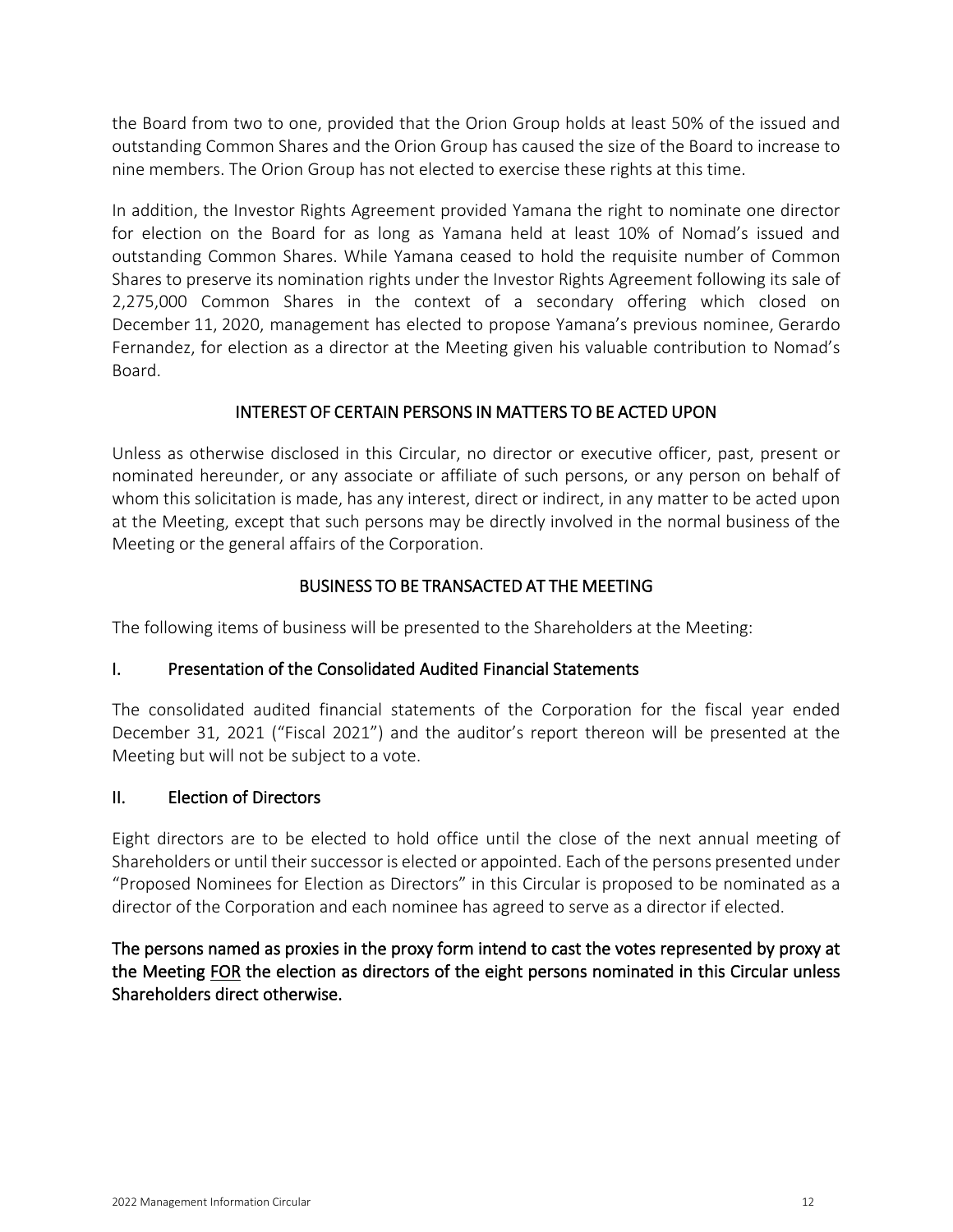# III. Appointment of Auditors and Determination of Remuneration

The Board recommends that PWC be appointed as the auditor of the Corporation to hold office until the next annual meeting of Shareholders or until a successor is appointed. PWC were first appointed as auditor to the Corporation on June 2, 2020, following the close of the Vend-In Transaction.

Aggregate fees billed by our current independent registered public accounting firm, PWC, and by our former auditor, Morgan & Company LLP, Chartered Professional Accountants, (now Smythe LLP) ("Smythe"), as applicable, for the fiscal years ended December 31, 2021 and 2020 are as follows:

| Services Retained  | Fees billed in Fiscal 2021<br>(C\$) | Fees billed in Fiscal 2020<br>(C\$) |  |
|--------------------|-------------------------------------|-------------------------------------|--|
| Audit fees         | $412,665^{(1)}$                     | 298.706 <sup>(2)(3)</sup>           |  |
| Audit-related fees | 33,077(4)                           |                                     |  |
| Tax fees           | $87,631^{(5)}$                      | 193,392(6)                          |  |
| All other fees     | $\overline{\phantom{a}}$            | $\overline{\phantom{a}}$            |  |
| Total              | 533,373                             | 492.098                             |  |

#### Notes:

(1) Fees billed by PWC for professional services related to the audit and interim reviews of the consolidated financial statements of the Corporation for the year ended December 31, 2021 and include C\$133,093 incurred in 2021 for professional fees related to the consent and comfort letters provided in connection with prospectuses and related regulatory filings.

(2) Smythe ceased to be auditor of the Corporation on June 2, 2020 and PWC, became the auditor of the Corporation on June 2, 2020.

(3) Of these fees, C\$282,438 were billed by PWC and C\$16,268 were billed by Smythe the former auditor of the Corporation.

(4) Fees incurred by PWC for professional services related to translation services for consolidated financial statements and management's discussion and analysis reports.

(5) Fees billed by PWC for tax compliance, tax advice and tax planning services.

(6) Fees billed by PWC for tax compliance, tax advice and tax planning services, including the structuring of the Vend-In Transactions with Orion Group and Yamana, the continuation of two acquired entities under the CBCA and for the acquisitions of all of the outstanding shares Valkyrie Royalty Inc. and Coral Gold Resources Ltd.

A full summary of the aggregate fees billed by our independent auditor in Fiscal 2021 and the fiscal year ended December 31, 2020 ("Fiscal 2020"), including the fees billed by Smythe, can be found under the heading "Audit Committee - Independent Auditor's Fees" in the AIF.

# The persons named as proxies in the proxy form intend to cast the votes represented by proxy at the Meeting FOR the appointment of PWC as independent auditor of the Corporation and to vote to authorize the directors to fix the remuneration of the independent auditor unless Shareholders direct otherwise.

# IV. Approach to Executive Compensation

The section entitled ["EXECUTIVE COMPENSATION"](#page-22-0) provides a detailed explanation of the Corporation's executive compensation approach, which is premised that compensation should, to a significant extent:

- compensate management in a manner that encourages and rewards a high level of performance and outstanding results with a view to increasing long-term shareholder value;
- align management's interests with the long-term interests of shareholders;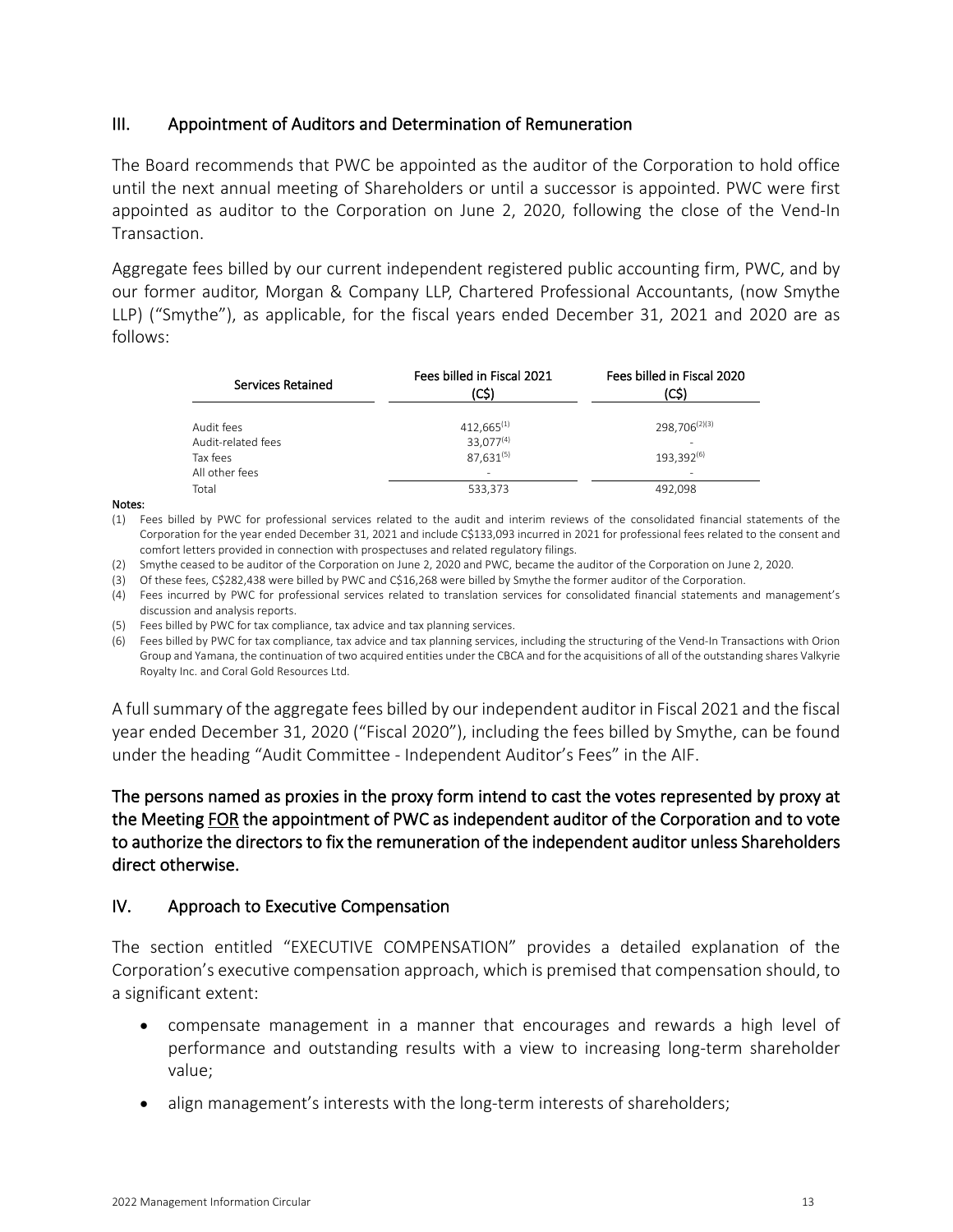- provide a compensation package that is commensurate with other precious metal royalty and streaming companies in order to enable Nomad to attract and retain talent; and
- ensure that the total compensation package is designed in a manner that takes into account the constraints in which Nomad operates.

# The persons named as proxies in the proxy form intend to cast the votes represented by proxy at the Meeting FOR the non-binding advisory resolution, unless Shareholders direct otherwise.

The Corporation's approach to executive compensation was approved by 99.93% of the vote casted by Shareholders at the May 10, 2021 annual and special meeting of the Shareholders. The purpose of the say on pay advisory vote is to provide shareholders with the opportunity to vote at each annual Shareholders meeting on the Corporation's approach to executive compensation, as described in section entitled "EXECUTIVE COMPENSATION" of the Circular.

Although this is an advisory vote and the results will not be binding upon the Board, the members of the Board and the Governance, Human Resources and Compensation Committee (the "GHRC Committee") will review and analyze the voting results and will take the results into account, as appropriate, when considering future compensation policies, procedures and decisions and in determining whether there is a need to modify the level and nature of their engagement with shareholders.

# V. Other Business to be Transacted at the Meeting

<span id="page-15-0"></span>Management of the Corporation is not aware of any matter to be submitted at the Meeting other than the matters set forth in the Notice of Meeting.

# PROPOSED NOMINEES FOR ELECTION AS DIRECTORS

The Board currently consists of eight directors. At the Meeting, Shareholders will be asked to vote for the election of eight directors. The persons named in the enclosed form of proxy and VIF intend to vote FOR the election of the eight nominees whose names are set out below. All nominees are currently directors of the Corporation. Voting for directors will be made on an individual basis. Each director will hold office until the next annual meeting of shareholders or until the election of his or her successor, unless the director resigns or the office becomes vacant by removal, death or other cause.

Each such candidate, excluding those candidates nominated by the Orion Group in accordance with the terms of the Investor Rights Agreements, was proposed based on the recommendation of the GHRC Committee for election as a director. Each director elected will hold office until the next annual meeting of Shareholders or until that director's successor is duly elected or appointed, unless the office is earlier vacated. By filling in the proxy form, Shareholders may vote for all directors or choose to withhold their vote from some or all of the directors proposed for election.

The tables below identify each of the proposed nominees; their principal occupation; their province or state, and country of residence; their age; the year when the person first became a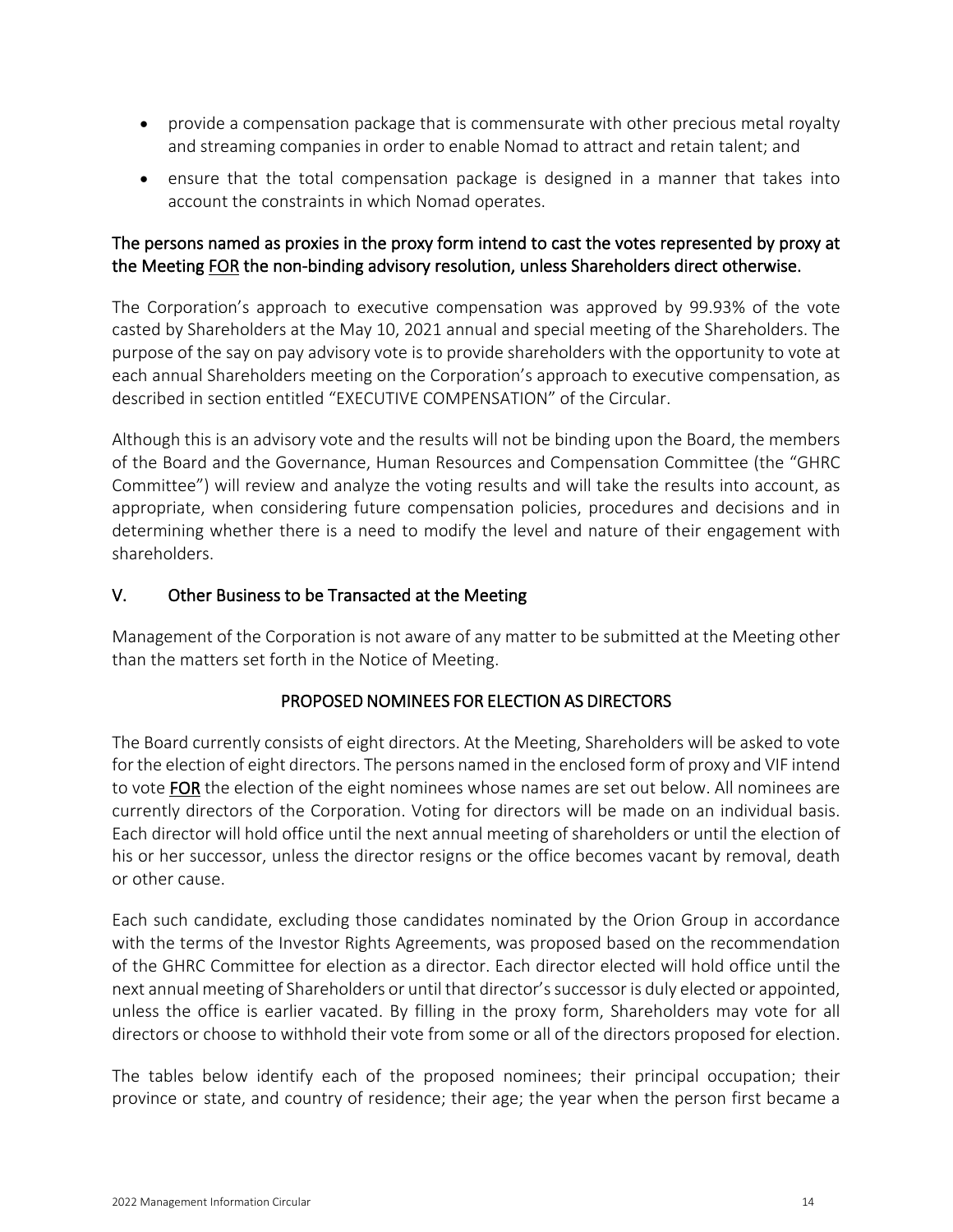director of the Corporation; whether the candidate has been determined by the Board to be independent of, or related to, the Corporation; their Board and committee memberships and attendance record; other public company board memberships; their areas of expertise; the number of Common Shares beneficially owned, directly or indirectly, or over which control or direction is exercised, as well as the number of stock options ("Options"), restricted share units ("RSUs"), performance share units ("PSUs") and deferred share units ("DSUs", and collectively with the RSUs and PSUs, the "Units", and collectively with the Options, RSUs and PSUs, the "Awards") of the Corporation held by them (see ["EXECUTIVE COMPENSATION](#page-22-0) - [Security-Based](#page-36-0)  [Compensation Plans"](#page-36-0)), with all such securities ownership information provided by each of the candidates as at March 25, 2022.

#### VINCENT METCALFE



Vincent Metcalfe is an accomplished executive with domestic and international experience in the metals and mining sector. Prior to his current role as Chair and Chief Executive Officer of Nomad, he held a number of officer and senior executive roles with TSX and New York Stock Exchange ("NYSE") listed resource companies. As an executive, he helped several companies advance and develop mining projects. He has extensive shareholder relations knowledge and proven experience in capital raising, mergers & acquisitions and financial engineering. Prior to his executive roles, he advised resource clients with a focus on precious metals, base metals, and bulk commodities, in both mergers & acquisitions advisory and financing at large Canadian investment banks for nearly 10 years. Mr. Metcalfe holds a Bachelor's degree in Finance from HEC Montreal.

| Québec, Canada<br>Age: 37 |                  | Board/Committee<br>Membership | Attendance Record for<br>Fiscal 2021 |      |                                                  | Other Public Company Board<br>Memberships |  |
|---------------------------|------------------|-------------------------------|--------------------------------------|------|--------------------------------------------------|-------------------------------------------|--|
| Director since: 2020      |                  | Board                         | 10 of 10                             | 100% |                                                  |                                           |  |
| 2021 votes for: 99.99%    |                  |                               |                                      |      |                                                  |                                           |  |
| Not Independent           |                  |                               |                                      |      |                                                  |                                           |  |
|                           |                  | Securities Held               |                                      |      |                                                  |                                           |  |
| As at                     | Common<br>Shares | RSUs/PSUs                     | <b>DSUs</b>                          |      | <b>Total Market Value</b><br>of Securities (C\$) | Meets Share<br>Ownership Target           |  |
| March 25, 2022            | 674,156          | 106,846                       | $\blacksquare$                       |      | 7,567,909                                        | Yes                                       |  |
|                           |                  | <b>Options Held</b>           |                                      |      |                                                  |                                           |  |
| Date Granted              | Number (#)       | Exercise Price (C\$)          |                                      |      |                                                  | Total Unexercised (#)                     |  |
| November 27, 2019         | 100,000          | 2.00                          |                                      |      |                                                  | 100,000                                   |  |
| May 29, 2020              | 100,000          | 9.00                          |                                      |      |                                                  | 100,000                                   |  |
| June 1, 2020              | 84,110           | 12,30                         |                                      |      | 84,110                                           |                                           |  |
| February 22, 2021         | 25,696           | 10.90                         |                                      |      | 25,696                                           |                                           |  |
| July 1, 2021              | 55,200           | 9.67                          |                                      |      | 55,200                                           |                                           |  |
| February 24,2022          | 63,600           | 8.50                          |                                      |      |                                                  | 63,600                                    |  |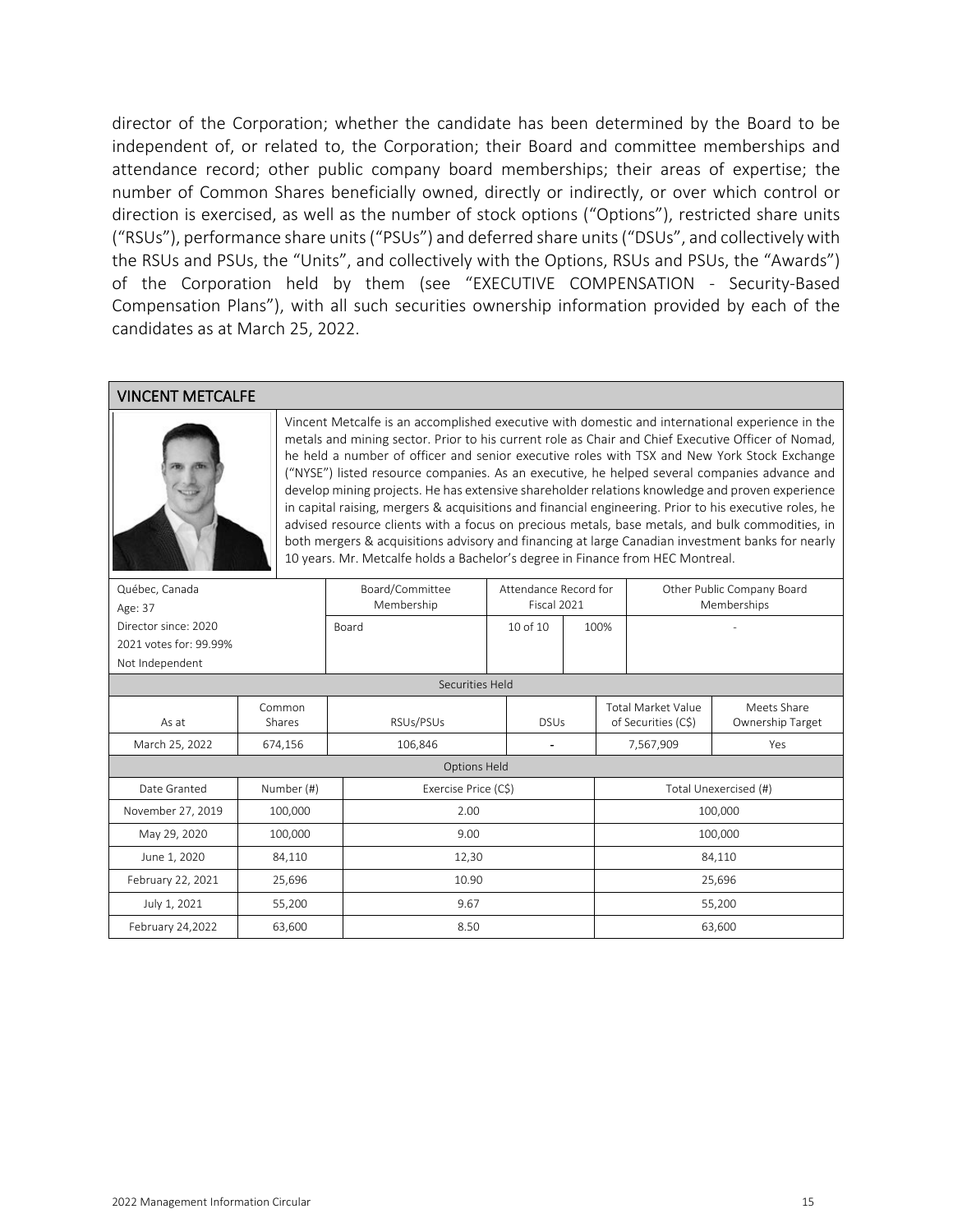#### JOSEPH DE LA PLANTE



Joseph de la Plante is an accomplished executive with public company experience in all aspects of the mine development cycle. Prior to his current role as a director and Chief Investment Officer of Nomad, Mr. de la Plante played a key role in the creation of Osisko Gold Royalties Ltd where he led the execution of more than C\$1 billion in financing equity, royalty and stream transactions and two major transactions in his role as Vice President of Corporate Development. Prior thereto, he was with Osisko Mining Corporation through the development, operation and subsequent C\$4.3 billion sale of the Canadian Malartic mine in 2014 to Yamana and Agnico Eagle Mines Ltd. Prior to his executive roles, Mr. de la Plante advised resource clients in both mergers & acquisitions and financing at BMO Capital Markets. Mr. de la Plante served on the board of directors of Aquila Resources Inc., a company listed on the TSX, and currently serves on Doré Copper Mining Corp., a company listed on the TSXV. Mr. de la Plante holds a Bachelor's degree in Mechanical Engineering from McGill University.

| Québec, Canada<br>Age: 36 |                  | Board/Committee<br>Membership | Attendance Record for<br>Fiscal 2021 |      | Other Public Company Board<br>Memberships        |                                 |  |
|---------------------------|------------------|-------------------------------|--------------------------------------|------|--------------------------------------------------|---------------------------------|--|
| Director since: 2020      |                  | Board                         | 10 of 10                             | 100% |                                                  | Doré Copper Mining Corp.        |  |
| 2021 votes for: 99.99%    |                  |                               |                                      |      |                                                  |                                 |  |
| Not Independent           |                  |                               |                                      |      |                                                  |                                 |  |
|                           |                  | Securities Held               |                                      |      |                                                  |                                 |  |
| As at                     | Common<br>Shares | RSUs/PSUs                     | <b>DSUs</b>                          |      | <b>Total Market Value</b><br>of Securities (C\$) | Meets Share<br>Ownership Target |  |
| March 25, 2022            | $671,108^{(1)}$  | 106,846                       |                                      |      | 7,538,374                                        | Yes                             |  |
|                           |                  | Options Held                  |                                      |      |                                                  |                                 |  |
| Date Granted              | Number (#)       | Exercise Price (C\$)          |                                      |      |                                                  | Total Unexercised (#)           |  |
| November 27, 2019         | 100,000          | 2.00                          |                                      |      |                                                  | 100,000                         |  |
| May 29, 2020              | 100,000          | 9.00                          |                                      |      |                                                  | 100,000                         |  |
| June 1, 2020              | 84,110           | 12.30                         |                                      |      | 84,110                                           |                                 |  |
| February 22, 2021         | 25,696           | 10.90                         |                                      |      | 25,696                                           |                                 |  |
| July 1, 2021              | 55,200           | 9.67                          |                                      |      | 55,200                                           |                                 |  |
| February 24,2022          | 63,600           | 8.50                          |                                      |      |                                                  | 63,600                          |  |

Notes:

(1) Of these Common Shares, 20,000 Common Shares are held indirectly by Mr. de la Plante through a registered retirement savings plan ("RRSP").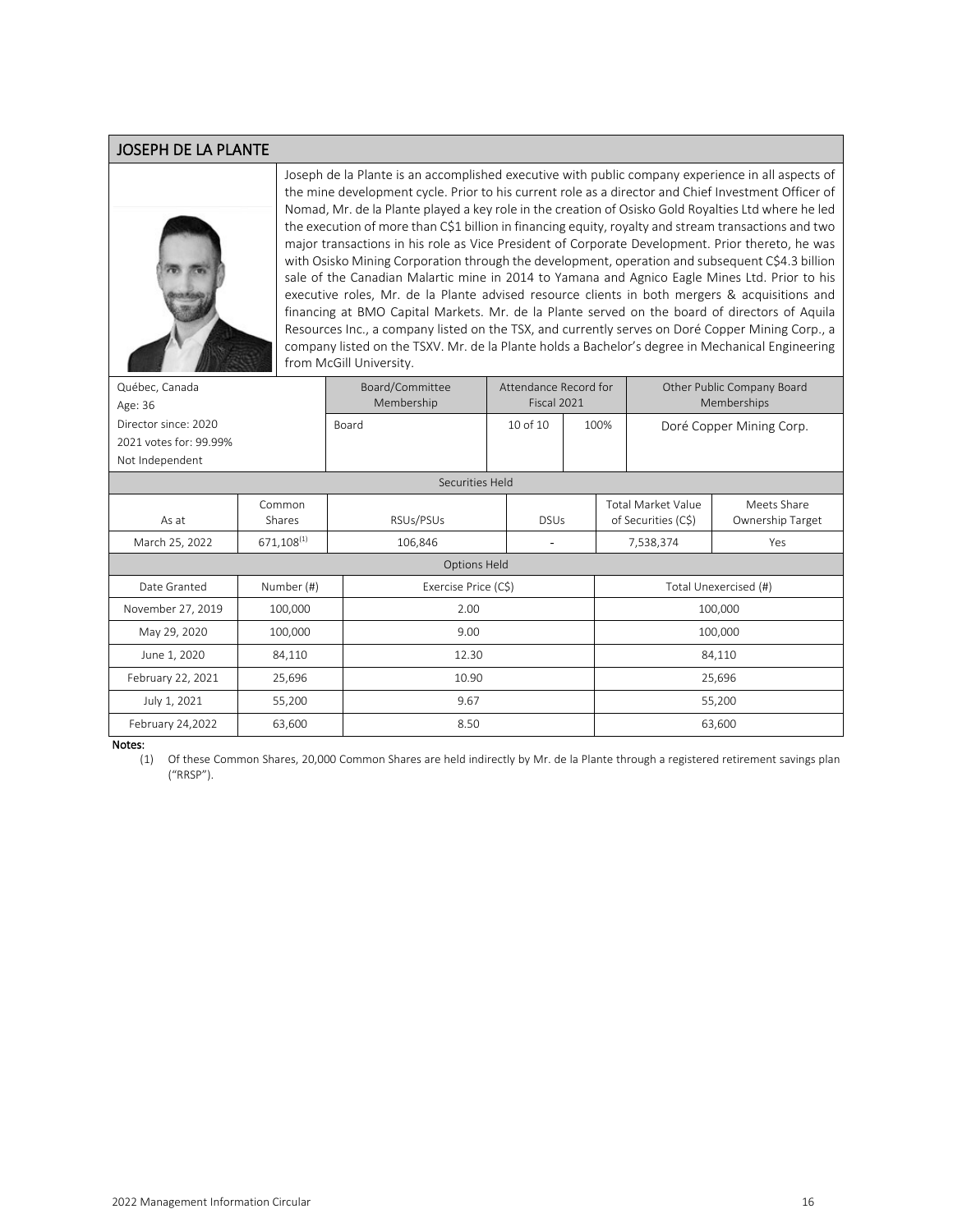#### ISTVAN ZOLLEI<sup>(1)</sup>



Istvan Zollei is a Portfolio Manager at Orion Mine Finance, a mining-focused investment business providing flexible capital investment solutions to mining companies in the base and precious metals sector. Mr. Zollei is a director of Capstone Copper Corp., a company listed on the TSX, and was a director of Lundin Gold Inc. from March 2018 to June 2021 and a director of Premier Gold Corp. from November 2020 until its acquisition by Equinox Gold Corp. in April 2021. Prior to joining Orion Mine Finance, Mr. Zollei was an investment manager for the Red Kite Group's Mine Finance business. Previously, he worked at Barclays Capital natural resources private equity investment group, as Vice President responsible for executing and managing growth equity investments in the mining, oil/gas, and power sectors. He also worked as VP of Finance and Commercial Operations at one of the portfolio companies. Mr. Zollei started his career at Lehman Brothers' investment banking division. He earned his Bachelor of Arts from Harvard College in Economics and his MBA from the Wharton School (University of Pennsylvania) in Finance and Management.

| New York, USA<br>Age: 41 |                          | Board/Committee<br>Membership | Attendance Record for<br>Fiscal 2021 |                       |                                                  | Other Public Company Board<br>Memberships |
|--------------------------|--------------------------|-------------------------------|--------------------------------------|-----------------------|--------------------------------------------------|-------------------------------------------|
| Director since: 2020     |                          | Board                         | 9 of $10^{(2)}$                      | 100%                  |                                                  |                                           |
| 2021 votes for: 99.79%   |                          | <b>GHRC Committee</b>         | 6 of 6                               | 100%                  |                                                  |                                           |
| Not Independent          |                          |                               |                                      |                       |                                                  |                                           |
| Securities Held          |                          |                               |                                      |                       |                                                  |                                           |
| As at                    | Common<br>Shares         | RSUs/PSUs                     | <b>DSUs</b>                          |                       | <b>Total Market Value</b><br>of Securities (C\$) | Meets Share<br>Ownership Target           |
| March 25, 2022           | ۰                        |                               | 26,200                               |                       | 253,878                                          | In progress                               |
| <b>Options Held</b>      |                          |                               |                                      |                       |                                                  |                                           |
| Date Granted             | Number (#)               | Exercise Price (C\$)          |                                      | Total Unexercised (#) |                                                  |                                           |
| $\overline{\phantom{a}}$ | $\overline{\phantom{a}}$ | -                             |                                      |                       |                                                  | $\overline{\phantom{a}}$                  |

Notes:

(1) Nominee of the Orion Group.

(2) Due to a conflict of interest, Mr. Zollei recused himself of a meeting of the Board held in connection with the approval of a transaction with the Orion Group.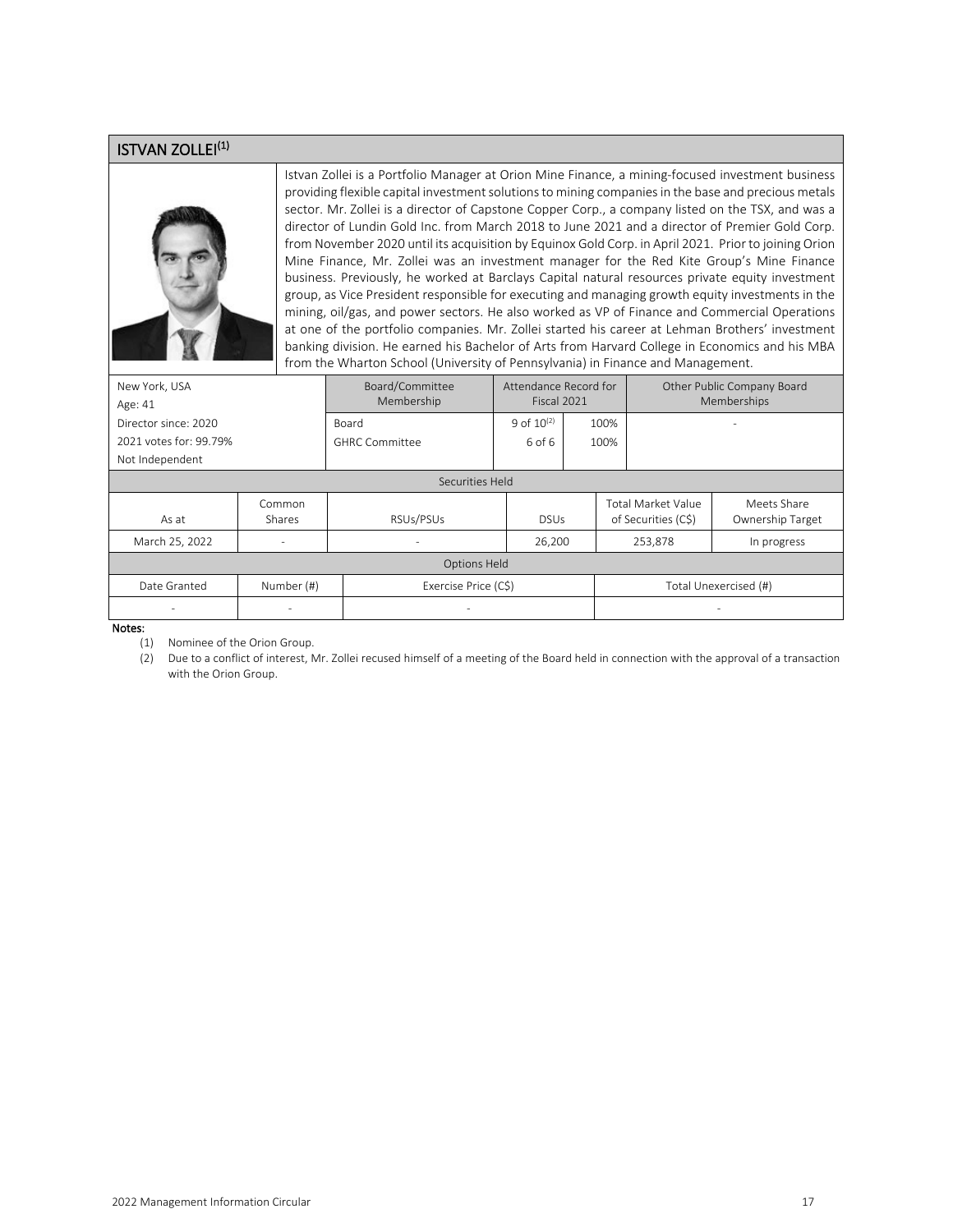#### ROBIN WEISMAN



Robin Weisman has spent more than 30 years in finance in a variety of industries. Ms. Weisman has held the position of principal investment officer with the mining group of the International Finance Corporation, a member of the World Bank Group, investing in projects in the emerging markets. Her career has also included experience with Standard Chartered Bank, Citicorp Investment Bank and CBS Television Network. Ms. Weisman holds an MBA from the University of Chicago and a Bachelor of Science degree from the University of Illinois. Ms. Weisman has completed the Director Education Program offered by the Institute of Corporate Directors and currently sits on the board of directors of one other company listed on the TSX in the natural resource sector, B2Gold Corp. Ms. Weisman is also a director of Kid Power DC, a non profit organisation.

| Virginia, USA<br>Age: 65 |                          | Board/Committee<br>Membership | Attendance Record for<br>Fiscal 2021 |      |                                                  | Other Public Company Board<br>Memberships |  |
|--------------------------|--------------------------|-------------------------------|--------------------------------------|------|--------------------------------------------------|-------------------------------------------|--|
| Director since: 2020     |                          | Board (Lead Director)         | 10 of 10                             | 100% |                                                  | B2Gold Corp.                              |  |
| 2021 votes for: 99.99%   |                          | Audit Committee               | 4 of 4                               | 100% |                                                  |                                           |  |
| Independent              |                          | GHRC Committee (Chair)        | 6 of 6                               | 100% |                                                  |                                           |  |
| Securities Held          |                          |                               |                                      |      |                                                  |                                           |  |
| As at                    | Common<br>Shares         | RSUs/PSUs                     | <b>DSUs</b>                          |      | <b>Total Market Value</b><br>of Securities (C\$) | Meets Share<br>Ownership Target           |  |
| March 25, 2022           |                          |                               | 44,070                               |      | 427,038                                          | In progress                               |  |
| <b>Options Held</b>      |                          |                               |                                      |      |                                                  |                                           |  |
| Date Granted             | Number (#)               | Exercise Price (C\$)          |                                      |      | Total Unexercised (#)                            |                                           |  |
| $\overline{\phantom{a}}$ | $\overline{\phantom{a}}$ | $\overline{\phantom{a}}$      |                                      |      |                                                  |                                           |  |

#### GERARDO FERNANDEZ



Gerardo Fernandez has over 20 years of progressive experience in the mining industry, including roles in project development, operations, strategic planning, and business development. Mr. Fernandez is currently Senior Vice President Corporate Development at Yamana where he has been since 2007 having worked in several leadership positions in North and South America. Prior to his current role, Mr. Fernandez held the positions of Senior Vice President, Operations and Senior Vice President, Projects & Technical Services at Yamana. Mr. Fernandez holds an MBA from Morrison University, Nevada USA, and degrees in Civil Mining Engineering and BSc. Engineering from the University of Chile.

| Ontario, Canada<br>Age: 46 |                         | Board/Committee<br>Membership | Attendance Record for<br>Fiscal 2021 |      |                                                  | Other Public Company Board<br>Memberships |
|----------------------------|-------------------------|-------------------------------|--------------------------------------|------|--------------------------------------------------|-------------------------------------------|
| Director since: 2020       |                         | Board                         | $10$ of $10$                         | 100% |                                                  |                                           |
| 2021 votes for: 99.95%     |                         | <b>GHRC Committee</b>         | 6 of 6                               | 100% |                                                  |                                           |
| Independent                |                         |                               |                                      |      |                                                  |                                           |
| Securities Held            |                         |                               |                                      |      |                                                  |                                           |
| As at                      | Common<br><b>Shares</b> | RSUs/PSU                      | <b>DSUs</b>                          |      | <b>Total Market Value</b><br>of Securities (C\$) | Meets Share<br>Ownership Target           |
| March 25, 2022             | 25,000                  | ۰                             | 22,100                               |      | 456,399                                          | In progress                               |
| <b>Options Held</b>        |                         |                               |                                      |      |                                                  |                                           |
| Date Granted               | Number (#)              | Exercise Price (C\$)          | Total Unexercised (#)                |      |                                                  |                                           |
|                            |                         |                               |                                      |      |                                                  |                                           |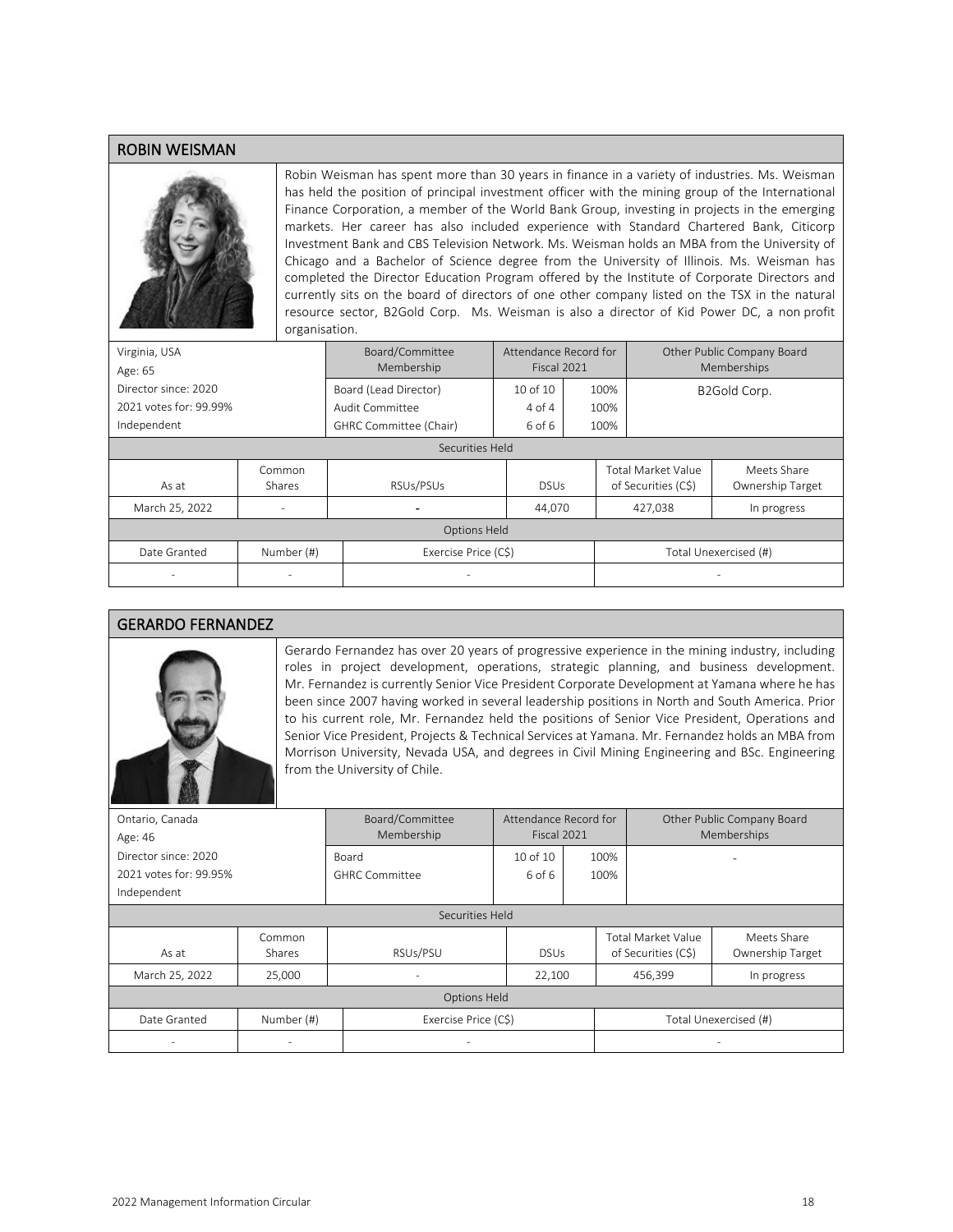#### MATTHEW GOLLAT<sup>(1)</sup>



Matthew Gollat is an accomplished executive with more than 12 years of broad experience in the mining industry from exploration through development and production. Mr. Gollat is currently the Executive Vice President, Business & Corporate Development at i-80 Gold Corp., having taken on the role following the spin out of i-80 Gold Corp. from Premier Gold in April 2021. Prior to joining i-80 Gold Corp. in April 2021, Mr. Gollat was the Vice President, Business Development at Premier Gold and has worked in various capacities with increasing responsibility at Premier since 2008. During his tenure at Premier Gold, he worked on several initiatives including financings, the creation of, development and spin-out of Premier Royalty Corporation, as well as key transactions including the Trans-Canada Property joint venture, the South Arturo acquisition and the Mercedes Mine acquisition and transition. Mr. Gollat holds an Honours Bachelor of Commerce degree from Lakehead University and completed the Certificate in Mining Studies Program through the University of British Columbia.

| Ontario, Canada<br>Age: 41 |                  | Board/Committee<br>Membership | Attendance Record for<br>Fiscal 2021 |      |                                                  | Other Public Company Board<br>Memberships |  |
|----------------------------|------------------|-------------------------------|--------------------------------------|------|--------------------------------------------------|-------------------------------------------|--|
| Director since: 2020       |                  | Board                         | 10 of 10                             | 100% |                                                  |                                           |  |
| 2021 votes for: 99.99%     |                  | Audit Committee               | $4$ of $4$                           | 100% |                                                  |                                           |  |
| Independent                |                  |                               |                                      |      |                                                  |                                           |  |
|                            | Securities Held  |                               |                                      |      |                                                  |                                           |  |
| As at                      | Common<br>Shares | RSUs/PSUs                     | <b>DSUs</b>                          |      | <b>Total Market Value</b><br>of Securities (C\$) | Meets Share<br>Ownership Target           |  |
| March 25, 2022             | 3,450            |                               | 42,880                               |      | 448,938                                          | In progress                               |  |
| Options Held               |                  |                               |                                      |      |                                                  |                                           |  |
| Date Granted               | Number (#)       | Exercise Price (C\$)          |                                      |      | Total Unexercised (#)                            |                                           |  |
| ٠                          |                  |                               |                                      |      |                                                  |                                           |  |
| $A1 = A = 1$               |                  |                               |                                      |      |                                                  |                                           |  |

Notes:

(1) Nominee of the Orion Group.

#### JAMIE PORTER

Jamie Porter has over 20 years of progressive experience in the mining industry. Mr. Porter joined Alamos Gold in 2005 and has served as Alamos' Chief Financial Officer since 2011. Prior to joining Alamos Gold, Mr. Porter was Controller and Corporate Secretary for a Central American-based gold producer, and prior thereto started his career at PWC. Mr. Porter was a director of Canadian Feed the Children, a registered charity in Canada, from 2009 to 2016 and currently serves as a director of the World Gold Council and on the Canadian Advisory Board of FM Global. He holds a Bachelor of Administrative and Commercial Studies degree from the University of Western Ontario and is a Chartered Professional Accountant in Canada and the United States.

| Ontario, Canada          |                          | Board/Committee          | Attendance Record for |      | Other Public Company Board |                       |
|--------------------------|--------------------------|--------------------------|-----------------------|------|----------------------------|-----------------------|
| Age: 44                  |                          | Membership               | Fiscal 2021           |      |                            | Memberships           |
| Director since: 2020     |                          | Board                    | $10$ of $10$          | 100% |                            |                       |
| 2021 votes for: 99.99%   |                          | Audit Committee (Chair)  | 4 of 4                | 100% |                            |                       |
| Independent              |                          |                          |                       |      |                            |                       |
| Securities Held          |                          |                          |                       |      |                            |                       |
|                          | Common                   |                          |                       |      | <b>Total Market Value</b>  | Meets Share           |
| As at                    | <b>Shares</b>            | RSUs/PSUs                | <b>DSUs</b>           |      | of Securities (C\$)        | Ownership Target      |
| March 25, 2022           | 20,000                   |                          | 42,480                |      | 605,431                    | Yes                   |
| <b>Options Held</b>      |                          |                          |                       |      |                            |                       |
| Date Granted             | Number (#)               | Exercise Price (C\$)     |                       |      |                            | Total Unexercised (#) |
| $\overline{\phantom{a}}$ | $\overline{\phantom{a}}$ | $\overline{\phantom{a}}$ |                       |      |                            | -                     |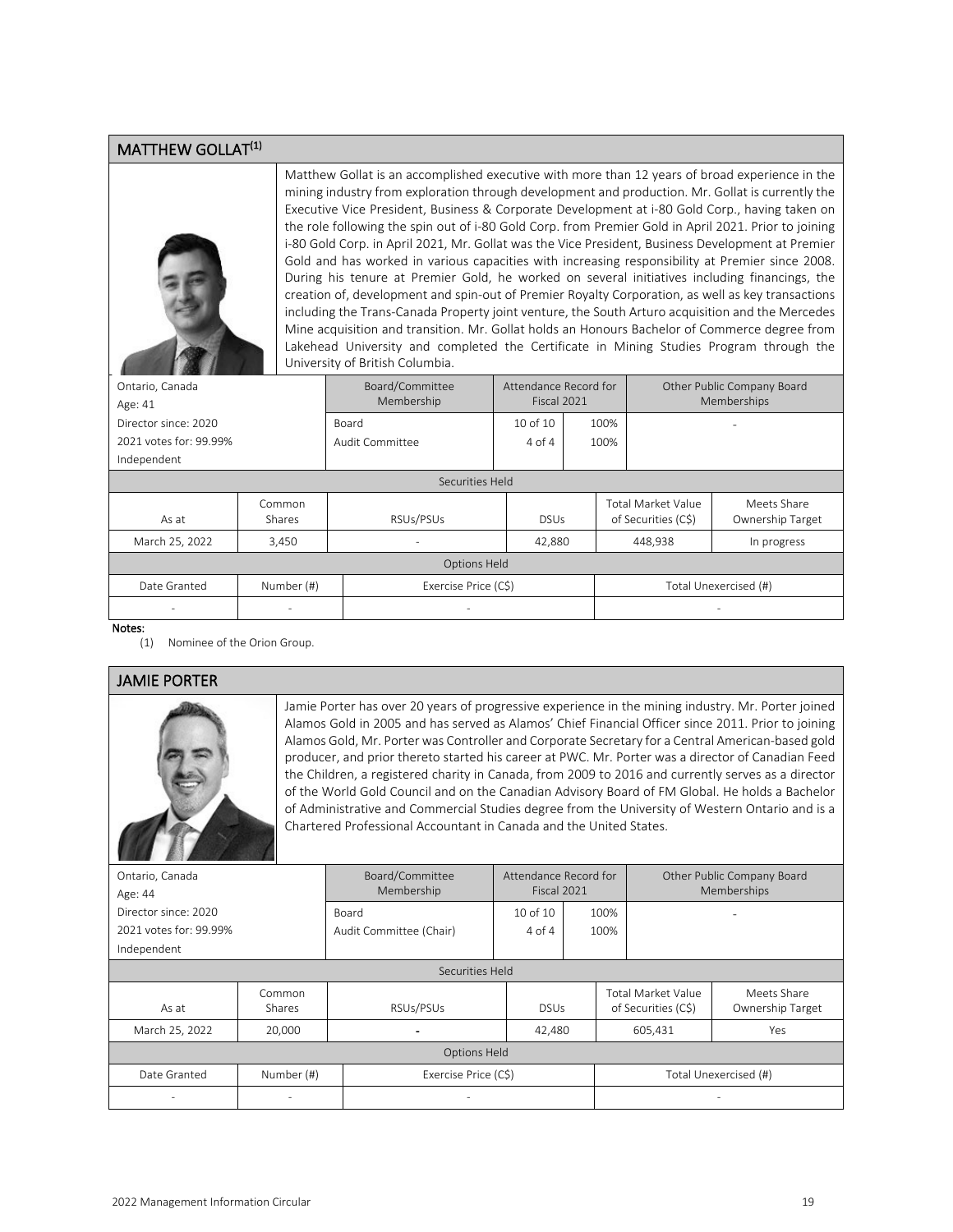#### SUSAN KUDZMAN(1)



Susan Kudzman is a corporate director and specialist in risk management and an actuary, having retired in October 2018 as the Executive Vice-President, Chief Risk Officer and Corporate Affairs at Laurentian Bank of Canada, a position she had held beginning in 2014. She has also held the position of Chief Risk Officer at the Caisse de dépôt et placement du Québec. Ms. Kudzman is currently chair of the board of directors of Yellow Pages Limited and a member of the board of directors of PSP Investments, Medavie Blue Cross, and Transat A.T. Inc. Ms. Kudzman holds a bachelor's degree in Actuarial Science and the titles of Fellow of the Canadian Institute of Actuaries (FCIA), Fellow of the Society of Actuaries (FSA) and Certified Enterprise Risk Analyst (CERA).

| Québec, Canada<br>Age: 59          |                         | Board/Committee<br>Membership | Attendance Record for<br>Fiscal 2021 |      |                                                  | Other Public Company Board<br><b>Memberships</b> |  |
|------------------------------------|-------------------------|-------------------------------|--------------------------------------|------|--------------------------------------------------|--------------------------------------------------|--|
| Director since: 2020               |                         | Board                         | $10$ of $10$                         | 100% |                                                  | Transat A.T. Inc.                                |  |
| 2021 votes for: 99.99% Independent |                         | Audit Committee               | $3$ of $4$                           | 75%  |                                                  | Yellow Pages Limited                             |  |
|                                    | Securities Held         |                               |                                      |      |                                                  |                                                  |  |
| As at                              | Common<br><b>Shares</b> | RSUs/PSUs                     | <b>DSUs</b>                          |      | <b>Total Market Value</b><br>of Securities (C\$) | Meets Share<br>Ownership Target                  |  |
| March 25, 2022                     | -                       |                               | 41,450                               |      | 401,651                                          | In progress                                      |  |
| <b>Options Held</b>                |                         |                               |                                      |      |                                                  |                                                  |  |
| Date Granted                       | Number (#)              | Exercise Price (C\$)          |                                      |      | Total Unexercised (#)                            |                                                  |  |
| $\overline{\phantom{a}}$           | ٠                       | $\overline{\phantom{a}}$      |                                      |      |                                                  | -                                                |  |
| Notes:                             |                         |                               |                                      |      |                                                  |                                                  |  |

Notes:

(1) Nominee of the Orion Group.

#### Cease Trade Orders, Bankruptcies, Penalties or Sanctions

No proposed director, officer or promoter of the Corporation is, or within the ten years prior to the date of this Circular has been, a director, officer, or promoter of any person or company that, while that person was acting in that capacity, (i) was the subject of a cease trade order or similar order, or an order that denied the other issuer access to any exemptions under applicable securities law, for a period of more than 30 consecutive days; or (ii) became bankrupt, made a proposal under any legislation relating to bankruptcy or insolvency or was subject to or instituted any proceedings, arrangement or compromise with creditors or had a receiver, receiver manager or trustee appointed to hold its assets.

No proposed director, officer or promoter of the Corporation, nor securityholder anticipated to hold a sufficient number of securities of the Corporation to affect materially the control of the Corporation, nor a personal holding company of any such person has, within the ten years before the date of this Circular, become bankrupt, made a proposal under any legislation relating to bankruptcy or insolvency, or been subject to or instituted any proceedings, arrangement or compromise with creditors, or had a receiver, receiver manager or trustee appointed to hold the assets of such proposed director or officer, or personal holding company of any such person.

No proposed director, officer or promoter of the Corporation, nor securityholder anticipated to hold a sufficient number of securities of the Corporation to affect materially the control of the Corporation, has been subject to (i) any penalties or sanctions imposed by a court relating to securities legislation or by a securities regulatory authority or has entered into a settlement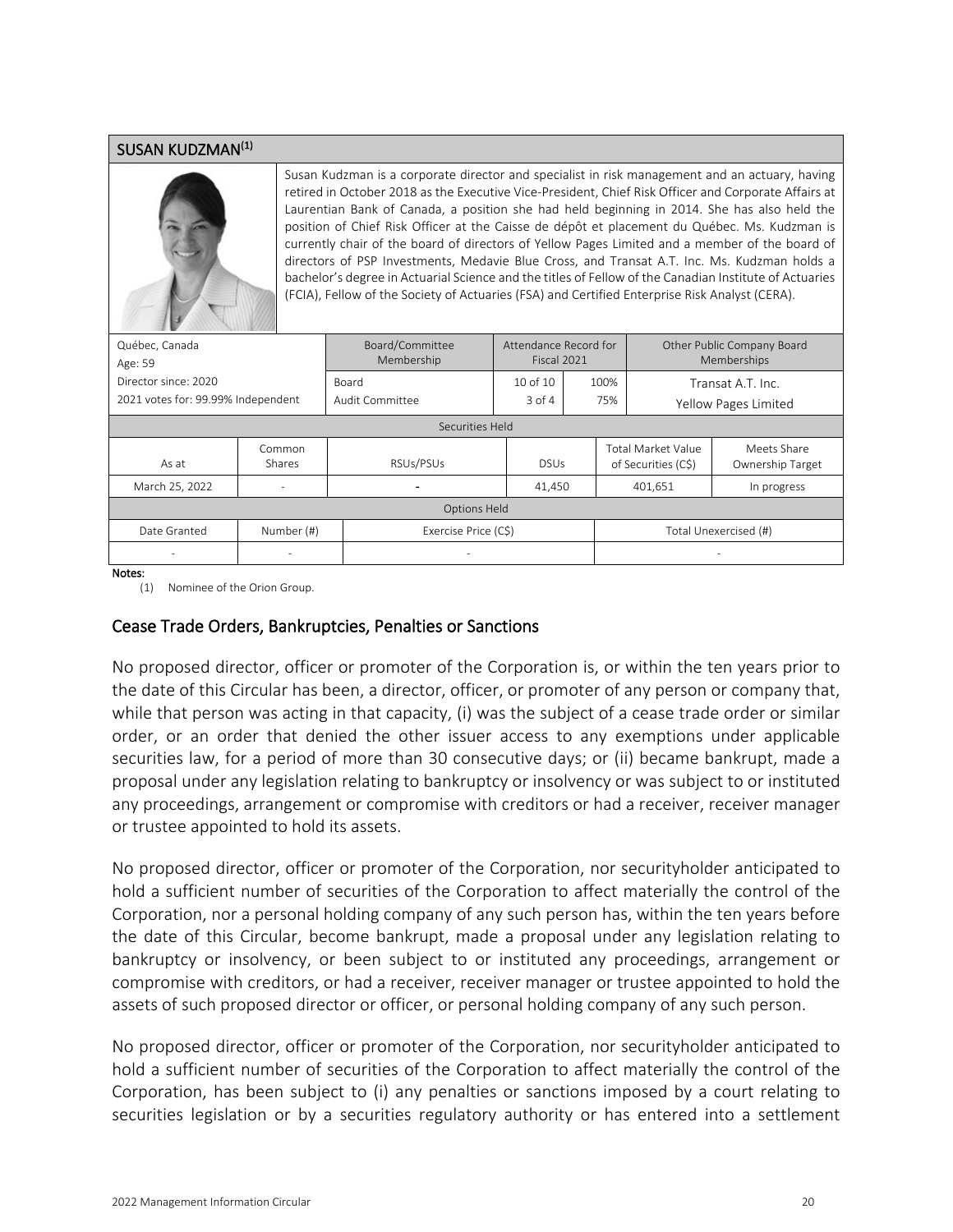agreement with a securities regulatory authority; or (ii) any other penalties or sanctions imposed by a court or regulatory body, including a self-regulatory body, that would be likely to be considered important to a reasonable securityholder.

# EXECUTIVE COMPENSATION

<span id="page-22-0"></span>The following section describes the significant elements of the Corporation's executive compensation program, with particular emphasis on the process for determining compensation payable to each person who acted as Chief Executive Officer ("CEO"), Chief Financial Officer ("CFO") and the three most highly-compensated executive officers (or three most highlycompensated individuals acting in a similar capacity), other than the CEO and the CFO, whose total compensation was more than C\$150,000 in the Corporation's last fiscal year (each a "Named Executive Officer" or "NEO" and collectively the "Named Executive Officers" or "NEOs"). The NEOs of the Corporation for the fiscal year ended December 31, 2021 were:

| Name                    | Title                                         |
|-------------------------|-----------------------------------------------|
| Vincent Metcalfe        | Chair of the Board and CEO                    |
| Elif Lévesque           | CFO and Corporate Secretary                   |
| Joseph de la Plante     | Director and Chief Investment Officer ("CIO") |
| Vincent Cardin-Tremblay | Vice President, Geology                       |
| Annie Dutil             | Vice President and Corporate Controller       |

# The GHRC Committee

The GHRC Committee is currently comprised of Robin Weisman, Istvan Zollei, and Gerardo Fernandez, the majority of whom are independent with the meaning of National Instrument 58-101 - *Disclosure of Corporate Governance Practices* ("NI 58-101"). Robin Weisman is the Chair of the GHRC Committee.

All members of the GHRC Committee have a working familiarity with governance, human resources and compensation matters. For the skills and experience of each member of the GHRC Committee relevant to the performance of their duties as a member of the GHRC Committee, see ["PROPOSED NOMINEES FOR ELECTION AS DIRECTORS"](#page-15-0) and ["STATEMENT OF](#page-55-1) CORPORATE [GOVERNANCE PRACTICES](#page-55-1) - [Board of Directors](#page-56-0) - [Nomination of Directors"](#page-56-1).

The Board has adopted a written charter for the GHRC Committee that establishes, *inter alia*, the GHRC Committee's purpose and responsibilities with respect to executive compensation. In addition, to its oversight role with respect to executive compensation matters, the GHRC Committee shall, among other things:

Governance and Nominating Matters: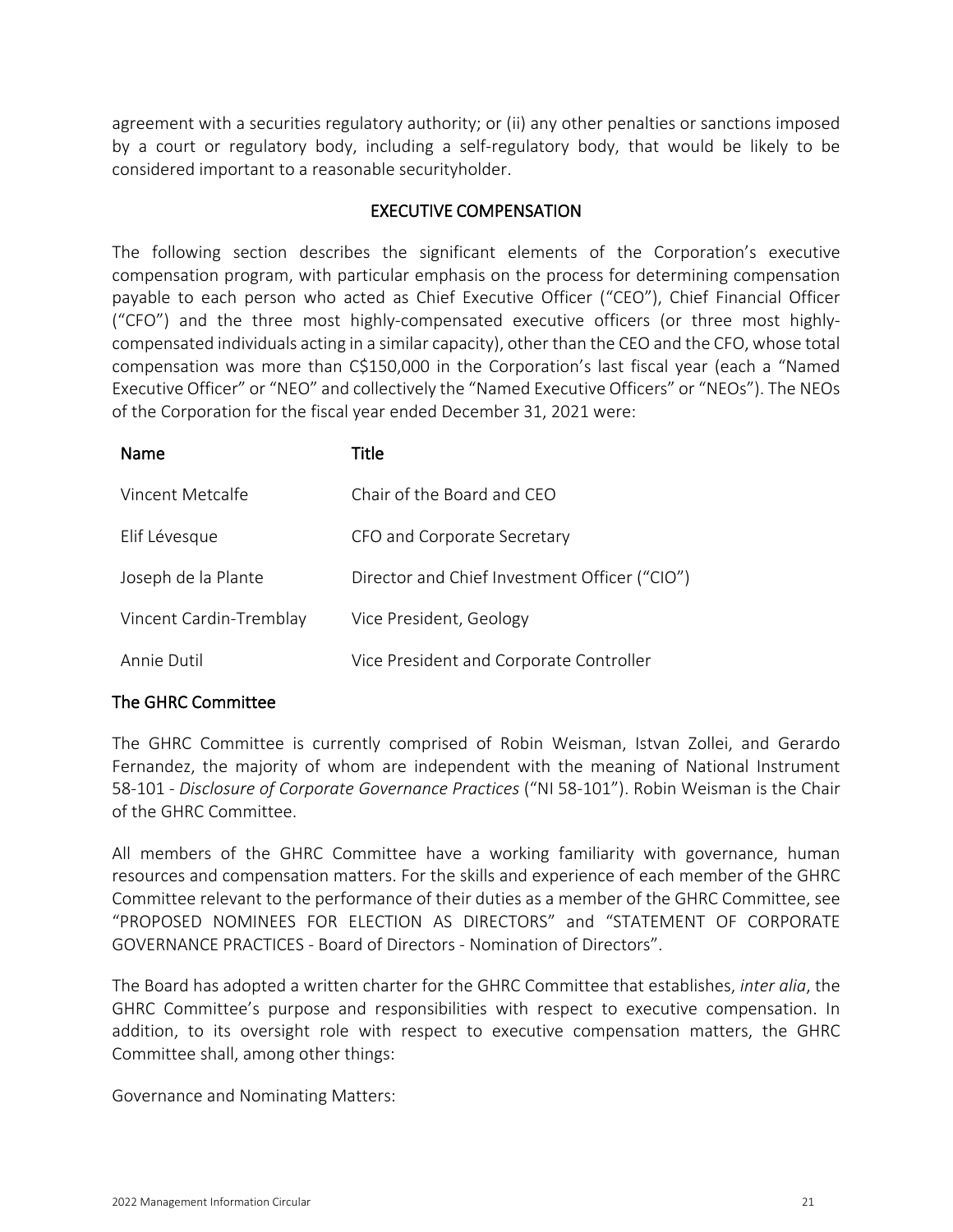- developing the Corporation's approach to governance issues and the Corporation's response to the corporate governance guidelines;
- subject to the Investor Rights Agreement, reviewing the composition and contribution of the Board, committees and its members and recommending Board nominees;
- recommending the nomination of directors to the Board, by identifying qualified individuals;
- reviewing the competencies, skills and qualities of directors;
- overseeing the orientation program for new directors; and
- helping to maintain an effective working relationship between the Board and management.

Human Resources and Compensation Matters:

- reviewing and making recommendations to the Board concerning the appointment of executive officers of the Corporation;
- reviewing and assessing the performance of the executive officers against pre-set specific corporate and individual goals and objectives approved by the GHRC Committee and report annually to the Board on these assessments;
- overseeing and recommending for approval by the Board the executive compensation principles, policies, programs, grants of equity-based incentives and processes; and
- considering and recommending annually or as required for approval by the independent directors of the Board all forms of compensation for the executive officers.

Environmental, Social and Governance ("ESG") and Ethics Matters:

- reviewing, monitoring, reporting, and where appropriate, providing recommendations to the Board on policies relating to matters of ESG and ethics; and
- reviewing and monitoring the Code of Ethics and the Investment Principles Policy in conjunction with the Audit Committee and provide a report to the Board of such activities at least annually.

The GHRC Committee has the authority, in its sole discretion, to engage, at the expense of the Corporation, outside consultants, independent legal counsel and other advisors and experts as it determines necessary to carry out its duties, without seeking approval of the Board or management. The GHRC Committee has the authority, without seeking approval of the Board or management, to set and pay the compensation for any such outside consultants, independent legal counsel and other advisors and experts employed by the GHRC Committee in connection with its duties.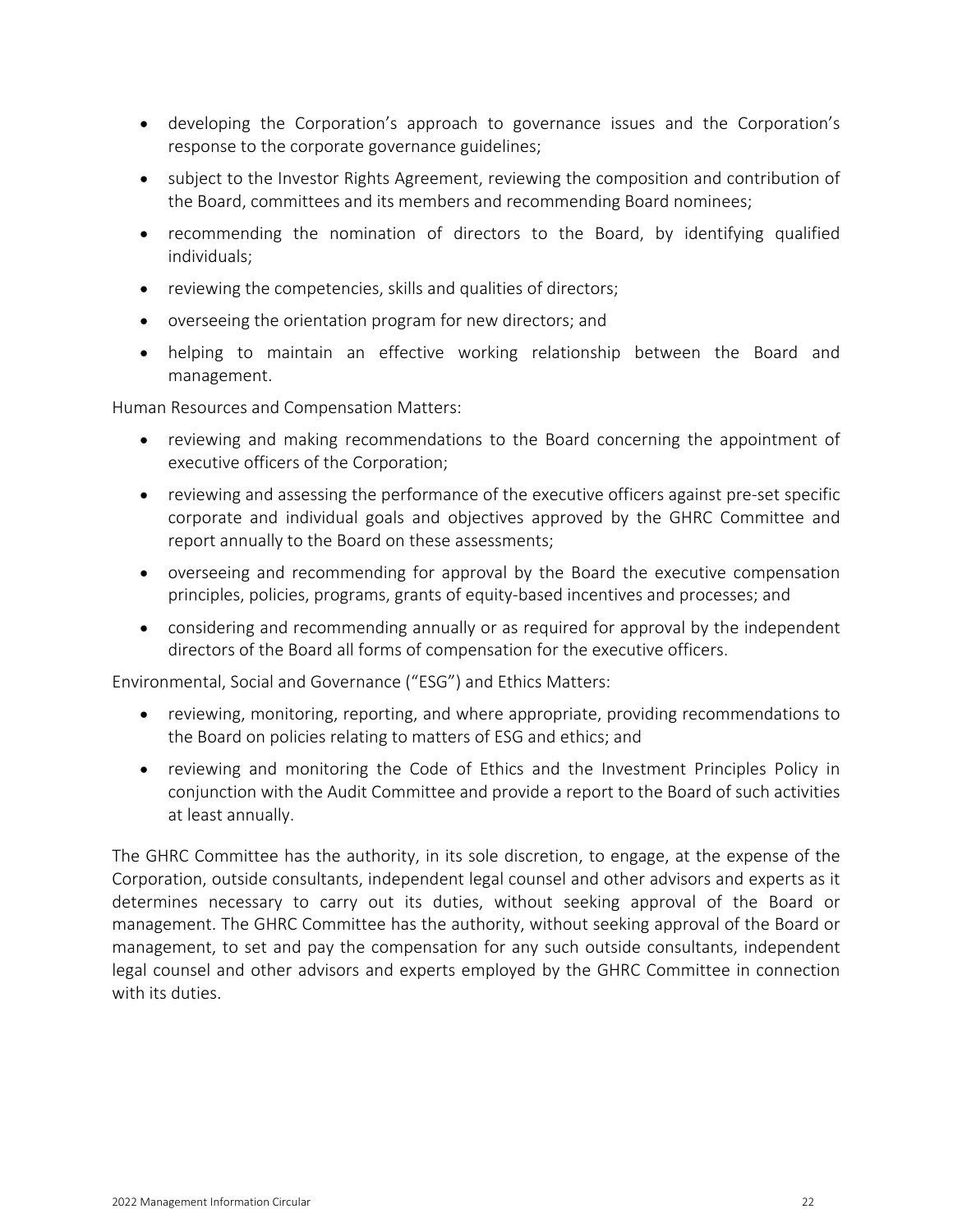# Compensation Decision-Making Process

The Corporation's compensation program design and decision-making process involves members of the executive team, the GHRC Committee and the Board with the benefit of advice from the Board's external independent compensation advisor.

| <b>Management Recommendations</b>                                                                                           | $\rightarrow$ | <b>GHRC Committee Review &amp;</b>                                                                                                                                                                                                                       | $\rightarrow$ | Board Review & Approval                                                                                                                                                                                                                                                                                                                                                                                                                                        |
|-----------------------------------------------------------------------------------------------------------------------------|---------------|----------------------------------------------------------------------------------------------------------------------------------------------------------------------------------------------------------------------------------------------------------|---------------|----------------------------------------------------------------------------------------------------------------------------------------------------------------------------------------------------------------------------------------------------------------------------------------------------------------------------------------------------------------------------------------------------------------------------------------------------------------|
|                                                                                                                             |               | Recommendation                                                                                                                                                                                                                                           |               |                                                                                                                                                                                                                                                                                                                                                                                                                                                                |
| analyzes<br>Reviews and<br>current                                                                                          |               | Reviews recommendations from<br>the executive team                                                                                                                                                                                                       |               | Considers recommendations from the<br>GHRC Committee and the executive                                                                                                                                                                                                                                                                                                                                                                                         |
| compensation strategy                                                                                                       |               |                                                                                                                                                                                                                                                          |               | team                                                                                                                                                                                                                                                                                                                                                                                                                                                           |
| Reviews input from the GHRC<br>independent<br>Committee's<br>compensation advisor                                           |               | Considers<br>comparative<br>data.<br>benchmarking and the advice of its<br>independent compensation advisor                                                                                                                                              |               | Considers corporate objectives and<br>strategy                                                                                                                                                                                                                                                                                                                                                                                                                 |
| Reviews<br>peer<br>company<br>compensation<br>strategies<br>and<br>provides recommendations to the<br><b>GHRC Committee</b> |               | Reviews the design and metrics for<br>the short and long-term incentive<br>plans to make sure they align with<br>strategic priorities                                                                                                                    |               | Reviews current market conditions                                                                                                                                                                                                                                                                                                                                                                                                                              |
|                                                                                                                             |               | Reviews stress testing and back<br>testing of the factors that make up<br>the annual corporate budget and<br>different scenarios under<br>the<br>incentive plans to make sure the<br>targets and any proposed changes<br>result in the intended outcomes |               | Reviews Corporation performance<br>and makes its final decisions regarding<br>the compensation for the executive<br>team and all equity compensation<br>awards                                                                                                                                                                                                                                                                                                 |
|                                                                                                                             |               | Evaluates<br>business<br>and<br>management's performance at the<br>end of the year and makes<br>compensation<br>recommendations<br>to the Board                                                                                                          |               | Exercises discretion sparingly and in<br>extraordinary circumstances where<br>unforeseen circumstances<br>cause<br>formula-driven<br>compensation<br>decisions<br>be<br>inappropriate,<br>to<br>including one-time circumstances out<br>of management's control, changes to<br>the strategic direction of the<br>Corporation and unanticipated and<br>exceptional impacts to the peer group<br>that, in turn, affect the Corporation's<br>relative performance |

All shareholders have the opportunity to express their views on Nomad's compensation through the advisory shareholder vote on executive compensation. This practice is designed to enhance accountability for the compensation decisions made by the Board by giving shareholders a formal opportunity to provide their views on the Board's approach to executive compensation through an annual non-binding advisory vote. The Corporation discloses the results of the vote as part of its report on voting results for each annual meeting. While the results will not be binding, the Board will take the results into account, as appropriate, when considering future compensation policies, procedures and decisions and in determining whether there is a need to modify the level and nature of their engagement with shareholders.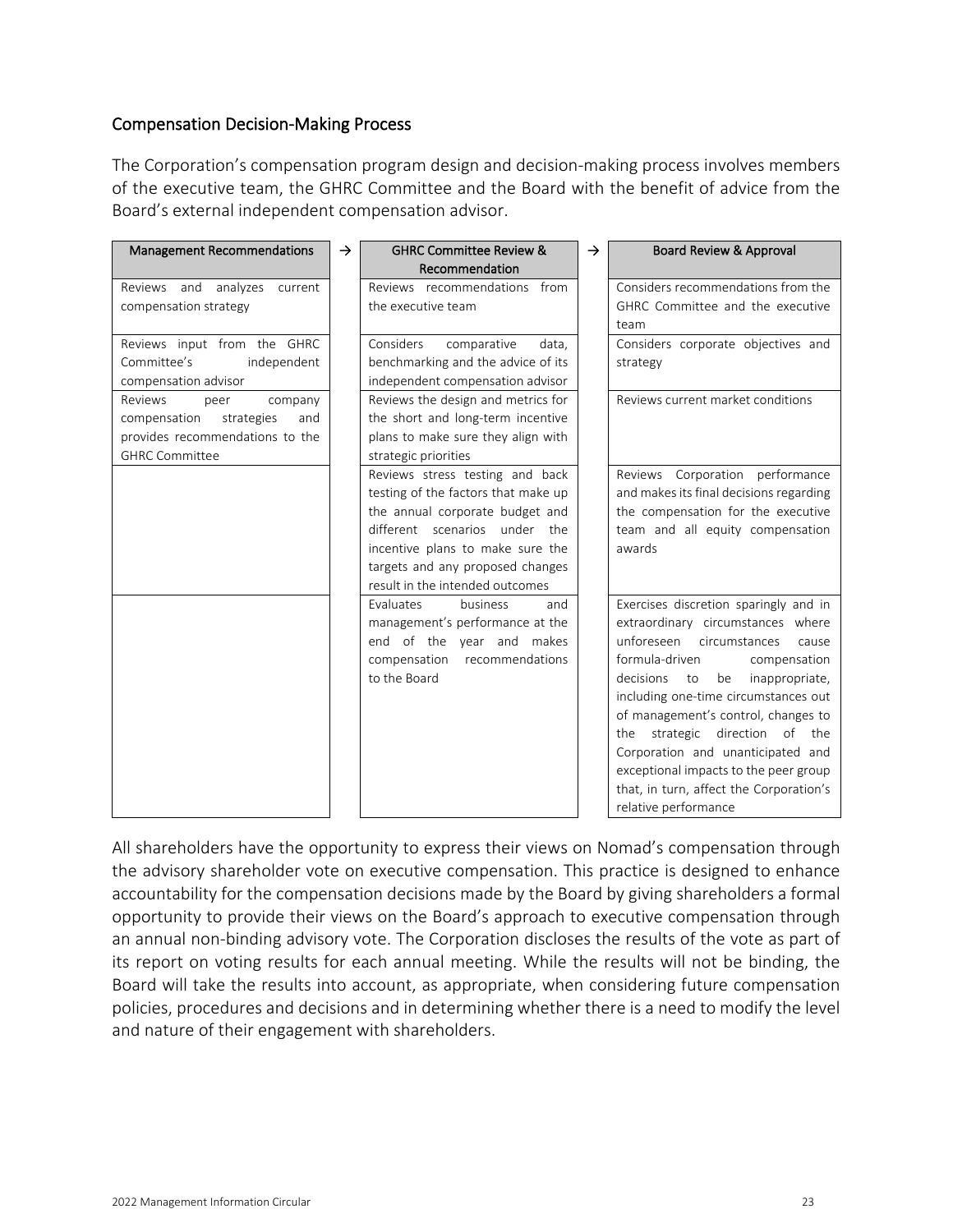# External Compensation Advisor

Pursuant to its mandate, the GHRC Committee has the authority to retain external legal counsel, consultants or other advisors to assist it in fulfilling its responsibilities, including a compensation advisor, at the expense of the Corporation.

In 2021, the GHRC Committee retained Lane Caputo Compensation Inc. ("Lane Caputo") to assist the GHRC Committee with the development of a compensation program for the Corporation's executive officers and independent directors. Pursuant to this mandate, Lane Caputo provided a review of current market practices regarding executive and director compensation, assisted the GHRC Committee in developing an appropriate compensation strategy that strives to meet the Corporation's compensation philosophy, developed a comparator group of companies that reflects the Corporation's current size and stage of development and provided advice and recommendations with respect to best practices in the governance of compensation. While conducting its activities, Lane Caputo has attended meetings of the GHRC Committee and presented its findings for discussion by the GHRC Committee. The Chair of the GHRC Committee has also met separately with Lane Caputo to provide further direction.

The GHRC Committee has considered the advice, guidance and recommendations provided by Lane Caputo as part of its deliberations on its recommendations to the Board with respect to salary, short-term incentives and long-term incentives.

For the fiscal years ended December 31, 2021 and 2020, the following fees were billed by and paid to Lane Caputo:

| <b>Fiscal Year Ended</b> | <b>Executive Compensation-Related Fees</b> | All Other Fees |
|--------------------------|--------------------------------------------|----------------|
| December 31, 2021        | \$39.000                                   |                |
| December 31, 2020        |                                            |                |

The GHRC Committee is satisfied that Lane Caputo is independent and possesses the appropriate expertise to advise the GHRC Committee on matters within its mandate. The GHRC Committee must pre-approve any retainers by Lane Caputo or other compensation advisors and provide notice of said retainer to the Board. There were no other consultants or advisors hired or contracted to assist the Board or the GHRC Committee in formulating executive compensation in 2020 or 2021.

# Compensation Governance and Risk Management

The GHRC Committee is required to review, monitor, report, and where appropriate, provide recommendations to the Board on the Corporation's exposure to risks related to executive compensation policies and practices, if any, and identify compensation policies and practices that mitigate any such risk. As part of the annual review of the Corporation's executive compensation, the Board and the GHRC Committee consider the implications of the risks associated with the Corporation's compensation policies and practices, including as to whether or not they could encourage an executive officer or an employee at a principal business unit or division to take inappropriate or excessive risks.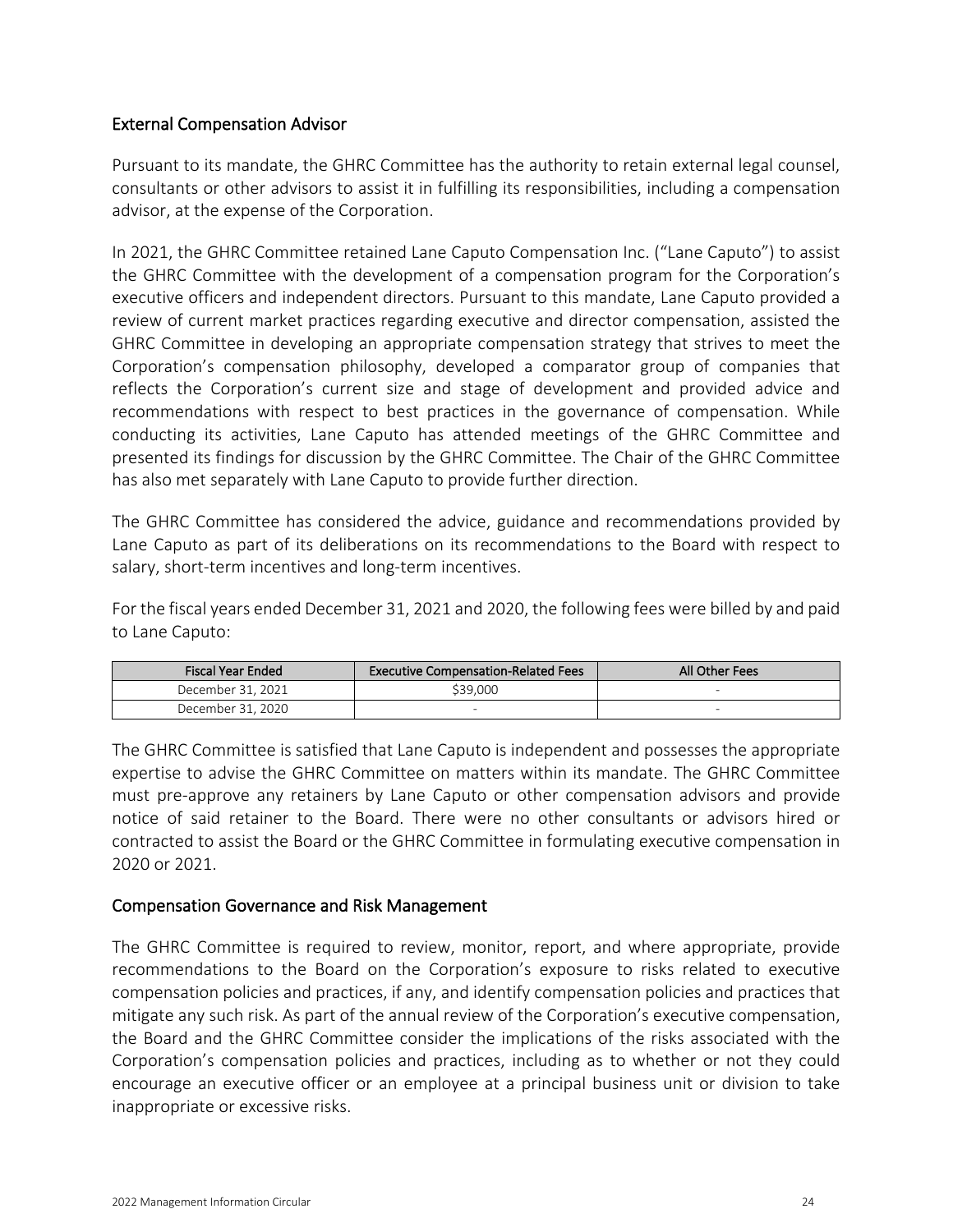The GHRC Committee is satisfied that the current compensation policies and practices, combined with the enterprise risk management of the Corporation, offer a balanced combination that promotes adequate risk-taking with appropriate and reasonable compensation incentives.

The GHRC Committee believes that the executive compensation program of the Corporation should not raise its risk profile and, accordingly, the Corporation's compensation programs include safeguards designed to mitigate compensation risks. The following measures seek to impose appropriate limits to avoid excessive or inappropriate risk-taking or payments:

| <b>Risk Management</b>           |                                                                                                                     |
|----------------------------------|---------------------------------------------------------------------------------------------------------------------|
| Consideration                    | Importance                                                                                                          |
| Oversight by the GHRC            | The Corporation has strong governance practices and oversight of the compensation program, together with            |
| Committee                        | the GHRC Committee's discretion with respect to payouts under the short-term incentive program and other            |
|                                  | elements of the compensation program.                                                                               |
| <b>Independent Advice</b>        | The GHRC Committee retains an independent advisor to provide an external perspective of marketplace                 |
|                                  | changes and best practices related to executive compensation design, governance and compensation risk               |
|                                  | management.                                                                                                         |
| <b>Annual Compensation</b>       | The GHRC Committee undertakes annual review of the Corporation's compensation program to ensure                     |
| <b>Reviews</b>                   | competitiveness with a compensation peer group and continued alignment with trends in compensation                  |
|                                  | practices and governance.                                                                                           |
| Tying compensation to            | The GHRC Committee undertakes an annual review of the key performance indicators and corresponding                  |
| business strategy                | performance objectives in the Corporation's short-term and long-term incentive plans to ensure continued            |
|                                  | relevance and applicability to the Corporation's stage of development and business strategy.                        |
| <b>Balanced Approach to</b>      | The Corporation has adopted a balanced executive compensation program consisting of base salary, short-             |
| Compensation                     | term incentive compensation and long-term incentive compensation which discourage inappropriate risk                |
|                                  | taking; this balance helps to mitigate the risk of too much emphasis on short-term goals at the expense of long-    |
|                                  | term sustainable performance.                                                                                       |
| Significance of Long-Term        | A significant portion of the Corporation's compensation is paid in long-term compensation which is designed         |
| Compensation                     | to align the interests of management with the interests of Shareholders.                                            |
| The Use of Discretion            | The GHRC Committee and the Board retain discretion to increase or decrease payout levels based on a holistic        |
|                                  | assessment of the Corporation's performance, ensuring appropriate pay-for-performance alignment and                 |
|                                  | providing the flexibility to make reasonable exceptions when necessary.                                             |
| <b>Executive Share Ownership</b> | The Corporation requires holding Common Shares equal in value to 3x base salary for the NEOs and 2x salary          |
|                                  | for other executives to further align their interests more closely with the shareholders of the Corporation (see    |
|                                  | Executive Officer Share Ownership Guidelines below).                                                                |
| Recovery of Incentive            | The Corporation has adopted a Recovery of Incentive Compensation Policy which permits the Corporation to            |
| <b>Compensation Policy (Claw</b> | recover the incentive compensation if there is a restatement of financial results or where the executive            |
| Back Policy)                     | engaged in gross negligence, intentional misconduct or fraud that caused or partially resulted in such              |
|                                  | restatement, and the incentive compensation payment would have been lower had the results been properly             |
|                                  | reported.                                                                                                           |
| <b>Restrictions on Hedging</b>   | The Corporation's Securities Trading Policy prohibits the use of any strategy relating to or use of derivative      |
|                                  | instruments in respect of Nomad securities, including financial instruments that are designed to hedge or offset    |
|                                  | a decrease in market value of Nomad securities and prohibits the following with respect to securities of Nomad      |
|                                  | which they own or exercise control, whether directly or indirectly: (a) short sales; (b) sale of a call option; (c) |
|                                  | purchase of a put option; and (d) purchasing on margin.                                                             |

# Executive Officer Share Ownership Guidelines

The Board has adopted a Minimum Stock Ownership Policy pursuant to which each of the Corporation's executive officers are required to own a minimum number of Common Shares or Units representing a fair market value equal: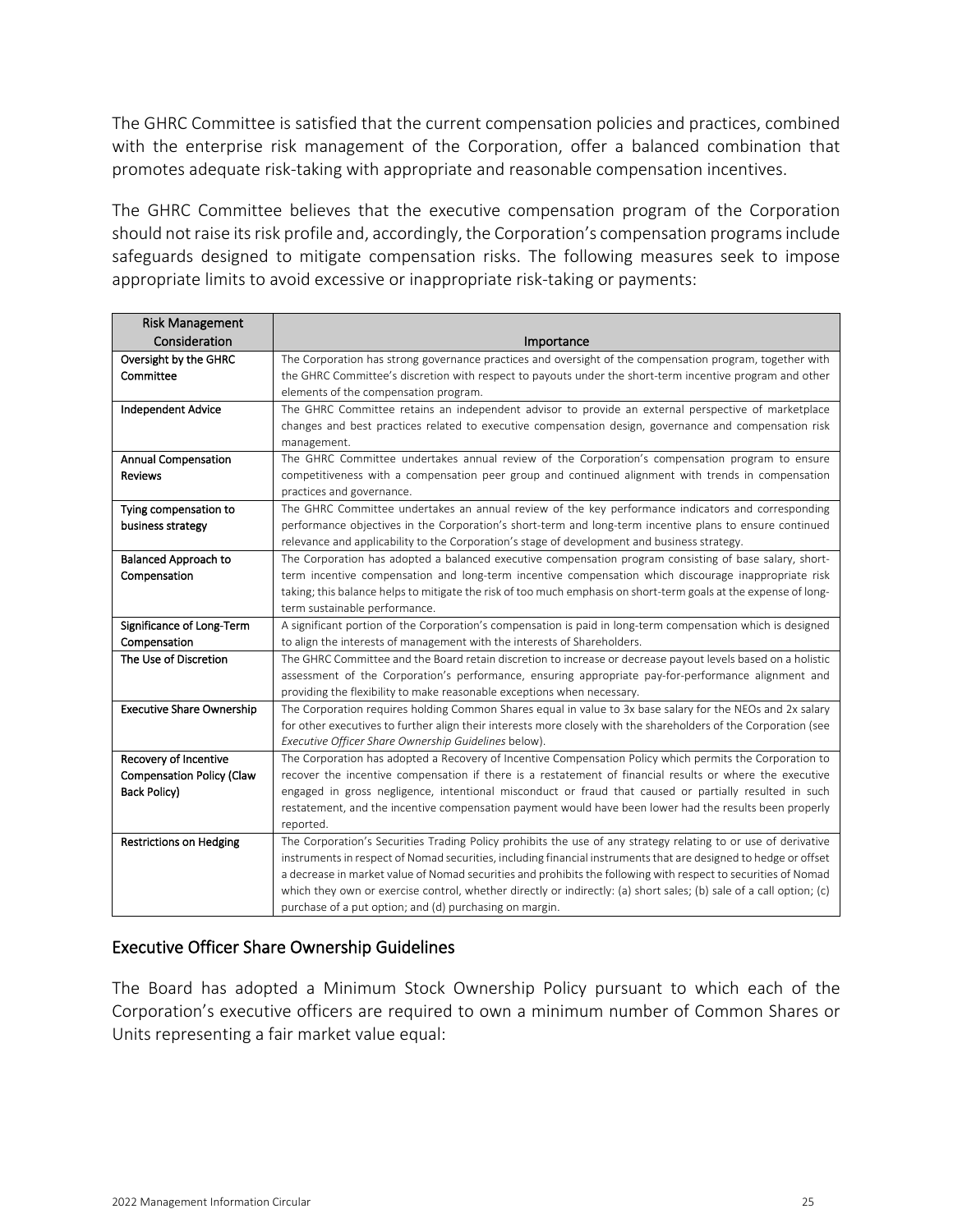| Position                    | Minimum Ownership Requirement  |
|-----------------------------|--------------------------------|
| Chair and CEO               | Three times annual base salary |
| CFO and Corporate Secretary |                                |
| Director and CIO            |                                |
| Other Executive Officers    | Two times annual base salary   |

For the purposes of the Minimum Stock Ownership Policy, the value of the Common Shares or Units held by an executive officer is determined based on the closing price of the Common Shares on the TSX on the last trading day of the prior calendar year. Executive officers have five years from the date the executive officer assumed such role with the Corporation to satisfy the minimum ownership requirements and must subsequently continue to satisfy such requirements for the duration of his or her tenure as an executive officer. In the event that an executive officer's base salary is increased, such executive officer will have five years from the time of the increase to acquire any additional Common Shares or Units to satisfy the increase in the minimum ownership requirements resulting therefrom.

The following table indicates, as at December 31, 2021, the Common Share and Unit ownership by each of the Corporation's NEOs, the value of such Common Shares and Units for the purposes of the Corporation's share ownership policy and the additional investment, if any, required by such NEO in order to satisfy the minimum ownership requirements under the Minimum Stock Ownership Policy.

|                                                        |                      | <b>Equity Ownership</b> | Value of Equity                  | Additional<br>Investment |
|--------------------------------------------------------|----------------------|-------------------------|----------------------------------|--------------------------|
| Name                                                   | <b>Common Shares</b> | <b>Units</b>            | Ownership <sup>(1)</sup><br>(C5) | Required<br>(C5)         |
| Vincent Metcalfe<br>Chair and CEO                      | 668,628              | 63,610                  | 7,102,709                        | $\overline{\phantom{a}}$ |
| Elif Lévesque<br>CFO and Corporate Secretary           | 90,121               | 97,430                  | 1,819,245                        |                          |
| Joseph de la Plante<br>Director and CIO                | 661.808              | 63,610                  | 7,036,555                        | $\overline{\phantom{a}}$ |
| Vincent Cardin-Tremblay<br>Vice President, Geology     | 6,026                | 39.017                  | 436.917                          |                          |
| Annie Dutil<br>Vice President and Corporate Controller | 2,902                | 24,721                  | 267,943                          | $82,057^{(2)}$           |

NOTES:

(1) Calculated based on the closing price of the Common Shares on the TSX on December 31, 2021 of C\$9.70.

(2) Target to meet the minimum ownership requirements is June 23, 2026.

# Compensation Objectives and Philosophy

Prior to 2021, the Corporation's NEO compensation program was a direct result of the negotiations between the NEOs, Guerrero, the Orion Group and Yamana which lead to the consummation of the Vend-In Transactions and the creation of Nomad.

Following the completion of the Vend-In Transactions, the Board became responsible for establishing and administrating Nomad's executive compensation program. The GHRC Committee oversees and recommends for approval by the Board the executive compensation principles, policies, programs, grants of equity-based incentives and processes, and recommends annually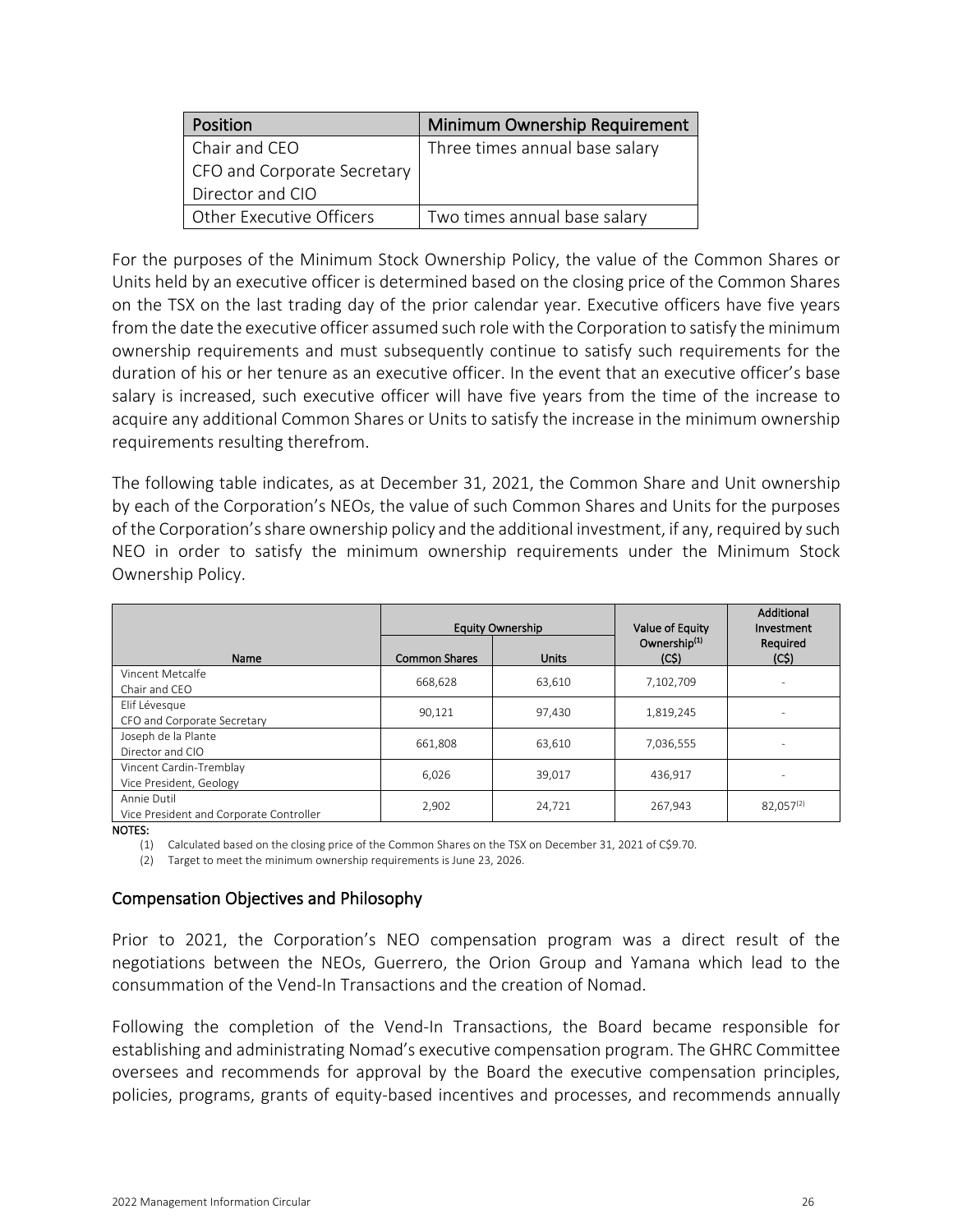for approval by the independent directors of the Board all forms of compensation for the Corporation's executive officers. The GHRC Committee is composed entirely of independent directors.

The Board, upon the recommendation of the GHRC Committee, seeks to develop and implement an executive compensation program based upon principles, policies, programs, grants of equitybased incentives and processes based on the principles that compensation should, to a significant extent:

- compensate management in a manner that encourages and rewards a high level of performance and outstanding results with a view to increasing long-term shareholder value;
- align management's interests with the long-term interests of Shareholders;
- provide a compensation package that is commensurate with other precious metal royalty and streaming companies, including the Compensation Peer Group (as defined below), in order to enable Nomad to attract and retain talent; and
- ensure that the total compensation package is designed in a manner that takes into account the constraints in which Nomad operates.

# Market Positioning and Benchmarking

The GHRC Committee believes that it is appropriate to establish total compensation levels for executives with reference to benchmark roles among similar companies, both in terms of compensation levels and practices. The practice of benchmarking against peers, however, is not overly relied upon at the expense of an independent analysis and compensation levels are determined within the context of the Corporation as a whole and primarily justified by performance.

The Fiscal 2020 NEO compensation program was established in connection with the Vend-In Transactions and was negotiated and developed in consideration of the general compensation practices in the mining, royalty and streaming industries as well as programs used by the Corporation's peers.

To benchmark the competitiveness of the compensation program for the Corporation's executive officers for Fiscal 2021, the GHRC Committee, in consultation with Lane Caputo, considered the size and stage of development of the following 18 companies (the "Compensation Peer Group") in the mining industry to determine an appropriate peer group of comparators:

| Altius Minerals Corp.       |
|-----------------------------|
| Argonaut Gold Inc.          |
| Aura Minerals Inc.          |
| Aya Gold & Silver Inc.      |
| Calibre Mining Corp.        |
| Dundee Precious Metals Inc. |

GoGold Resources Inc. Sandstorm Gold Ltd. Great Panther Mining Ltd. Torex Gold Resources Inc. Maverix Metals Inc. The Minimipsi Corp. Corp. Maverix Metals Inc. Metalla Royalty & Streaming Ltd. Wesdome Gold Mines Ltd.

Endeavour Silver Corp. **Endeavour Silver Corp.** Osisko Gold Royalties Ltd Jaguar Mining Inc. Triple Flag Precious Metals Corp.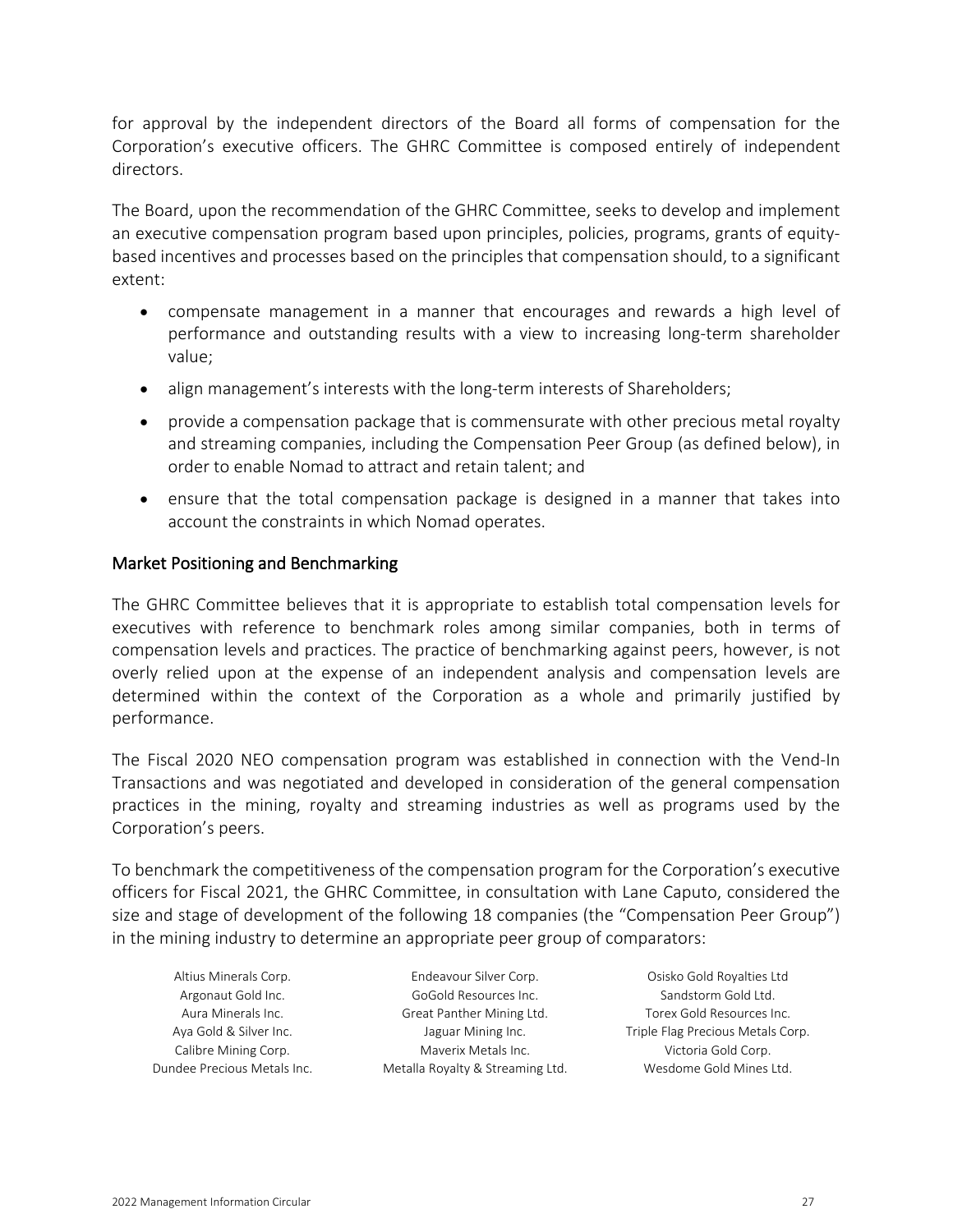While the Compensation Peer Group provides a proxy for the broader marketplace in which the Corporation competes for executive talent, the Corporation's relatively unique business model necessitated the development of a sub-group of the six royalty/streaming peers from the mining industry (Altius Minerals Corp., Maverix Metals Inc., Metalla Royalty & Streaming Ltd., Osisko Gold Royalties Ltd, Sandstorm Gold Ltd. and Triple Flag Precious Metals Corp.) to provide additional context for the compensation practices of royalty and streaming companies against the Compensation Peer Group and the broader mining industry.

The Corporation's unique management structure makes comparing the Corporation's three founders (Chair and CEO, the CFO and Corporate Secretary and the Director and CIO) to individual market benchmarks somewhat academic, as the incumbents approach managing the Corporation as a team with equivalent compensation for the three founders. In an effort to provide a holistic view of total compensation costs, and ensure that aggregate compensation levels for the three founders relative to peers, the aggregate compensation of the three founders was also compared to the aggregate compensation paid to the three most highly-paid executives in the Compensation Peer Group. For the other two executive officers a comparison was made to individual market benchmarks.

The Compensation Peer Group was also used to benchmark the Corporation's director compensation practices.

# Elements of Compensation

The Corporation's Fiscal 2021 compensation program consists primarily of base salary, short-term incentives and long-term incentives. The following table summarizes the compensation elements, the earning criteria and the outcome received by the NEO:

| <b>Element of Compensation</b> | Performance Criteria           | Earning  | Performance<br>Period | Performance Outcome         |
|--------------------------------|--------------------------------|----------|-----------------------|-----------------------------|
| Base Salary                    | Individual contribution and    | Fixed    | Annual                | Salary increase and         |
|                                | competencies and               |          |                       | position within the         |
|                                | prior relevant experience      |          |                       | salary                      |
|                                |                                |          |                       | structure                   |
| Short-Term Incentives          | The achievement of certain     | Variable | Annual                | Cash payment <sup>(1)</sup> |
|                                | financial and                  |          |                       |                             |
| Performance Bonus              | operational objectives         |          |                       |                             |
| Long-Term Incentives           | Time vesting and performance   | Variable | Options - 5           | Ultimate payout of          |
|                                | based (through the             |          | years                 | grant or award and          |
| Options, RSUs and PSUs         | achievement of pre-set         |          |                       | size of subsequent          |
| (Granted Under the             | financial, operational and ESG |          | RSUs - 3 years        | grants or awards            |
| Securities-Based               | related objectives)            |          |                       |                             |
| Compensation Plans)            |                                |          | PSUs - 3 years        |                             |

NOTES:

(1) In 2021, a portion of the short-term incentives for the Chair and CEO, CFO and Corporate Secretary and Director and CIO were paid in Options.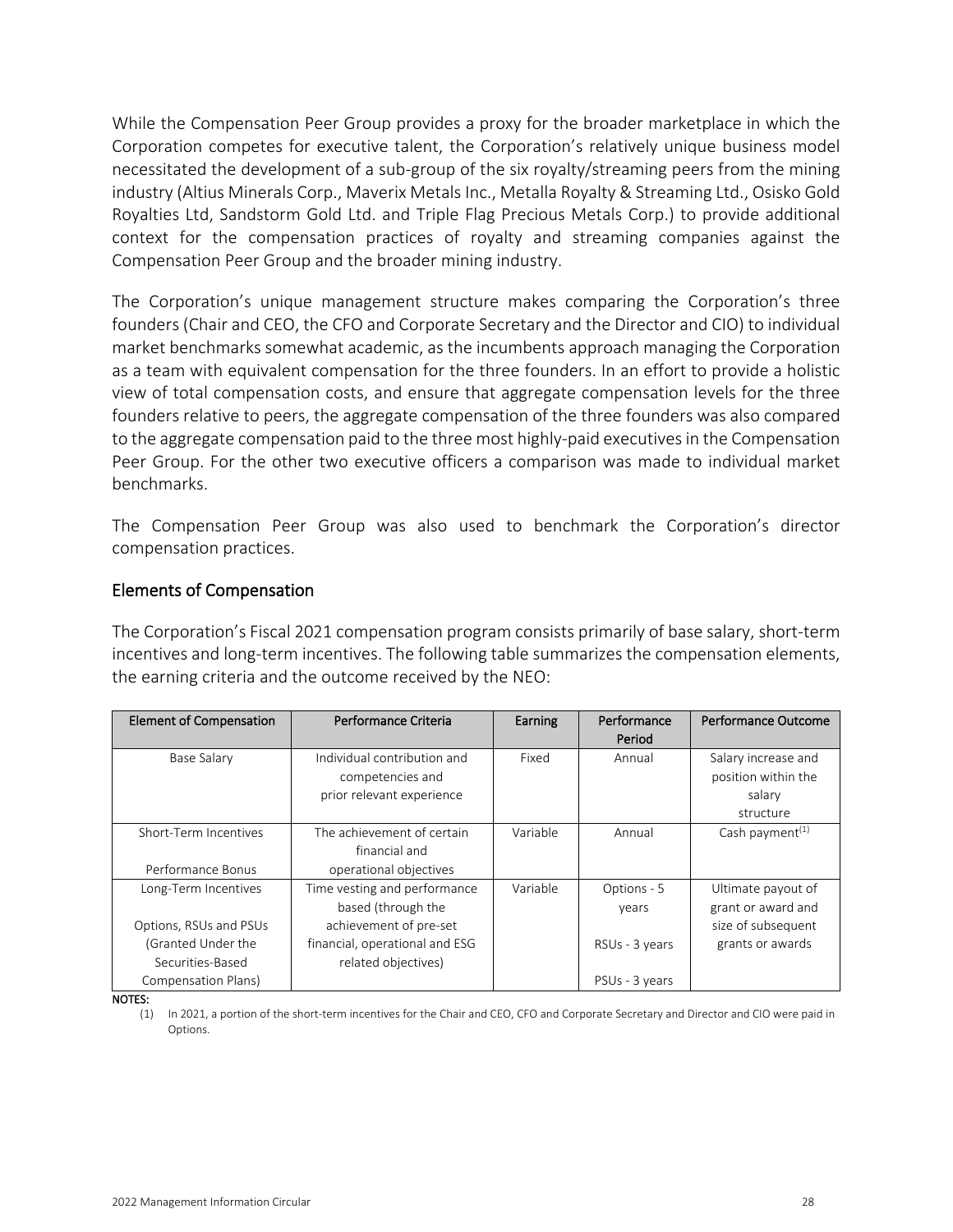

Current (Based on Elements of Compensation as at December 31, 2021):

# Base Salaries

The NEOs receive a base salary which is based primarily on the level of responsibility of the position, the qualifications and experience of the officer and market conditions. In an effort to keep fixed costs low relative to peers, the Corporation targets NEO salaries at the 25<sup>th</sup> percentile of the Compensation Peer Group, with the intent to position closer to the median as the Corporation continues to grow.

The base salaries of the NEOs are reviewed annually to ensure that they take into account market and economic conditions, levels of responsibility and accountability of each NEO, the skills and competencies of each individual, retention considerations, and the level of demonstrated performance. Base salaries can be adjusted as warranted throughout the year to reflect promotions or other changes in the scope or breadth of their role or responsibilities, as well as for market competitiveness.

Base salaries will be reviewed by the Board, upon recommendation of the GHRC Committee, on the basis of its opinion as to a fair and responsible compensation package, taking into account the contribution of the NEO to the Corporation's long-term growth and remuneration practices in Canada.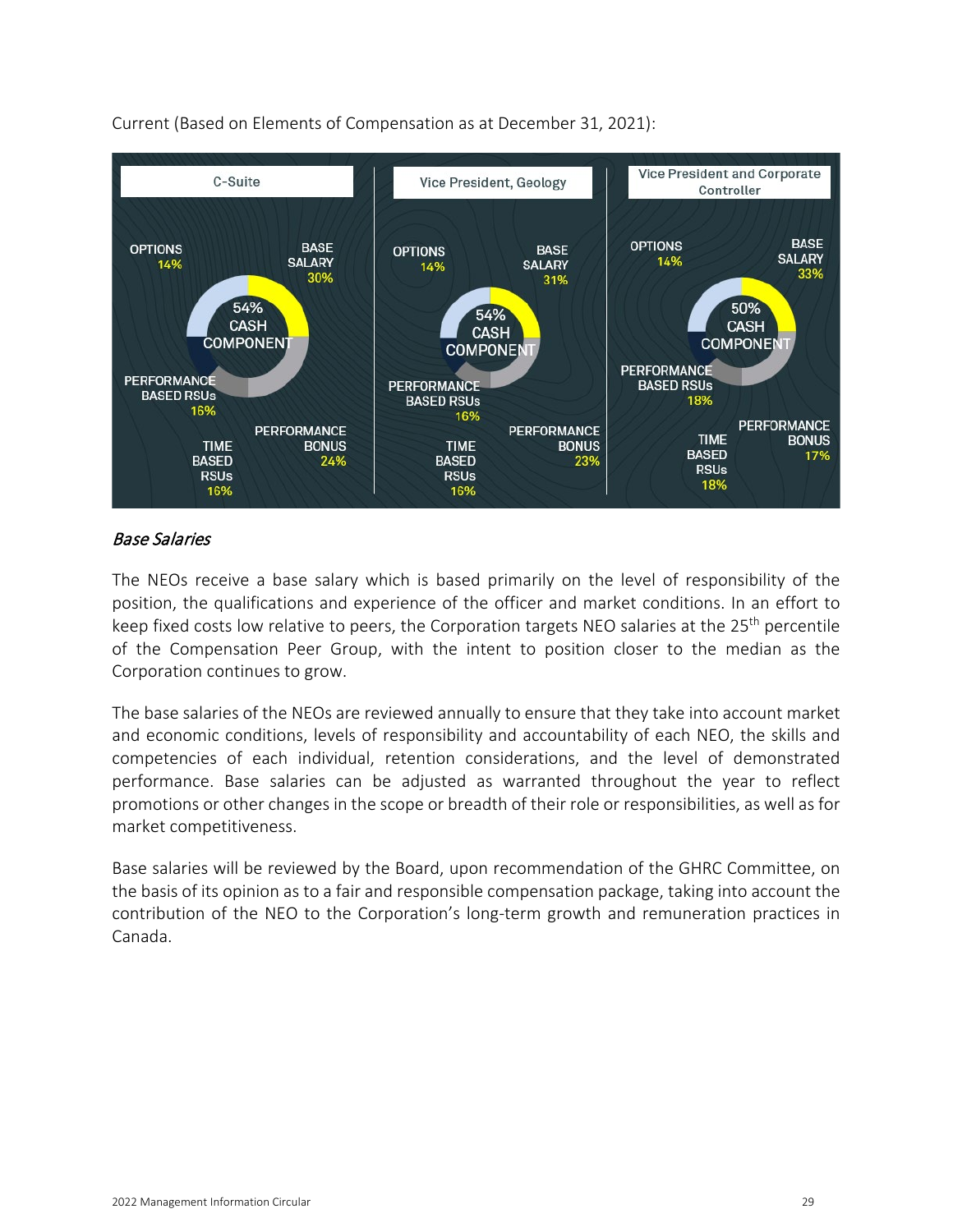The following table sets out the base salaries of our NEOs for the fiscal years ended December 31, 2021 and 2020:

| Named Executive Officer      | Fiscal 2022 Base Salary <sup>(1)</sup> | Fiscal 2021 Base Salary <sup>(2)</sup> | Fiscal 2020 Base Salary <sup>(3)</sup> |  |
|------------------------------|----------------------------------------|----------------------------------------|----------------------------------------|--|
|                              | (CS)                                   | (C5)                                   | (CS)                                   |  |
| Vincent Metcalfe             | 350,000                                | 323,223                                | 301,838                                |  |
| Chair and CFO                |                                        |                                        |                                        |  |
| Elif Lévesque                | 350,000                                | 323.223                                | 301,838                                |  |
| CFO and Corporate Secretary  |                                        |                                        |                                        |  |
| Joseph de la Plante          | 350,000                                | 323,223                                | 301,838                                |  |
| Director and CIO             |                                        |                                        |                                        |  |
| Vincent Cardin-Tremblay      | 240,000                                | 190,000                                | 190,000                                |  |
| Vice President, Geology      |                                        |                                        |                                        |  |
| Annie Dutil                  | 200,000                                | 164,583                                | 150,000                                |  |
| Vice President and Corporate |                                        |                                        |                                        |  |
| Controller                   |                                        |                                        |                                        |  |

NOTES:

(1) Base salaries in effect as at January 1, 2022.

(2) Base salaries earned during Fiscal 2021. Refer to the section *Summary of Compensation Table* for information on base salaries paid in cash and through equity-based awards.

(3) Base salaries in effect for Fiscal 2020. United States dollar values for the Chair and CEO, CFO and Corporate Secretary and Director and CIO have been converted to Canadian dollars for reporting purposes in the table above at the average daily exchange rate in 2020 as quoted by the Bank of Canada of US\$1.00 = C\$1.3415.

# Short-Term Incentives

Our compensation program includes eligibility for annual cash performance bonuses for each of our NEOs which are considered a variable, at-risk element of compensation. The target amounts for which NEOs are entitled under the annual bonus plan are approved by the Board, upon recommendation of the GHRC Committee and were set at 80% for the Chair and CEO, CFO and Corporate Secretary and Director and CIO for Fiscal 2021 (compared to 100% for Fiscal 2020). For the Vice President, Geology and Vice President and Corporate Controller, the annual bonus targets were set at 75% and 50% respectively. The GHRC Committee and the Board sets annual corporate objectives for the Corporation and the NEOs and the payout percentage of the actual bonus is based on the achievement of such objectives.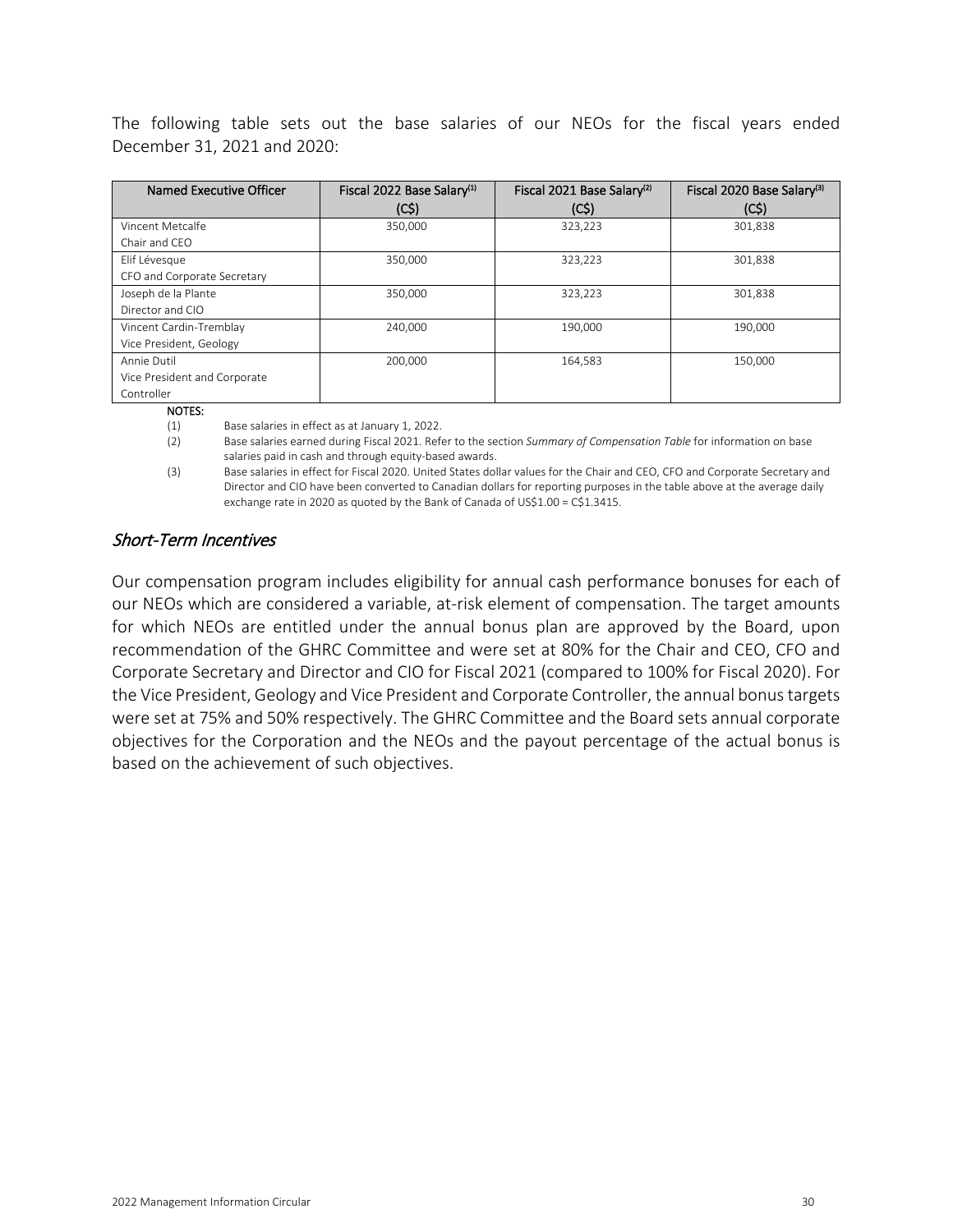For Fiscal 2021, the corporate objectives for the NEOs and performance against those objectives were as follows:

|                                                   |        |                            | Actual        |                        |
|---------------------------------------------------|--------|----------------------------|---------------|------------------------|
| Corporate Objective                               | Weight | Target                     | Result        | <b>Weighted Result</b> |
| Relative Performance                              | 30.0%  |                            |               |                        |
|                                                   |        |                            |               |                        |
| Re-rate and maintain P/NAV and P/CF valuation     | 15.0%  | Exceed peers               | 69%           | 10.3%                  |
| consistent with comparator peer group             |        |                            |               |                        |
| Position new institutional shareholders as owners | 7.5%   |                            | 200%(1)       | 15.0%                  |
| of Nomad                                          |        |                            |               |                        |
| Grow average daily value traded                   | 7.5%   | C\$1 million               | 49%           | 3.7%                   |
|                                                   |        |                            |               |                        |
| Growth Based                                      | 25.0%  |                            |               |                        |
| Execute on new value accretive acquisitions       | 25.0%  | US\$100 million            | 200%(2)       | 50.0%                  |
| Financial                                         | 25.0%  |                            |               |                        |
| Secure new financing and/or secondary offering    | 15.0%  | US\$50 million             | $213\%^{(3)}$ | 32.0%                  |
| Maintain sector leading dividend yield            | 5.0%   | Benchmark of 0.8%          | $260\%^{(4)}$ | 13.0%                  |
| Annualized cash G&A expense                       | 5.0%   | US\$4.5 million (excluding | 100%          | 5.0%                   |
|                                                   |        | NYSE listing related       |               |                        |
|                                                   |        | expenses)                  |               |                        |
| <b>ESG</b>                                        | 20.0%  |                            |               |                        |
| Develop and maintain ESG investment               | 20.0%  | Develop and maintain ESG   | 100%          | 20.0%                  |
| framework/reporting standards and initiate        |        | investment                 |               |                        |
| partnerships with operators                       |        | framework/reporting        |               |                        |
|                                                   |        | standards and initiate     |               |                        |
|                                                   |        | partnerships with          |               |                        |
|                                                   |        | operators                  |               |                        |
| Total                                             | 100.0% |                            |               | 149.0%                 |

NOTES:

(1) Increased benchmark by almost 4 times.

(2) Executed acquisitions totaling US\$221 million.

(3) C\$42.5 million equity financing in January 2022, increase in credit facility by US\$75 million and establishment of at-the-market offering program for US\$50 million.

(4) Dividend yield of 2.1% as at December 31, 2021.

The GHRC Committee and the Board evaluated the achievements against the objectives listed above for Fiscal 2021, including a number of objective and subjective measures to set the payout ratio of the performance bonus at 149%. As such, the NEOs individual performance payouts were calculated by multiplying their target percentage with 149%.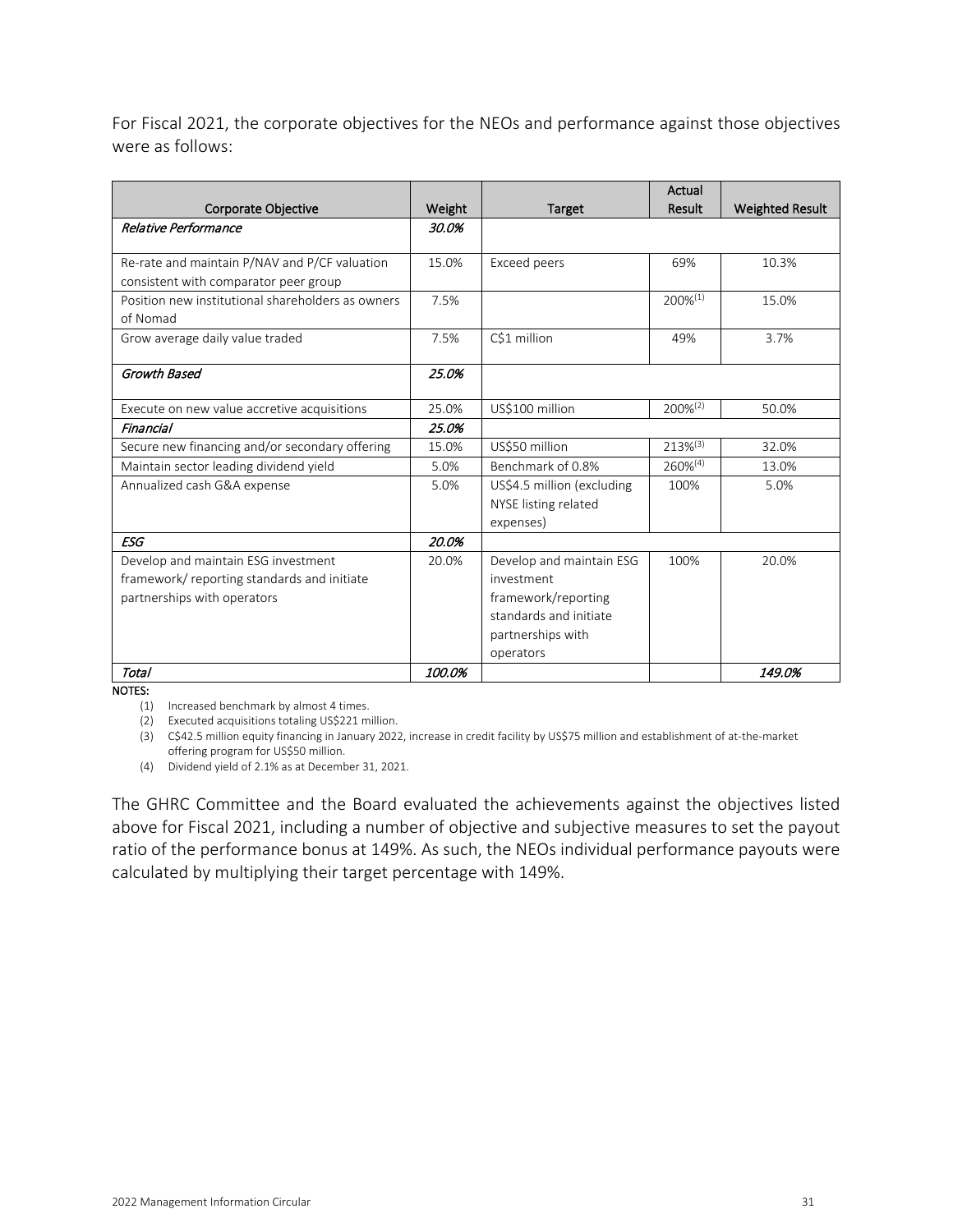|                                   | Fiscal 2021 Base<br>Salary |             |             | Fiscal 2021 Short-Term<br>Incentives <sup>(1)</sup> |
|-----------------------------------|----------------------------|-------------|-------------|-----------------------------------------------------|
| Named Executive Officer           | (C5)                       | Target      | Achievement | (C5)                                                |
| Vincent Metcalfe<br>Chair and CFO | 323,223                    | $87%^{(1)}$ | 149%        | 420.761                                             |
| Elif Lévesque                     | 323,223                    | $87%^{(1)}$ | 149%        | 420,761                                             |
| CFO and Corporate                 |                            |             |             |                                                     |
| Secretary                         |                            |             |             |                                                     |
| Joseph de la Plante               | 323,223                    | $87%^{(1)}$ | 149%        | 420,761                                             |
| Director and CIO                  |                            |             |             |                                                     |
| Vincent Cardin-Tremblay           | 190,000                    | 75%         | 149%        | 212,325                                             |
| Vice President, Geology           |                            |             |             |                                                     |
| Annie Dutil                       | 164,583                    | 50%         | 149%        | 122,616                                             |
| Vice President and                |                            |             |             |                                                     |
| Corporate Controller              |                            |             |             |                                                     |

NOTES:

(1) Short-term incentive target levels were changed from 100% to 80% effective June 1, 2021, therefore the pro-rated target for 2021 was 87%.

The target percentage and performance objectives will be reviewed by the Board, upon recommendation of the GHRC Committee, annually. The Board maintains discretion at all times to grant discretionary bonuses or commissions, including in the context of acquisitions, to modify, amend or terminate short-term incentive plans at all times, and to deviate from the plans or grant individual exceptions.

# Long-Term Incentives

Equity-based awards are a variable and at-risk element of compensation that allows us to incentivize and retain our NEOs for their sustained contributions to the Corporation. Equity awards reward performance and continued employment by a NEO, with associated benefits to us of attracting and retaining employees. We believe that long-term equity incentives will ensure that the NEOs are motivated to achieve long-term growth of the Corporation, continue to increase Shareholder value and provide capital accumulation for the NEOs linked directly to the Nomad's performance. The GHRC Committee determines the grant size and terms to be recommended to the Board for approval.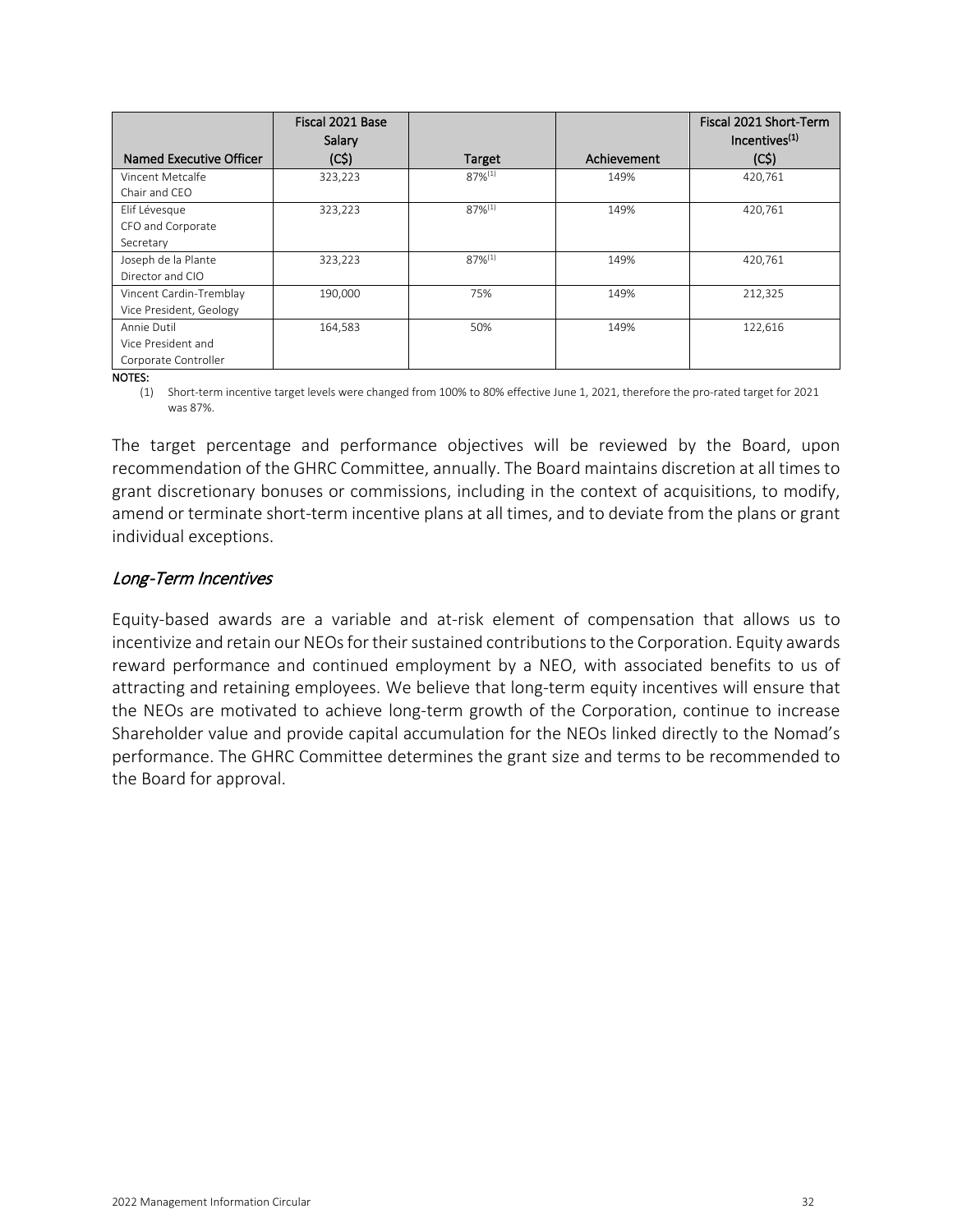Pursuant to the terms of the Stock Option Plan and the Share Unit Plan, the Corporation makes annual grants / awards of Options, RSUs and PSUs to the NEOs. The purpose of each such grant / award is as follows:

| Long-Term Incentive              | % within Long-        | <b>Summary and Purpose</b>                                                                                                                                                                                                                                                                                                                                                                                                                                                                                                                                                                                         |
|----------------------------------|-----------------------|--------------------------------------------------------------------------------------------------------------------------------------------------------------------------------------------------------------------------------------------------------------------------------------------------------------------------------------------------------------------------------------------------------------------------------------------------------------------------------------------------------------------------------------------------------------------------------------------------------------------|
|                                  | <b>Term Incentive</b> |                                                                                                                                                                                                                                                                                                                                                                                                                                                                                                                                                                                                                    |
| Options                          | 30%                   | Grants of Options seek to align the interests of management with the interest of Shareholders<br>by incentivizing employees to accretive grow the Corporation and increase the value of the<br>Common Shares over their term, while favoring the retention of the option holder over the<br>course of the term of the vesting of the Options.                                                                                                                                                                                                                                                                      |
| <b>Restricted Share Units</b>    | 35%                   | Awards of time based RSUs seek to align the interests of management with the interests of the<br>Shareholders both through the possible increase in the price of the Common Shares over time<br>and longer-term vesting schedules.                                                                                                                                                                                                                                                                                                                                                                                 |
| Performance Share<br>Units $(1)$ | 35%                   | Awards of PSUs are based on performance and seek to align the interests of management with<br>the interest of Shareholders by (i) offering a potential for a payout and incentivizing employees<br>even if the Common Share price declines, and (ii) basing the size of the PSU award on the<br>achievement of certain operational objectives for the employee and the Corporation's<br>performance relative to its peers. In addition, the performance period for awards to date has<br>been set at three years, thereby incentivizing management to take a longer-term view of the<br>Corporation's performance. |

#### NOTES:

(1) Before 2021, the Corporation granted 961,300 RSUs of which 50% were based on performance. Starting 2021, the Corporation started granting RSUs based on performance as PSUs.

In Fiscal 2021, to further align our Long-Term Incentive program with shareholders' interests, the Corporation adjusted the equity-based incentive vehicle mix for the NEOs to 35% PSUs, 35% RSUs and 30% Options. The table below summarizes key characteristics of our PSUs and RSUs; the table below summarizes these awards:

| Name                                    | Salary  | <b>2021 LTIP</b> | <b>PSUs Awarded</b> | <b>RSUs Awarded</b> | <b>Options</b> |
|-----------------------------------------|---------|------------------|---------------------|---------------------|----------------|
|                                         | (C5)    | Target           |                     |                     | Awarded        |
|                                         |         | (% of Salary)    |                     |                     |                |
| Vincent Metcalfe                        | 350,000 | 150%             | 19,000              | 19,000              | 55.200         |
| Chair and CEO                           |         |                  | (C\$183,750)        | (C\$183,750)        | (C\$157,500)   |
| Elif Lévesque                           | 350,000 | 150%             | 19,000              | 19,000              | 55,200         |
| CFO and Corporate Secretary             |         |                  | (C\$183,750)        | (C\$183,750)        | (C\$157,500)   |
| Joseph de la Plante                     | 350,000 | 150%             | 19,000              | 19,000              | 55.200         |
| Director and CIO                        |         |                  | (C\$183,750)        | (C\$183,750)        | (C\$157,500)   |
| Vincent Cardin-Tremblay                 | 190.000 | 175%             | 12.000              | 12.000              | 34.900         |
| Vice President, Geology                 |         |                  | (C\$116,375)        | (C\$116,375)        | (C\$99,750)    |
| Annie Dutil                             | 175,000 | 150%             | 9,500               | 9,500               | 27,600         |
| Vice President and Corporate Controller |         |                  | (C\$91,875)         | (C\$91,875)         | (C\$78,750)    |

PSUs awarded to executives in Fiscal 2021 vest on the third anniversary of the date of grant based on the Corporation's performance relative to five performance metrics:

• (25%) Deliver superior share price returns against a peer group of royalty and streaming companies. The peer group is comprised of 14 junior, intermediate and large companies based on their market capitalization.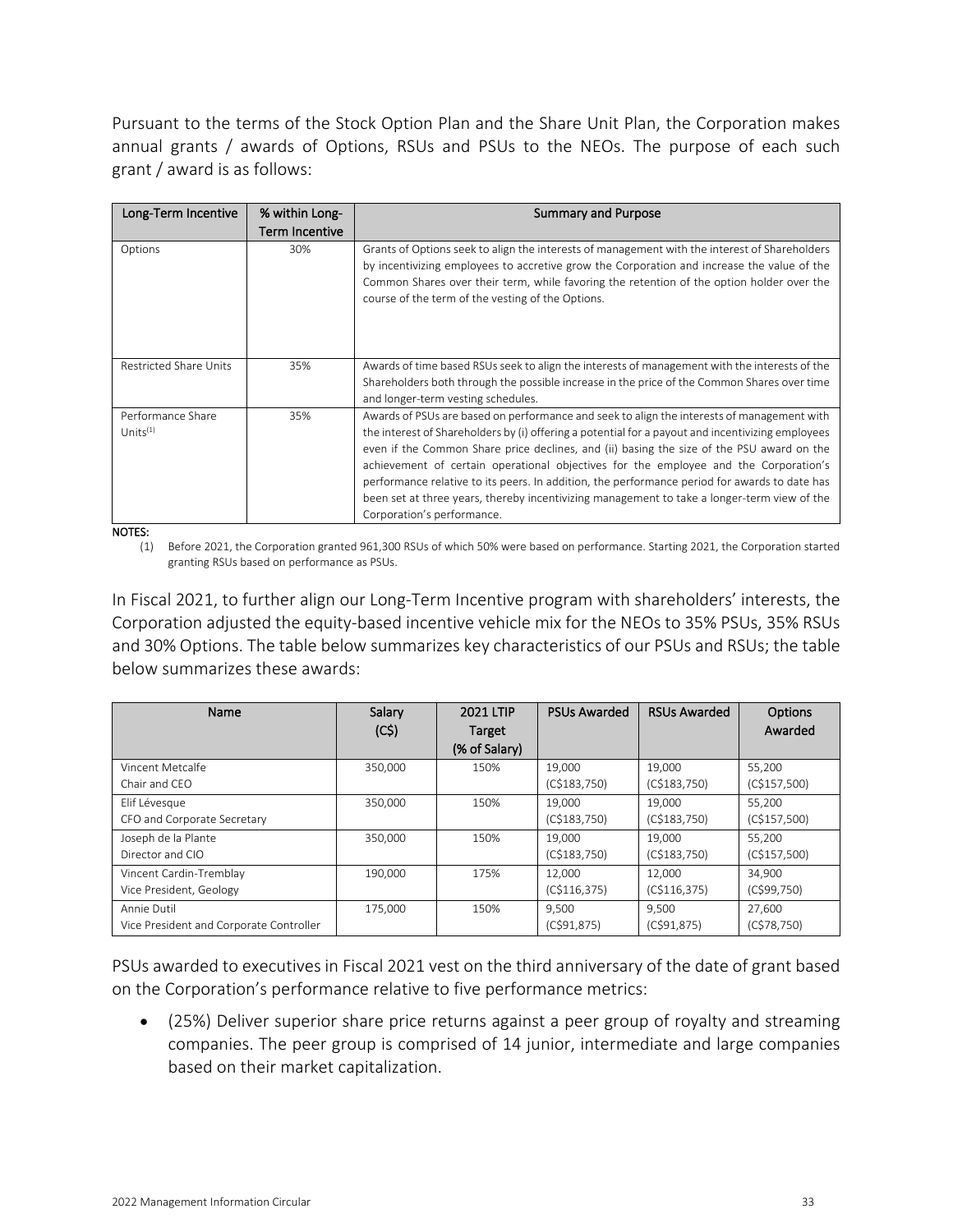- (20%) Growth related objectives to increase the Corporation's cash flow per share, net asset value per share and operating cash flow.
- (20%) Valuation, liquidity and market development related objectives to maintain competitive valuation, increase average daily value traded and maintain sector leading dividend yield.
- (20%) Develop and maintain strong financial capabilities through successful equity financing and increased credit facility capacity.
- (15%) ESG leadership through maintenance of solid ESG investment framework and reporting standards as well as establishment of innovative ESG partnerships with operators on mines where the Corporation holds an interest.

RSUs granted to executives in Fiscal 2021 will vest on the third anniversary of the date of grant.

One-third of the Option grant in Fiscal 2021 will vest on an annual basis, with the first tranche vesting on the first anniversary of the grant date; Options granted in Fiscal 2021 will expire on the fifth anniversary of the grant date.

# Group Benefits/Perquisites

The Corporation offers standard benefits to its employees, including the NEOs, as part of a group insurance plan, and provides certain other medical benefits to its executive officers including the NEOs.

# Performance Graph

Total cumulative shareholder return represents the overall financial benefit generated for shareholders (change in share price + dividends received) and is considered an effective measure of how the market evaluates the overall performance of a company over a specific time period.

The graph below shows the total cumulative shareholder return of \$100 invested in the common shares of the Corporation on May 29, 2020 (first day of trading on the TSX) compared to \$100 invested in the S&P/TSX Composite Index and the S&P Global Gold Index, assuming reinvestment of dividends.

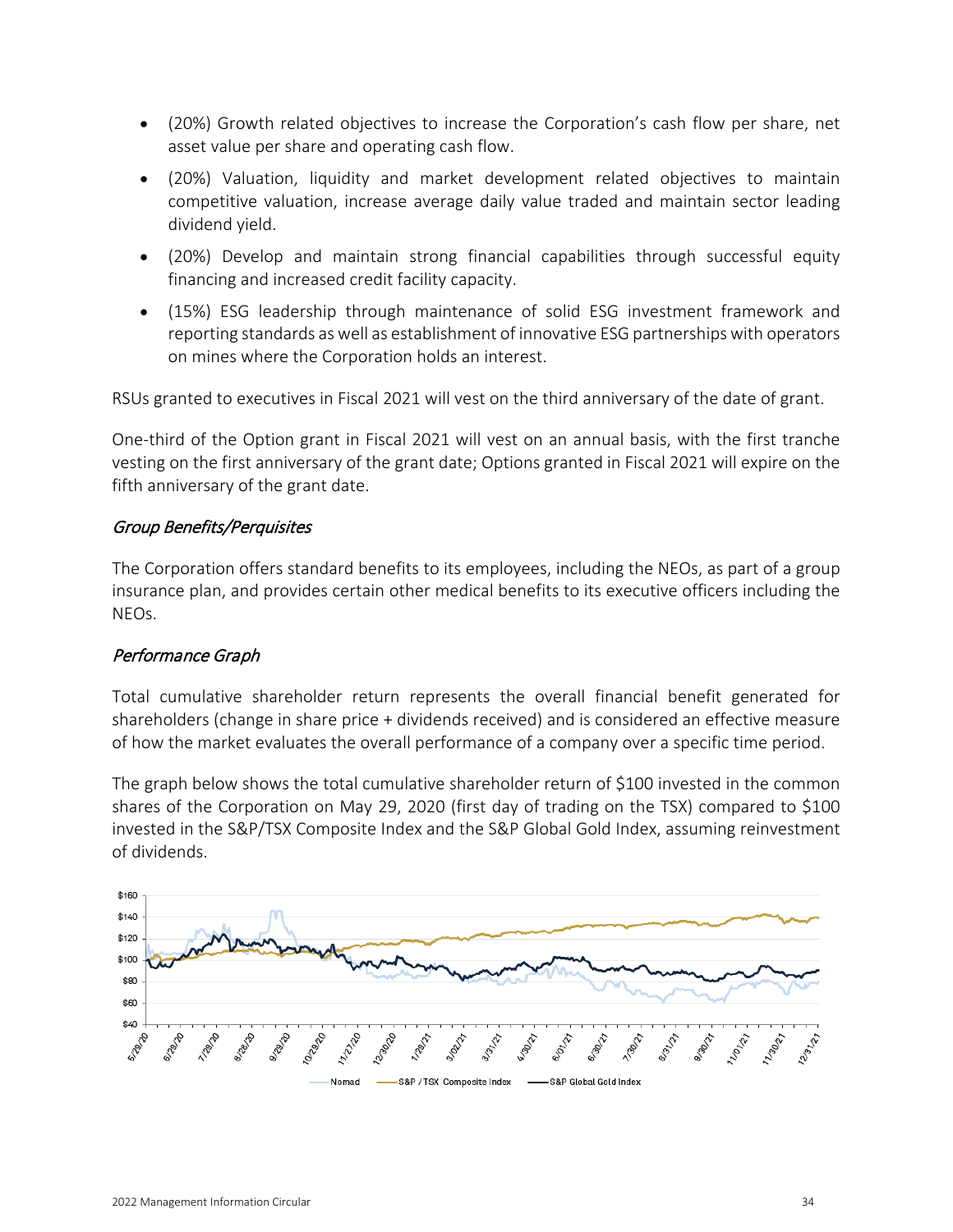The Corporation's compensation strategy is designed to pay for performance and includes the following philosophical concepts:

- base salary levels are not dependent on share performance; they are determined by internal relativity, individual performance and peer group compensation practices.
- the payment of annual cash incentives is based on the achievement of short-term operational, growth, financial and ESG objectives that are intended to drive overall corporate performance.
- the number and value of PSUs, RSUs and Options awarded to NEOs are based on market competitive levels for such awards; the value realized from these equity-based incentives is entirely dependent on the Corporation's share price performance, creating alignment between NEO compensation and shareholder experience.

As the payment of salary and annual cash incentive awards are not typically linked to share price performance, we do not expect there to be a direct correlation between total shareholder return and total cash compensation in a given period. The value of PSUs, RSUs and stock options, however, are directly linked to total shareholder return and are designed to constitute a significant portion of our NEOs' total compensation.

## <span id="page-36-0"></span>Security-Based Compensation Plans

In the context of the completion of the Vend-In Transactions, the Corporation adopted a Stock Option Plan relating to the grant of Options (the "Option Plan"), a Share Unit Plan relating to the grant of RSUs and PSUs (the "Share Unit Plan") and a Deferred Share Unit Plan relating to the grant of DSUs (the "DSU Plan", and collectively with the Option Plan and the Share Unit Plan, the "Nomad Security-Based Compensation Plans"). The Nomad Security-Based Compensation Plans became effective on May 29, 2020, concurrently with the listing of the Common Shares on the TSX following the completion of the Vend-In Transactions. The purpose of the Nomad Security-Based Compensation Plans is to attract and retain qualified individuals to serve as executives, key employees and consultants of the Corporation and to promote the alignment of interests of such executives, key employees and consultants, on the one hand, and Shareholders, on the other hand.

In addition to the Nomad Security-Based Compensation Plans, the Corporation maintains an amended and restated stock option plan that was previously adopted by Guerrero on October 28, 2009 (the "Legacy Guerrero Option Plan"). No additional options (the "Legacy Guerrero Options") shall be granted under the Legacy Guerrero Option Plan. The 212,500 Legacy Guerrero Options currently outstanding will continue to be governed by the Legacy Guerrero Option Plan and may continue to be exercised in accordance with their terms.

## Nomad Security-Based Compensation Plans

The maximum number of Common Shares issuable under the Nomad Security-Based Compensation Plans and any other security-based compensation arrangement of the Corporation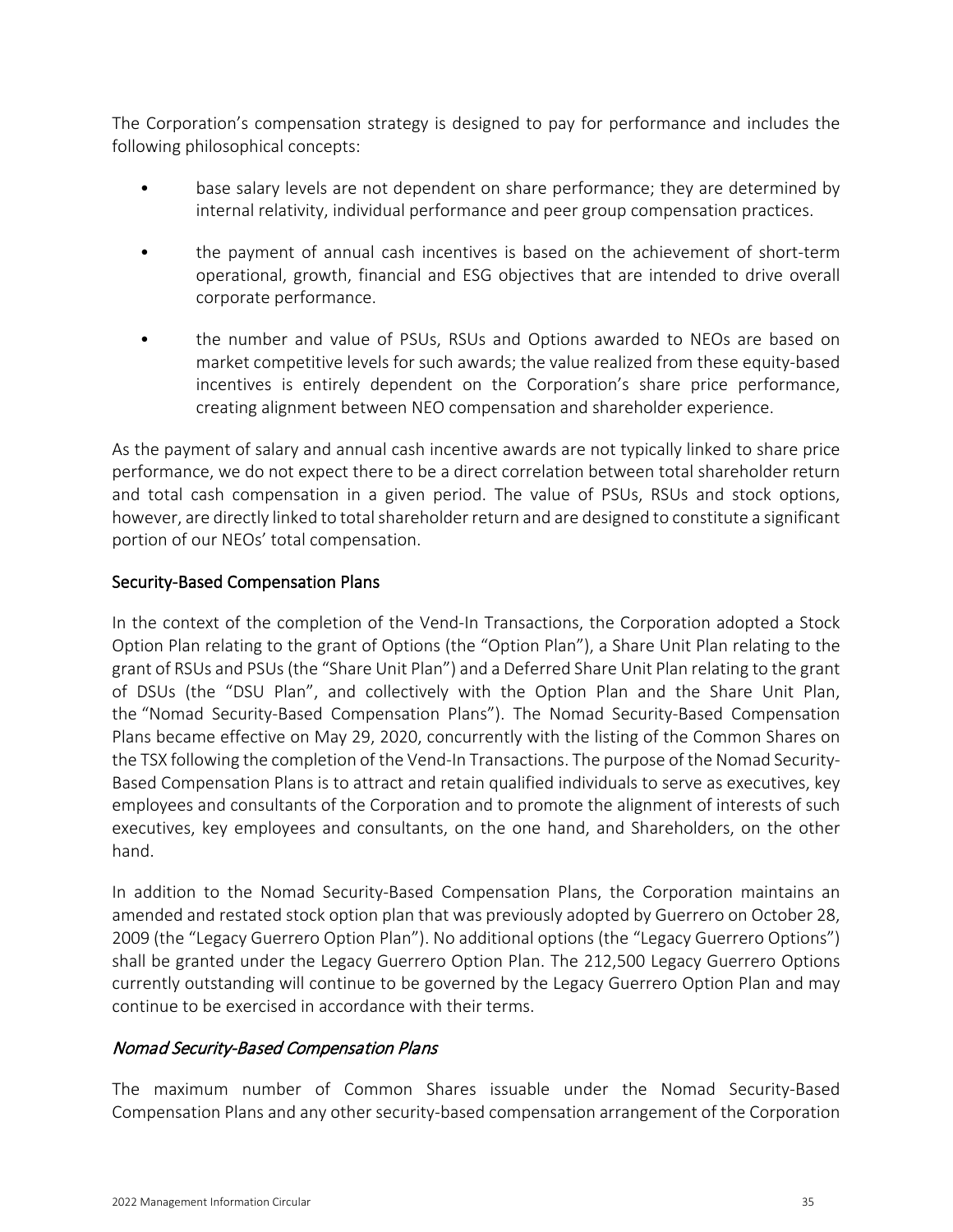(including the Legacy Guerrero Option Plan) may not exceed 10% of the issued and outstanding Common Shares, as calculated on the date of grant of an award thereunder.

Any eligible participant under a Nomad Security-Based Compensation Plan, at the time of the granting of an Award thereunder, may hold more than one type of Award (as applicable). However, no eligible participant will be able to hold Awards with respect to such number of Common Shares that would exceed 5% of the number of Common Shares issued and outstanding from time to time. The number of Common Shares issuable to insiders of the Corporation, at any time, under the Nomad Security-Based Compensation Plans or any other security-based compensation arrangement of the Corporation (including the Legacy Guerrero Option Plan) may not exceed 10% of the Corporation's total issued and outstanding Common Shares. In addition, the number of Common Shares issued to insiders of the Corporation, within any one-year period, under the Nomad Security-Based Compensation Plans or any other security-based compensation arrangement of the Corporation (including the Legacy Guerrero Option Plan) may not exceed 10% of the Nomad's total issued and outstanding Common Shares. As the Nomad Security-Based Compensation Plans do not have a fixed maximum aggregate number of securities issuable thereunder, the unallocated Awards must receive security holder approval no later than three years from May 29, 2020, being the date on which the Common Shares were listed on the TSX and the Nomad Security-Based Compensation Plans became effective.

The Board is responsible for administering the Nomad Security-Based Compensation Plans, and the GHRC Committee makes recommendations to the Board in respect of matters relating to the Nomad Security-Based Compensation Plans. The Board has the discretion to determine the vesting schedule of an Option or the settlement period of RSUs and PSUs, and the Board has the full power and authority to accelerate the vesting or exercisability/settlement (as applicable) of any RSUs or PSUs, or all or any portion of any Option.

The Nomad Security-Based Compensation Plans provide that equitable adjustment, if any, will be made by the Board in connection with any reorganization, change in the number of issued and outstanding Common Shares by reason of stock dividend, stock split, reverse stock split, recapitalization, merger, consolidation, combination or exchange of shares or other similar corporate change, including adjustments to the number of Common Shares to which a holder is entitled upon exercise or settlement of Awards. For Options, this may include equitable adjustments to the exercise price of any outstanding Options, while for RSUs, PSUs and DSUs, this may include equitable adjustments to the factors and manner in which the settlement amount of a RSU, PSU or DSU is to be determined, as well as equitable adjustments to any other term and condition thereof.

The Corporation may amend the Nomad Security-Based Compensation Plans or any Award thereunder at any time without the consent of the holders of the affected Awards provided that such amendment shall (i) not adversely alter or impair any of the affected Awards previously granted except as permitted by the terms of the applicable Nomad Security-Based Compensation Plan, (ii) be subject to any required approval of any securities regulatory authority or the TSX, and (iii) be subject to Shareholder approval, where required, by law, the requirements of the TSX or the applicable Nomad Security-Based Compensation Plan; provided, however, that Shareholder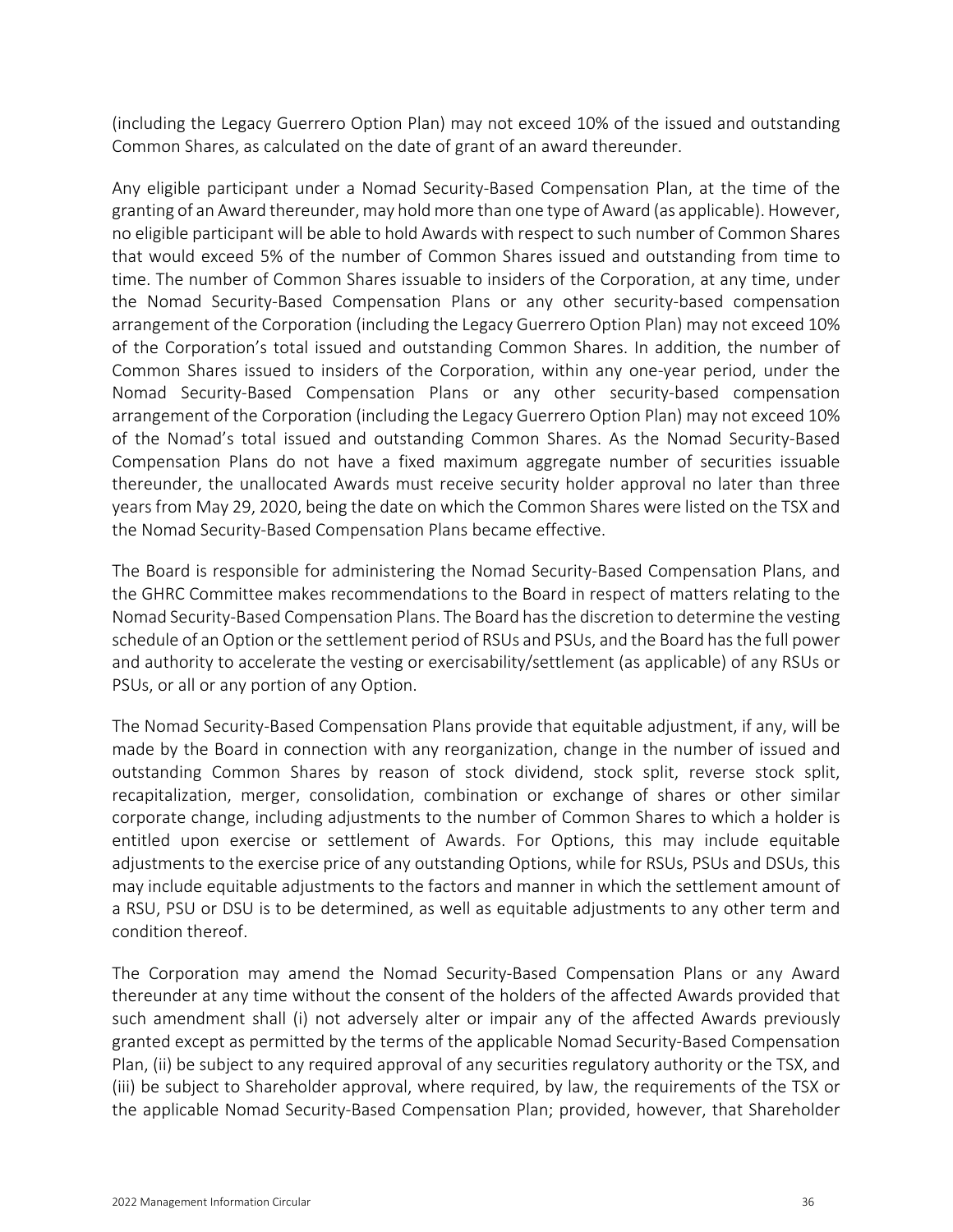approval shall not be required for the following amendments and the Board may make any changes which may include but are not limited to:

- amendments of a general housekeeping or clerical nature that, among others, clarify, correct or rectify any ambiguity, defective provision, error or omission in a Nomad Security-Based Compensation Plan;
- amendments necessary to comply with applicable laws or the requirements of any securities regulatory authority or stock exchange;
- changing the eligibility for, and limitations on, participation in a Nomad Security-Based Compensation Plan;
- modifying the terms and conditions, including restrictions, not inconsistent with the terms of a Nomad Security-Based Compensation Plan, of any Award, which terms and conditions may differ among individual Award grants and holders of Awards;
- modifying the periods referred to in the Nomad Security-Based Compensation Plans during which vested Awards may be exercised, provided that (i) in the case of Options, the option period is not extended beyond ten years after the date of grant, and (ii) in the case of RSUs, PSUs and DSUs, the settlement period is not extended beyond the expiry date;
- amendments with respect to the vesting period or with respect to circumstances that would accelerate the vesting of Options, RSUs, PSUs or DSUs;
- any amendment resulting from or due to the alteration of share capital as more fully set out in the applicable Nomad Security-Based Compensation Plan;
- amendments to the provisions relating to the administration of a Nomad Security-Based Compensation Plan; and
- suspending or terminating a Nomad Security-Based Compensation Plan.

For greater certainty, the Board is required to obtain Shareholder approval to make the following amendments:

- a reduction in the exercise price of Options held by an insider;
- any amendment which increases the number of Common Shares that may be issued or paid upon settlements of RSUs, PSUs or DSUs to an insider;
- an extension of the exercise period or settlement period (as applicable) of Awards held by an insider;
- any amendment to remove or to exceed the insider participation limits;
- an increase to the maximum number of Common Shares issuable under the Nomad Security-Based Compensation Plans; and
- any amendment to the amendment provisions of a Nomad Security-Based Compensation Plan.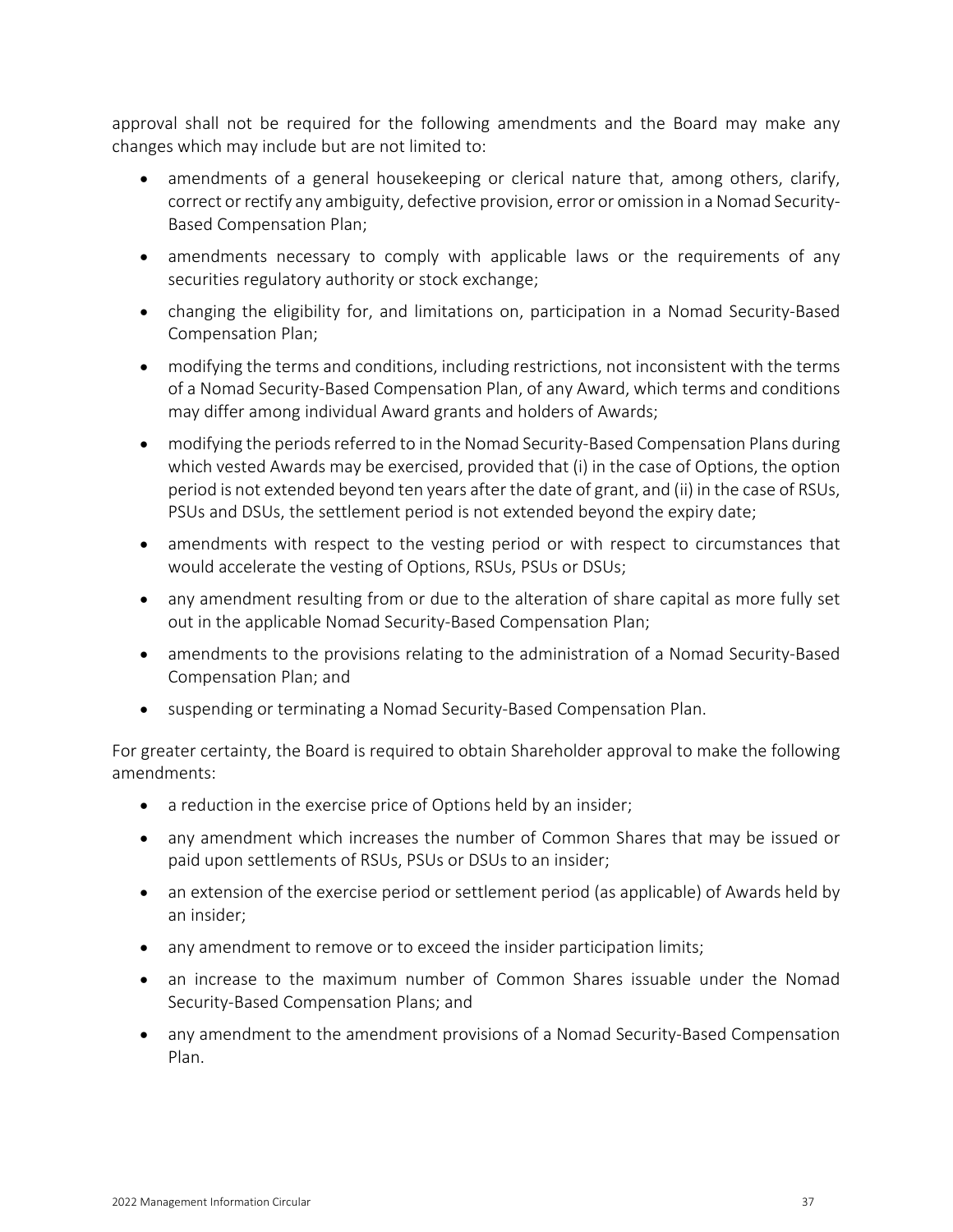For the first four bullet points above, the votes attached to shares held directly or indirectly by insiders benefiting directly or indirectly from the amendment must be excluded. In addition, with respect to the last bullet point above, where the amendment will disproportionately benefit one or more insiders over other holders of Awards, the votes of shares held directly or indirectly by those insiders receiving the disproportionate benefit must be excluded.

Awards granted under a Nomad Security-Based Compensation Plan are not assignable or transferable other than by will or under the law of succession, or as expressly permitted by the Board. The Nomad Security-Based Compensation Plans do not provide for or contemplate the provision of financial assistance to participants, nor is it currently the Corporation's policy to provide such financial assistance.

The Nomad Security-Based Compensation Plans define a "Change of Control" as: (i) the sale of all or substantially all of the assets of the Corporation on a consolidated basis, in one transaction or a series of related transactions, to a person that is not a subsidiary; (ii) a merger, reorganization, acquisition or consolidation pursuant to which a person, or any associate or affiliated corporation of such person (as those terms are defined in the CBCA) thereafter acquires the direct or indirect "beneficial ownership" (as defined in the CBCA) of securities of the Corporation representing 50% or more of the aggregate voting power of all of the Corporation's then issued and outstanding securities (it being understood that acquisition by the Orion Group of securities of the Corporation will not be considered a "Change of Control" unless such acquisition would cause the Orion Group to acquire the direct or indirect "beneficial ownership" of securities of the Corporation representing 85% or more of the aggregate voting power of all of the Corporation's then issued and outstanding securities); (iii) a transaction pursuant to which the Corporation goes out of existence; (iv) the dissolution or liquidation of the Corporation except in connection with the distribution of assets of the Corporation to one or more subsidiaries prior to such event; or (iv) the occurrence of a transaction requiring approval of Shareholders involving the acquisition of the Corporation by an entity through purchase of assets, by amalgamation, arrangement or otherwise.

The following is a summary of the particular terms of each of the Nomad Security-Based Compensation Plans.

#### *Option Plan*

The Option Plan allows for the grant of Options to purchase Common Shares to directors, executive officers, employees and consultants of the Corporation and its subsidiaries. The Board, in its sole discretion, shall from time to time designate the directors, executive officers, employees or consultants to whom Options shall be granted, the number of Common Shares to be covered by each Option granted and the terms and conditions thereof.

The exercise price for each Common Share covered by an Option shall be established by the Board at the time of grant, but shall not be less than the closing market price of the Common Shares on the TSX on the trading day immediately preceding the date of grant. Unless otherwise specified by the Board of Directors at the time of the grant, Options vest annually over a 3-year period following the date of grant, subject to a cliff on the first anniversary of the date of the grant.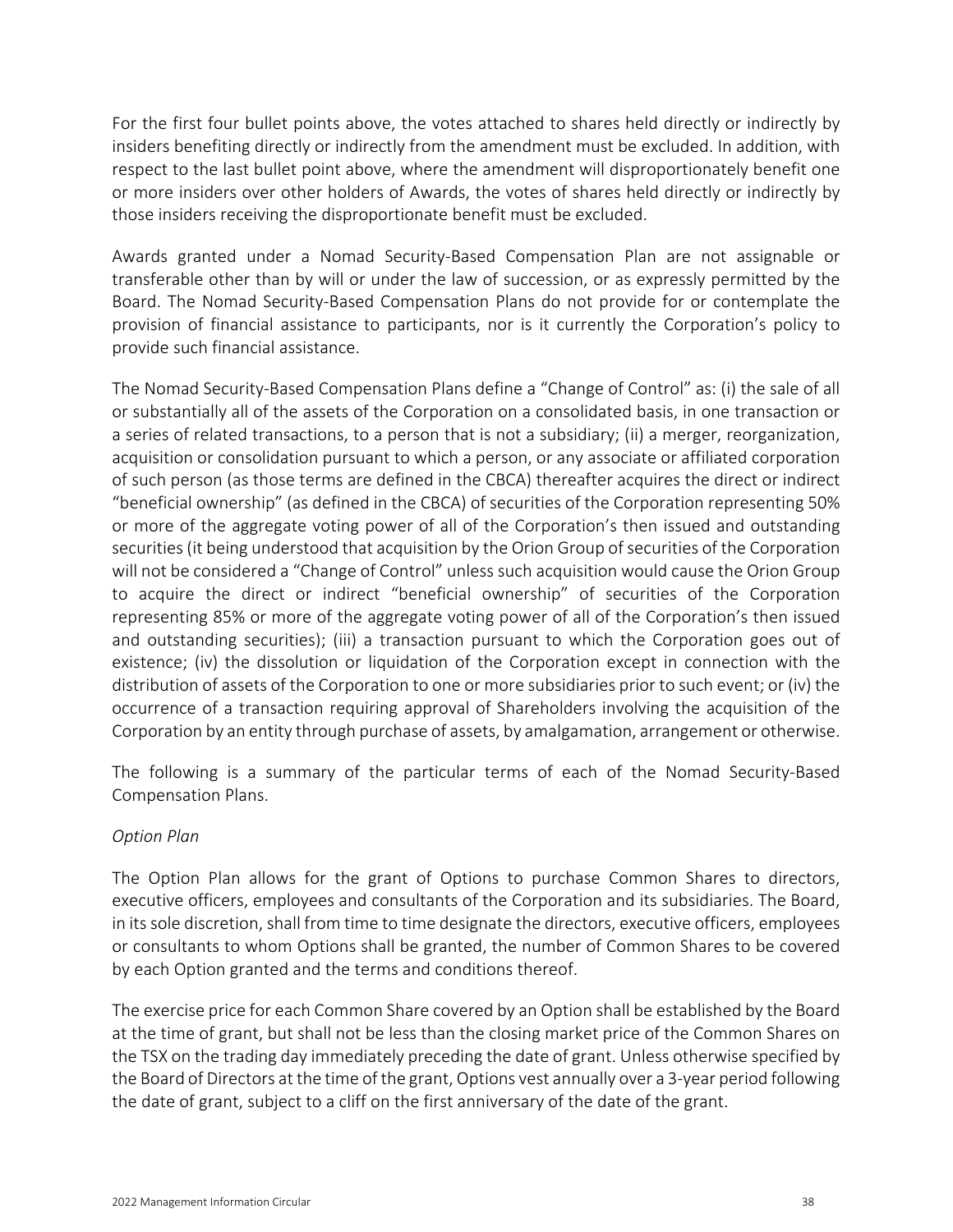An Option shall be exercisable during a period established by the Board which shall commence not earlier than the date of grant and shall terminate not later than ten years after the date of grant. The Option Plan provides that the exercise period shall automatically be extended if the date on which it is scheduled to terminate shall fall during a blackout period or within ten business days after the last day of a blackout period. In such cases, the extended exercise period shall terminate ten business days after the last day of the exercise period.

The following table describes the impact of certain events upon the rights of holders of Options under the Stock Option Plan:

| Event                                      | Provisions                                                                                              |
|--------------------------------------------|---------------------------------------------------------------------------------------------------------|
| Resignation or termination other than for  | Forfeiture of all unvested Options.                                                                     |
| cause or death (non-director participants) | 90 days after resignation/termination to exercise vested Options (or in the case of a termination,      |
|                                            | such later date as expressly provided in the optionholder's employment or consulting contract).         |
| Termination for any reason other than      | 90 days after termination to exercise vested Options.                                                   |
| death (director participants)              |                                                                                                         |
| Termination for cause (non-director        | Forfeiture of all vested or unvested Options.                                                           |
| participants)                              |                                                                                                         |
| Retirement or permanent disability (non-   | Continued vesting of Options with no restriction.                                                       |
| director participants)                     |                                                                                                         |
| Death                                      | Forfeiture of all unvested Options.                                                                     |
|                                            | 180 days after event to exercise vested Options.                                                        |
| Change of Control                          | All issued and outstanding Options shall become fully vested. If the Change of Control directly results |
|                                            | from the acquisition of Common Shares (other than the acquisition of Common Shares by the Orion         |
|                                            | Group as provided in the Option Plan) the Options will be deemed exercised concurrently with the        |
|                                            | Change of Control.                                                                                      |

#### *The Share Unit Plan*

The Share Unit Plan allows for the grant of RSUs and PSUs to executive officers, employees and consultants of the Corporation and its subsidiaries. The Board, in its sole discretion, shall from time to time designate the executive officers, employees and consultants to whom RSUs and PSUs shall be granted, the number of RSUs and PSUs to be granted and the terms and conditions thereof.

At the time of granting RSUs or PSUs under the Share Unit Plan, the Board may determine, in its sole discretion, any vesting conditions, settlement period or other conditions applicable to such grant; and in case of PSUs determine the level of attainment of the performance objectives(s) which must be attained for any PSUs to be earned. Unless otherwise specified by the Board of Directors at the time of the grant, RSUs vest and become exercisable on the third (3rd) anniversary of the date of grant.

The RSUs and PSUs expire on the business day that is on or that immediately precedes the third anniversary of the date such RSUs or PSUs are granted. Participants may elect to defer the settlement of earned and vested RSUs and/or PSUs to a later date not later than the expiry date of such RSUs and/or PSUs. Any RSU or PSU which has vested in accordance with the applicable grant letter and the Share Unit Plan and has not been settled at the expiry date shall be automatically settled on such date.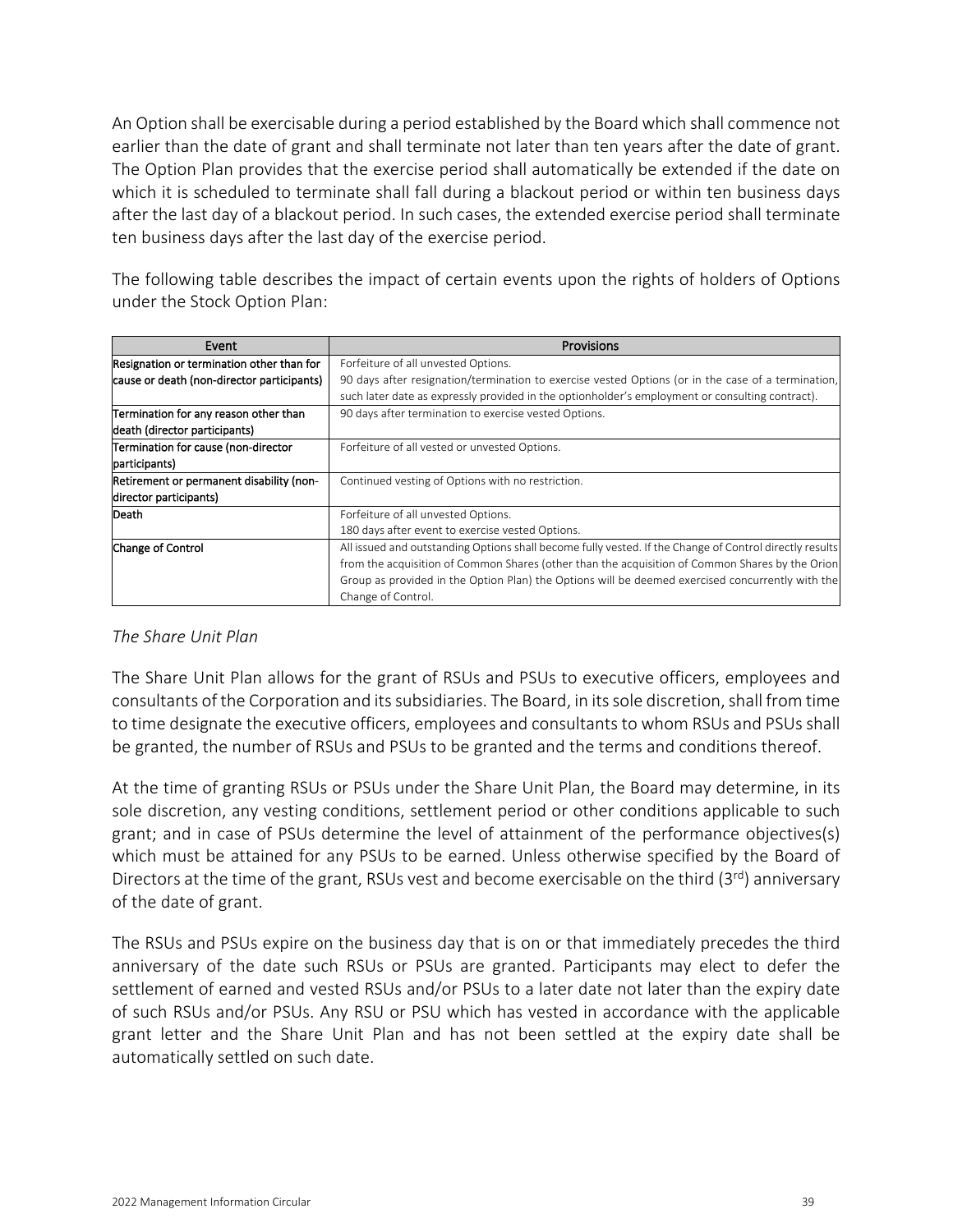RSUs and PSUs may, at the sole discretion of the Corporation, be settled once vested by delivering (i) Common Shares acquired in the open market, (ii) Common Shares issued from treasury, (iii) by making a cash payment equal to the number of RSUs and/or PSUs multiplied by the closing market price of the Common Shares on the TSX on the day preceding the settlement date or (iv) any combination of the foregoing.

| Event                              | <b>Provisions</b>                                                                                          |
|------------------------------------|------------------------------------------------------------------------------------------------------------|
| Termination for cause              | Forfeiture of all vested and unvested PSUs and RSUs.                                                       |
| Resignation                        | Forfeiture of all unvested PSUs and RSUs.                                                                  |
|                                    | 90 days after termination to settle vested PSUs and RSUs.                                                  |
| Termination other than for cause   | Forfeiture of all unvested PSUs.                                                                           |
|                                    | Immediate pro-rated vesting of unvested RSUs outstanding at date of termination.                           |
|                                    | 90 days after termination to settle vested PSUs and RSUs.                                                  |
| Retirement or permanent disability | Pro-rated vesting of unvested PSUs as per performance targets.                                             |
|                                    | Settlement of all vested PSUs on date of event.                                                            |
|                                    | Immediate vesting and settlement of all RSUs outstanding on date of event.                                 |
| Death                              | Forfeiture of all unvested RSUs.                                                                           |
|                                    | Pro-rated vesting of unvested PSUs as per performance targets.                                             |
|                                    | Settlement of all vested PSUs and RSUs on date of event.                                                   |
| Change of Control                  | All issued and outstanding RSUs and PSUs will become fully vested and settled.                             |
|                                    | If the Change of Control directly results from the acquisition of Common Shares other than the acquisition |
|                                    | of shares by the Orion Group as provided in the Share Unit Plan, the settlement shall be in cash.          |
|                                    | Otherwise settlement as a result of a Change of Control will be by way of the delivery of Common Shares    |
|                                    | to the participant.                                                                                        |

Awards granted to a participant that do not vest in accordance with the Share Unit Plan as set forth above will be forfeited by the participant and cancelled without payment, and the participant will have no further right in such Awards.

#### *DSU Plan*

The DSU Plan allows for the grant of DSUs to the Corporation's non-executive directors. These directors may elect to receive all or part of the retainer fees payable to them as a member of the Board or lead director and as a member or chair of a committee of the Board in DSUs.

DSUs expire on the business day that is immediately preceding December 31 of the calendar year following the calendar year during which the non-executive director ceases to be a director of the Corporation. DSUs have the same value as Common Shares. At the time of granting any DSU, the Board may impose vesting conditions in respect of such DSUs. If no vesting conditions are imposed at the time of grant, such DSUs vest at the time of the grant. Each non-executive director who wishes to receive all or a portion of his or her retainer fees in DSUs shall receive such number of DSUs as is obtained by dividing the deferred remuneration payable to such non-executive director by the market price of the Common Shares on the TSX on the date preceding the date on which the DSUs are awarded.

Holders of DSUs cannot settle their DSUs while they are members of the Board. Once they cease to be a member of the Board, the Corporation's non-executive directors may request the settlement of all (but not less than all) of his or her DSUs at any time up to the expiry date, at which time they are automatically settled. The Corporation may, at its sole discretion, settle the DSUs by: (i) delivering Common Shares acquired in the open market; (ii) delivering Common Shares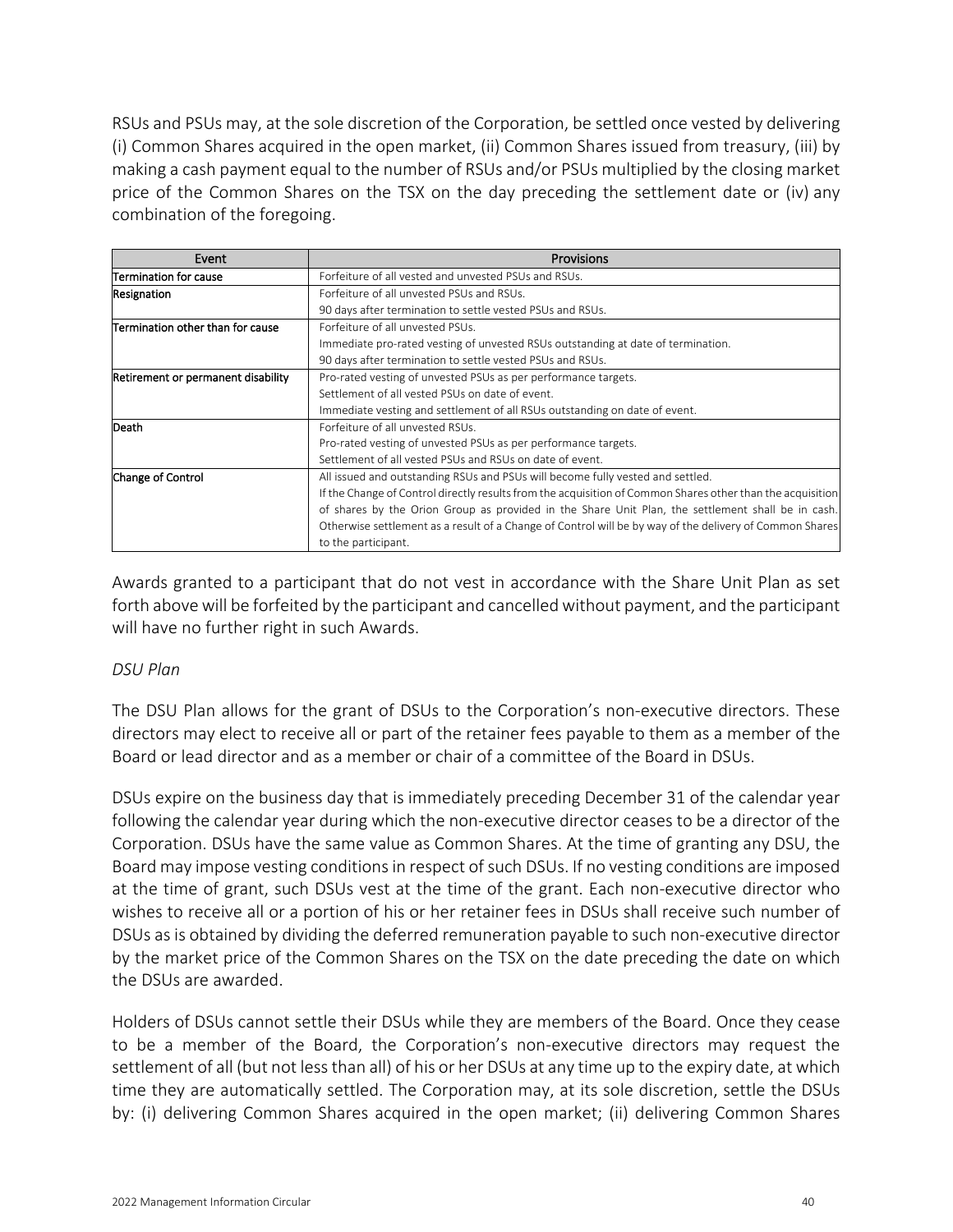issued from treasury; (iii) making a cash payment equal to the number of DSUs multiplied by the closing market price of the Common Shares on the TSX on the day preceding the settlement date; or (iv) any combination of the foregoing.

## Legacy Guerrero Option Plan

The Legacy Guerrero Option Plan permits the grants of Legacy Guerrero Options to directors, officers and/or employees of, and consultants to, the Corporation, and was the stock option plan of Guerrero prior to the completion of the Vend-In Transactions. The Corporation has ceased making grants under the Legacy Guerrero Option Plan effective as of the completion of the Vend-In Transactions. However, 212,500 Legacy Guerrero Options remain issued and outstanding and continue to be governed by the Legacy Guerrero Option Plan. The Legacy Guerrero Options may continue to be exercised in accordance with their terms. Each of the Legacy Guerrero Options is exercisable into one Common Share, and the weighted-average exercise price of the outstanding Legacy Guerrero Options is C\$2.00.

The following are the material terms and conditions of the Legacy Guerrero Option Plan:

- Legacy Guerrero Options expire in a maximum of ten years after the date of grant, as determined by the Board;
- if an optionee dies, any Legacy Guerrero Option held by the optionee may be exercised at the latest on the date of expiry of the Legacy Guerrero Option or one year after the date of death, whichever occurs first, after which the Legacy Guerrero Option lapses;
- if an optionee ceases to be eligible (including with or without cause) under the Legacy Guerrero Option Plan otherwise than for death, any Legacy Guerrero Option held by the optionee may be exercised for a period as determined by the Board or the CEO of the Corporation but in no event for a period exceeding one year after the date of such ineligibility, after which the Legacy Guerrero Option lapses;
- the Legacy Guerrero Option exercise price is payable in full at the time a Legacy Guerrero Option is exercised;
- Legacy Guerrero Options are not assignable, other than by the laws of succession;
- Legacy Guerrero Options will be reclassified in the event of any consolidation, subdivision, conversion or exchange of the Common Shares;
- the expiry date of a Legacy Guerrero Option may be extended by the CEO of the Corporation if the date on which it is scheduled to expire falls during a blackout period or within ten business days after the last day of a blackout period; and
- the exercise of a Legacy Guerrero Option by an optionee will be subject to the policies, procedures and conditions adopted by the Corporation from time to time to comply with its obligations imposed under *Income Tax Act* (Canada) or any other applicable law to remit to any governmental authority an amount on account of tax on the value of any taxable benefit associated with such exercise of a Legacy Guerrero Option.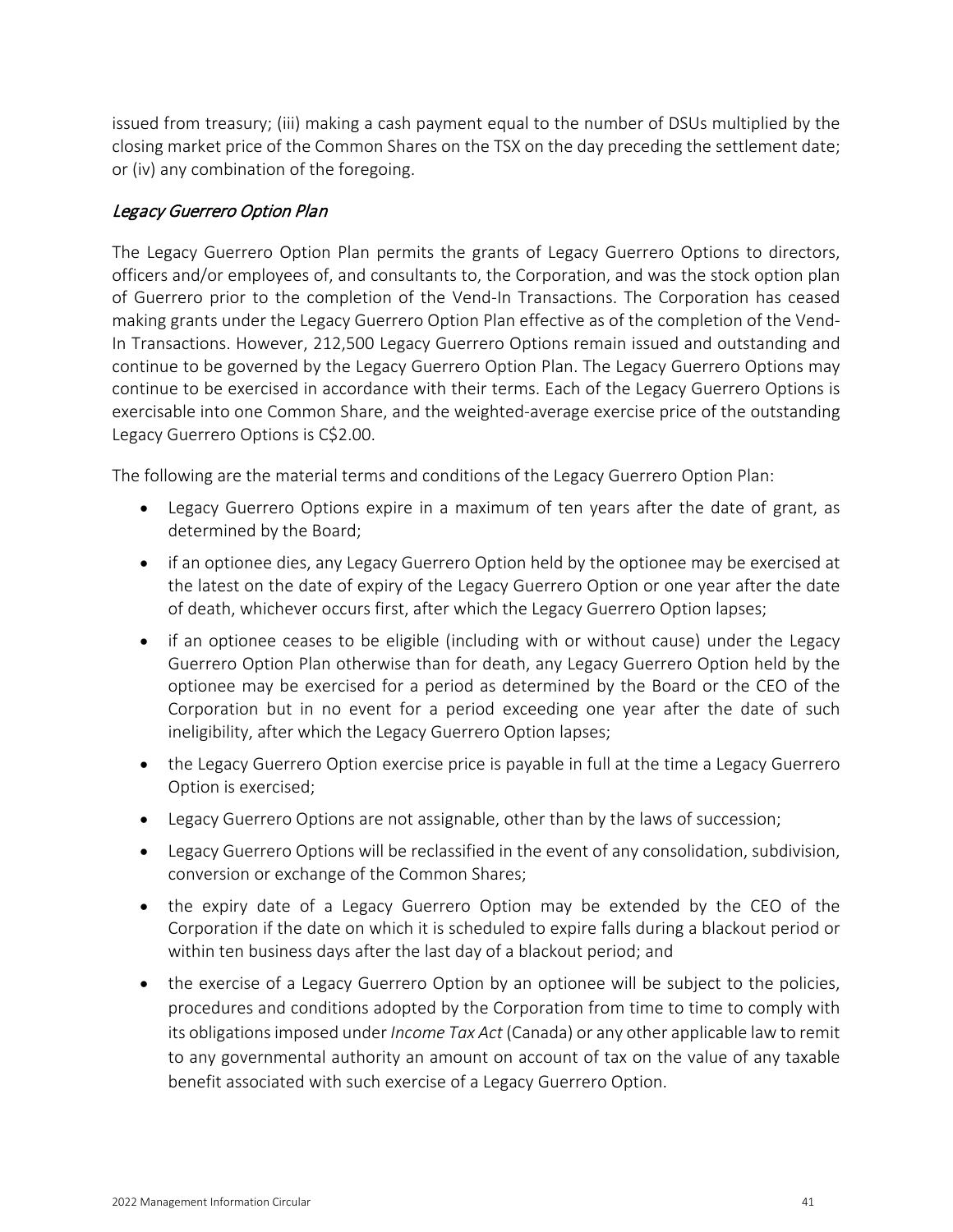#### Summary of the Compensation Table

The following table sets out information concerning NEO compensation for the fiscal years ended December 31, 2021 and 2020.

|                                                           |                      |                                |                                                     |                                                       | <b>Non-Equity Incentive</b><br>Plan Compensation<br>(C\$) |                                 |                               |                                                   |                                |
|-----------------------------------------------------------|----------------------|--------------------------------|-----------------------------------------------------|-------------------------------------------------------|-----------------------------------------------------------|---------------------------------|-------------------------------|---------------------------------------------------|--------------------------------|
| Name and Principal<br>Occupation                          | Year                 | Salary <sup>(1)</sup><br>(C\$) | Share-<br>Based<br>Awards <sup>(1)(2)</sup><br>(C5) | Option-<br>Based<br>Awards <sup>(3)(4)</sup><br>(C\$) | Annual<br>Incentiv<br>e Plans                             | Long-Term<br>Incentive<br>Plans | <b>Pension Value</b><br>(C\$) | All other<br>Compensations <sup>(5)</sup><br>(C5) | Total<br>Compensation<br>(C\$) |
| Vincent Metcalfe<br>Chair and CEO                         | 2021<br>$2020^{(6)}$ | 209,306                        | 481,366<br>486,961                                  | 157,604<br>393,273                                    | 420,761<br>83,075                                         | $\overline{\phantom{a}}$        |                               | 4,992                                             | 1,274,029<br>963,309           |
| Elif Lévesque<br>CFO and Corporate<br>Secretary           | 2021<br>$2020^{(6)}$ | 209,306                        | 481,366<br>486,961                                  | 157,604<br>393,273                                    | 420,761<br>83,075                                         | ٠                               |                               | 4,992                                             | 1,274,029<br>963,309           |
| Joseph de la Plante<br>Director and CIO                   | 2021<br>$2020^{(6)}$ | 209,306                        | 481,366<br>486,961                                  | 157,604<br>393,273                                    | 420,761<br>83,075                                         | ٠<br>$\overline{\phantom{a}}$   |                               | 4,992                                             | 1,274,029<br>963,309           |
| Vincent Cardin-<br>Tremblay<br>Vice President,<br>Geology | 2021<br>$2020^{(6)}$ | 102,917<br>7,917               | 332,130<br>175,411                                  | 99,644<br>166,245                                     | 212,325<br>12,070                                         | $\sim$                          |                               | 4,992                                             | 752,008<br>361,643             |
| Annie Dutil<br>Vice President and<br>Corporate Controller | 2021<br>$2020^{(6)}$ | 139,583<br>45,833              | 212.478<br>113,200                                  | 78,802<br>84,371                                      | 122,616<br>43,818                                         | ٠                               |                               | 4,992                                             | 558,471<br>287,222             |

NOTES:

- (1) For the 12-month period following the closing of the Vend-In Transactions, Vincent Metcalfe, Elif Lévesque and Joseph de la Plante each have agreed to forego the cash payment of their respective salaries of US\$225,000 with such amount to be paid instead in RSUs to be granted on a quarterly basis with a value of US\$56,250 per grant until May 31, 2021. Vincent Cardin-Tremblay and Annie Dutil have agreed to forego a portion of their cash payment of their respective salaries representing C\$95,000 and C\$50,000 respectively with such amounts to be paid instead in RSUs to be granted on a quarterly basis with an annual value of C\$109,250 and C\$57,500 respectively. Effective June 1, 2021, salaries of Vincent Metcalfe, Elif Lévesque and Joseph de la Plante have been revised to C\$350,000 and Annie Dutil's salary has been revised to C\$175,000. Vincent Cardin-Tremblay's salary was C\$190,000 for the Fiscal 2021.
- (2) In 2020, in addition to the annual share-based awards presented in the table above, Elif Lévesque received a one-time share-based award with a value of C\$900,000.
- (3) In 2020, Vincent Metcalfe, Elif Lévesque and Joseph de la Plante have each agreed to forego 50% of the cash payment of their respective non-equity incentive plan compensation at a target of US\$225,000 with such amount to be paid instead in Options during the calendar year 2021 (for a total annual incentive amount of C\$166,150 representing the period from the completion of the Vend-in Transactions in May 2020 to December 31, 2020 of which C\$83,075 was paid in cash and C\$83,075 was paid in Options). As a result, the Corporation granted 25,696 vested Options to each three executives on February 22, 2021 with an expected life of 5 years, volatility of 40%, dividend yield of 1.8% and a risk-free rate of 0.6%. In 2020, in addition to the annual option-based awards presented in the table above, Vincent Metcalfe, Elif Lévesque and Joseph de la Plante received one-time option-based award grants upon the completion of the Vend-In Transactions with a value of C\$210,600, C\$763,500 and C\$210,600 respectively.
- (4) Represents the grant-date fair value of option-based awards granted to the NEOs determined using the Black-Scholes method in accordance with IFRS 2 Share-based Payment. The Black-Scholes model was selected by the Corporation as it is the most widely adopted and used option-valuation method.

#### Fiscal 2021:

The Corporation granted to 55,200 Options on July 1, 2021 (as part of the Annual Incentive Plan for 2021) to each Vincent Metcalfe, Elif Lévesque and Joseph de la Plante and 34,900 and 27,600 Options respectively to Vincent Cardin-Tremblay and Annie Dutil using the following weighted average Black-Scholes assumptions:

| <br>тшт       | . .<br>$\overline{y}$<br>$\sim$<br><br>.<br>$\sim$<br>$-1$ | - - -<br>.<br>Yield<br>Dividenc | - -<br>مرون<br>$rac{r}{2}$<br>AISK<br>1a cu |
|---------------|------------------------------------------------------------|---------------------------------|---------------------------------------------|
| $\sim$<br>40% |                                                            | 10/<br>$\angle$ . $\perp$ /0    | $1.0\%$<br>- - -                            |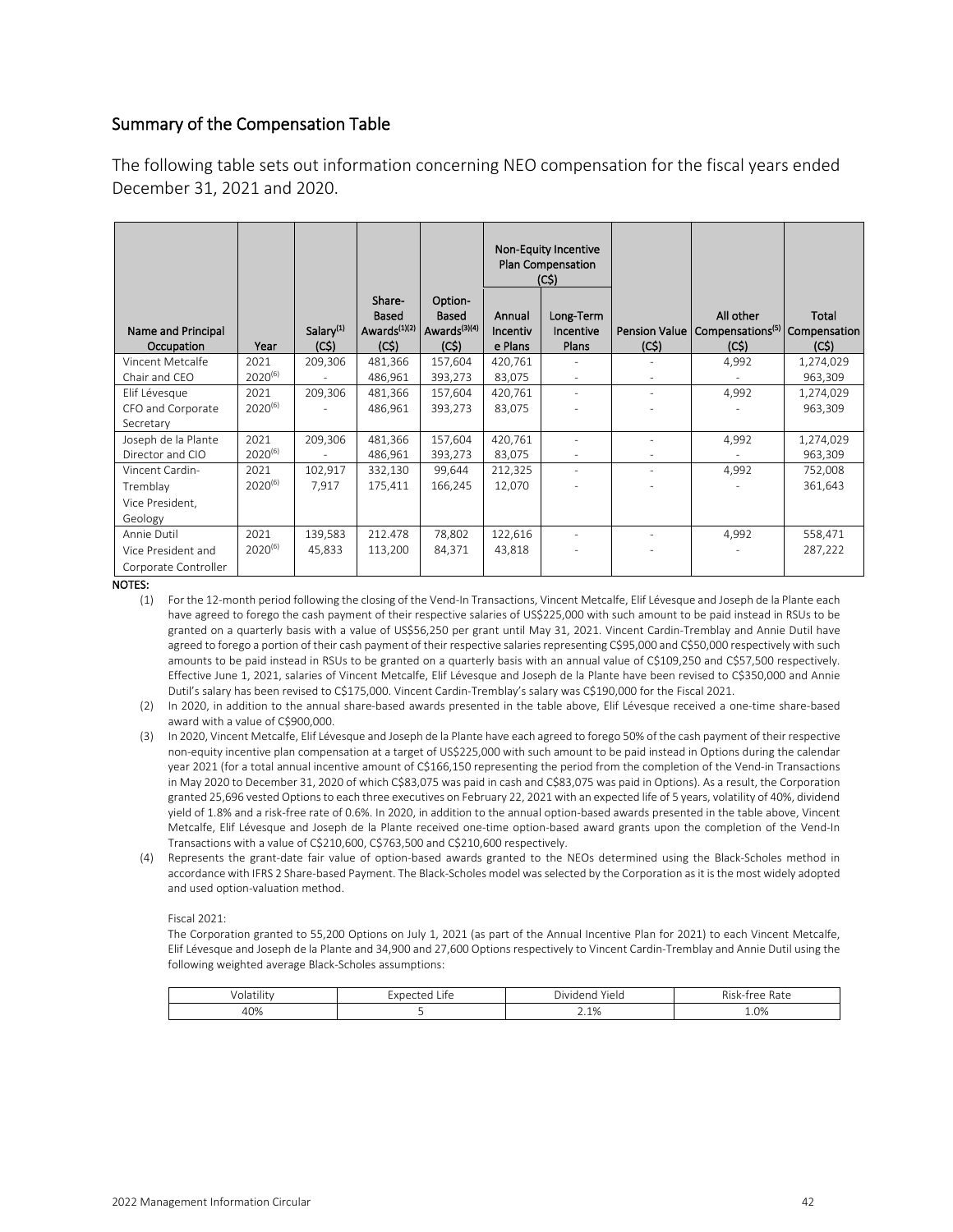Fiscal 2020:

The Corporation granted to 84,110 Options on June 1, 2020 and 25,696 Options on February 22, 2021 (as part of the Annual Incentive Plan for 2020) to each Vincent Metcalfe, Elif Lévesque and Joseph de la Plante using the following weighted average Black-Scholes assumptions:

| .<br>---<br>3 L I I I L<br>Üld | $+e$<br>1.0 <sub>m</sub><br>. د<br>1 E<br><b>LIIE</b><br>— ∧⊾ ''<br>$\sim$ 1.4. | $-1$<br>$\sim$ $\sim$<br>Yiela<br>Dividend     | $3.7 -$<br>$1 - + -$<br>$\sim$ $\sim$<br>' Rate<br>712k<br>U |
|--------------------------------|---------------------------------------------------------------------------------|------------------------------------------------|--------------------------------------------------------------|
| 40%<br>4 U Z                   |                                                                                 | $\neg \theta$<br>$\overline{\phantom{a}}$<br>. | 4%                                                           |

- (5) Represents an amount paid as wellness health allowance.
- (6) In 2020, salary and annual incentive amounts reflect the period from the completion of the Vend-in Transactions on May 27, 2020 to December 31, 2020.

#### Outstanding Share-based Awards and Option-based Awards

The table below sets forth a summary of all Awards outstanding at the end of the financial year ended December 31, 2021. All values shown in this table were calculated using the closing price of C\$9.70, which was the closing price of the Common Shares on the TSX on December 31, 2021.

|                     |                                                                                     |                                     | <b>Option-Based Awards</b>                   |                                                                    | <b>Share-Based Awards</b>                                                             |                                                                                       |                                                                                                                |
|---------------------|-------------------------------------------------------------------------------------|-------------------------------------|----------------------------------------------|--------------------------------------------------------------------|---------------------------------------------------------------------------------------|---------------------------------------------------------------------------------------|----------------------------------------------------------------------------------------------------------------|
| Name                | Number of<br><b>Securities</b><br>Underlying<br>Unexercised<br>Options<br>$($ # $)$ | Option<br>exercise<br>Price<br>(C5) | <b>Option Expiry</b><br>Date<br>(yyyy-mm-dd) | Value of<br>Unexercised In-<br>the-Money<br><b>Options</b><br>(C5) | Number of<br><b>Shares or Units</b><br>of Shares that<br>have not Vested<br>$($ # $)$ | Market or<br>Payout Value of<br>Share-Based<br>Awards that<br>have not Vested<br>(C5) | Market or<br>Payout Value of<br>Vested Share-<br><b>Based Awards</b><br>not paid out or<br>distributed<br>(C5) |
| Vincent Metcalfe    | 100,000                                                                             | 2.00                                | 2024-11-27                                   | 770,000                                                            | 63,610                                                                                | 617,017                                                                               |                                                                                                                |
| Chair and CEO       | 100,000                                                                             | 9.00                                | 2023-05-29                                   | 70,000                                                             |                                                                                       |                                                                                       |                                                                                                                |
|                     | 84,110                                                                              | 12.30                               | 2025-06-01                                   |                                                                    |                                                                                       |                                                                                       |                                                                                                                |
|                     | 25,696                                                                              | 10.90                               | 2026-02-22                                   |                                                                    |                                                                                       |                                                                                       |                                                                                                                |
|                     | 55,200                                                                              | 9.67                                | 2026-07-01                                   | 1,656                                                              |                                                                                       |                                                                                       |                                                                                                                |
| Elif Lévesque       | 300,000                                                                             | 9.00                                | 2025-05-29                                   | 210,000                                                            | 97,430                                                                                | 945,071                                                                               |                                                                                                                |
| CFO and Corporate   | 84,110                                                                              | 12.30                               | 2025-06-01                                   |                                                                    |                                                                                       |                                                                                       |                                                                                                                |
| Secretary           | 25,696                                                                              | 10.90                               | 2026-02-22                                   |                                                                    |                                                                                       |                                                                                       |                                                                                                                |
|                     | 55,200                                                                              | 9.67                                | 2026-07-01                                   | 1,656                                                              |                                                                                       |                                                                                       |                                                                                                                |
| Joseph de la Plante | 100,000                                                                             | 2.00                                | 2024-11-27                                   | 770,000                                                            | 63,610                                                                                | 617,017                                                                               |                                                                                                                |
| Director and CIO    | 100,000                                                                             | 9.00                                | 2023-05-29                                   | 70,000                                                             |                                                                                       |                                                                                       |                                                                                                                |
|                     | 84,110                                                                              | 12.30                               | 2025-06-01                                   |                                                                    |                                                                                       |                                                                                       |                                                                                                                |
|                     | 25,696                                                                              | 10.90                               | 2026-02-22                                   |                                                                    |                                                                                       |                                                                                       |                                                                                                                |
|                     | 55,200                                                                              | 9.67                                | 2026-07-01                                   | 1,656                                                              |                                                                                       |                                                                                       |                                                                                                                |
| Vincent Cardin-     | 55,210                                                                              | 11.20                               | 2025-12-01                                   |                                                                    | 39,017                                                                                | 378,465                                                                               |                                                                                                                |
| Tremblay            | 34,900                                                                              | 9.67                                | 2026-07-01                                   | 1,047                                                              |                                                                                       |                                                                                       |                                                                                                                |
| Vice President,     |                                                                                     |                                     |                                              |                                                                    |                                                                                       |                                                                                       |                                                                                                                |
| Geology             |                                                                                     |                                     |                                              |                                                                    |                                                                                       |                                                                                       |                                                                                                                |
| Annie Dutil         | 18,270                                                                              | 15.00                               | 2025-07-27                                   |                                                                    | 24,721                                                                                | 239,794                                                                               |                                                                                                                |
| Vice President and  | 27,600                                                                              | 9.67                                | 2026-07-01                                   | 828                                                                |                                                                                       |                                                                                       |                                                                                                                |
| Corporate           |                                                                                     |                                     |                                              |                                                                    |                                                                                       |                                                                                       |                                                                                                                |
| Controller          |                                                                                     |                                     |                                              |                                                                    |                                                                                       |                                                                                       |                                                                                                                |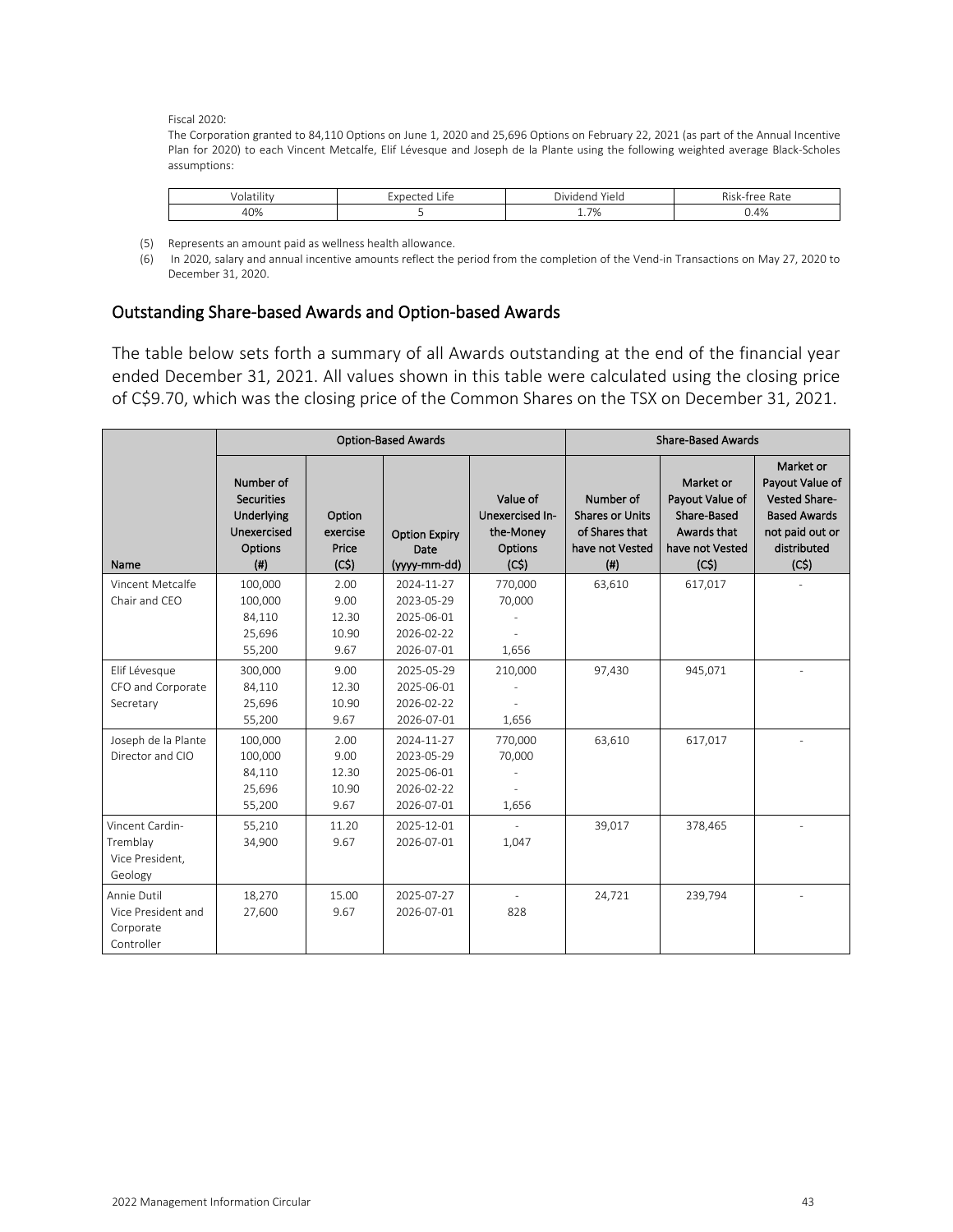## Incentive Plan Awards – Value Vested or Earned during the Year

The following table indicates, for each of the NEOs, a summary of the value of Option-based and share-based awards vested or of non-equity incentive plan compensation during Fiscal 2021.

| Name                                                      | Option-Based Awards-<br>Value Vested <sup>(1)</sup><br>(C5) | Share-Based Awards -<br>Value Vested <sup>(2)</sup><br>(C5) | Non-Equity Incentive Plan<br>Compensation-<br>Value Earned <sup>(3)</sup><br>(C5) |
|-----------------------------------------------------------|-------------------------------------------------------------|-------------------------------------------------------------|-----------------------------------------------------------------------------------|
| Vincent Metcalfe<br>Chair and CEO                         | 2,570                                                       | 113,906                                                     | 420,761                                                                           |
| Elif Lévesque<br>CFO and Corporate Secretary              | 2,570                                                       | 293,909                                                     | 420,761                                                                           |
| Joseph de la Plante<br>Director and CIO                   | 2,570                                                       | 113,906                                                     | 420,761                                                                           |
| Vincent Cardin-Tremblay<br>Vice President, Geology        | $\overline{\phantom{a}}$                                    | 100,050                                                     | 212,325                                                                           |
| Annie Dutil<br>Vice President and Corporate<br>Controller | $\overline{\phantom{a}}$                                    | 28,748                                                      | 122,616                                                                           |

NOTES:

(1) Represents the aggregate dollar value of in-the-money Options that would have been realized if the Options had been exercised on the vesting date during Fiscal 2021. The value is equal to the difference between the closing price of the underlying securities at exercise and the exercise price of the Options on the vesting date.

(2) Represents the aggregate dollar value of RSUs that vested during Fiscal 2021. The value is equal to the closing price of the underlying securities on the vesting date. As of December 31, 2021, Vincent Metcalfe, Elif Lévesque and Joseph de la Plante held no unsettled vested RSUs.

(3) Represents the amounts earned pursuant to the Corporation's annual cash performance based incentive compensation plan.

## Equity Compensation Plan Information

The following table shows, as of December 31, 2021, aggregated information for the Corporation's compensation plans under which equity securities of the Corporation are authorized for issuance from treasury. As of December 31, 2021, the Corporation had 56,684,334 Common Shares issued and outstanding.

|                                                                 | <b>Plan Category</b>   | <b>Number of Common</b><br>Shares to be issued<br>upon the exercise of<br>outstanding options,<br>warrants and rights<br>(# ) | Weighted-average<br>exercise price of<br>outstanding options,<br>warrants and rights<br>(C\$) | <b>Number of Common</b><br><b>Shares remaining</b><br>available for future<br>issuance under equity<br>compensation plans<br>(excluding shares<br>issuable under<br>outstanding options,<br>warrants, and rights) $(1)$<br>(# ) |
|-----------------------------------------------------------------|------------------------|-------------------------------------------------------------------------------------------------------------------------------|-----------------------------------------------------------------------------------------------|---------------------------------------------------------------------------------------------------------------------------------------------------------------------------------------------------------------------------------|
|                                                                 | Stock Option Plan      | 1,382,093                                                                                                                     | 8.94                                                                                          |                                                                                                                                                                                                                                 |
| Equity compensation<br>plans approved by                        | Share Unit Plan - RSUs | 209,879                                                                                                                       | N/A                                                                                           | 3,856,981                                                                                                                                                                                                                       |
| securityholders                                                 | Share Unit Plan - PSUs | 78,500                                                                                                                        | N/A                                                                                           |                                                                                                                                                                                                                                 |
|                                                                 | DSU Plan               | 140,980                                                                                                                       | N/A                                                                                           |                                                                                                                                                                                                                                 |
| Equity compensation<br>plans not approved<br>by securityholders |                        |                                                                                                                               |                                                                                               |                                                                                                                                                                                                                                 |
| Total                                                           |                        | 1,811,452                                                                                                                     | N/A                                                                                           | 3,856,981                                                                                                                                                                                                                       |

NOTES:

(1) All of the Common Shares covered by exercised, expired, cancelled or forfeited Awards shall become available for grants of further Awards under the Nomad Security-Based Compensation Arrangements. See ["Security-Based Compensation Plans"](#page-36-0).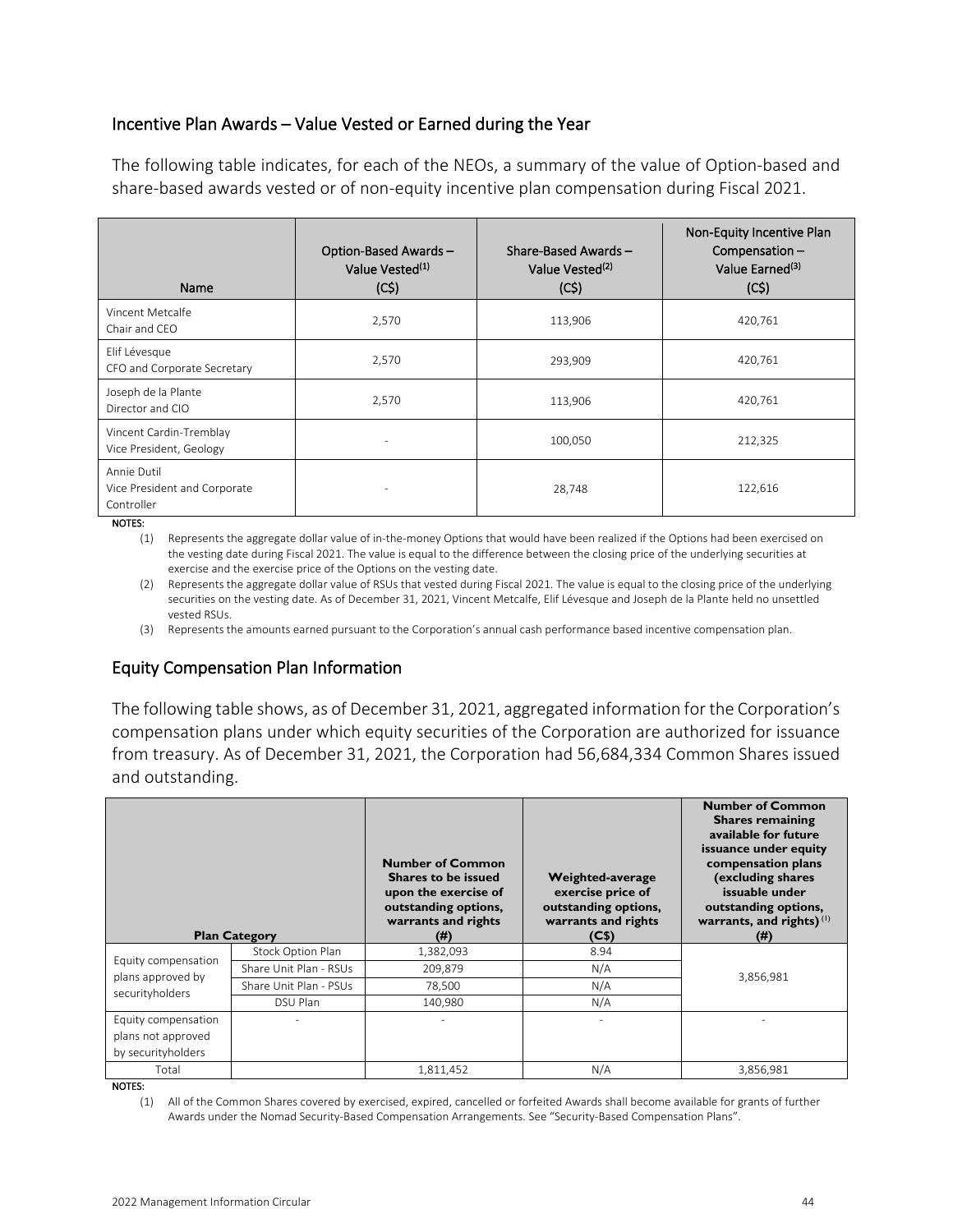## Annual Burn Rate

In accordance with the requirements of Section 613 of the TSX Company Manual, the following table sets out the annual burn rate of Awards granted under the Corporation's security-based compensation plans as at the end of Fiscal 2021 and Fiscal 2020. The burn rate is calculated by dividing the number of Awards granted under the security-based compensation plans during the relevant fiscal year by the weighted average number of Common Shares outstanding for the applicable fiscal year.

| <b>Annual Burn Rate</b>     |      |      |  |  |  |  |
|-----------------------------|------|------|--|--|--|--|
| Fiscal 2021<br>Fiscal 2020  |      |      |  |  |  |  |
| Stock Option Plan           | 0.6% | 1.8% |  |  |  |  |
| Share Unit Plan             | 0.4% | 0.5% |  |  |  |  |
| DSU Plan                    | 0.1% | 0.2% |  |  |  |  |
| Guerrero Legacy Option Plan |      |      |  |  |  |  |

## TERMINATION AND CHANGE OF CONTROL BENEFITS

Vincent Metcalfe, Joseph de la Plante and Elif Lévesque (each a "C-Suite Officer") entered into employment agreements with the Corporation in the context of the completion of the Vend-In Transactions. The employment agreements include provisions regarding base salary, annual performance bonuses, eligibility for long-term equity-incentives, benefits, confidentiality, a nonsolicitation covenant, and ownership of intellectual property, among other things.

Annie Dutil and Vincent Cardin-Tremblay (each a "Non C-Suite Officer") entered into employment agreements with the Corporation in 2020. The employment agreements include provisions regarding base salary, annual performance bonuses, eligibility for long-term equity-incentives, benefits, confidentiality, a non-solicitation covenant, a non-competition and non disparagement covenant, and ownership of intellectual property, among other things.

In the case of a NEO's resignation from their employment with the Corporation, the resigning NEO is required to provide the Corporation with 30 days written notice of their resignation, which notice may be waived by the Corporation, subject to a payment of the remuneration the resigning NEO would have earned during their notice period. In addition, all Options, Legacy Guerrero Options, RSUs and PSUs held by such resigning NEO will be treated in accordance with the respective terms and conditions of the Nomad Security-Based Compensation Plans or Legacy Guerrero Option Plan, as applicable.

In the case of the termination of a C-Suite Officer's employment without serious reason, the NEO shall be entitled to receive a one-time lump-sum payment as an indemnity in lieu of reasonable notice of termination equal to the aggregate of: (i) 24 months of such C-Suite Officer's average base salary in the 24 months that preceded the termination; and (ii) the value of the average performance bonus, long-term incentives, and benefits to which the C-Suite Officer was entitled to during the 24 months which preceded the termination. In the event that the termination of a C-Suite Officer's employment without a serious reason occurs during the 24 months following the effective date of the C-Suite Officer's employment agreement, the C-Suite Officer's base salary for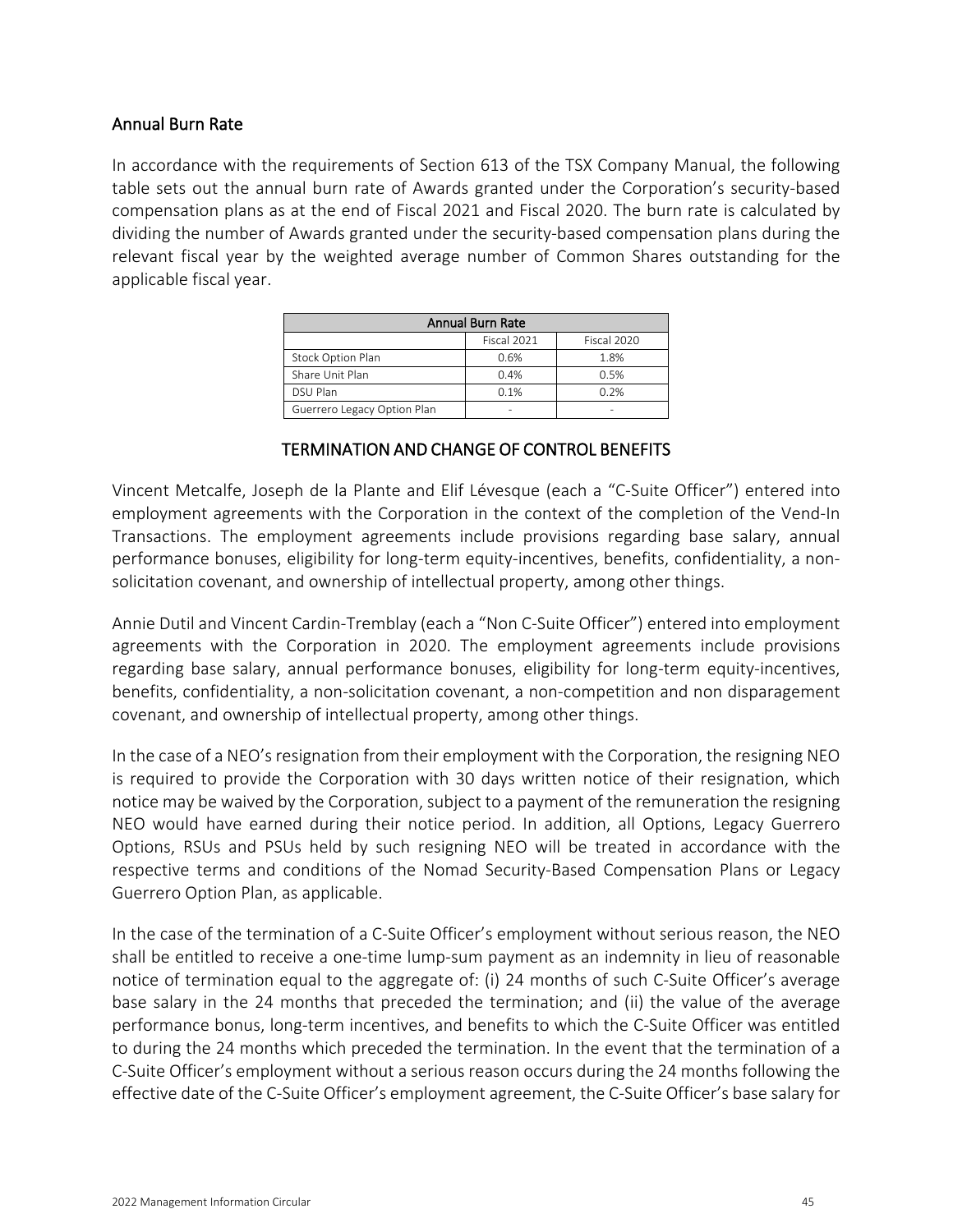the purposes of the aforementioned lump-sum payment shall be deemed to be the greater of: (i) US\$225,000; or (ii) the C-Suite Officer's base salary at the time of such termination.

In the case of the termination of a Non C-Suite Officer's employment without serious reason, the Non C-Suite Officer shall be entitled to receive an indemnity in lieu of reasonable notice of termination equal to the aggregate of: (i) 12 months of such Non C-Suite Officer's base salary at the time of the termination; and (ii) the value of the target performance bonus, long-term incentives, and benefits to which the Non C-Suite Officer's is entitled to during a period of 12 months. The forgoing indemnity can be paid in the sole discretion of the Corporation in one lumpsum amount or in equal consecutive periodic installments.

In the event the Corporation terminates a C-Suite Officer's employment without serious reason notwithstanding the respective terms and conditions of the Nomad Security-Based Compensation Plans and the Legacy Guerrero Option Plan, as the case may be:

- all unvested Options and Legacy Guerrero Options held by the terminated C-Suite Officer shall continue to vest during the 24 months following the termination and shall terminate on the date that is 90 days following the last day of such 24-month period;
- all vested Options and Legacy Guerrero Options held by the terminated C-Suite Officer shall terminate on the date that is 90 days following the last day of the 24 months following the termination;
- all unvested RSUs and PSUs held by the terminated C-Suite Officer shall continue to vest during the 24 months following the termination and the RSUs and PSUs that vest during the 24 months following the termination shall be settled by the Corporation on the last day of such 24-month period; and
- all vested RSUs and PSUs held by the terminated C-Suite Officer shall be settled by the Corporation on the last working day of the terminated C-Suite Officer with the Corporation.

In the event the Corporation terminates a Non C-Suite Officer's employment without serious reason, all Options, RSUs and PSUs held by such terminated Non C-Suite Officer shall be treated in accordance with the respective terms and conditions of the Nomad Security-Based Compensation Plans.

In the event that the Corporation terminates the employment of a C-Suite Officer for a serious reason, notwithstanding the respective terms and conditions of the Nomad Security-Based Compensation Plans, as the case may be: (i) all unvested Options and Legacy Guerrero Options held by the terminated C-Suite Officer shall be forfeited on the terminated C-Suite Officer's date of termination; and all vested Options and Legacy Guerrero Options held by the terminated C-Suite Officer shall expire on the date that is 90 days following the terminated C-Suite Officer's date of termination; and (ii) all unvested RSUs and PSUs held by terminated the C-Suite Officer shall be forfeited on the terminated C-Suite Officer's date of termination; and all vested RSUs and PSUs held by the terminated NEO shall be settled by the Corporation on the terminated C-Suite Officer's date of termination.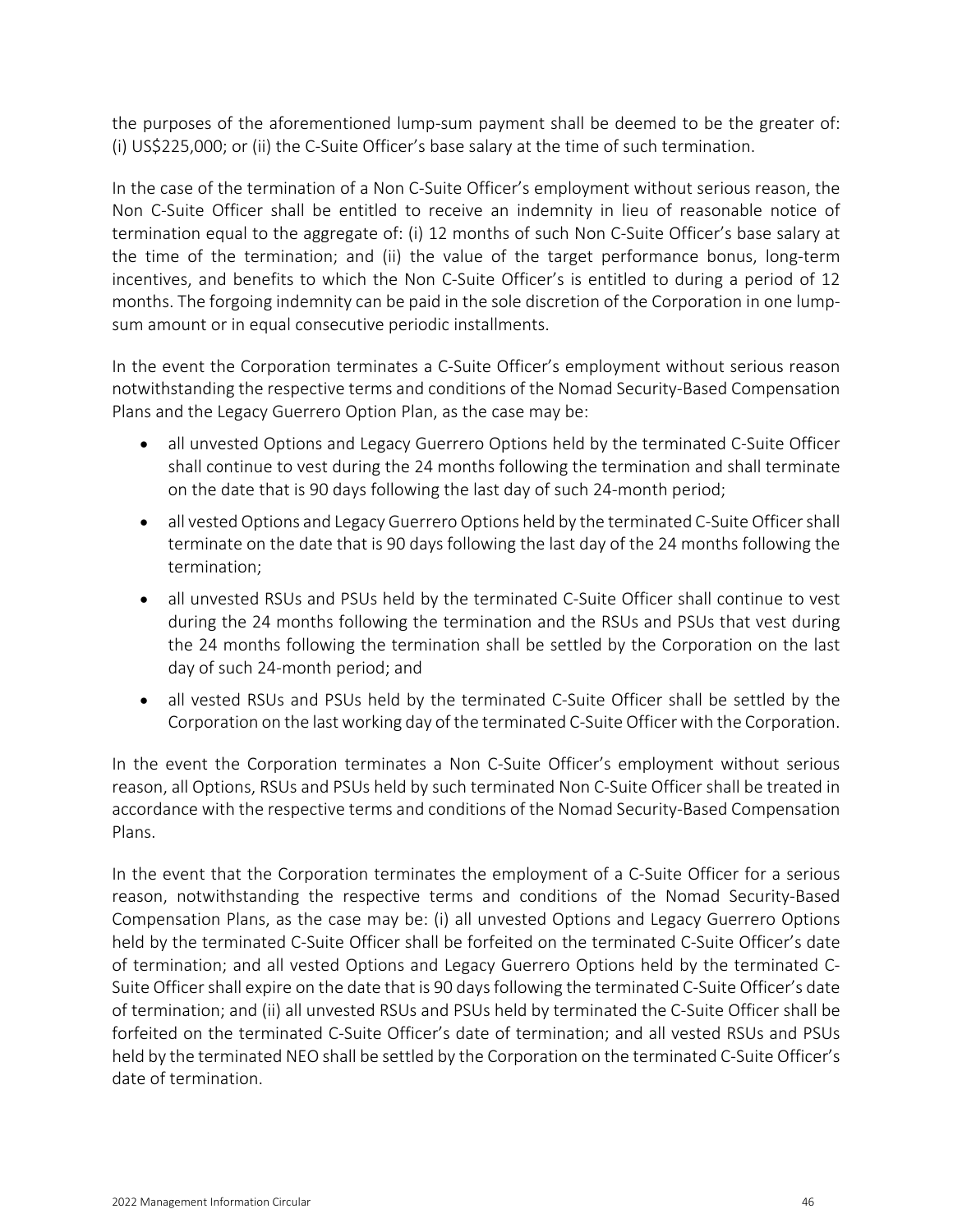In the event that the Corporation terminates the employment of a Non C-Suite Officer for a serious reason, all Options, RSUs and PSUs held by such Non C-Suite Officer shall be treated in accordance with the respective terms and conditions of the Nomad Security-Based Compensation Plans.

The employment of a NEO shall terminate automatically upon their death or permanent incapacitation. At any time, upon reasonable request by the Corporation, the NEOs are required to submit to reasonable medical examination for the purpose of determining whether the existence, nature and extent of any incapacitation are permanent. Where the employment of a NEO is terminated for permanent incapacitation, the Corporation shall be under no obligation to provide such NEO with notice of termination, payment in lieu of notice, anticipated earnings or damages of any kind provided such NEO has qualified for and is in receipt of long-term disability benefits under the Corporation's insurance plans. In the event that the employment of a NEO with the Corporation is terminated as a result of their death or permanent incapacitation, all Options, Legacy Guerrero Options, RSUs and PSUs held by such NEO shall be treated in accordance with the respective terms and conditions of the Nomad Security-Based Compensation Plans or Legacy Guerrero Option Plan, as applicable.

In the event of a termination of a C-Suite Officer's employment by the Corporation within 24 months of a Change of Control (except if the termination is for a "serious reason"), the terminated C-Suite Officer will be entitled to a one-time lump-sum payment in an amount equal to the aggregate of: (i) 24 months of the C-Suite Officer's base salary; and (ii) the value of the performance bonus, long-term incentives and benefits to which the C-Suite Officer is entitled during the 24 months which preceded the C-Suite Officer's termination following the Change of Control. In the event that a C-Suite Officer's employment by the Corporation is terminated within 24 months of a Change of Control following the effective date of the C-Suite Officer's employment agreement, the C-Suite Officer's base salary for the purposes of the aforementioned lump-sum payment shall be deemed to be the greater of: (i) US\$225,000; or (ii) the C-Suite Officer's base salary at the time of termination. In the event the C-Suite Officer resigns, at his or her sole discretion, within 12 months of a Change of Control, the C-Suite Officer will be entitled to a onetime lump-sum payment in an amount equal to the aggregate of: (i) 12 months of the C-Suite Officer's Base Salary; and (ii) the value of the performance bonus, long-term incentives and benefits to which the C-Suite Officer was entitled to during the 12 months which preceded the C-Suite Officer's resignation following the Change of Control. In the event that the C-Suite Officer resigns following a Change of Control within 12 months following the effective date of the C-Suite Officer's employment agreement, the C-Suite Officer's base salary for the purposes of the aforementioned lump-sum payment shall be deemed to be US\$225,000. In the event of a Change of Control all Options, Legacy Guerrero Options, RSUs or PSUs held by the C-Suite Officer immediately prior to such Change of Control shall be treated in accordance with the respective terms and conditions of the Nomad Security-Based Compensation or the Legacy Guerrero Option Plan, as applicable.

In the event of a termination of a Non C-Suite Officer's employment by the Corporation within 12 months of a Change of Control (except if the termination is for a "serious reason"), the terminated Non C-Suite Officer will be entitled to a one-time lump-sum payment in an amount equal to the aggregate of: (i) 12 months of the Non C-Suite Officer's base salary; and (ii) the value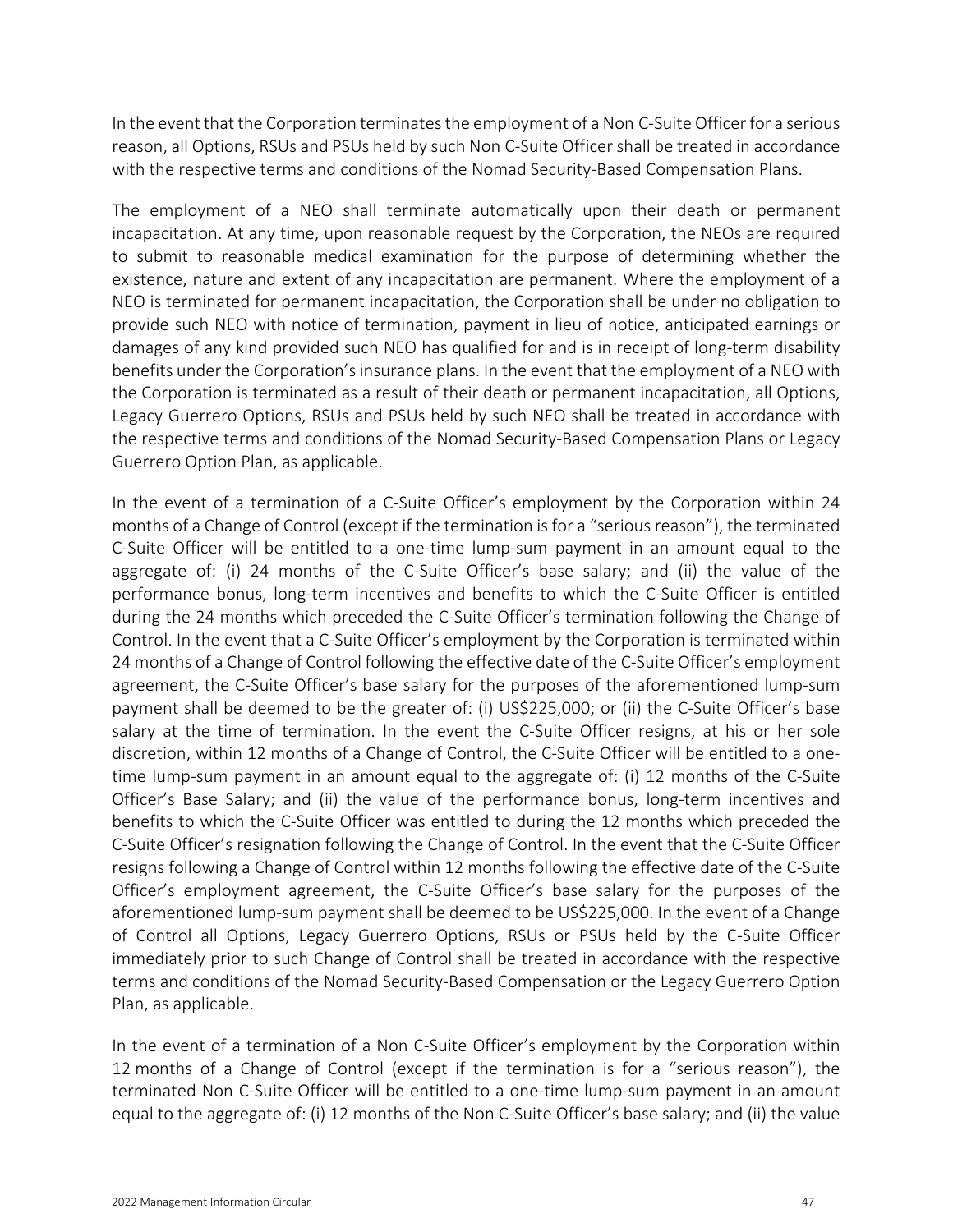of the target performance bonus, long-term incentives and benefits to which the Non C-Suite Officer is entitled during a period of 12 months which preceded the Non C-Suite Officer's termination following the Change of Control. In the event the Non C-Suite Officer resigns, at his or her sole discretion, within 12 months of a Change of Control, the Non C-Suite Officer will be entitled to a one-time lump-sum payment in an amount equal to the aggregate of: (i) 12 months of the Non C-Suite Officer's base salary; and (ii) the value of the target performance bonus, longterm incentives and benefits to which the Non C-Suite Officer was entitled to during the 12 months which preceded the Non C-Suite Officer's resignation following the Change of Control. In the event of a Change of Control all Options, RSUs or PSUs held by the Non C-Suite Officer immediately prior to such Change of Control shall be treated in accordance with the respective terms and conditions of the Nomad Security-Based Compensation.

A "Change of Control" is defined in the employment agreements as the occurrence of any one of the following: (A)(i) the sale of all or substantially all of the assets of the Corporation on a consolidated basis, in one transaction or a series of related transactions, to a person that is not a subsidiary of the Corporation; (ii) a merger, reorganization, acquisition or consolidation pursuant to which a person, or any associate or affiliated company of such person (as those terms are defined in the CBCA) after the effective date of the employment agreement acquires the direct or indirect "beneficial ownership" (as defined in the CBCA) of securities of the Corporation representing 50% or more of the aggregate voting power of all of the Corporation's then issued and outstanding securities (it being understood that acquisition by the Orion Group of securities of the Corporation pursuant to the exercise of rights granted to the Orion Group pursuant to the terms of the Investor Rights Agreement shall not be considered a "Change of Control" unless such acquisition would cause the Orion Group to acquire the direct or indirect "beneficial ownership" of securities of the Corporation representing 85% or more of the aggregate voting power of all of the Corporation's then issued and outstanding securities); (iii) a transaction pursuant to which the Corporation goes out of existence; (iv) the dissolution or liquidation of the Corporation except in connection with the distribution of assets of the Corporation to one or more subsidiaries prior to such event; or (v) the occurrence of a transaction requiring approval of the Corporation's Shareholders involving the acquisition of the Corporation by an entity through purchase of assets, by amalgamation, arrangement or otherwise; or (B) those individuals who, as at the effective date of the employment agreement, constitute the Board (hereinafter called the "Incumbent Board") cease for any reason to constitute at least a majority of the Board; provided, however, that any individual becoming a director subsequent to the date hereof whose election or nomination for election by the Corporation's Shareholders was approved by a vote of at least a majority of the directors then comprising the Incumbent Board will be considered as though such individual were a member of the Incumbent Board.

The table below shows the incremental payments that would be made to our NEOs, other than, upon certain events assuming termination event took place on December 31, 2021.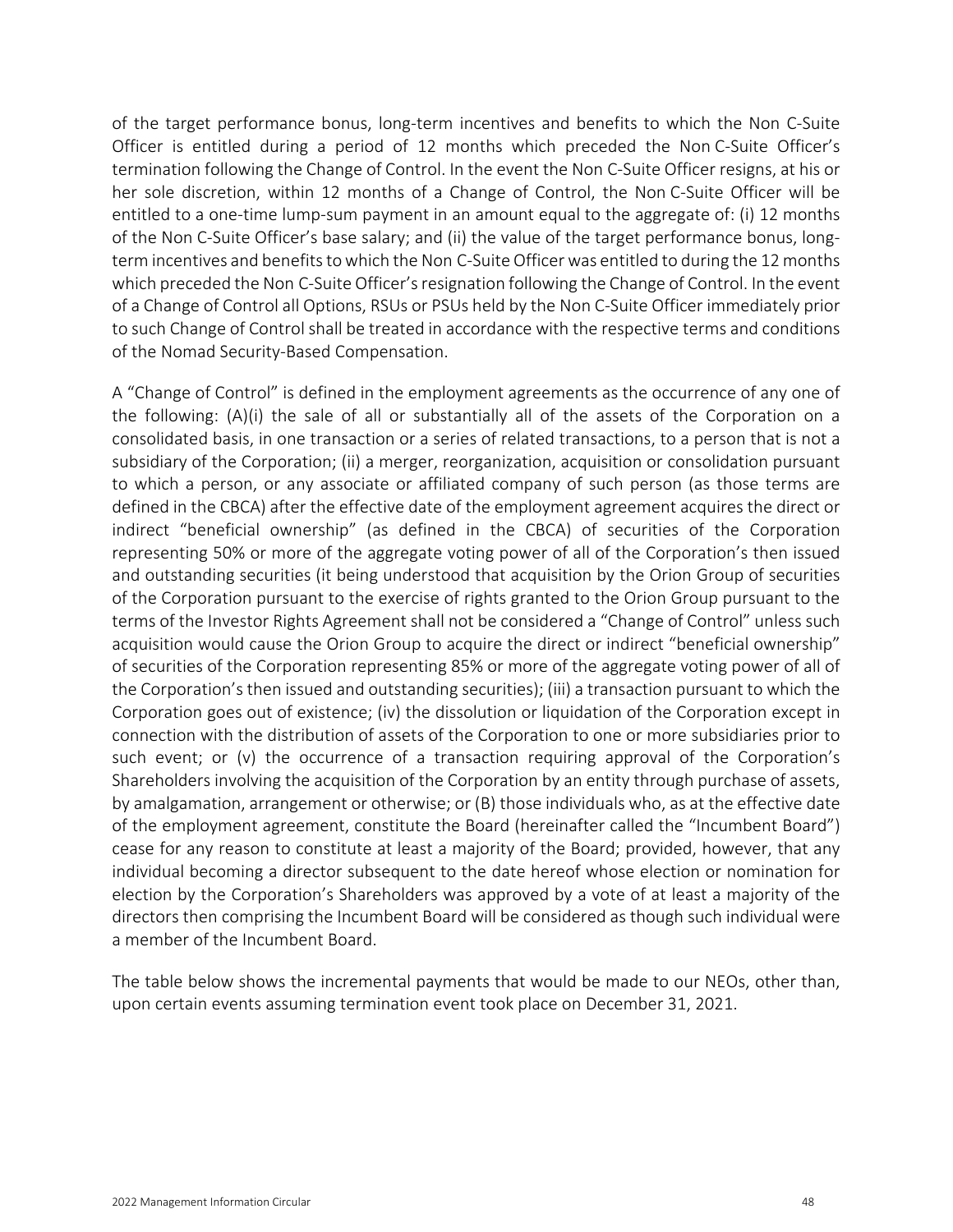| Name                                                      | Event                                                                              | Severance<br>(C5) | LTIP Awards <sup>(1)</sup><br>(C5) | Other<br>Payments <sup>(2)</sup><br>(C5) | Total<br>(C5) |
|-----------------------------------------------------------|------------------------------------------------------------------------------------|-------------------|------------------------------------|------------------------------------------|---------------|
| Vincent Metcalfe<br>Chair and CEO                         | Resignation                                                                        |                   | 840,000                            |                                          | 840,000       |
|                                                           | Termination for a serious reason                                                   |                   |                                    |                                          |               |
|                                                           | Termination other than for a serious<br>reason or resignation for a good<br>reason | 700,000           | 1,001,834                          | 697,678                                  | 2,399,512     |
|                                                           | Termination other than for cause<br>within 24 months from a Change of<br>Control   | 700,000           | 2,604,140                          | 697,678                                  | 4,001,819     |
|                                                           | Retirement or permanent disability                                                 |                   | 1,001,834                          |                                          | 1,001,834     |
|                                                           | Death                                                                              |                   | 870,819                            |                                          | 870,819       |
| Elif Lévesque<br>CFO and                                  | Resignation                                                                        |                   | 210,000                            |                                          | 210,000       |
| Corporate<br>Secretary                                    | Termination for a serious reason                                                   |                   |                                    |                                          |               |
|                                                           | Termination other than for a serious<br>reason or resignation for a good<br>reason | 700,000           | 545,897                            | 697,678                                  | 1,943,575     |
|                                                           | Termination other than for cause<br>within 24 months from a Change of<br>Control   | 700,000           | 2,302,194                          | 697,678                                  | 3,699,873     |
|                                                           | Retirement or permanent disability                                                 |                   | 545,897                            |                                          | 545,897       |
|                                                           | Death                                                                              |                   | 240,819                            |                                          | 240,819       |
| Joseph de la<br>Plante                                    | Resignation                                                                        |                   | 840,000                            |                                          | 840,000       |
| Director and CIO                                          | Termination for a serious reason                                                   |                   |                                    |                                          |               |
|                                                           | Termination other than for a serious<br>reason or resignation for a good<br>reason | 700,000           | 1,001,834                          | 697,678                                  | 2,399,512     |
|                                                           | Termination other than for cause<br>within 24 months from a Change of<br>Control   | 700,000           | 2,604,140                          | 697,678                                  | 4,001,819     |
|                                                           | Retirement or permanent disability                                                 | ÷,                | 1,001,834                          |                                          | 1,001,834     |
|                                                           | Death                                                                              |                   | 870,819                            |                                          | 870,819       |
| Vincent Cardin-<br>Tremblay<br>Vice President,<br>Geology | Resignation                                                                        |                   |                                    |                                          |               |
|                                                           | Termination for a serious reason                                                   |                   |                                    |                                          |               |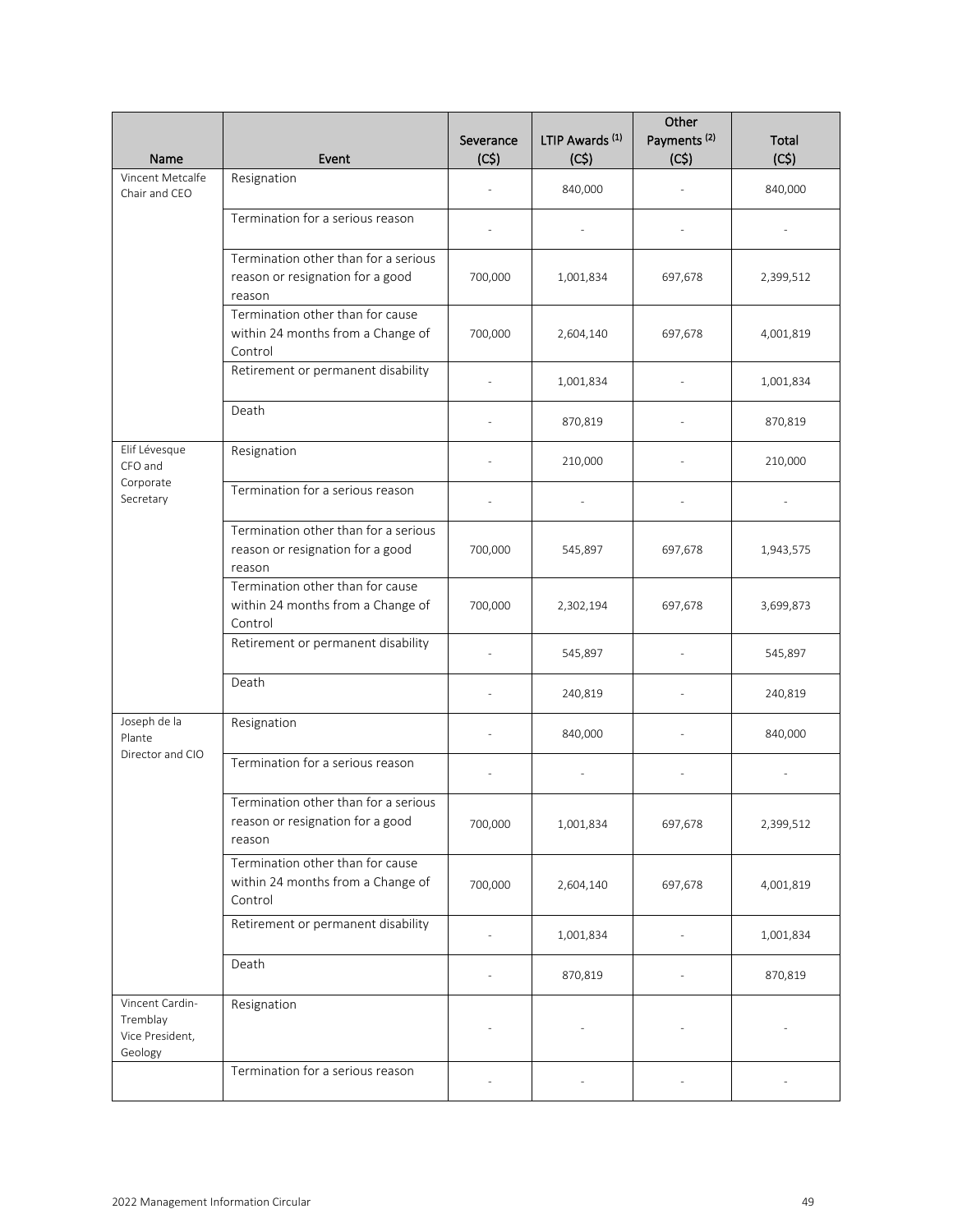| Name                                                         | Event                                                                              | Severance<br>(C5) | LTIP Awards <sup>(1)</sup><br>(C5) | Other<br>Payments <sup>(2)</sup><br>(C5) | Total<br>(C5) |
|--------------------------------------------------------------|------------------------------------------------------------------------------------|-------------------|------------------------------------|------------------------------------------|---------------|
|                                                              | Termination other than for a serious<br>reason or resignation for a good<br>reason | 190,000           |                                    | 142,500                                  | 332,500       |
|                                                              | Termination other than for cause<br>within 12 months from a Change of<br>Control   | 190,000           | 724,203                            | 142,500                                  | 1,056,703     |
|                                                              | Retirement or permanent disability                                                 |                   | 71,961                             |                                          | 71,961        |
|                                                              | Death                                                                              |                   | 19,464                             |                                          | 19,464        |
| Annie Dutil<br>Vice President<br>and Corporate<br>Controller | Resignation                                                                        |                   |                                    |                                          |               |
|                                                              | Termination for a serious reason                                                   |                   |                                    |                                          |               |
|                                                              | Termination other than for a serious<br>reason or resignation for a good<br>reason | 175,000           |                                    | 82,292                                   | 257,292       |
|                                                              | Termination other than for cause<br>within 12 months from a Change of<br>Control   | 164,583           | 506,902                            | 82,292                                   | 753,777       |
|                                                              | Retirement or permanent disability                                                 |                   | 41,817                             |                                          | 41,817        |
|                                                              | Death                                                                              |                   | 15,409                             |                                          | 15,409        |

NOTES:

(1) The value of Awards and Guerrero Legacy Options is calculated based on the closing market price on December 31, 2021 of C\$9.70. Assumes the exercise of vested Awards and Guerrero Legacy Options, if permitted, upon the occurrence of a termination event.

(2) Represents amounts payable upon applicable end of employment with respect to the Corporation's short-term incentive program and for other benefits.

#### DIRECTOR COMPENSATION

#### Retainer, Attendance Fees and Share-Based Remuneration

Following the completion of the Vend-In Transactions, the Board adopted the compensation for the Corporation's non-executive directors. The Board reviews directors' compensation periodically to ensure that the Corporation's compensation policy for directors reflects realistically the time spent, responsibilities and risks involved in being an effective director, in light of the Corporation's obligations pursuant to the terms of the Investor Rights Agreement.

In accordance with the terms of the Investor Rights Agreement, directors who are partners, principals or employees of the Corporation or of an "Investor" as defined therein (which includes the Orion Group and included Yamana) would not be entitled to any compensation for his or her service as a Board member or member of any committee of the Board for the 12 months following the completion of the Vend-In Transactions. As a result, Istvan Zollei and Gerardo Fernandez were not entitled to any compensation for their services as non-executive directors of the Corporation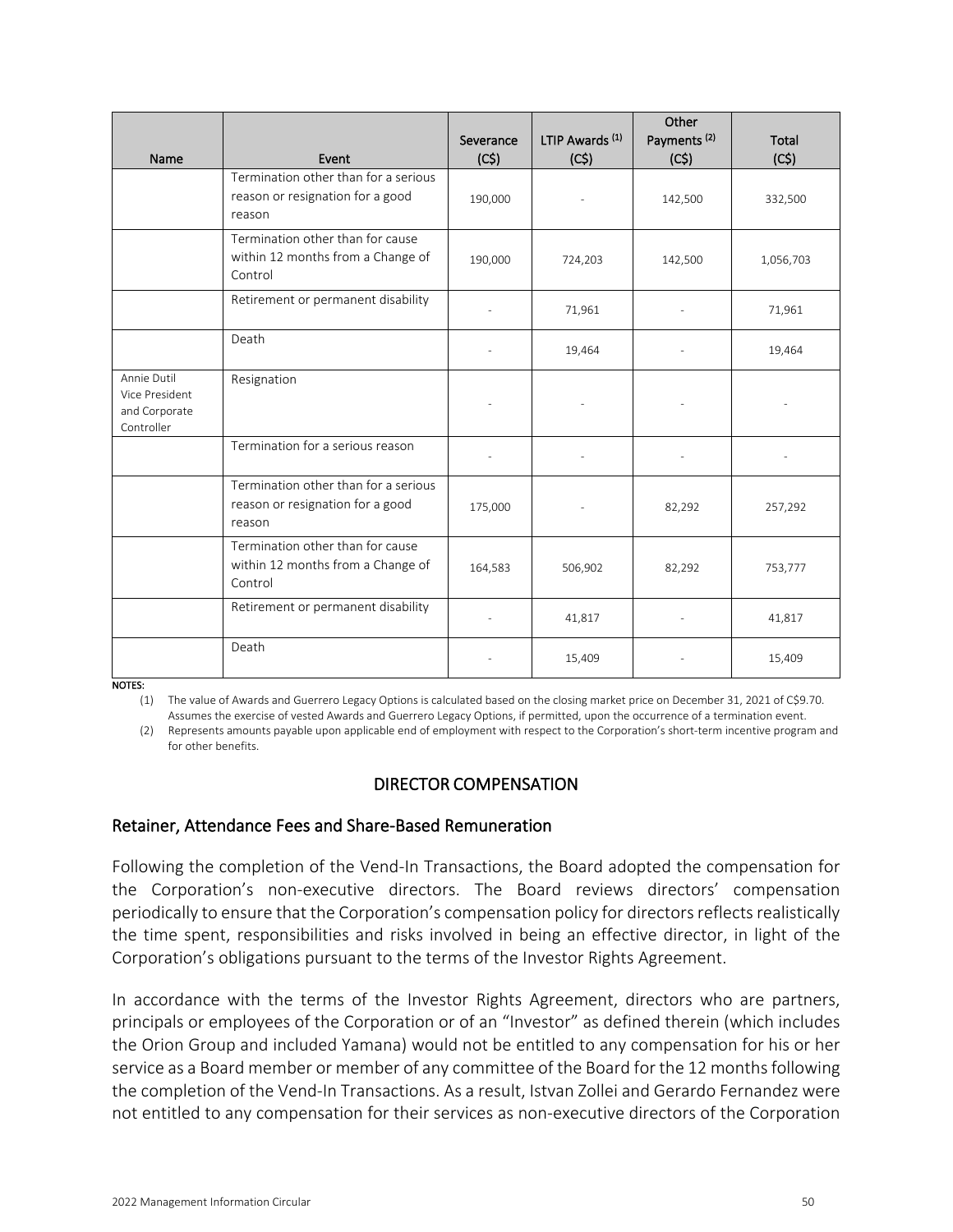for Fiscal 2020. Following the expiry of this 12-month period on May 27, 2021, "Investor" nominees will be entitled to compensation at least as favourable as the compensation provided to the other Board members for their service as Board members or as members of any committee of the Board.

In determining directors' remuneration for Fiscal 2021, the GHRC Committee, in consultation with Lane Caputo, considered compensation paid to members of the Compensation Peer Group to benchmark the Corporation's director compensation practices.

All annual DSU grants, as well as annual retainers and attendance fees paid to non-executive directors are described below:

| <b>Board Role</b>                    | Annual Cash Retainer <sup>(1)</sup> | Annual DSU Grant <sup>(1)</sup> |
|--------------------------------------|-------------------------------------|---------------------------------|
|                                      | (C5)                                | (C5)                            |
| Non-Executive Director               | 55,000                              | 100,000                         |
| Lead Director                        | 20,000                              |                                 |
| Additional Audit Committee Chair Fee | 20,000                              |                                 |
| Additional GHRC Committee Chair Fee  | 15,000                              |                                 |
| Additional Committee Membership Fee  | 5.000/Committee                     |                                 |

Notes:

(1) In accordance with the terms of the Investor Rights Agreement, Istvan Zollei and Gerardo Fernandez were not entitled to any compensation for their services as non-executive directors of the Corporation for the first year of operations. Effective June 1, 2021, they were entitled to compensation as per the table above.

## Director Share Ownership Guidelines

The Board has adopted a Minimum Stock Ownership Policy pursuant to which each of the nonexecutive directors are required to own a minimum number of Common Shares or Units representing a fair market value equal to three times their annual cash retainer and annual DSU grant. For the purposes of the Minimum Stock Ownership Policy, the value of the Common Shares or Units held by a non-executive director is determined based on the closing price of the Common Shares on the TSX on the last trading day of the prior calendar year. Non-executive directors have five years from the date the non-executive director was first appointed or elected to the Board, and must subsequently be maintained for the duration of his or her tenure as director. In the event that a non-executive director's retainer is increased, such director will have five years from the time of the increase to acquire any additional Common Shares or Units to satisfy the increase in the minimum ownership requirements resulting therefrom.

The following table indicates the Common Share and Unit ownership by each of the Corporation's non-executive directors, the value of such Common Shares and Units for the purposes of the Corporation's share ownership policy and the additional investment, if any, required by such nonexecutive director in order to satisfy the minimum ownership requirements under the Minimum Stock Ownership Policy.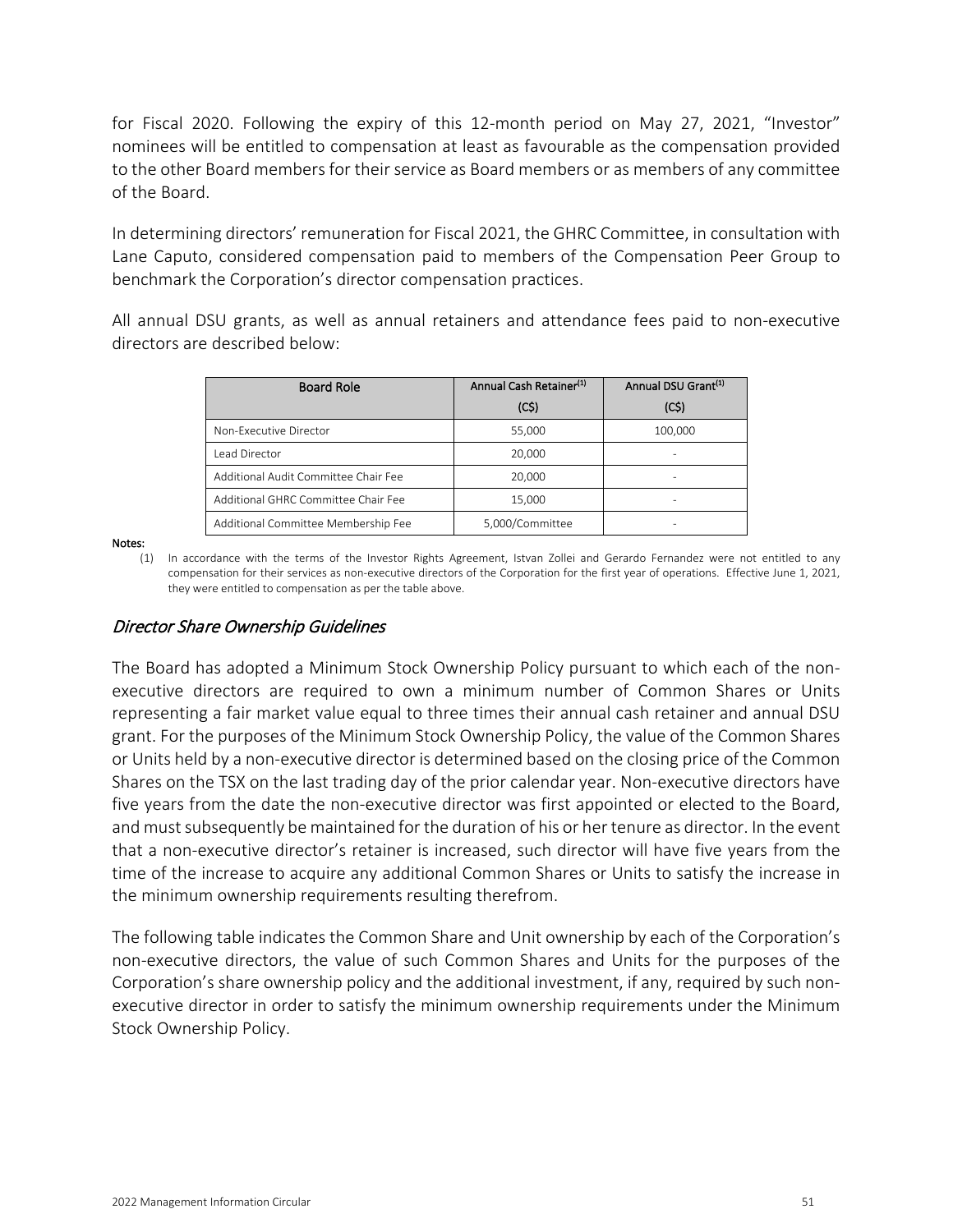|                                  |                          | <b>Equity Ownership</b> |                                                     | Additional<br>Investment<br>Required<br>(C5) |  |
|----------------------------------|--------------------------|-------------------------|-----------------------------------------------------|----------------------------------------------|--|
| Name                             | <b>Common Shares</b>     | <b>Units</b>            | Value of Equity<br>Ownership <sup>(1)</sup><br>(C5) |                                              |  |
| Istvan Zollei <sup>(2)</sup>     | $\overline{\phantom{a}}$ | 14,400                  | 139,680                                             | $266,415^{(3)}$                              |  |
| Robin Weisman                    |                          | 32,270                  | 313,019                                             | 171,445 <sup>(4)</sup>                       |  |
| Gerardo Fernandez <sup>(2)</sup> | 25,000                   | 10,300                  | 342,410                                             | $62.320^{(3)}$                               |  |
| Matthew Gollat                   | 3,450                    | 31,080                  | 334,941                                             | $71.154^{(4)}$                               |  |
| Jamie Porter                     | 20.000                   | 30.680                  | 491,596                                             |                                              |  |
| Susan Kudzman                    |                          | 29,650                  | 287,605                                             | 118,490(5)                                   |  |

NOTES:

(1) Calculated based on the closing price of the Common Shares on the TSX on December 31, 2021 of C\$9.70.

(2) In accordance with the terms of the Investor Rights Agreement, Messrs. Istvan Zollei and Gerardo Fernandez were not entitled to any compensation for their services as non-executive directors of the Corporation until May 27, 2021.

(3) Target to meet the minimum ownership requirements is May 27, 2026.

(4) Target to meet the minimum ownership requirements is May 27, 2025.

(5) Target to meet the minimum ownership requirements is August 27, 2025.

#### Director Compensation Table

Vincent Metcalfe and Joseph de la Plante have not been and are not entitled to any compensation as directors. For the remaining non-executive directors, the total value of retainers and sharebased awards paid by the Corporation during Fiscal 2021 was C\$854,412. No attendance fees were paid. The following table provides a summary of the compensation received by each non-executive director of the Corporation for Fiscal 2021:

| Name                             | Fees<br>Earned <sup>(1)</sup><br>(C5) | Share-Based<br>Awards <sup>(2)</sup><br>(C5) | Option-Based<br>Awards<br>(C\$) | Non-Equity<br><b>Incentive Plan</b><br>Compensation<br>(C5) | Pension<br>Value<br>(C\$) | All Other<br>Compensation<br>(C5) | <b>Total</b><br>(C5) |
|----------------------------------|---------------------------------------|----------------------------------------------|---------------------------------|-------------------------------------------------------------|---------------------------|-----------------------------------|----------------------|
| Istvan Zollei <sup>(2)</sup>     | ۰                                     | 135,365                                      | ٠                               | ٠                                                           | $\overline{\phantom{a}}$  | ٠                                 | 135,365              |
| Robin Weisman                    | 33,982                                | 127,506                                      | ٠                               | ٠                                                           | $\overline{\phantom{a}}$  | $\overline{\phantom{a}}$          | 161,488              |
| Gerardo Fernandez <sup>(2)</sup> | 35,000                                | 99,910                                       |                                 |                                                             | $\overline{\phantom{a}}$  |                                   | 134,910              |
| Matthew Gollat                   |                                       | 135,365                                      |                                 |                                                             | $\overline{\phantom{a}}$  |                                   | 135,365              |
| Jamie Porter                     | 20,000                                | 131,919                                      | ٠                               | ٠                                                           | $\overline{\phantom{a}}$  | ٠                                 | 151,919              |
| Susan Kudzman                    | ۰                                     | 135,365                                      | ٠                               | $\overline{\phantom{a}}$                                    | $\overline{\phantom{a}}$  | $\overline{\phantom{a}}$          | 135,365              |

Notes:

(1) Some of the non-executive directors have elected to receive a portion or the full amount of their fees in share-bases awards, in the form of DSUs.

(2) In accordance with the terms of the Investor Rights Agreement, Istvan Zollei and Gerardo Fernandez were not entitled to any compensation for their services as non-executive directors of the Corporation prior to May 27, 2021.

#### Outstanding Share-Based Awards and Option-Based Awards

The table below sets forth, for each non-executive director, information regarding option-based and share-based awards outstanding as at December 31, 2021.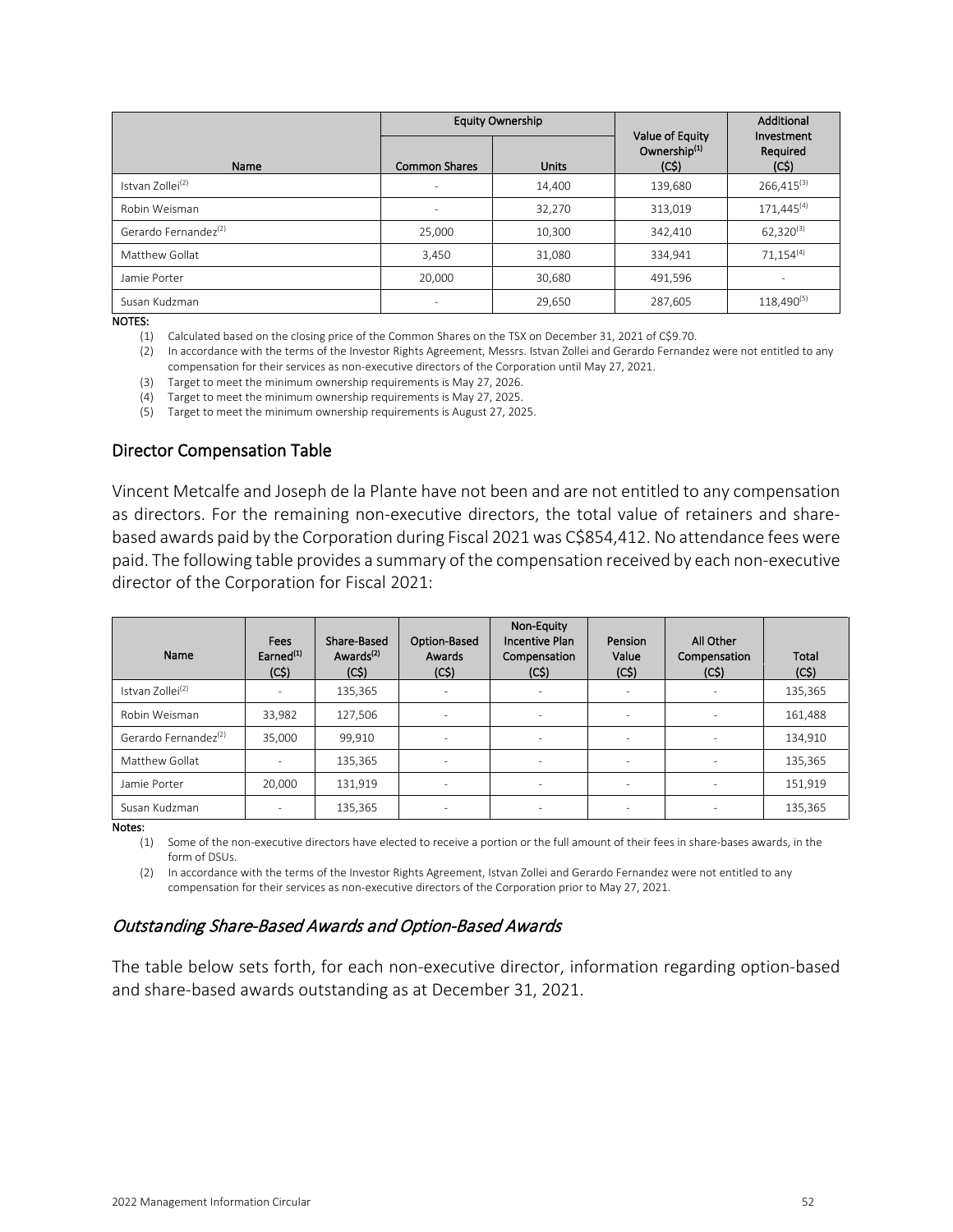|                      |                                                                         |                                  | Option-based awards                          |                                                                           |                                                                             | Share-based awards                                                                                       |                                                                                                                          |
|----------------------|-------------------------------------------------------------------------|----------------------------------|----------------------------------------------|---------------------------------------------------------------------------|-----------------------------------------------------------------------------|----------------------------------------------------------------------------------------------------------|--------------------------------------------------------------------------------------------------------------------------|
| Name                 | Number of<br>securities<br>underlying<br>unexercised<br>options<br>(ii) | Option<br>exercise price<br>(C5) | Option<br>expiration<br>date<br>(yyyy-mm-dd) | Value of<br>unexercised<br>in-the-money<br>options <sup>(1)</sup><br>(C5) | Number of<br>shares or units<br>of shares that<br>have not<br>vested<br>(#) | Market or<br>payout value<br>of share-<br>based awards<br>that have not<br>vested <sup>(1)</sup><br>(C5) | Market or<br>payout value<br>of vested<br>share-based<br>awards not<br>paid out or<br>distributed <sup>(1)</sup><br>(C5) |
| Istvan Zollei        |                                                                         |                                  |                                              |                                                                           | 10,300                                                                      | 99,910                                                                                                   | 39,770                                                                                                                   |
| Robin<br>Weisman     |                                                                         |                                  |                                              |                                                                           | 10,300                                                                      | 99,910                                                                                                   | 213,109                                                                                                                  |
| Gerardo<br>Fernandez |                                                                         | ٠                                |                                              |                                                                           | 10,300                                                                      | 99,910                                                                                                   |                                                                                                                          |
| Matthew<br>Gollat    |                                                                         |                                  |                                              |                                                                           | 10,300                                                                      | 99,910                                                                                                   | 201,566                                                                                                                  |
| Jamie Porter         |                                                                         | ٠                                |                                              |                                                                           | 10,300                                                                      | 99,910                                                                                                   | 197,686                                                                                                                  |
| Susan<br>Kudzman     |                                                                         |                                  |                                              |                                                                           | 10,300                                                                      | 99,910                                                                                                   | 187,695                                                                                                                  |

#### Notes:

(1) Calculated based on the closing price of the Common Shares on the TSX on December 31, 2021 of C\$9.70.

#### Incentive Plan Awards – Value Vested or Earned during the Year

The following table discloses the aggregate dollar value that would have been realized during the year ended December 31, 2021 if the Awards had been exercised on the vesting date and the aggregate value realized upon vesting of option-based awards and share-based awards.

| Name              | <b>Option-based Awards</b><br>Value Vested during the Year | <b>Share-Based Awards</b><br>Value Vested during the Year | Non-Equity Incentive Plan<br>Compensation<br>Value earned during the Year |  |
|-------------------|------------------------------------------------------------|-----------------------------------------------------------|---------------------------------------------------------------------------|--|
|                   | (C\$)                                                      | (C5)                                                      | (C5)                                                                      |  |
| Istvan Zollei     | ٠                                                          | 35,455                                                    | ۰                                                                         |  |
| Robin Weisman     | $\overline{\phantom{a}}$                                   | 209,665                                                   | ۰                                                                         |  |
| Gerardo Fernandez | $\overline{\phantom{a}}$                                   |                                                           | -                                                                         |  |
| Matthew Gollat    | $\overline{\phantom{a}}$                                   | 197,251                                                   | -                                                                         |  |
| Jamie Porter      | $\overline{\phantom{a}}$                                   | 193,805                                                   | ۰                                                                         |  |
| Susan Kudzman     | ٠                                                          | 183,380                                                   |                                                                           |  |

#### INTEREST OF INFORMED PERSONS IN MATERIAL TRANSACTIONS

Other than as set out below, no "informed person" of the Corporation, that is: (a) the directors and executive officers of the Company; (b) any person who beneficially owns, or exercises control or direction over, directly or indirectly, more than 10% of the Company's outstanding voting shares; or (c) any director or executive officer of a person referred to in (b) above, or any proposed director or associate or affiliate of any "informed person" or proposed director of the Company, has any material interest, direct or indirect, in any transaction since January 1, 2021 or in any proposed transaction which has materially affected or would materially affect the Corporation.

On October 29, 2021, the Corporation announced that it had entered into a gold purchase agreement (the "Greenstone Gold Purchase Agreement") with a subsidiary of Orion Mine Finance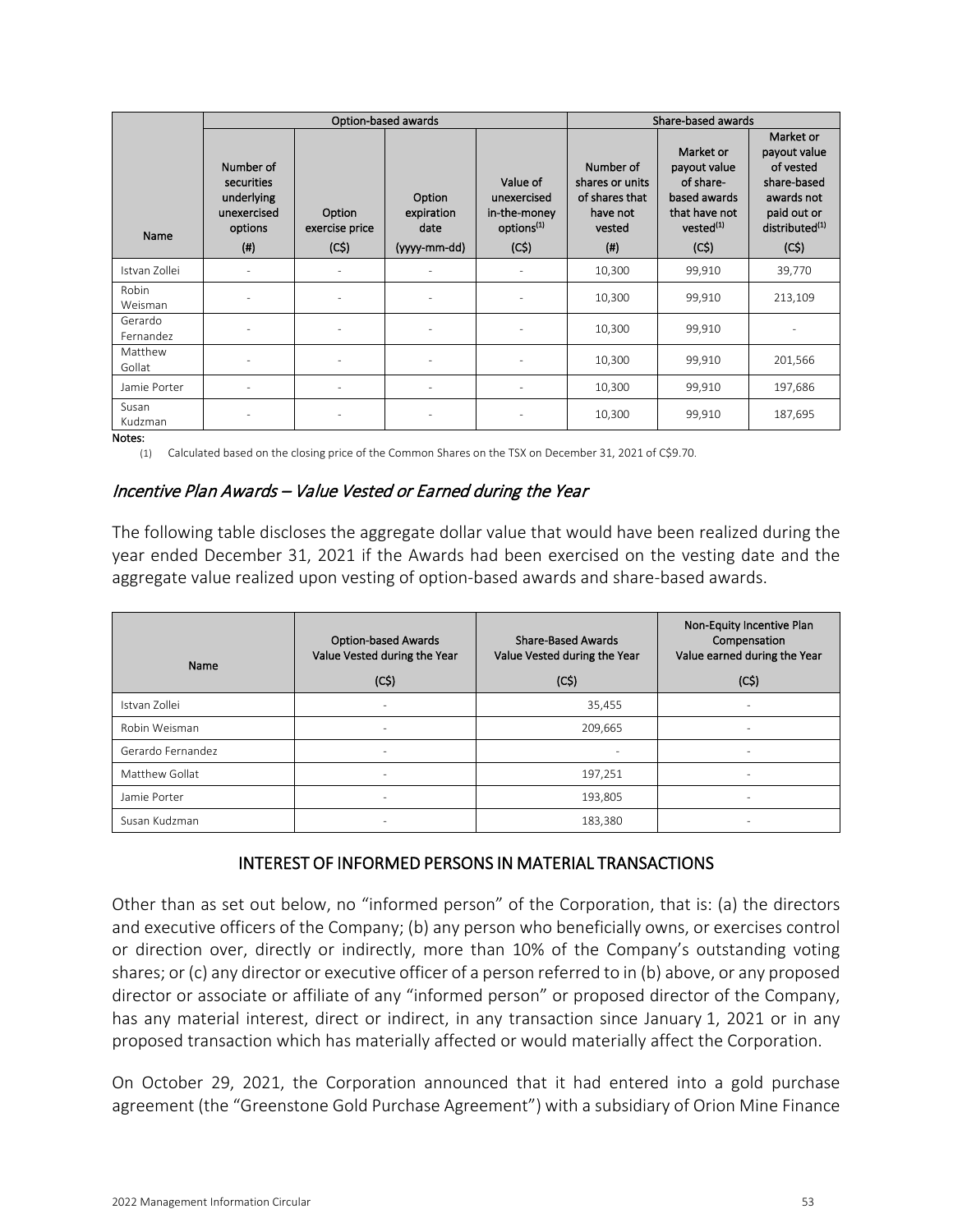("Orion") with respect to its 40% interest in Greenstone Gold Mines LP ("GGM"), the owner and operator of the Greenstone Gold project located in Ontario, Canada. Pursuant to the Greenstone Gold Purchase Agreement, the Corporation will be required to make up-front cash payments totalling US\$95 million for 5.938% of gold production attributed to Orion's 40% interest in GGM until 120,333 ounces of gold have been delivered, and 3.958% thereafter. As part of the gold stream, the Corporation has made a long-term commitment to funding mine-level environmental, social and governance programs by agreeing to make payments to GGM equal to US\$30.00 per ounce of gold delivered to the Corporation. On December 15, 2021, the Corporation announced the closing of the first deposit of US\$13.3 million pursuant to the Greenstone Gold Purchase Agreement. Istvan Zollei, a director of the Corporation, is a portfolio manager for Orion and a director of GGM and Robin Weisman, another director of the Corporation, is an independent member of Orion's investment committee.

On December 8, 2021, the Corporation announced that it had entered into a gold purchase agreement (the "Platreef Gold Purchase Agreement") with Ivanplats (Pty) Ltd. ("Ivanplats") which is 64% owned by Ivanhoe Mines Ltd., and is the owner of the tier-one Platreef palladium rhodiumplatinum-nickel-copper-gold project located in Limpopo, South Africa. Pursuant to the Platreef Gold Purchase Agreement, the Corporation will provide US\$75 million in gold stream funding to Ivanplats as part of a US\$200 million gold stream co-investment with Orion, of which US\$50 million (US\$18.8 million attributable to Nomad) was required to be paid in the last quarter of 2021 (the "First Deposit") and US\$150 million (US\$56.2 million attributable to the Corporation) is expected to be paid in the second half of 2022. On December 16, 2021, the Corporation closed the First Deposit pursuant to the Platreef Gold Purchase Agreement. Istvan Zollei, a director of the Corporation, is a portfolio manager for Orion.

## INDEBTEDNESS OF DIRECTORS, EXECUTIVE OFFICERS AND EMPLOYEES

As of March 25, 2022, none of our directors, executive officers, employees, former directors, former executive officers or former employees, and none of their associates, is indebted to us or another entity whose indebtedness is the subject of a guarantee, support agreement, letter of credit or other similar agreement or understanding provided by us, except for routine indebtedness as defined under applicable securities legislation.

## STATEMENT OF CORPORATE GOVERNANCE PRACTICES

The Corporation is committed to sound corporate governance practices. The Board has carefully considered the Corporate Governance Guidelines set forth in Policy Statement 58-201 - *Corporate Governance Guidelines*. A description of the Corporation's corporate governance practices is set out below in response to the requirements of NI 58-101 and in the form set forth in Form 58- 101F1 "Corporate Governance Disclosure".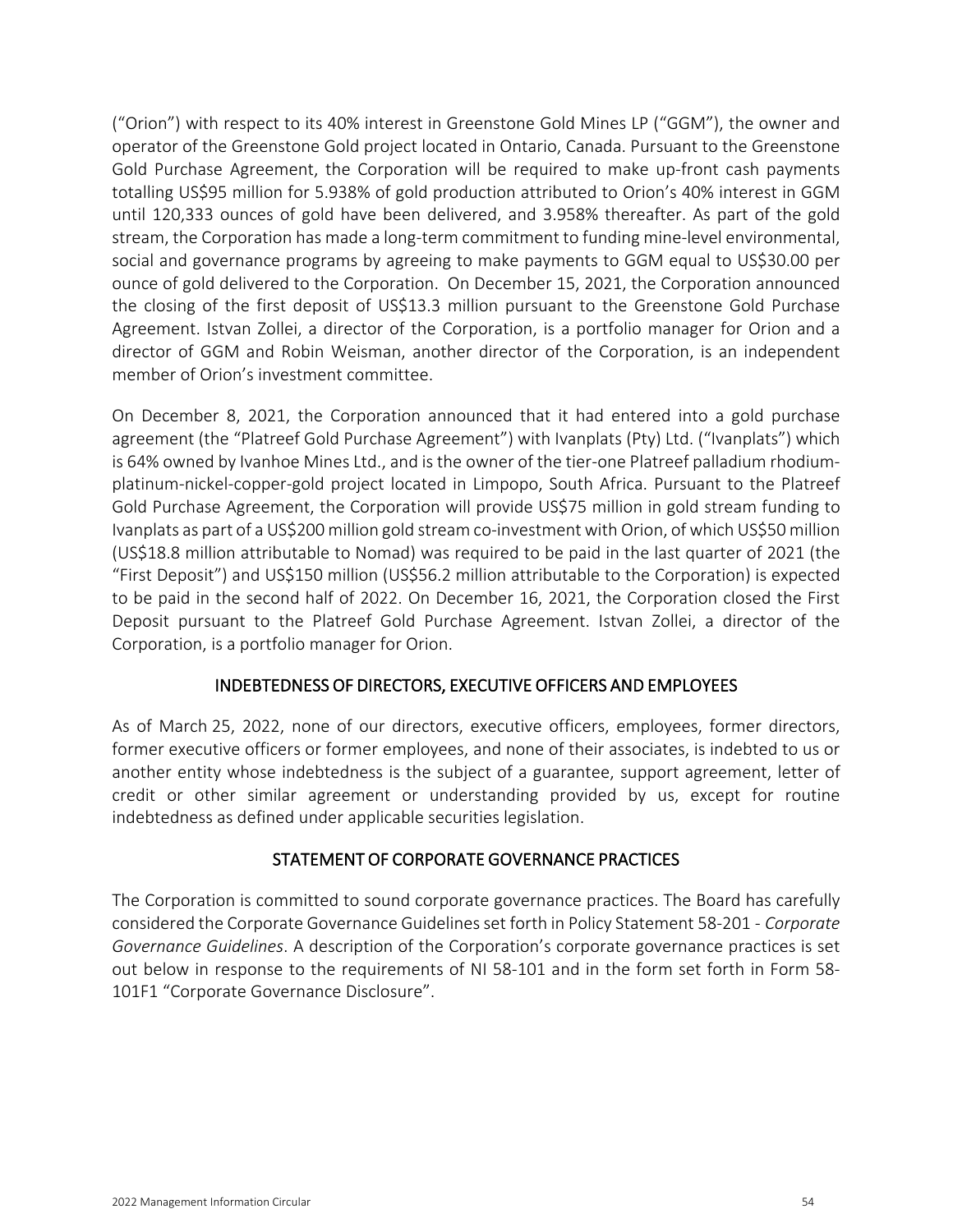#### Board of Directors

## Composition of the Board

Under our Articles, our Board is to consist of a minimum of one and a maximum of ten directors as determined from time to time by our Board. Notwithstanding the forgoing, the Investor Rights Agreement requires that the Corporation obtain the consent of the Orion Group prior to increasing the size of the Board to more than seven members and provide the Orion Group the right to increase the number of directors on the Board to nine. See ["PRINCIPAL HOLDER OF VOTING](#page-11-0)  [SECURITIES](#page-11-0) - [Investor Rights Agreement](#page-12-0) - [Nomination Rights"](#page-12-1).

The directors are appointed at an annual meeting of shareholders and the term of office for each of the directors will expire at the time of our next annual shareholders meeting. Our Articles provide that, between annual meetings of shareholders, the directors may appoint one or more additional directors so appointed, but the number of additional directors so appointed may not at any time exceed one-third of the number of current directors who were elected or appointed other than as additional directors. Under the CBCA, a director may be removed with or without cause by a resolution passed by a majority of the votes cast by shareholders present in person or by proxy at a meeting and who are entitled to vote. Under the CBCA, at least one quarter of our directors must be resident Canadians as defined in the CBCA.

#### Nomination of Directors

Subject to the nomination rights set out in the Investor Rights Agreement, our GHRC Committee is responsible for recommending to our Board nominees for election or appointment as directors, as the case may be, in accordance with the provisions of applicable corporate law and the charter of our GHRC Committee. See ["PRINCIPAL HOLDER OF VOTING SECURITIES](#page-11-0) - [Investor Rights](#page-12-0)  [Agreement"](#page-12-0).

The GHRC Committee is composed of a majority of independent directors within the meaning of NI 58-101. The Chair of the GHRC Committee is an independent director and leads any nominating process in accordance with and pursuant to the criteria for Board membership as set forth in the charter of the GHRC Committee. In order to encourage an objective nomination process for the nomination of directors to the Board, the Board has adopted a charter for the GHRC Committee outlining policies and expectations of members of the committee and expects all members of the GHRC Committee to adhere to such policies and expectations. Additionally, the Board expects that fiduciary duties placed on individual directors by the Corporation's governing corporate legislation and applicable law, are sufficient to ensure that these persons conduct themselves in the best interests of the Corporation and maintain an objective nomination process.

In making recommendations with respect to the Board nominees not covered by the nomination rights set out in the Investor Rights Agreement, the GHRC Committee considers the competencies and skills that the Board considers necessary for the Board as a whole to possess, the competencies and skills that the Board considers each existing director to possess, and the competencies and skills each new nominee will bring to the boardroom. The GHRC Committee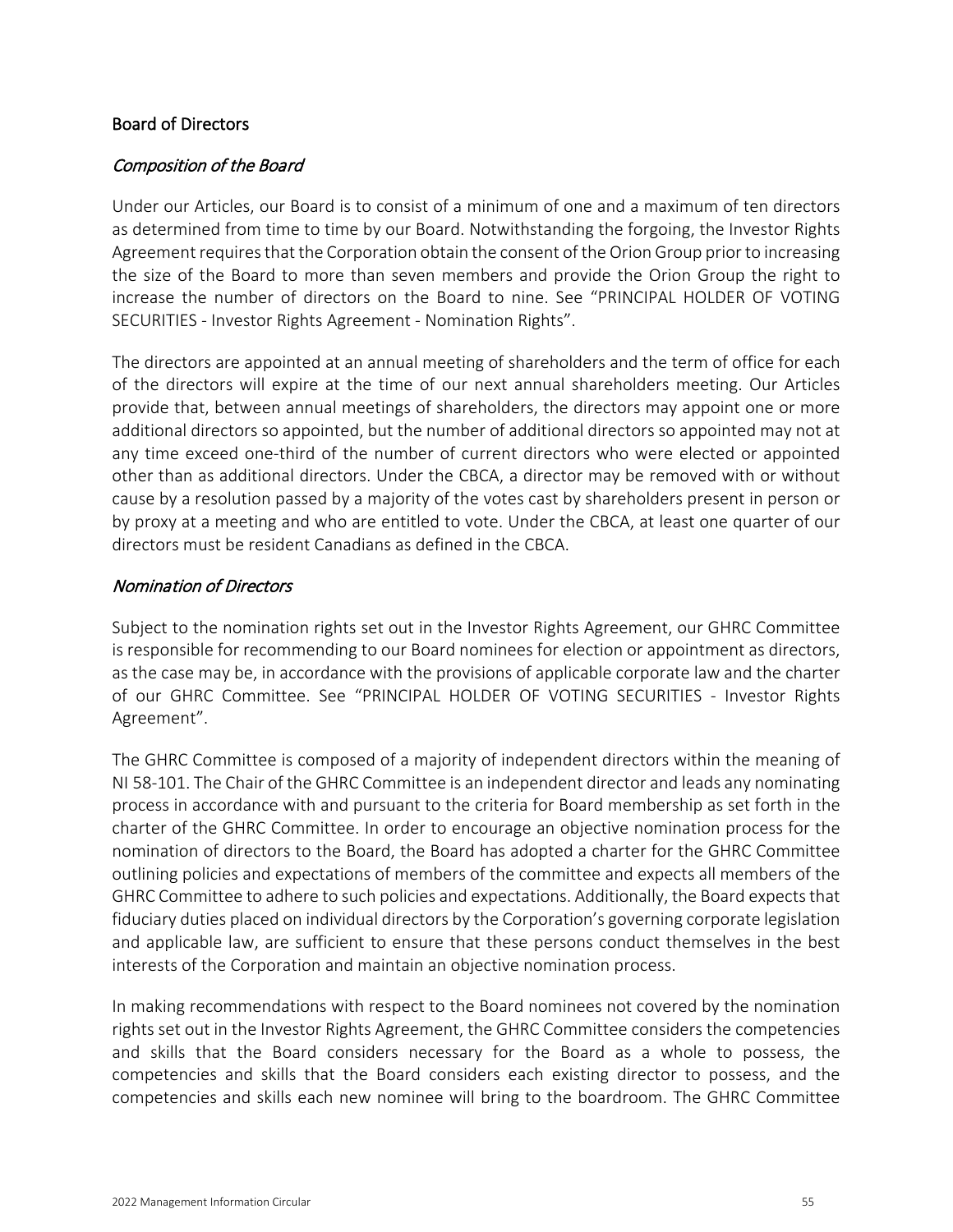also considers the amount of time and resources that nominees have available to fulfill their duties as a member of the Board.

|                                               | Istvan<br>Zollei | <b>Robin</b><br>Weisman | Mathew<br>Gollat | Gerardo<br>Fernandez | Jamie<br>Porter | Vincent<br>Metcalfe | Joseph de la<br>Plante | Susan<br>Kudzman |
|-----------------------------------------------|------------------|-------------------------|------------------|----------------------|-----------------|---------------------|------------------------|------------------|
| Financial<br>Literacy /<br>Accounting         | $\boxtimes$      | ⊠                       | $\boxtimes$      | $\boxtimes$          | $\boxtimes$     | $\boxtimes$         | $\boxtimes$            | $\boxtimes$      |
| <b>Business</b><br>Development &<br>Marketing | $\boxtimes$      | $\boxtimes$             | $\boxtimes$      | $\boxtimes$          | $\boxtimes$     | $\boxtimes$         | $\boxtimes$            | □                |
| Corporate<br>Governance                       | $\boxtimes$      | $\boxtimes$             | $\Box$           | $\Box$               | $\boxtimes$     | $\boxtimes$         | $\boxtimes$            | $\boxtimes$      |
| ESG&<br>Reputation                            | $\boxtimes$      | $\boxtimes$             | $\boxtimes$      | $\boxtimes$          | $\Box$          | $\boxtimes$         | $\boxtimes$            | $\boxtimes$      |
| Finance &<br>Capital Markets                  | $\boxtimes$      | $\boxtimes$             | $\boxtimes$      | $\boxtimes$          | $\boxtimes$     | $\boxtimes$         | $\boxtimes$            | $\boxtimes$      |
| HR&<br>Compensation                           | ⊠                | ⊠                       | $\Box$           | $\boxtimes$          | $\boxtimes$     | $\boxtimes$         | $\boxtimes$            | $\boxtimes$      |
| International                                 | $\boxtimes$      | $\boxtimes$             | $\boxtimes$      | $\boxtimes$          | $\boxtimes$     | $\boxtimes$         | $\boxtimes$            | П                |
| Legal &<br>Compliance                         | □                | $\Box$                  | $\boxtimes$      | $\Box$               | $\boxtimes$     | $\Box$              | $\Box$                 | $\boxtimes$      |
| Managing or<br>Leading Growth                 | ⊠                | $\Box$                  | $\boxtimes$      | $\boxtimes$          | $\boxtimes$     | $\boxtimes$         | $\boxtimes$            | $\Box$           |
| Mergers &<br>Acquisitions                     | $\boxtimes$      | $\Box$                  | $\boxtimes$      | $\boxtimes$          | $\boxtimes$     | $\boxtimes$         | $\boxtimes$            | $\Box$           |
| Mining &<br>Industry<br>Experience            | $\boxtimes$      | $\boxtimes$             | $\boxtimes$      | $\boxtimes$          | $\boxtimes$     | $\boxtimes$         | $\boxtimes$            | □                |
| Public Company<br>Boards                      | $\boxtimes$      | $\boxtimes$             | $\Box$           | $\Box$               | $\boxtimes$     | $\Box$              | $\boxtimes$            | $\boxtimes$      |
| Public Company<br>Senior<br>Management        | □                | $\Box$                  | $\boxtimes$      | $\boxtimes$          | $\boxtimes$     | $\boxtimes$         | $\boxtimes$            | $\boxtimes$      |
| Risk<br>Management                            | П                | $\boxtimes$             | □                | $\boxtimes$          | $\boxtimes$     | $\boxtimes$         | $\boxtimes$            | $\boxtimes$      |

The following table exemplifies the current competencies and skills that the Board believes each nominee possesses:

## Majority Voting Policy

The Corporation has not adopted a majority voting policy for director elections which would provide that any nominee for director who does not receive a greater number of votes "for" his or her election than votes "withheld" from such election would be obliged to tender his or her resignation to the Chair of the Board following the conclusion of the Corporation's annual meeting of Shareholders. As the Corporation understands that the Orion Group owns in excess of 50% of the outstanding Common Shares, consequently the Orion Group's vote would ensure that a majority voting policy would not require delivery of a resignation by any elected director if the Orion Group voted in favour of their election. As a result, under the rules of the TSX, the Corporation is not required to adopt a majority voting policy.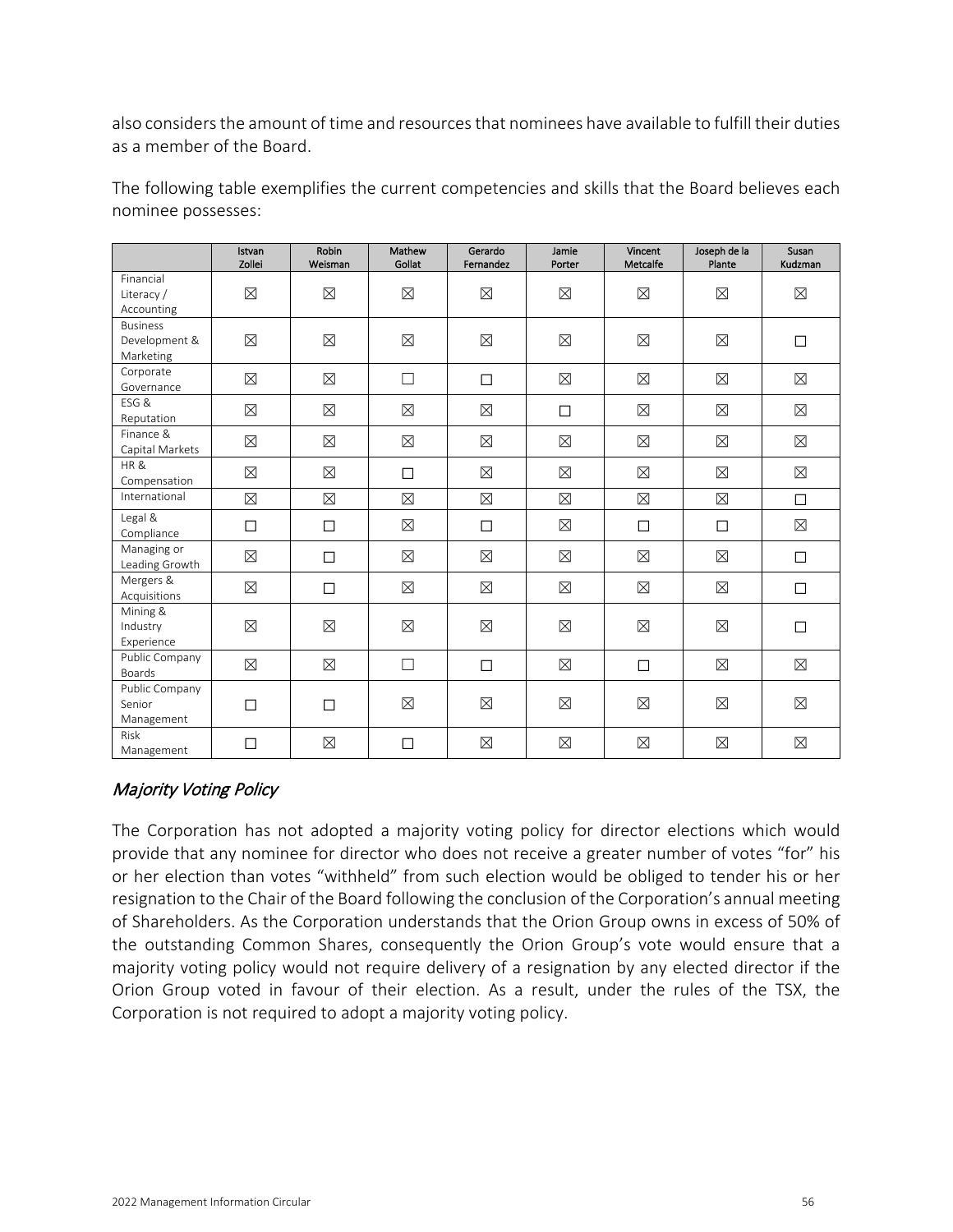## Independence of the Board of Directors

Our Board is comprised of eight directors, five of whom are independent within the meaning of NI 58-101. It is the Board's determination that pursuant to applicable standards that Vincent Metcalfe and Joseph de la Plante are not independent by reason of the fact that they are respectively the Chair and CEO, and the Director and CIO of the Corporation. While Istvan Zollei is not independent by reason of the fact that he is employed by the Orion Group and its affiliates, which hold more than a majority of the Corporation's issued and outstanding Common Shares and are often counterparties to the Corporation in its commercial arrangements. For additional information regarding the directors of Nomad, see ["PROPOSED NOMINEES FOR ELECTION AS](#page-15-0)  [DIRECTORS"](#page-15-0).

Pursuant to National Instrument 52-110 – *Audit Committees* ("NI 52-110"), an independent director is one who is free from any direct or indirect relationship which could, in the view of the Board, be reasonably expected to interfere with a director's independent judgment. The Board determines annually whether each member of the Board is independent in accordance with applicable securities legislation by ascertaining, among other things, whether they were engaged as an executive officer or employee of Nomad, they have any immediate family member engaged as an executive officer or employee of Nomad, they received remuneration from Nomad other than remuneration for acting as a director or a member of any committee of the Board, or they or an immediate family member benefitted from a business relationship with Nomad that could reasonably be perceived to interfere with their independent judgement.

The Corporation has taken steps to ensure that adequate structures and processes are in place to permit the Board to function independently of management of the Corporation. The Board has designated Robin Weisman as Lead Director, and independent directors within the meaning of NI 52-110 to hold in-camera sessions without management or non-independent directors present at meetings of the Board.

## Outside Directorships

The following members of the Board are currently directors of other issuers that are reporting issuers (or the equivalent) in a jurisdiction of Canada or a foreign jurisdiction:

| Director            | <b>Reporting Issuer</b>  | <b>Stock Exchange</b> |
|---------------------|--------------------------|-----------------------|
| Istvan Zollei       | Capstone Copper Corp.    | TSX                   |
| Joseph de la Plante | Doré Copper Mining Corp. | <b>TSXV</b>           |
| Robin Weisman       | B2Gold Corp.             | TSX/NYSE              |
| Susan Kudzman       | Transat A.T. Inc.        | <b>TSX</b>            |
|                     | Yellow Pages Limited     | <b>TSX</b>            |

## *Interlocking Directorships*

As of December 31, 2021, no director of the Corporation serves on the board of any other public company with any other director or member of management of the Corporation. The GHRC Committee monitors whether any directors may have interlocking directorships with one another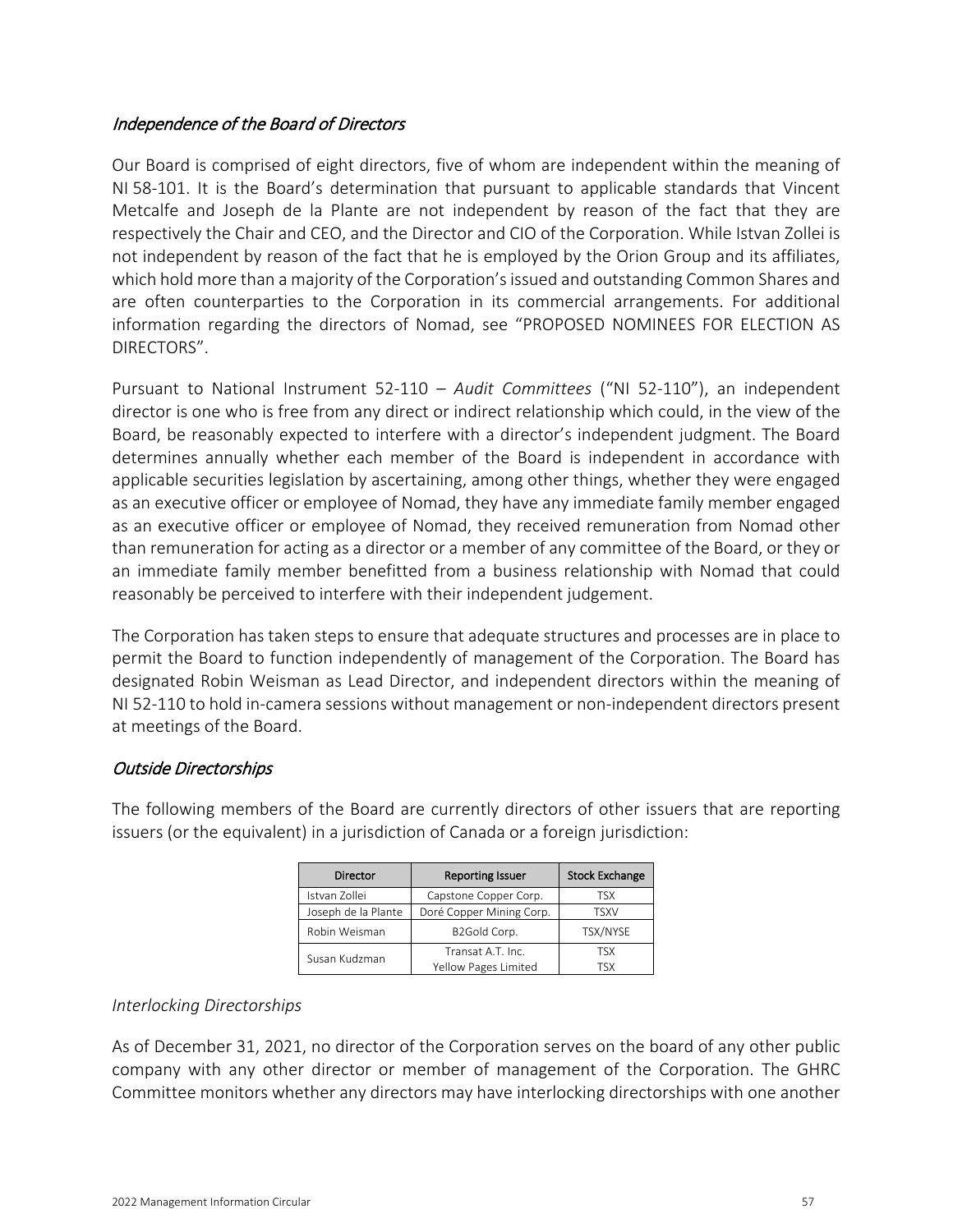or with management and evaluates whether any such relationships may create potential conflicts of interest.

## Meetings of Independent Directors

The Board holds regularly-scheduled quarterly meetings as well as *ad hoc* meetings from time to time. In the course of meetings of the Board or of committees of the Board, the independent directors hold meetings, or portions of such meetings, at which neither non-independent directors nor officers of Nomad are in attendance.

If a director or officer holds an interest in a transaction or agreement under consideration at a Board meeting or a meeting of a committee of the Board, that director or officer shall not be present at the time the Board or committee deliberates such transaction or agreement and shall abstain from voting on the matter, subject to certain limited exceptions provided for in the CBCA.

## Chair of the Board

Vincent Metcalfe, the Chief Executive Officer of the Corporation, is the Chair of the Board, and in such role, he is principally responsible for overseeing the operations and affairs of the Board.

## Lead Director

Robin Weisman, an independent director, is the lead director of Nomad and ensures that the Board discharges its responsibilities, that the Board evaluates performance of management objectively and that the Board understands the boundaries between the responsibilities of the Board and of management.

## Mandate of the Board

The Board has adopted a written mandate describing, *inter alia*, the Board's role and overall responsibility to supervise the management of the business and affairs of Nomad. The Board, directly and through its committees and the Chair of the Board, shall provide direction to the executive officers of Nomad, generally through the Chief Executive Officer. The Board has overall responsibility for the Corporation's strategic planning, risk management, human resource management, corporate governance, and communications with Nomad's shareholders and the market. The text of the mandate of the Board is reproduced in its entirety as [SCHEDULE "B"](#page-68-0) to this Circular.

#### Committees of the Board

In addition to the Audit Committee, which is required by Canadian securities law for all reporting issuers, the Board has established the GHRC Committee, which is currently comprised of Istvan Zollei, Robin Weisman and Gerardo Fernandez, a majority of whom are independent within the meaning of NI 58-101. Robin Weisman is the Chair of the GHRC Committee. For more information on the Audit Committee, including the text of its terms of reference, refer to the Audit Committee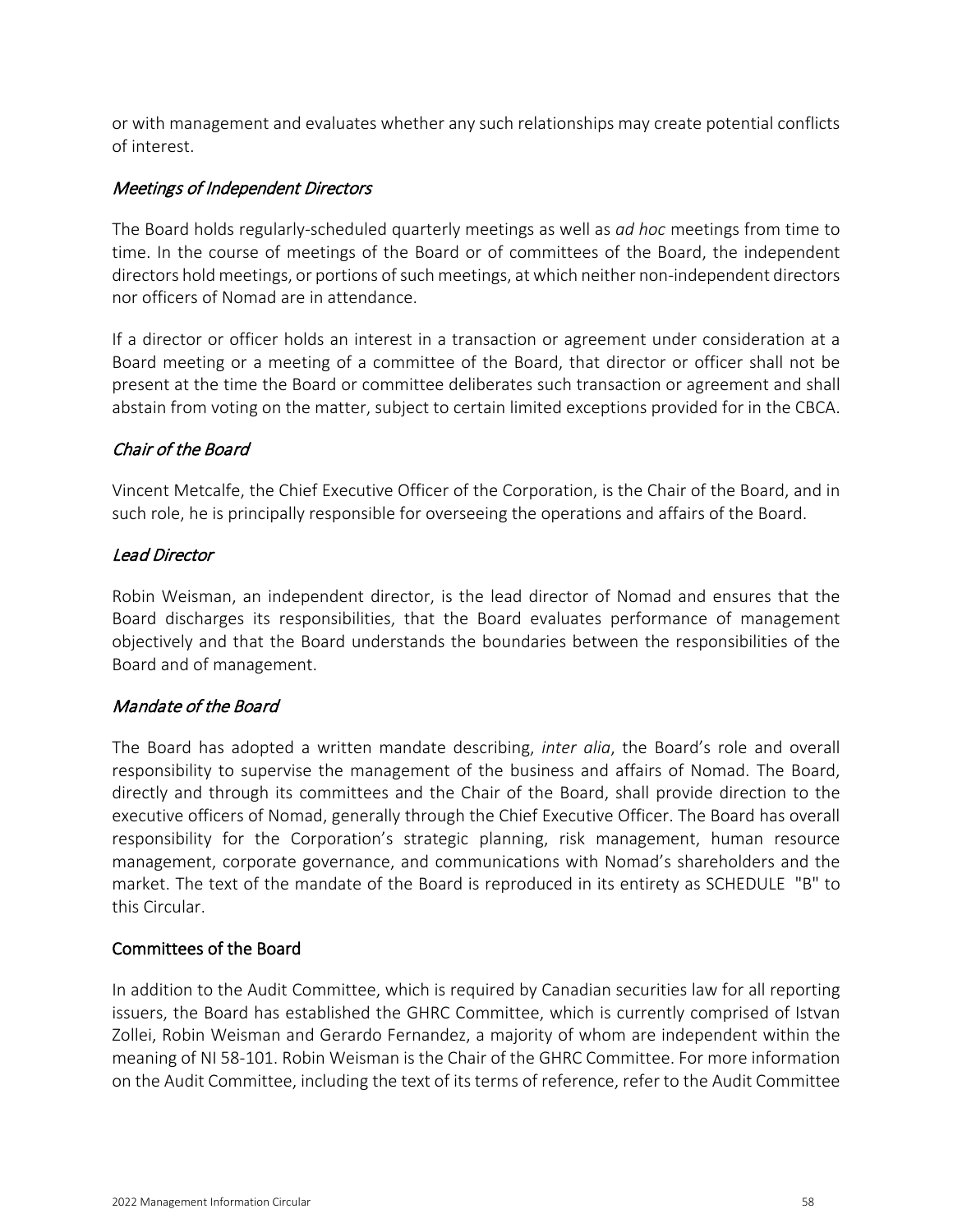section in our AIF, a copy of which is available on our website at www.nomadroyalty.com and on our SEDAR profile at www.sedar.com.

## Position Descriptions

The Board has developed and implemented written descriptions for the Lead Director, Chair of the Board and the chair of each committee of the Board. In addition, the Board, in conjunction with the Chief Executive Officer, has developed and implemented a written position description for the role of the Chief Executive Officer who is primarily responsible for the overall management of the business and affairs of the Corporation, including establishing the strategic and operational priorities of the Corporation and providing leadership for the effective overall management of the Corporation.

## Orientation and Continuing Education

The GHRC Committee is responsible for establishing and implementing an orientation and education program for new recruits to the Board and for reviewing, from time to time, the value and benefits of such program. All newly elected directors are provided with an orientation as to the nature and operation of the business and affairs of the Corporation and as to the role of the Board and its committees. Each new director shall meet with the Chair of our Board, the Lead Director, individual directors and members of the senior management team to discuss the Corporation's business and activities. Orientation will be designed to assist the directors in fully understanding the nature and operation of the Corporation's business, the role of the Board and its committees, and the contributions that individual directors are expected to make, including the time and effort the Corporation expects them to devote to the execution of their functions.

In addition, the Board is responsible for providing continuing education opportunities for all directors which are designed to maintain or enhance the skills and abilities of the Corporation's directors and to ensure that their knowledge and understanding of the Corporation's business remain current.

#### Ethical and Socially Responsible Business Conduct

## Code of Ethics and Business Conduct

The Board has adopted a written Code of Ethics and Business Conduct (the "Code of Ethics") applicable to all of our employees, managers, executive officers and directors, as well as those of our subsidiaries. The Code of Ethics sets out our core values and standards of behavior that are expected from our personnel with respect to all aspects of our business. The objective of the Code of Ethics sets out Nomad's mission and values, and provides guidelines for maintaining our integrity, reputation and honesty with a goal of honouring others' trust in us at all times. The Code of Ethics sets out guidance with respect to conduct in dealing with conflicts of interest, protection of our assets, confidentiality, fair dealing, competitors and employees, insider trading, compliance with laws and reporting any illegal or unethical behaviour. Our Board will have ultimate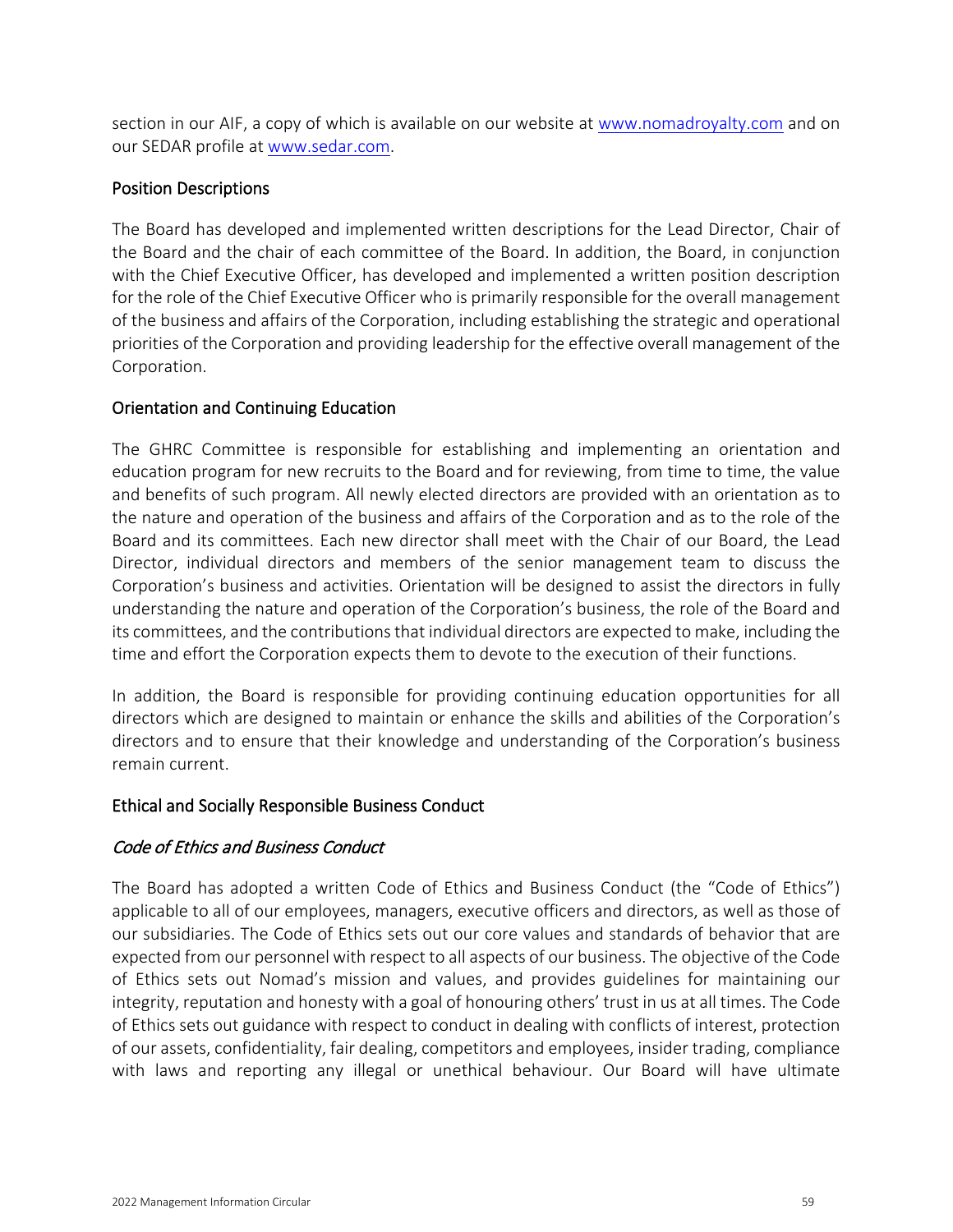responsibility for the stewardship of the Code of Ethics and it will monitor compliance with the assistance of our GHRC Committee and Audit Committee.

#### Investment Principles and ESG

In addition, the Corporation's business model renders it reliant on the third-party operators (the "Third-Party Operators") of the mineral properties upon which it holds royalty, stream or other interests. In this regard, the Corporation has adopted and maintains an Investment Principles Policy setting out the principles regarding the environmental, social and governance matters to be considered in its investment process and in the ongoing management of Nomad's assets. The Investment Principles Policy requires that Nomad takes ESG matters into account when evaluating new and existing investments, including reviewing the ESG programs, policies and standards adopted by the Third-Party Operators of the mineral properties in which it has an interest and endeavouring to encourage the adoption of industry best practices and principles.

As part of the Corporation's ESG efforts, Nomad joined the United Nations Global Compact corporate sustainability initiative on December 15, 2020. As a participant, Nomad has committed to voluntarily aligning its operations and strategy with the ten universally accepted principles in the areas of human rights, labour, environment and anti-corruption. Nomad's short-term focus will be on four Sustainable Development Goals: Quality Education; Gender Equality; Clean Water and Sanitation; and Climate Action.

The properties over which the Corporation holds streams, royalties and other interests are owned and operated by independent mining companies and the Corporation does not exercise control or influence over the activities of the property owners/operators. However, the Corporation is committed to furthering the responsible development of mineral projects and the sustainable extraction of metals through its financial investments, including with respect to environmental factors (e.g., toxic emissions and waste, carbon emissions, biodiversity and land use, water stress), social considerations (e.g. occupational health and safety, labour management) and governance issues (e.g., corruption and instability, corporate governance). The Corporation is committed to furthering sustainable development in the mining and metals industry through its investments and seeks to address ESG risks through the Corporation's due diligence process that guides its investment decisions. By conducting a robust and detailed due diligence process, the Corporation endeavours to invest in projects with relatively low ESG risk. Where applicable, the Corporation reviews the corporate and social responsibility reports that are published by its stream and royalty partners. The Corporation has made meaningful social contributions at its corporate and individual levels and intends to consider additional partnerships with its operators to support appropriate environmental and social initiatives in the communities associated with its investments.

The Corporation was a pioneer in establishing a life-of-mine financial commitment to make ongoing cash payments to support environmental and social programs implemented by one of its operators.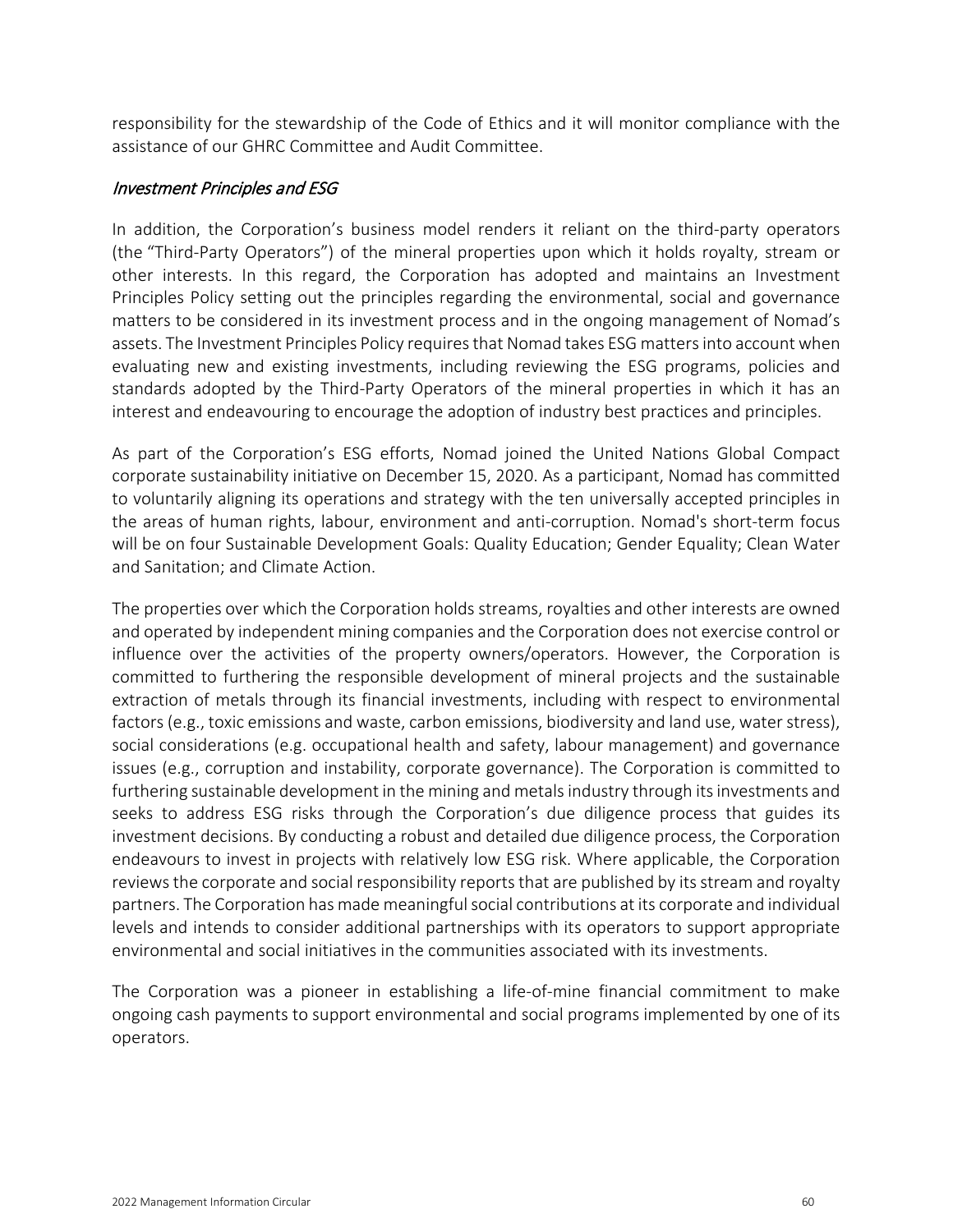The Corporation's direct environmental impact and carbon footprint is small. The Corporation operates solely within an office environment with only six employees. The Corporations expects its inaugural ESG report to be published during the second quarter of 2022.

## Whistleblower Policy

The Corporation has adopted a Whistleblower Policy which allows employees, managers, executive officers and directors who know of, or suspect acts of misconduct or other violations of the Code of Ethics. Nomad's agents, representatives and advisors are expected to follow the Code of Ethics, they also expected to report any incidents in accordance with the terms of the Whistleblower Policy. Incidents can be reported by email or telephone directly to the Chief Financial Officer and Corporate Secretary (the "Whistleblowing Officer") or anonymously by email through the Corporation's ethics line. Emails received through the confidential reporting system are received by the Lead Director, or if no Lead Director is appointed, to the Chair of the Board, and the Chair of the Audit Committee. All Incidents reported to the Whistleblowing Officer, whether or not they are anonymous, are also forwarded directly to the Audit Committee Chair unless such incident report names the Whistleblowing Officer or the Audit Committee Chair in which case the Incident Report shall be forwarded directly to the Lead Director. The Chair of the Audit Committee and the Whistleblowing Officer then investigate each matter so reported and the Corporation determines what actions, if any, will be taken.

The full texts of the Code of Ethics, the Investment Principles Policy and the Whistleblower Policy are available on our website at www.nomadroyalty.com, in addition, the Code of Ethics is available on our SEDAR profile at [www.sedar.com.](http://www.sedar.com/)

## Interests of Directors

A director who has a material interest in a matter to be considered by our Board or any committee on which he or she serves is required to disclose such interest as soon as the director becomes aware of it. In situations where a director has a material interest in a matter to be considered by our Board or any committee on which he or she serves, such director may be required to excuse himself or herself from the meeting while discussions and voting with respect to the matter are taking place. Directors will also be required to comply with the relevant provisions of the CBCA regarding conflicts of interest.

## Compensation

The GHRC Committee oversees and recommends for approval by the Board executive compensation principles, policies, programs, grants of equity-based incentives and processes and specifically considers and recommends annually or as required for approval by the independent directors of the Board of all forms of compensation for the Chair and CEO, the CFO and Corporate Secretary, and Director and CIO, and for approval by the Board of all forms of compensation for the other executive officers of Nomad. Further particulars of the process by which compensation for Nomad's executive officers is determined, is provided under the heading ["EXECUTIVE](#page-22-0)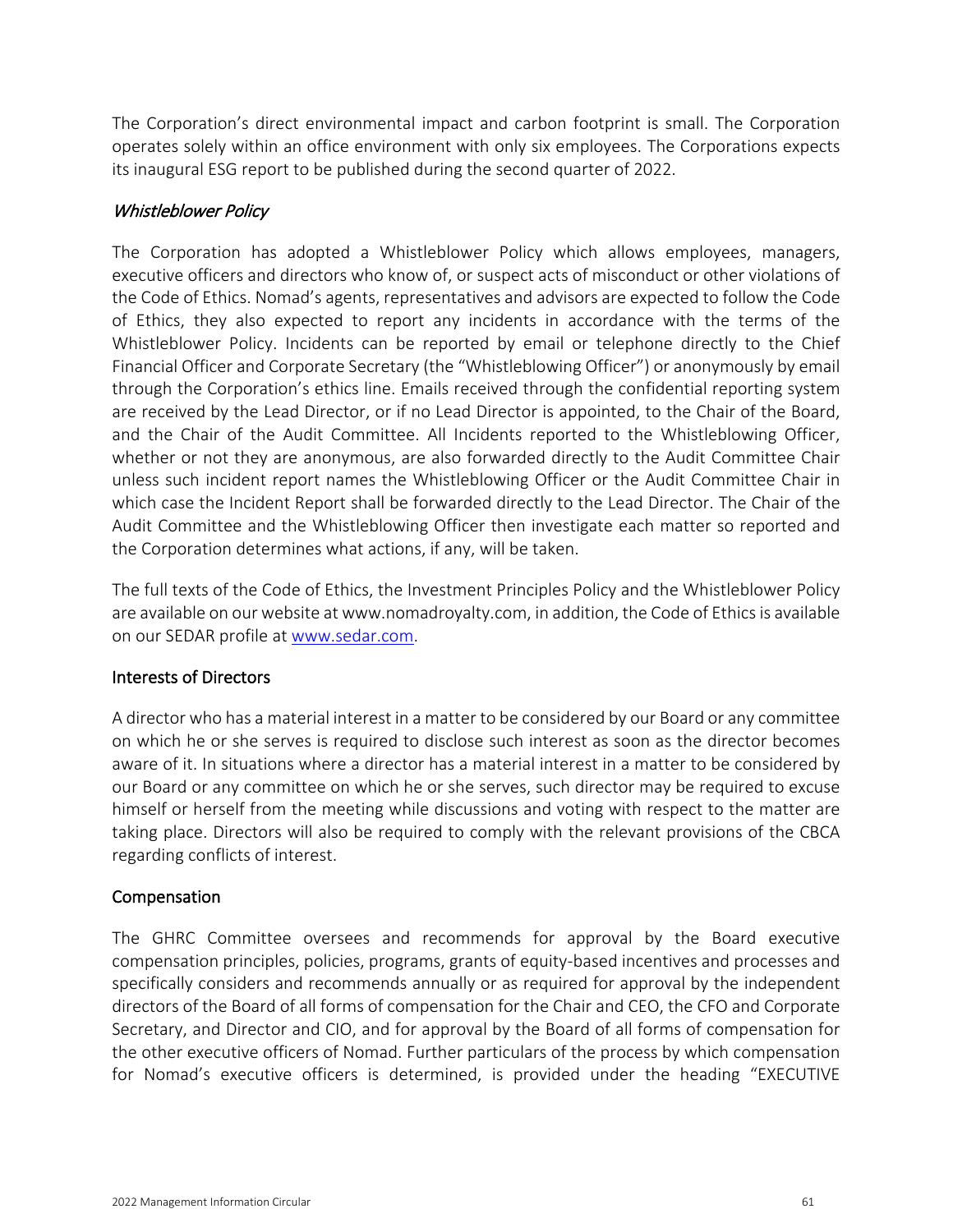[COMPENSATION"](#page-22-0). The Chair of the GHRC Committee is an independent director and leads the compensation review process in accordance with the charter of the GHRC Committee.

## <span id="page-63-0"></span>Assessments

It is the responsibility of the Board to regularly evaluate the overall efficiency of the Board and its various committees. In connection with such evaluation by the Board, the performance of the Board as a whole, as well as the performance of each individual director is evaluated and reviewed on an annual basis. The evaluation of the Board takes into account: (i) in the case of the Board as a whole, the Board charter, and (ii) in the case of an individual director, the applicable position description(s), as well as the competencies and skills each individual director is expected to contribute to the Board. The performance of each committee of the Board is evaluated and reviewed by such committee in conjunction with the Board on an annual basis. This annual review of the committees of the Board is expected to be undertaken with regards to each such committee as a whole as well as the performance of each individual member while taking into account: (i) the committee's charter, and (ii) in the case of an individual member, the applicable position description(s), as well as the competencies and skills each individual director is expected to contribute to the committee. The GHRC Committee assesses the contribution of individual directors on an ongoing basis and in light of the opportunities and risks facing the Corporation, the competencies, skills and qualities required of directors. As part of its mandate, the GHRC Committee develops long-term plans for the composition of the Board, as well as ensures that an appropriate system is in place to evaluate the effectiveness of the Board as a whole and its various committees.

## Attendance at Board and Committee Meetings

The GHRC Committee monitors director attendance and, in addition to considering attendance in relation to the recommendation for directors to be proposed for election at the annual meeting of shareholders, the Committee discloses the attendance record for all directors in the Circular. During Fiscal 2021, the Board met a total of ten (10) times, the Audit Committee met a total of four (4) times, and the GHRC Committee met six (6) times. At the end of each of the Board and Committee meetings held during Fiscal 2021, the independent directors met separately.

## Director Term Limits and Other Mechanisms of Board Renewal

Per the Corporation's *Policy Regarding Diversity on the Board of Directors and In Executive Officer Positions and Mechanisms for Board Renewal* (the "Diversity and Board Renewal Policy"), directors are eligible to serve a maximum of ten years on the Board assuming: (i) such director has received positive annual performance assessments, (ii) the GHRC Committee believes it is in the best interests of the Corporation that the director continue to serve on the Board, and (iii) the director is annually re-elected by Shareholders by receiving a greater number of votes "for" his or her election than votes "withheld" for such election. On a case-by-case basis, and on the recommendation of the GHRC Committee, the Board may extend a director's initial ten year term limit by up to an additional three years in one-year increments, with a view to factors listed above, or any other factors that the GHRC Committee deems material.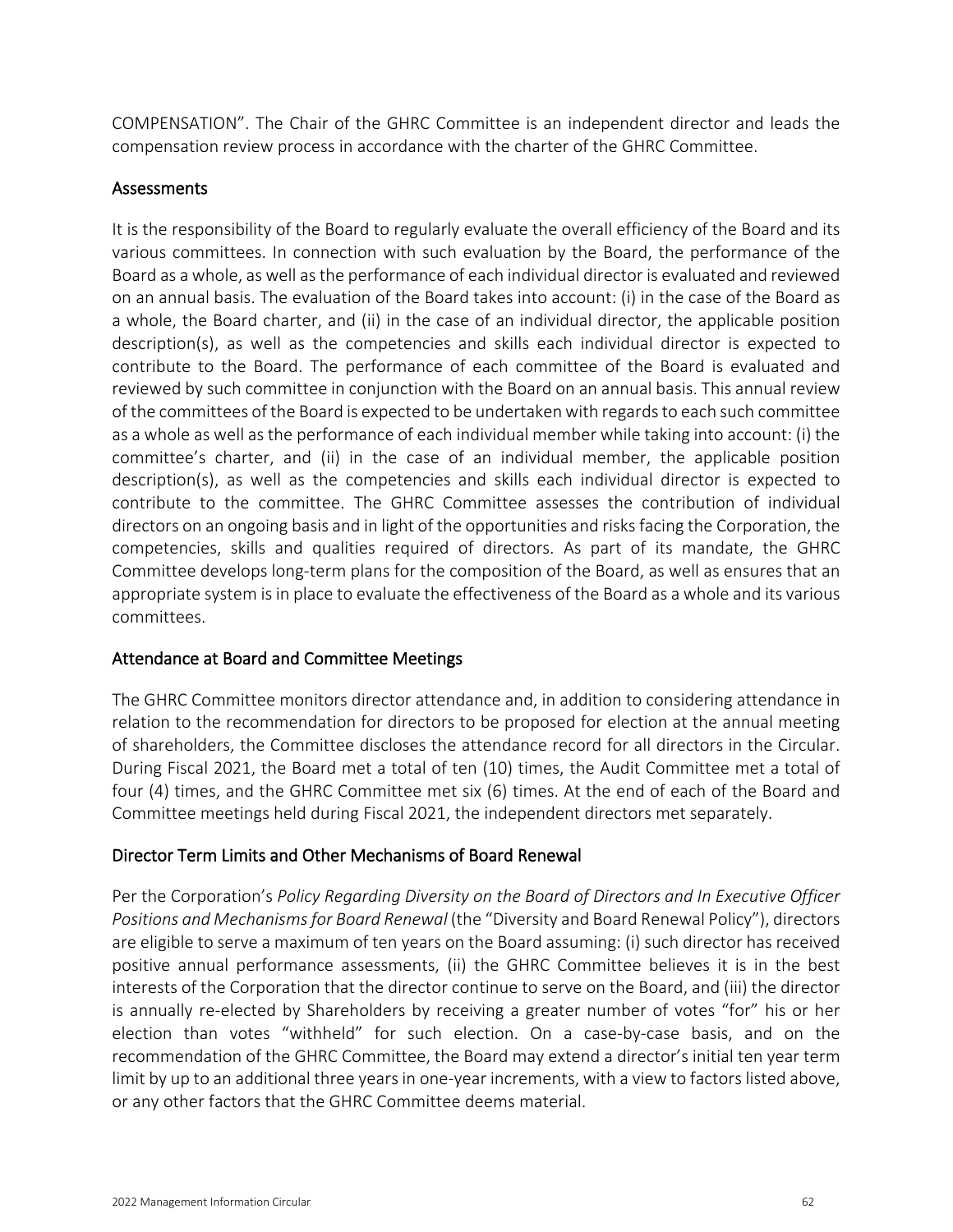The Board shall, on an annual basis, complete a performance assessment of its performance as a whole, as well as the performance of each individual director. In its assessment, the Board will take into account, among other things, any applicable position description(s), as well as the competencies and skills each individual director is expected to contribute to the Board. See ["Assessments"](#page-63-0).

The Corporation does not have a retirement age policy for directors.

## Diversity and Inclusion

The Corporation believes that director nominations and executive officer appointments should be based on merit and remains committed to selecting the best persons to fulfill these roles. At the same time, the Corporation recognizes that diversity is important in ensuring that the profiles of directors and executive officers provide the necessary range of perspectives, experience and expertise required to achieve effective stewardship and management of the Corporation. Nomad believes that diversity is a business, social and ethical imperative and that persons with whom the Corporation does business expect the Corporation to foster and maintain an inclusive workplace.

With respect to the director nominations, the GHRC Committee has developed a set of criteria for Board membership that strives to achieve a diversity of backgrounds and skills for the Board. In the process of searching for qualified persons to serve on the Board, the GHRC Committee strives for the inclusion of diverse groups, knowledge and viewpoints. To accomplish this, the GHRC Committee may retain an executive search firm to help meet the Board's diversity objectives. Per the Corporation's Diversity and Board Renewal Policy, the Corporation aspires towards a Board composition in which women, aboriginal peoples, persons with disabilities and members of visible minorities comprises at least 30% of the independent directors by 2022.

In respect of the nomination of executive officers, the GHRC Committee: (a) considers candidates who are highly qualified based on their experience, education, expertise, personal qualities and general and sector-specific knowledge; (b) reviews potential candidates from a variety of backgrounds and perspectives, with the Corporation's diversity objectives in mind including, without limiting the generality of the foregoing, the specific objective of gender diversity; and (c) considers the level of representation of women, aboriginal peoples, persons with disabilities or members of visible minorities in executive officer positions when making executive officer nominations. Per the Corporation's Diversity and Board Renewal Policy, the Corporation target to have approximately 30% of women, aboriginal peoples, persons with disabilities or members of visible minorities in executive officer positions by 2022. This objective was achieved in 2021.

The Corporation currently has two members of senior management who are women (representing 40% of the Corporation's senior management), but no visible minorities, aboriginal peoples or persons with disabilities in senior management positions. In addition, the Corporation has two women as members on its Board (representing 25% of the Corporation's directors) but no aboriginal peoples, persons with disabilities or members of visible minorities as members on its Board.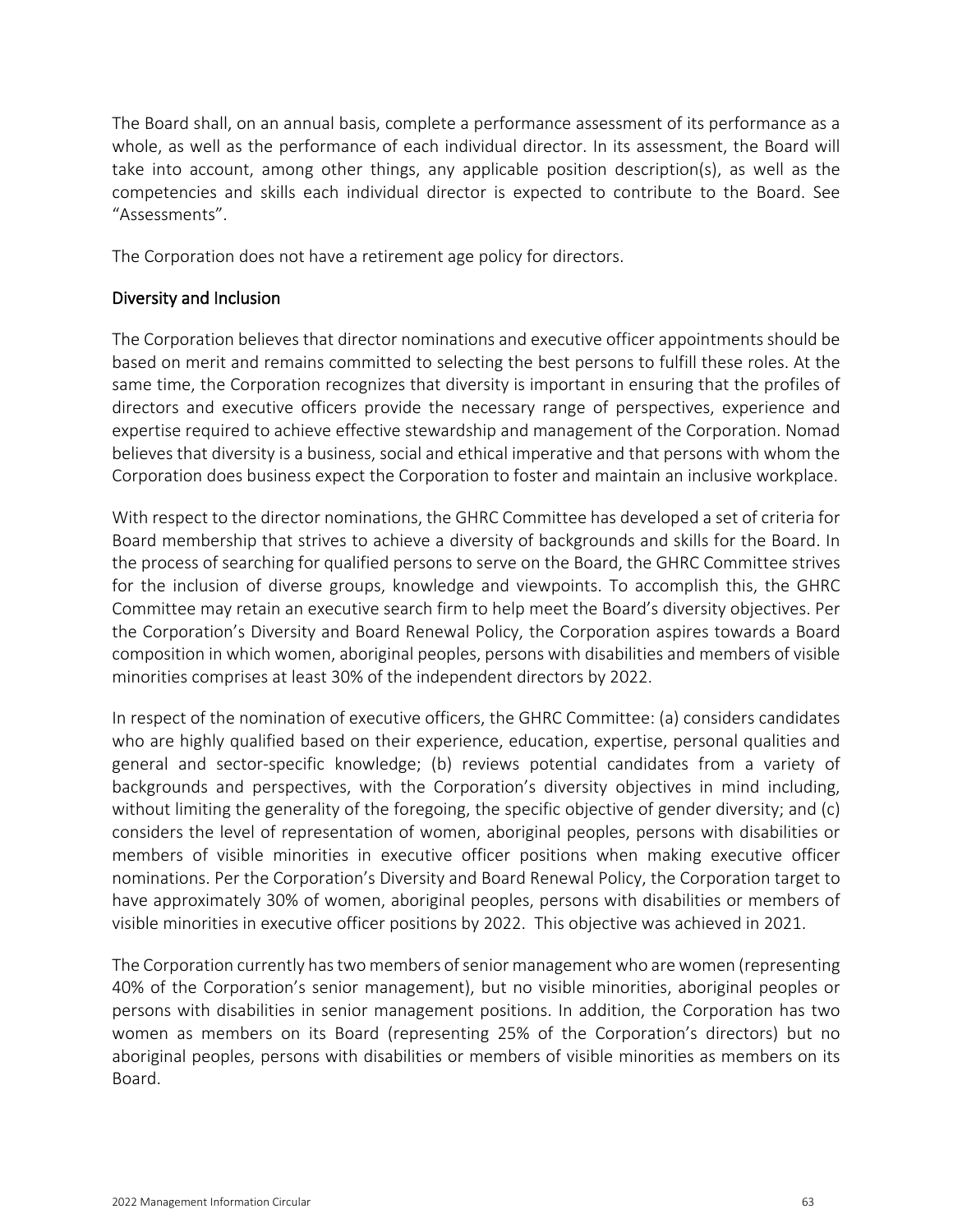#### Shareholder Engagement

We believe active engagement with our shareholders and other stakeholders on an ongoing basis through a variety of avenues is key to transparency, facilitating open and informed dialogue and sharing our story. Our Chair and Chief Executive Officer, our Chief Financial Officer and Corporate Secretary and our Director and Chief Investment Officer meet with shareholders throughout the year directly, and by way of investor roadshows. To further our investor outreach, we also participate in several third party hosted industry conferences such as the Denver Gold Show, the BMO Global Metals and Mining Conference, the Scotiabank Mining Conference.

In addition, shareholders, stakeholders and prospective investors are capable of booking online meetings with management through our online portal available at: [https://nomadroyalty.com/meet-with-management.](https://nomadroyalty.com/meet-with-management)

Due to the COVID-19 pandemic, our investor outreach initiatives were principally conducted virtually in the last two years.

The Board also understands the importance of constructive communication and engagement with shareholders as part of its oversight role. Shareholders, employees and other interested parties may write to our Board, the Chair of the Board or individual directors at the following address or by email to:

1. Mail: Chair of the Board or Lead Director of the Board Nomad Royalty Company Ltd. 1275 Avenue Des Canadiens-De-Montréal, Montreal, Québec, Canada H3B 0G4 2. Email: [corporatesecretary@nomadroyalty.com](mailto:corporatesecretary@nomadroyalty.com)

## SHAREHOLDER PROPOSALS FOR THE NEXT ANNUAL MEETING

The CBCA provides, in effect, that a registered holder or beneficial owner of shares that are entitled to vote at an annual meeting of the Corporation may submit to the Corporation notice of any matter that the person proposes to raise at the meeting (referred to as a "Proposal") and discuss at the meeting any matter in respect of which the person would have been entitled to submit a Proposal. The CBCA further provides, in effect, that the Corporation must set out the Proposal in its management proxy circular along with, if so requested by the person who makes the Proposal, a statement in support of the Proposal by such person. However, the Corporation will not be required to set out the Proposal in its management proxy circular or include a supporting statement if, among other things, the Proposal is not submitted to the Corporation at least 90 days before the anniversary date of the notice of meeting that was sent to the shareholders in connection with the previous annual meeting of shareholders of the Corporation. As the notice in connection with the Meeting is dated March 30, 2022, the deadline for submitting a proposal to the Corporation in connection with the next annual meeting of shareholders is December 30, 2022.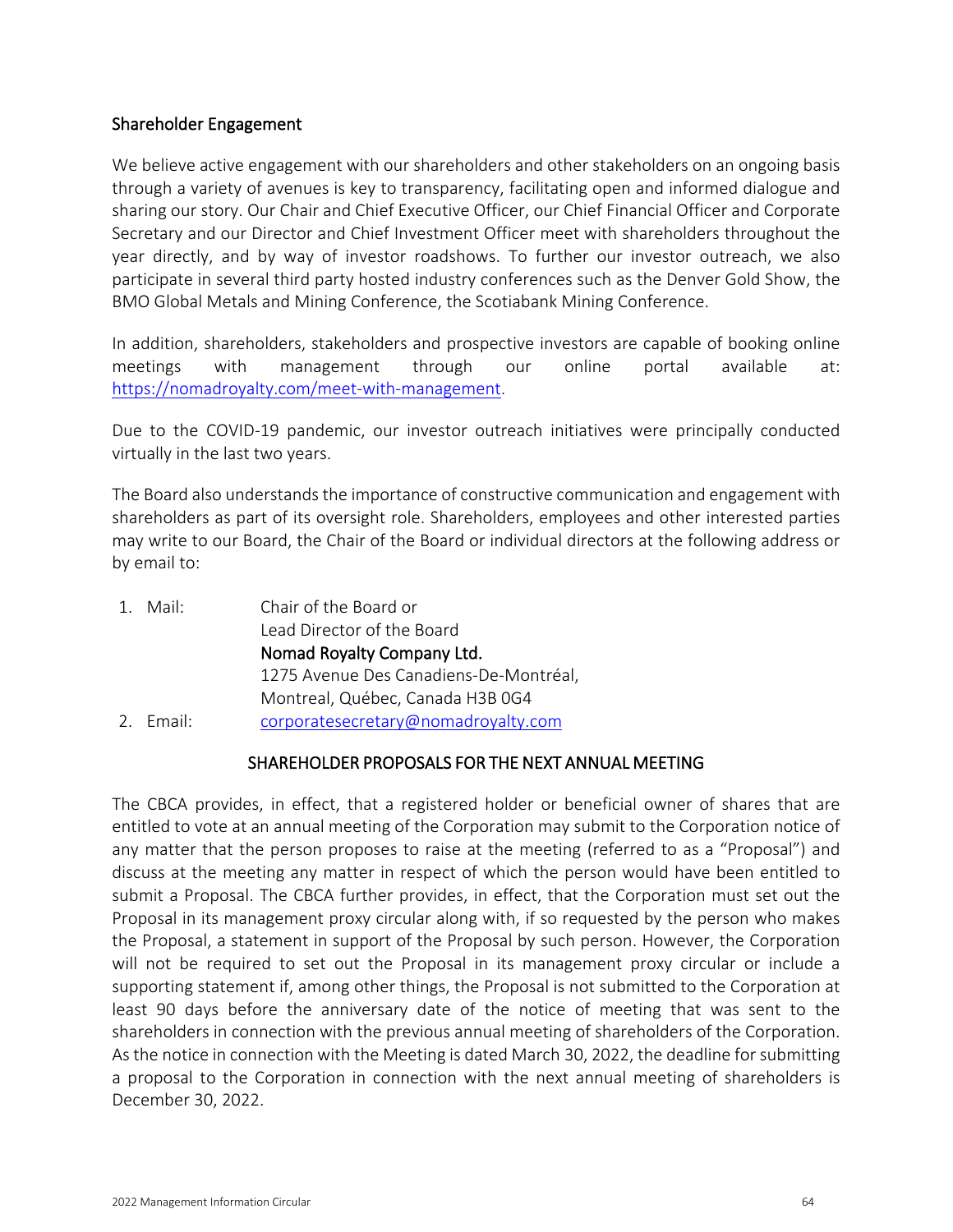The foregoing is a summary only; shareholders should carefully review the provisions of the Canada Business Corporations Act relating to Proposals and consult with a legal advisor.

## ADDITIONAL INFORMATION

Additional information relating to the Corporation is available on SEDAR at www.sedar.com and on the Corporation's website at www.nomadroyalty.com. You can also obtain a copy of such documents, including copies of the Corporation's audited consolidated financial statements and management's discussion & analysis, by contacting the Corporate Secretary by sending an e-mail to corporatesecretary@nomadroyalty.com, by visiting the Investors section on the Corporation's website at www.nomadroyalty.com or by contacting us by mail or telephone:

Corporate Secretary 1275 Avenue Des Canadiens-de-Montréal, Suite 500 Montreal, Québec, Canada H3B 0G4

Tel: (438) 538-7555

Additional financial information is provided in the audited consolidated financial statements and management's discussion & analysis of the Corporation for its fiscal year ended December 31, 2021.

## APPROVAL

The Board of the Corporation has approved the contents of the Circular, and that a copy of the Circular has been sent to each director, to each Shareholder whose proxy has been solicited and to the auditor of the Corporation.

Montreal, Québec, March 30, 2022.

## NOMAD ROYALTY COMPANY LTD.

Per: *(signed) Vincent Metcalfe*

Vincent Metcalfe Chair and Chief Executive Officer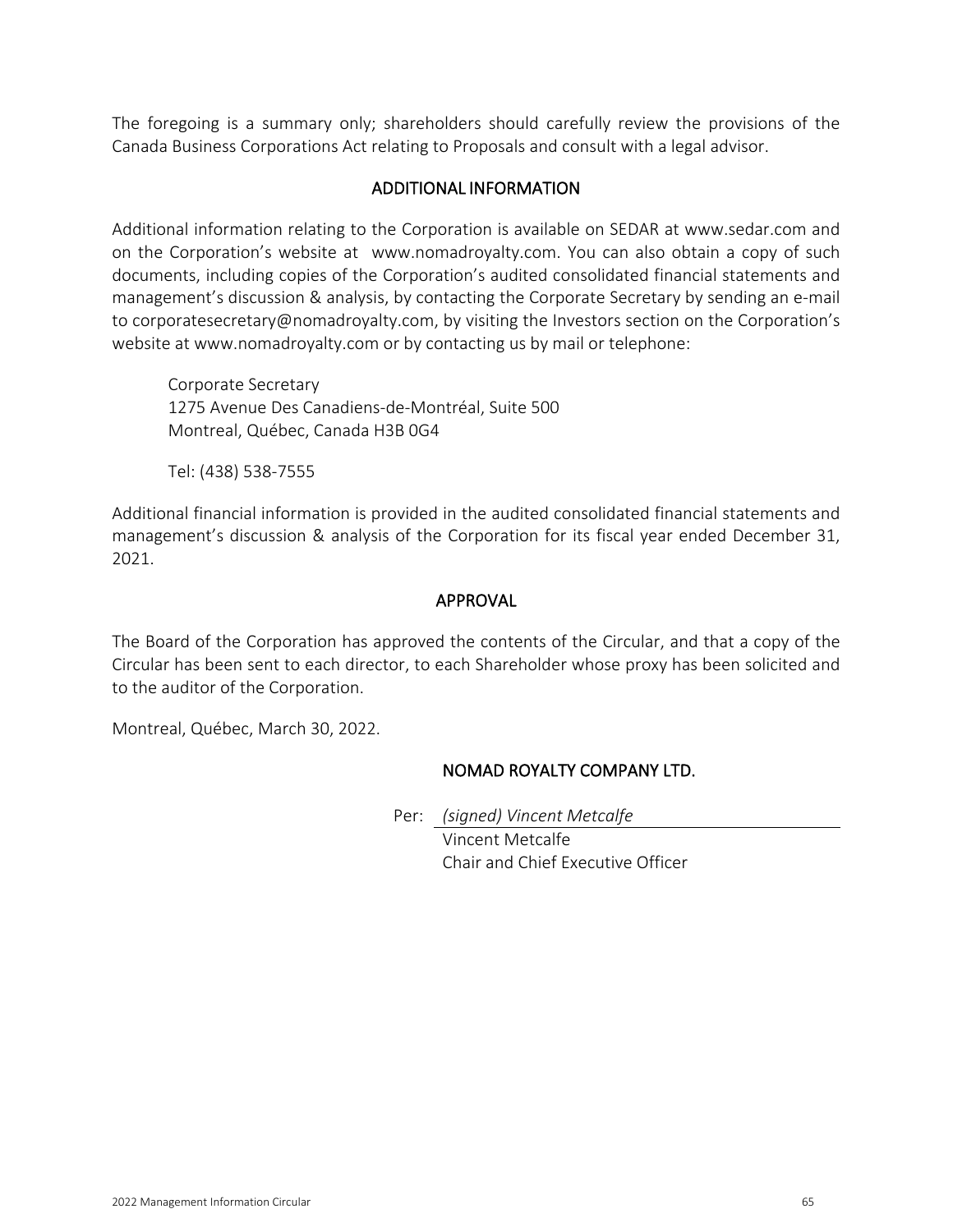## SCHEDULE "A"

#### APPROACH TO EXECUTIVE COMPENSATION RESOLUTION

## BE AND IT IS HEREBY RESOLVED:

THAT on an advisory basis and without limiting the role and responsibilities of the board of directors of Nomad Royalty Company Ltd. ("Nomad"), the shareholders accept the approach to executive compensation set out in the management information circular of Nomad dated March 30, 2022, prepared in connection with the annual and special meeting of shareholders to be held on May 5, 2022.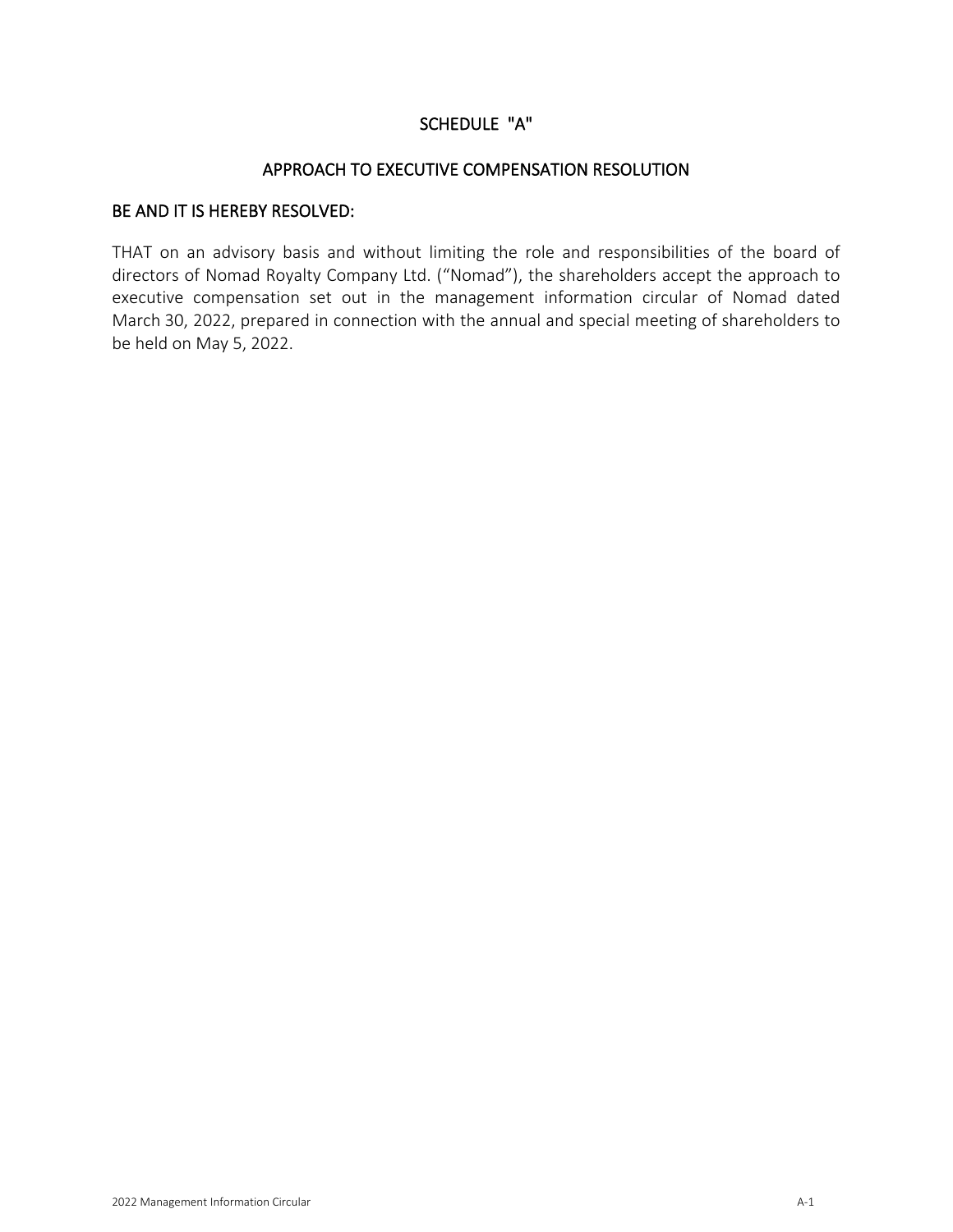# SCHEDULE "B" BOARD OF DIRECTORS CHARTER

<span id="page-68-0"></span>See attached.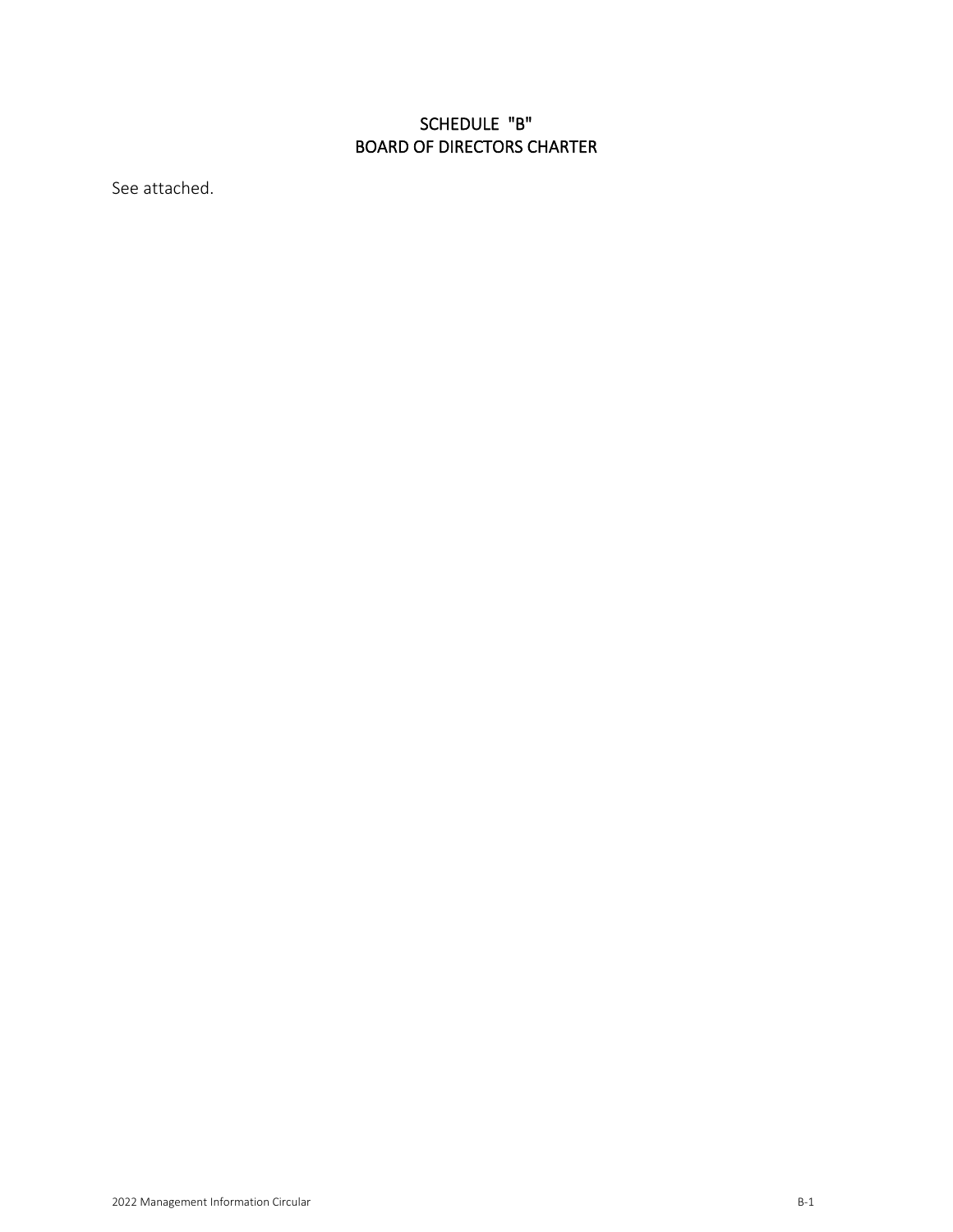

# BOARD OF DIRECTORS CHARTER

Dated August 6, 2020

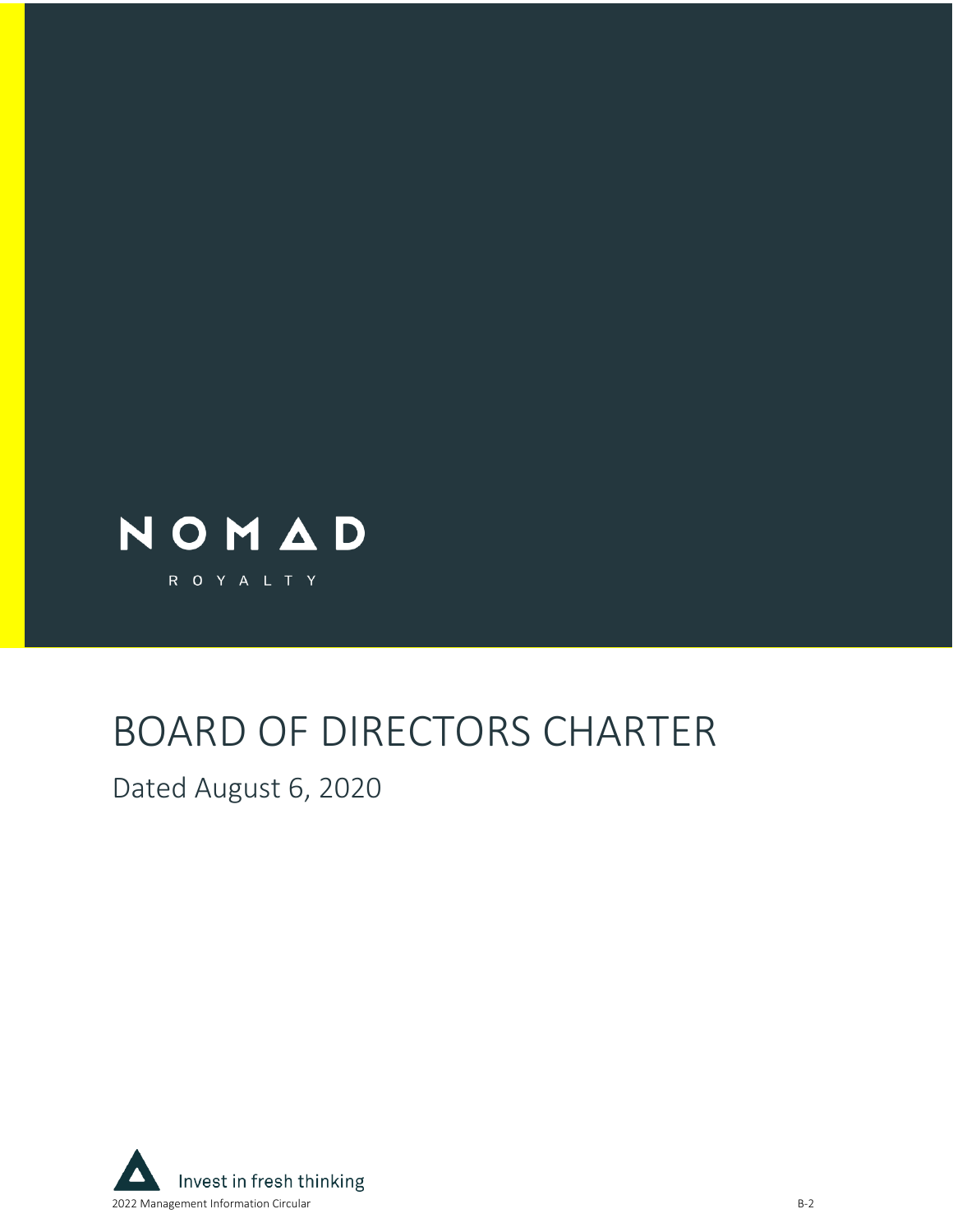# **TABLE OF CONTENTS**

|              |           |                                                                               | Page |
|--------------|-----------|-------------------------------------------------------------------------------|------|
| $\mathsf{L}$ |           |                                                                               |      |
| ΙΙ.          |           |                                                                               |      |
|              | А.        |                                                                               |      |
|              | <b>B.</b> |                                                                               |      |
|              | C.        |                                                                               |      |
|              | D.        | CEO, CFO, CIO, Other Executive Officers and Compensation and Benefit Policies |      |
|              | Ε.        |                                                                               |      |
|              | F.        |                                                                               |      |
|              | G.        |                                                                               |      |
|              | Η.        |                                                                               |      |
| III.         |           |                                                                               |      |
|              | А.        |                                                                               |      |
|              | B.        |                                                                               |      |
| IV.          |           |                                                                               |      |
|              | А.        |                                                                               |      |
|              | B.        |                                                                               |      |
| V.           |           |                                                                               |      |
| VI.          |           |                                                                               |      |
| VII.         |           |                                                                               |      |
| VIII.        |           |                                                                               |      |
| IX.          |           |                                                                               |      |
| Х.           |           |                                                                               |      |
| XI.          |           |                                                                               |      |
| XII.         |           |                                                                               |      |
| XIII.        |           |                                                                               |      |
| XIV.         |           |                                                                               |      |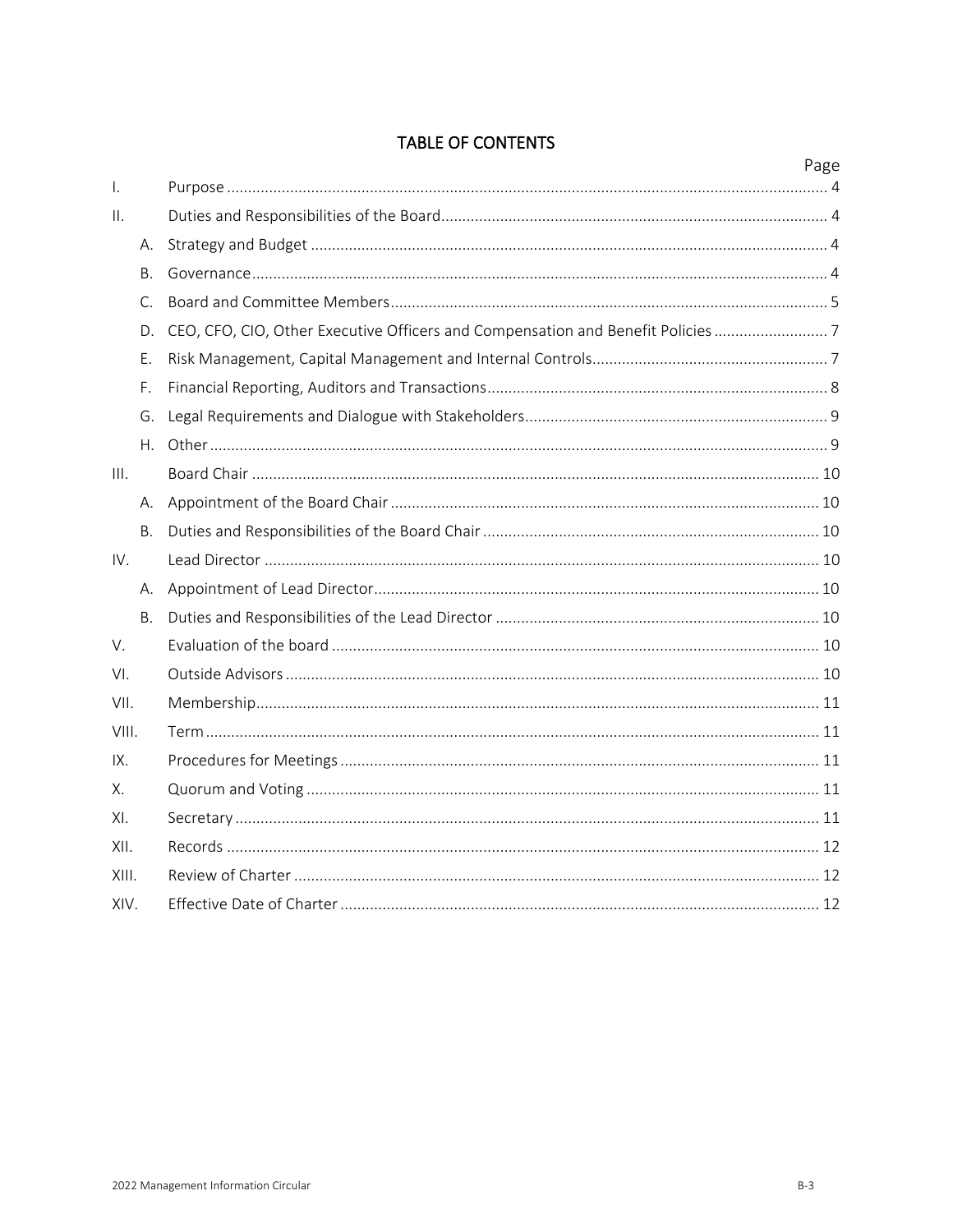#### <span id="page-71-0"></span>I. PURPOSE

The board of directors (the "Board") of Nomad Royalty Company Ltd. (the "Corporation") is responsible for the supervision of the management of the business and affairs of the Corporation. The Board shall pursue the best interests of the Corporation and shall discharge its duties directly and through the committees that may exist from time to time.

The composition and meetings of the Board are subject to the requirements set forth in the articles and by-laws of the Corporation, as well as in any investor rights agreement or similar agreements which may exist from time to time between the Corporation and certain shareholders (the "Investor Agreements"), as well as in applicable laws and the rules of the Toronto Stock Exchange (the "TSX") or any other stock exchange on which the securities of the Corporation are listed. The present charter is not intended to limit, enlarge or change in any way the responsibilities of the Board as determined by such articles, bylaws, Investor Agreements, applicable laws and the rules of the TSX or any other stock exchange on which the securities of the Corporation are listed.

## <span id="page-71-1"></span>II. DUTIES AND RESPONSIBILITIES OF THE BOARD

The Board is responsible for the stewardship of the Corporation, and is responsible for acting in its best interest. In furtherance of its purpose, the Board assumes the following duties and responsibilities, some of which are initially reviewed and recommended by the applicable committee of the Board (each a "Committee") to the full Board for approval:

## <span id="page-71-2"></span>A. STRATEGY AND BUDGET

- 1. Ensure a strategic planning process is in place and approving, on at least an annual basis, a strategic plan and a budget that takes into account, among other things, the opportunities and risks of the business.
- 2. Approve the Corporation's annual operating and capital budgets.
- 3. Review and monitor the Corporation's performance with reference to the adopted strategic plan and budget.
- 4. Advise management with critical and sensitive issues.

## <span id="page-71-3"></span>B. GOVERNANCE

1. Ensure that the business of the Corporation is conducted in an ethical manner and in accordance with the best environmental, social and governance standards applicable to an issuer of the Corporation's size and complexity.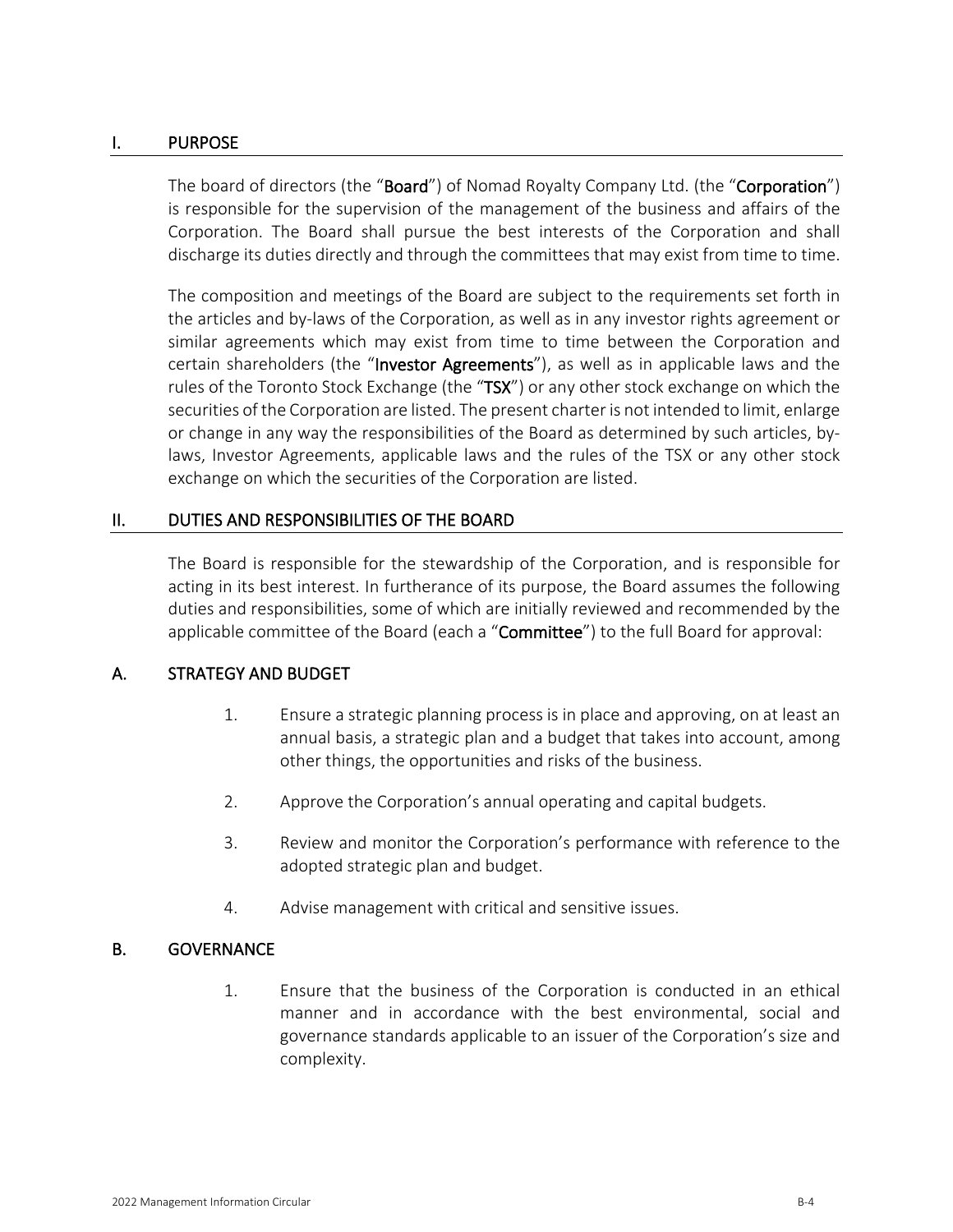- 2. Develop, adopt, implement, review and enforce the Corporation's Code of Ethics and Business Conduct (the "Code of Ethics"), Corporate Disclosure and Confidentiality of Information Policy (the "Disclosure Policy"), Insider Trading Policy, Investment Principles Policy, Delegation of Authority Policy, Diversity Policy, Recovery of Incentive Compensation Policy ("Clawback Policy") and other policies, and the actions, reports and recommendations received periodically from the Audit Committee and the Governance, Human Resources, Nominating and Compensation Committee (the "GHRC Committee") with respect to the conduct of the business in compliance with such policies.
- 3. Oversee the Corporation's policies concerning business conduct, ethics, public disclosure of material information and other matters.
- 4. Oversee, in accordance with the Delegation of Authority Policy, any charitable contributions made by the Corporation.

## C. BOARD AND COMMITTEE MEMBERS

- 1. Subject to the nomination rights set out in the Investor Agreements, identify individuals qualified to become Board members considering, the size of the Board and the competences and skills of directors and proposed directors and the nominees for election at the next annual meeting of shareholders.
- 2. Subject to the nomination rights set out in the Investor Agreements, approve the nomination of Directors to the Board and its Committees, as well as:
	- a. ensure, that the requisite number of the Corporation's Directors have no direct or indirect material relationship with the Corporation and determine who, in the reasonable opinion of the Board, are independent pursuant to applicable legislation, regulation and listing requirements;
	- b. developing appropriate qualifications/criteria for the selection of Board members (and the acceptability of Board members nominated by certain shareholders in accordance with the terms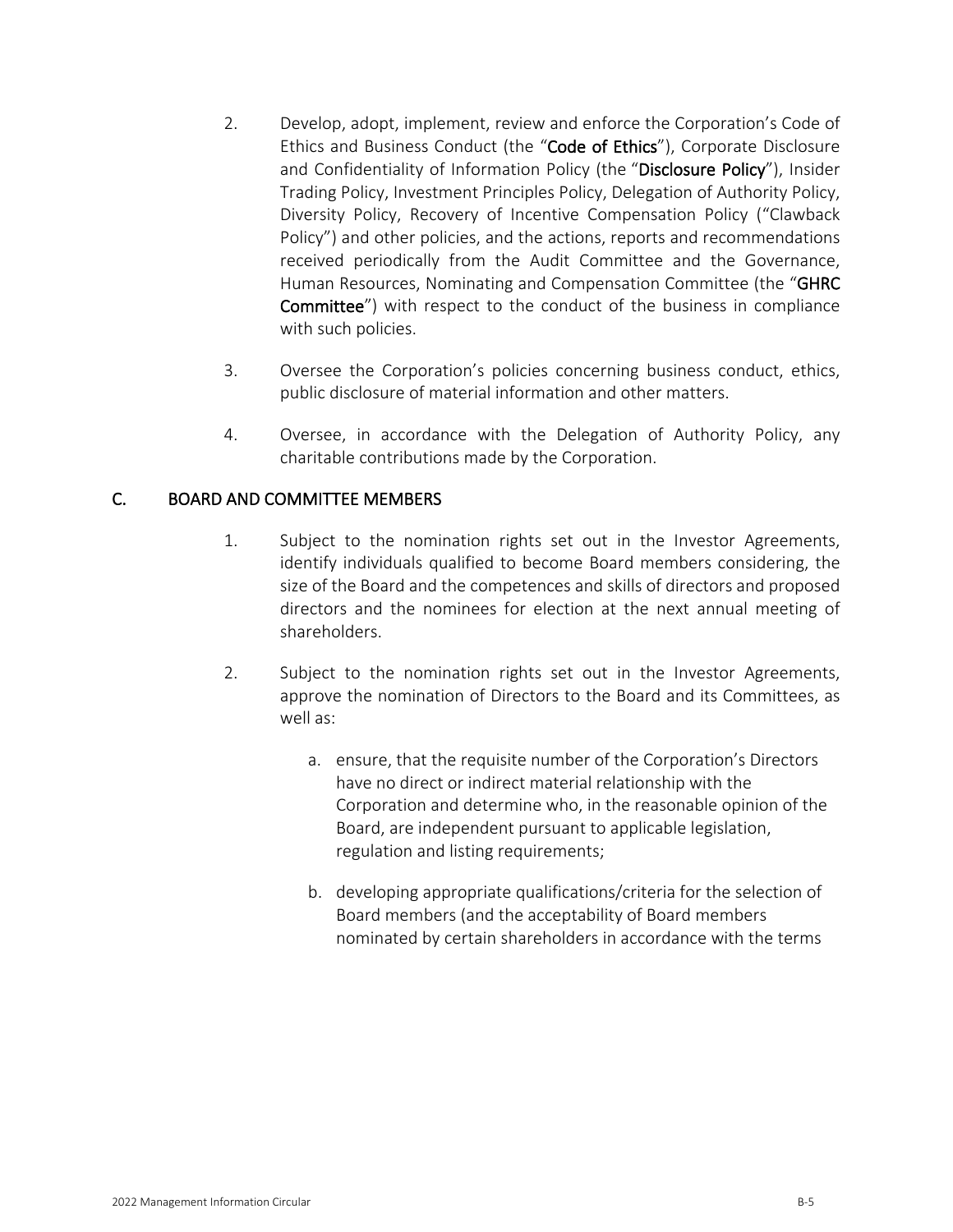of the Investor Agreements), including criteria for determining Director independence; and

- c. appointing the Board Chair, the Lead Director if necessary and the Chair and members of each Committee of the Board, in consultation with the relevant Committee of the Board.
- 3. In accordance with the Investor Agreements, determine the Directors' remuneration for Board and Committee service while ensuring that the Corporation's compensation policy for Directors reflects realistically the time spent, responsibilities and risks involved in being an effective director.
- 4. Assess annually the effectiveness and contribution of the Board, the Board Chair and the Lead Director, and of each Committee of the Board and their respective Chairs and of individual Directors.
- 5. In accordance with the Investor Agreements, identify individuals qualified to become members of the Audit Committee in light of the independence, financial literacy, experience and other membership requirements set forth under applicable laws, rules and regulations and listing requirements.
- 6. Provide an orientation program for new Directors to the Board and continuing education opportunities for all Directors.
- 7. Develop written position descriptions for the Board Chair, Lead Director and the Chair of each Committee of the Board.
- 8. Review and discuss with each of the Committees of the Board the appropriateness of the charters adopted by each such Committee, and as deemed appropriate, recommend changes to the Board.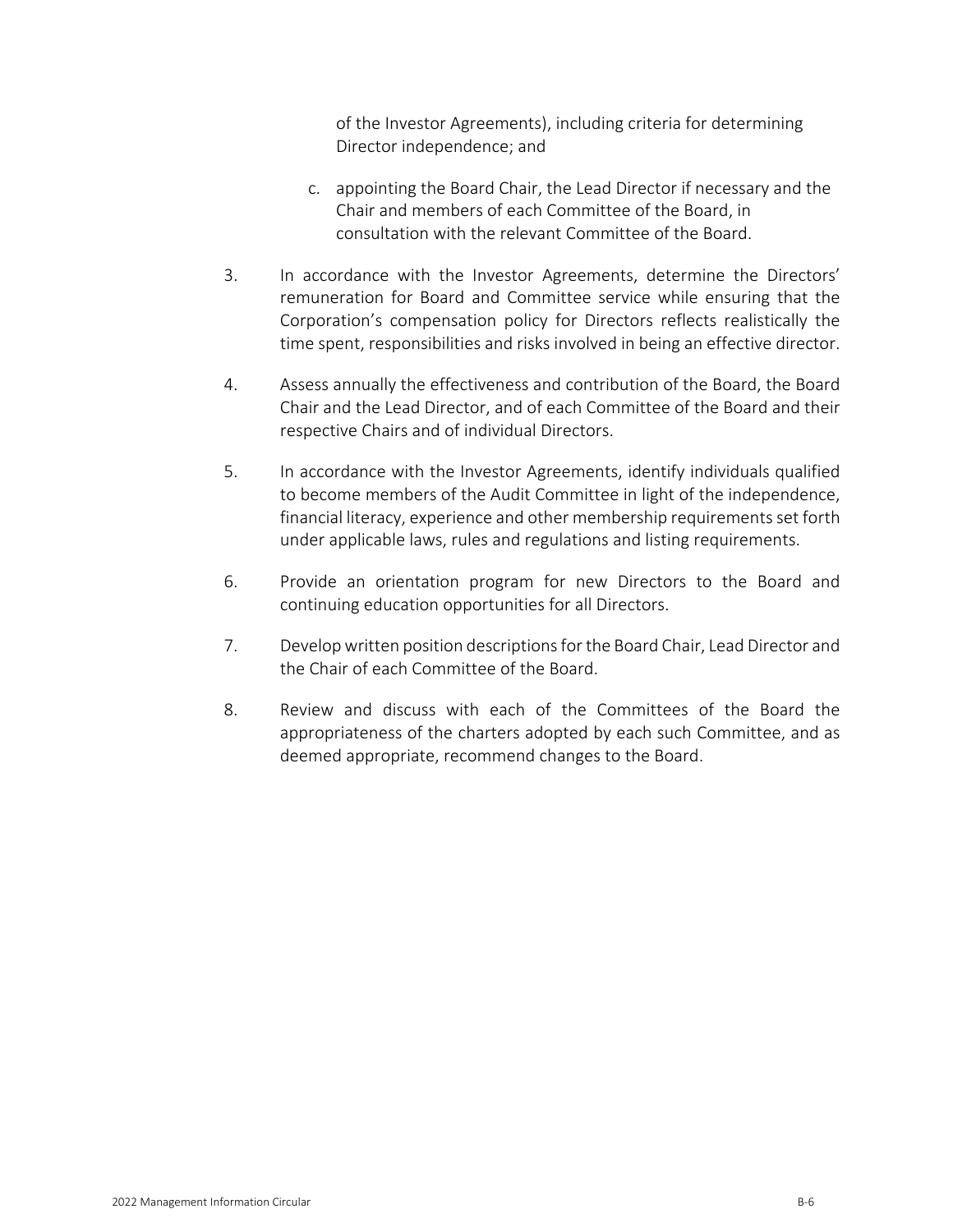## D. CEO, CFO, CIO, OTHER EXECUTIVE OFFICERS AND COMPENSATION AND BENEFIT POLICIES

- 1. Appoint the executive officers of the Corporation including the Chief Executive Officer (the "CEO"), the Chief Financial Officer (the "CFO") and the Chief Investment Officer (the "CIO") (collectively, the "Executive Officers").
- 2. Develop a written position description for the role of the CEO.
- 3. Oversee the adequacy of the GHRC Committee's processes to:
	- a. develop the corporate goals and objectives that each Executive Officer is responsible for meeting and reviewing the performance of each Executive Officer against such corporate goals and objectives;
	- b. evaluate the performance of each Executive Officer in relation with the corporate and personal objectives set by the Board;
	- c. approve the Corporation's compensation and benefits policy or any changes thereto for Executive Officers and approval, by the independent directors, all forms of compensation for the Executive Officers; and
	- d. ensure that the Corporation's compensation and benefits policy create and reinforce good conduct, ethical behaviour and promote reasonable risk taking.
- 4. Satisfy itself as to the integrity of the Executive Officers and senior management personnel and that the Executive Officers, and senior management personnel create a culture of integrity throughout the organization.
- 5. Provide stewardship in respect of succession planning, and approving, as may be required, (i) the succession plan with respect to the positions of the Executive Officers, and (ii) the appointment, training and monitoring of the Executive Officers and senior management personnel.

## E. RISK MANAGEMENT, CAPITAL MANAGEMENT AND INTERNAL CONTROLS

- 1. Identify and assess the principal risks of the Corporation's business, and ensure the implementation of appropriate systems to manage these risks.
- 2. Ensure the integrity of the Corporation's internal control systems and management information systems and the safeguarding of the Corporation's assets.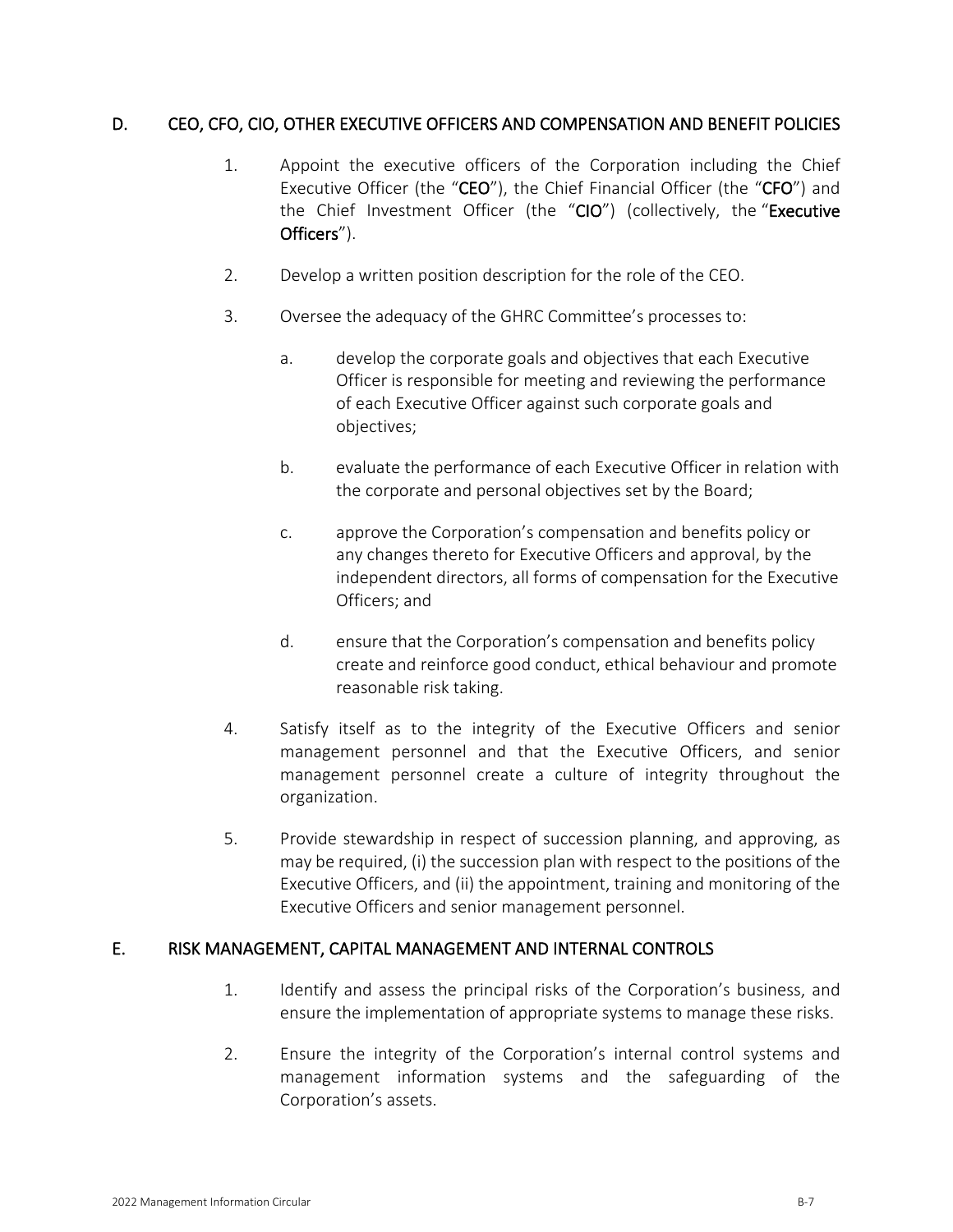- 3. Review, approve, and as required, oversee compliance with the Corporation's Disclosure Policy and the Securities Trading Policy by Directors, Executive Officers and other management personnel and employees.
- 4. Review and approve the Corporation's internal and external policies for communicating and disseminating information, the whole in accordance with the Disclosure Policy.
- 5. Review, approve and overseeing the Corporation's disclosure controls and procedures.
- 6. Review and approve the Code of Ethics with the purpose of promoting integrity and deterring wrongdoing, and encouraging and promoting a culture of ethical business conduct and as required, overseeing compliance with the Code of Ethics by Directors, Executive Officers and other management personnel and employees.
- 7. Review and approve the Investment Principles Policy with the purpose of ensuring the Corporation complies with its commitment to responsible mining in all aspects of its investments, including with respect to ESG matters, overseeing compliance with the Investment Principles Policy by Directors, Executive Officers and other management personnel and employees when making investment decisions, as well as periodically reviewing data reported by, or with respect of, the third-party operators (the "Third-Party Operators") of the projects upon which the Corporation holds a stream, royalty, or other interest, and oversee compliance thereof.

# F. FINANCIAL REPORTING, AUDITORS AND TRANSACTIONS

- 1. Review and approve, as required, the Corporation's financial statements, management's discussion and analysis, related financial information, and financial outlook, the whole in accordance with the Disclosure Policy.
- 2. Appoint, subject to approval of shareholders, (including terms and review of engagement) and remove of the external auditor and approve external auditor compensation.
- 3. Establish appropriate limits on the authority delegated to the Executive Officers and management personnel to manage the business and affairs of the Corporation, the whole in accordance with the Delegation of Authority Policy.
- 4. Review the quality of the reporting and payment calculations made by Third-Party Operators to the Corporation or its subsidiaries pursuant to the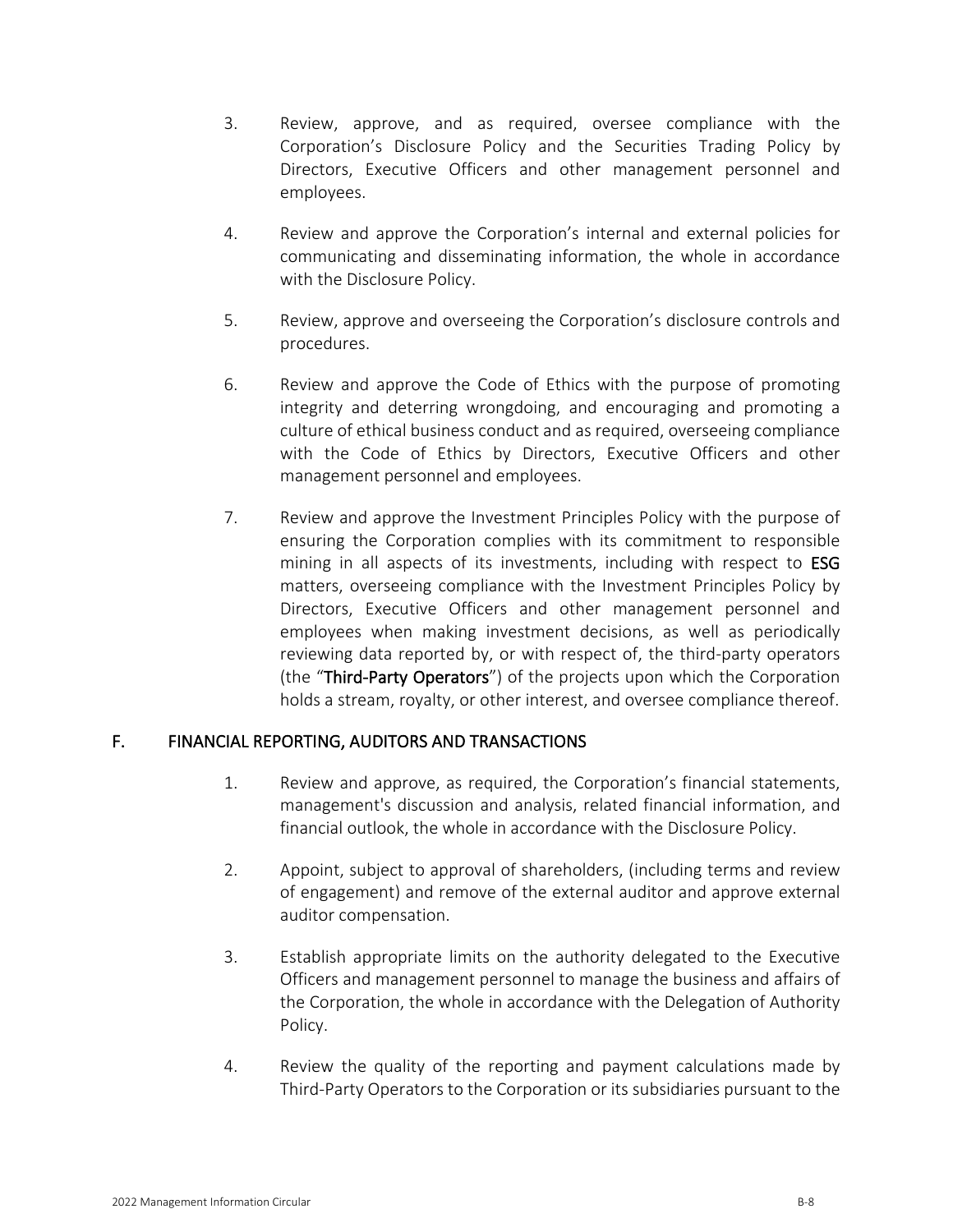agreements relating to the stream, royalty, or other interests held by the Corporation or its subsidiaries.

# G. LEGAL REQUIREMENTS AND DIALOGUE WITH STAKEHOLDERS

- 1. Oversee the adequacy of the Corporation's processes to ensure compliance by the Corporation with applicable legal and regulatory requirements.
- 2. Establish appropriate measures for receiving feedback from stakeholders.

# H. OTHER

- 1. Review, approve, and as required, oversee, with the assistance of the GHRC Committee, Directors, Executive Officers and management personnel and employees' compliance with the Corporation's environmental, health and safety policies.
- 2. Perform any other function as prescribed by law or as not delegated by the Board to one of the Committees of the Board or to management personnel.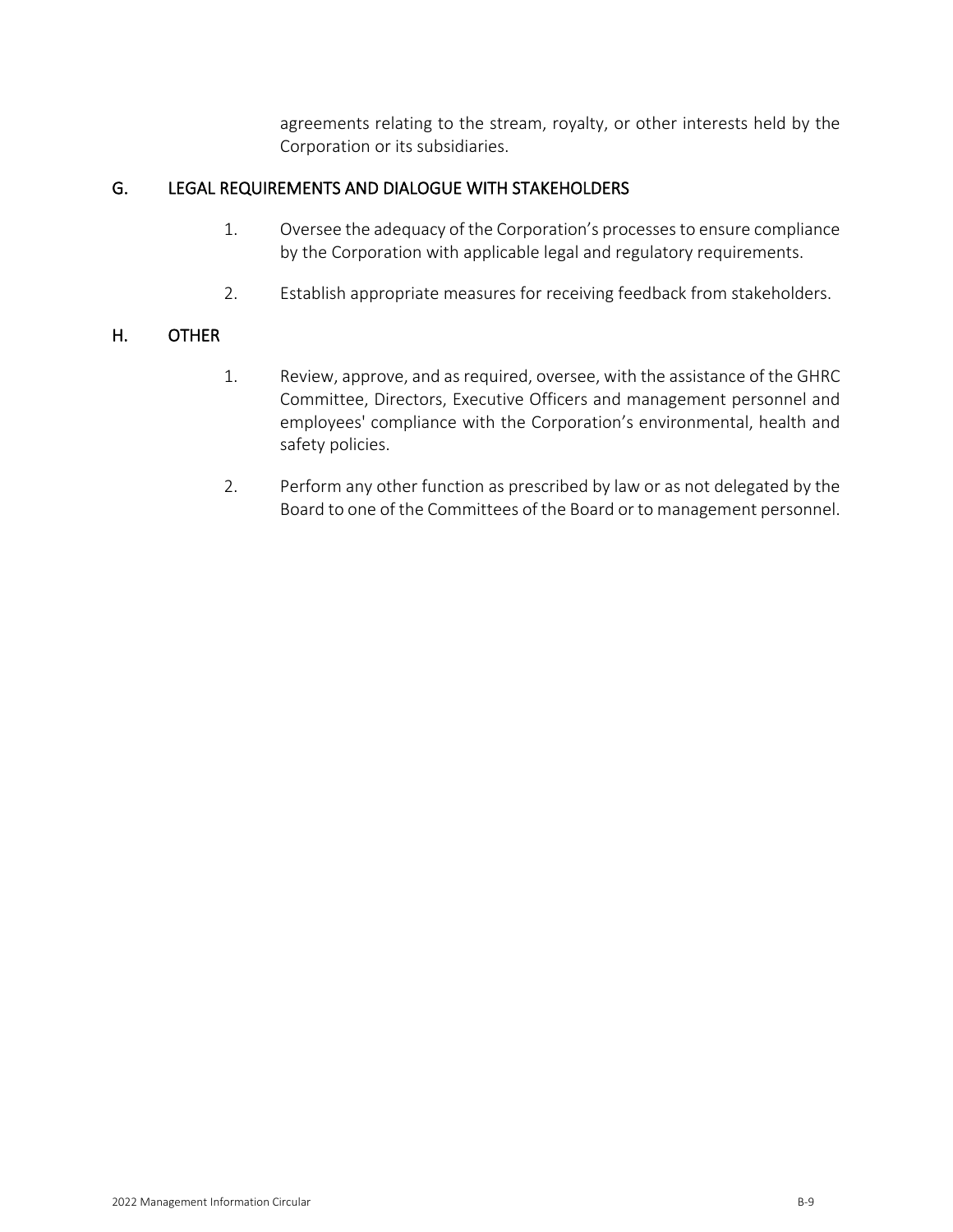## III. BOARD CHAIR

## A. APPOINTMENT OF THE BOARD CHAIR

The Board shall appoint its Chair from among the Corporation's Directors.

## B. DUTIES AND RESPONSIBILITIES OF THE BOARD CHAIR

The Board Chair leads the Board in all aspects of its work and is responsible to effectively manage the affairs of the Board and ensure that the Board is properly organized and functions efficiently. More specifically, the Board Chair shall have the duties and responsibilities set forth in the Position of the Chair of the Board of the Directors adopted by the Board and as may be amended from time to time.

### IV. LEAD DIRECTOR

## A. APPOINTMENT OF LEAD DIRECTOR

If the appointed Board Chair is also an Executive Officer, the Directors will appoint a Lead Director that will perform the duties and responsibilities associated with the Chair. The Lead Director should be able to stand sufficiently back from the day-to-day running of the business to ensure that the Board can objectively oversee the Corporation's affairs and be attentive to its obligations to its shareholders.

## B. DUTIES AND RESPONSIBILITIES OF THE LEAD DIRECTOR

The Lead Director shall have the duties and responsibilities set forth in the Position of the Lead Director adopted by the Board and as may be amended from time to time.

### V. EVALUATION OF THE BOARD

The Board shall, on an annual basis, evaluate and review its performance as a whole, as well as the performance of each individual director while taking into account: (i) in the case of the Board as a whole, the present Charter, and (ii) in the case of an individual director, the applicable position description(s), as well as the competencies and skills each individual director is expected to contribute to the Board.

### VI. OUTSIDE ADVISORS

The Board shall have the authority to engage outside counsel and other outside advisors as it deems appropriate to assist the Board in the performance of its functions. The Corporation shall provide appropriate funding for such advisors as determined by the Board.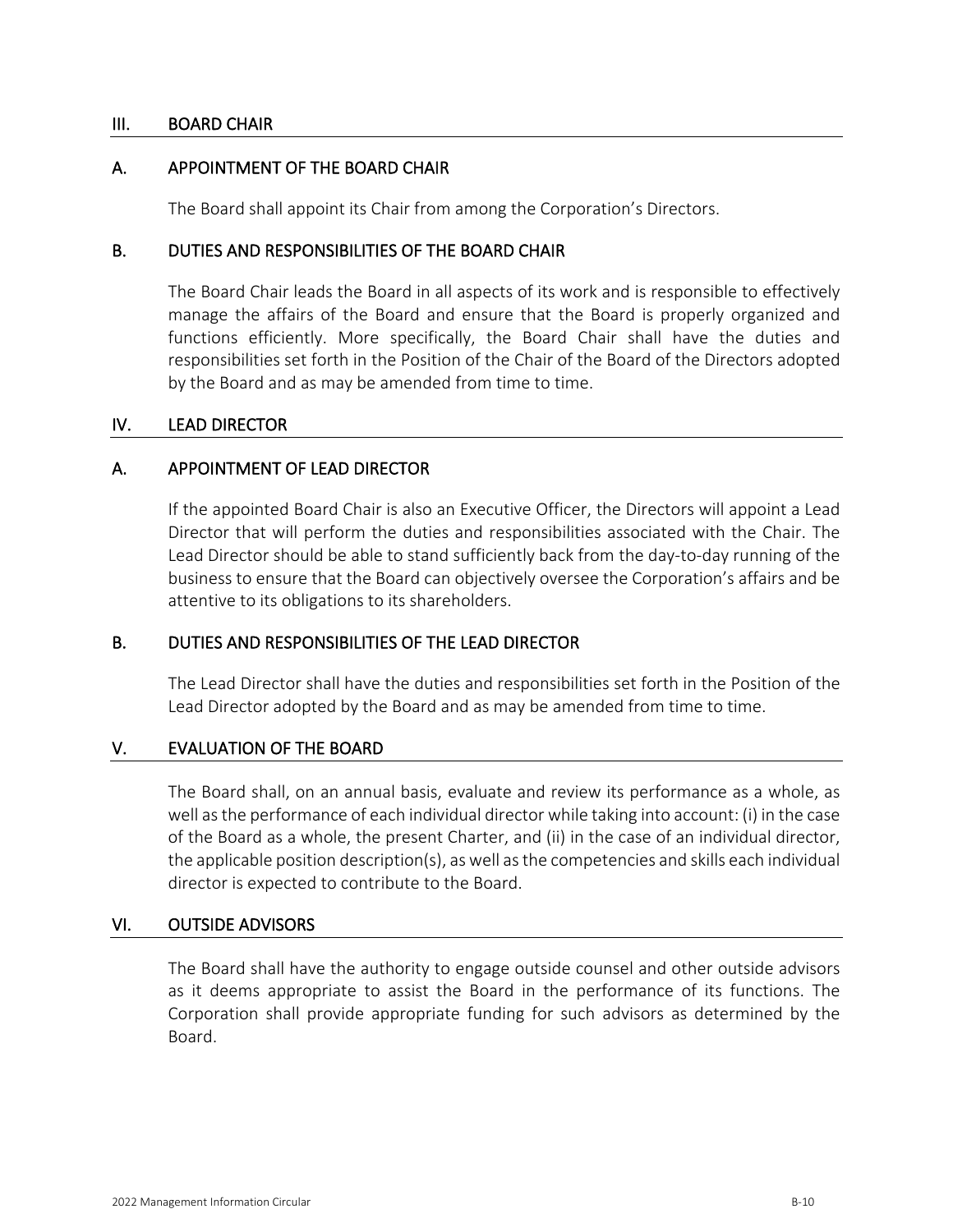### VII. MEMBERSHIP

At least three of the members of the Board shall, pursuant to applicable laws, rules, regulations and listing requirements meet the independence requirement of National Instrument 52-110 - *Audit Committees* of the Canadian Securities Administrators, and the majority of the members shall have the required experience and qualifications as determined by the Board.

### VIII. TERM

The members of the Board shall be elected by the shareholders or appointed by resolution of the Board as permitted by applicable law, to hold office until the next annual meeting of the shareholders or until their successors are so appointed.

### IX. PROCEDURES FOR MEETINGS

The proceedings and meetings of the Board shall be governed by the provisions of the bylaws of the Corporation relating to the regulation of the meetings and proceedings of the Board insofar they are applicable and not inconsistent with this Charter and other procedures fixed by the Board with respect to the Committees composition and organization. Meetings of the Board will be held quarterly, or more frequently, as required. Independent directors may meet before or after each Board meeting or more often if required.

Directors are expected to attend all meetings of the Board and review, in advance, the meeting materials.

### X. QUORUM AND VOTING

A majority of the directors in office shall constitute a quorum for the transaction of business at a meeting. No business shall be transacted at a meeting of directors unless at least 25% of the directors present are resident Canadians or, if the Corporation has fewer than 4 directors, at least one of the directors present is a resident Canadian.

For any meeting(s) at which the Board Chair is absent, the Chair of the meeting will be the Lead Director. At a meeting, any question shall be decided by a majority of the votes cast.

### XI. SECRETARY

Unless otherwise determined by resolution of the Board, the Corporate Secretary of the Corporation or his/her delegate shall be the Secretary of the Board.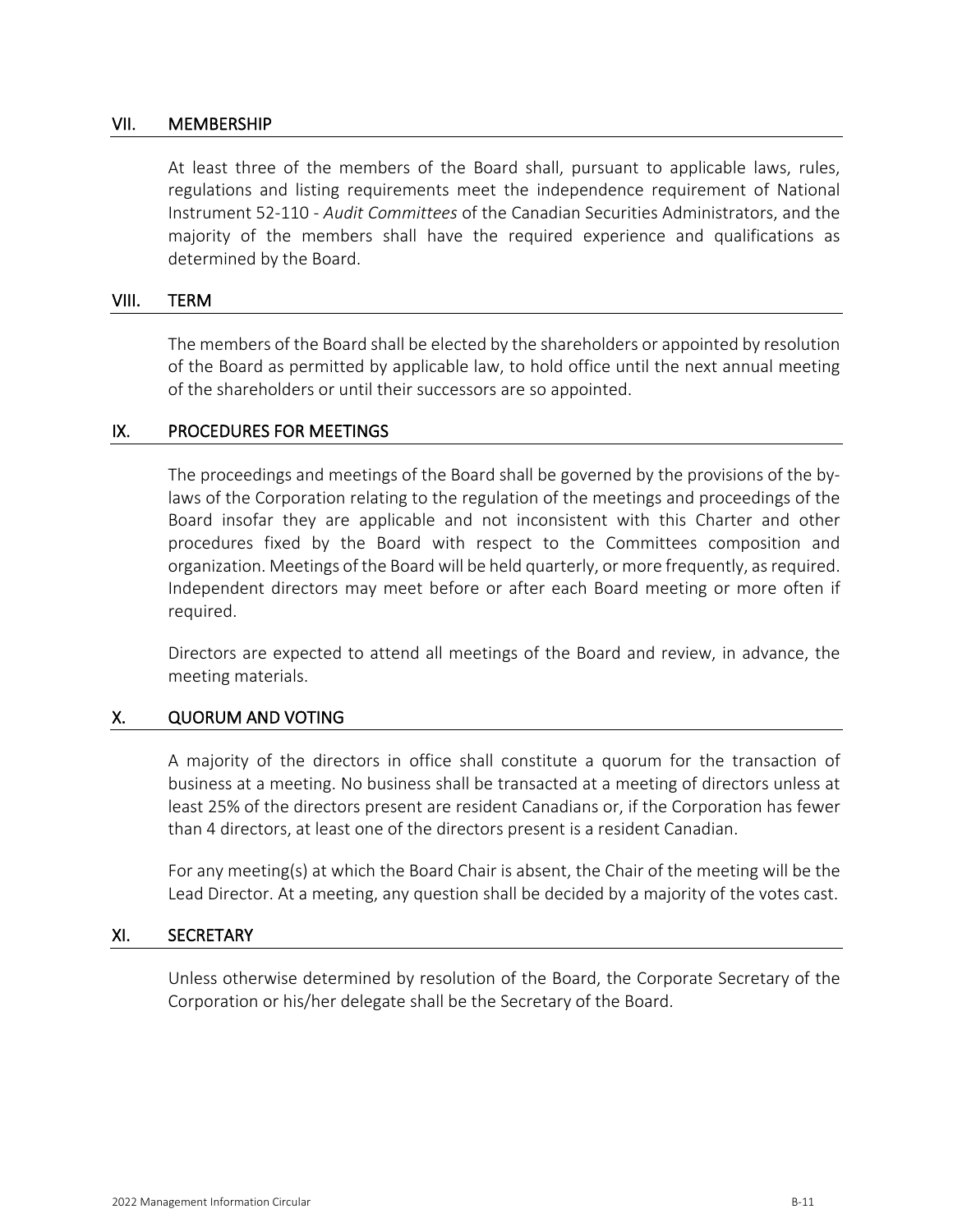# XII. RECORDS

The Board shall keep such records as it may deem necessary of its proceedings.

# XIII. REVIEW OF CHARTER

The Board shall periodically review and assess the adequacy of this Charter.

# XIV. EFFECTIVE DATE OF CHARTER

This Charter was adopted by the Board of Directors on August 6, 2020.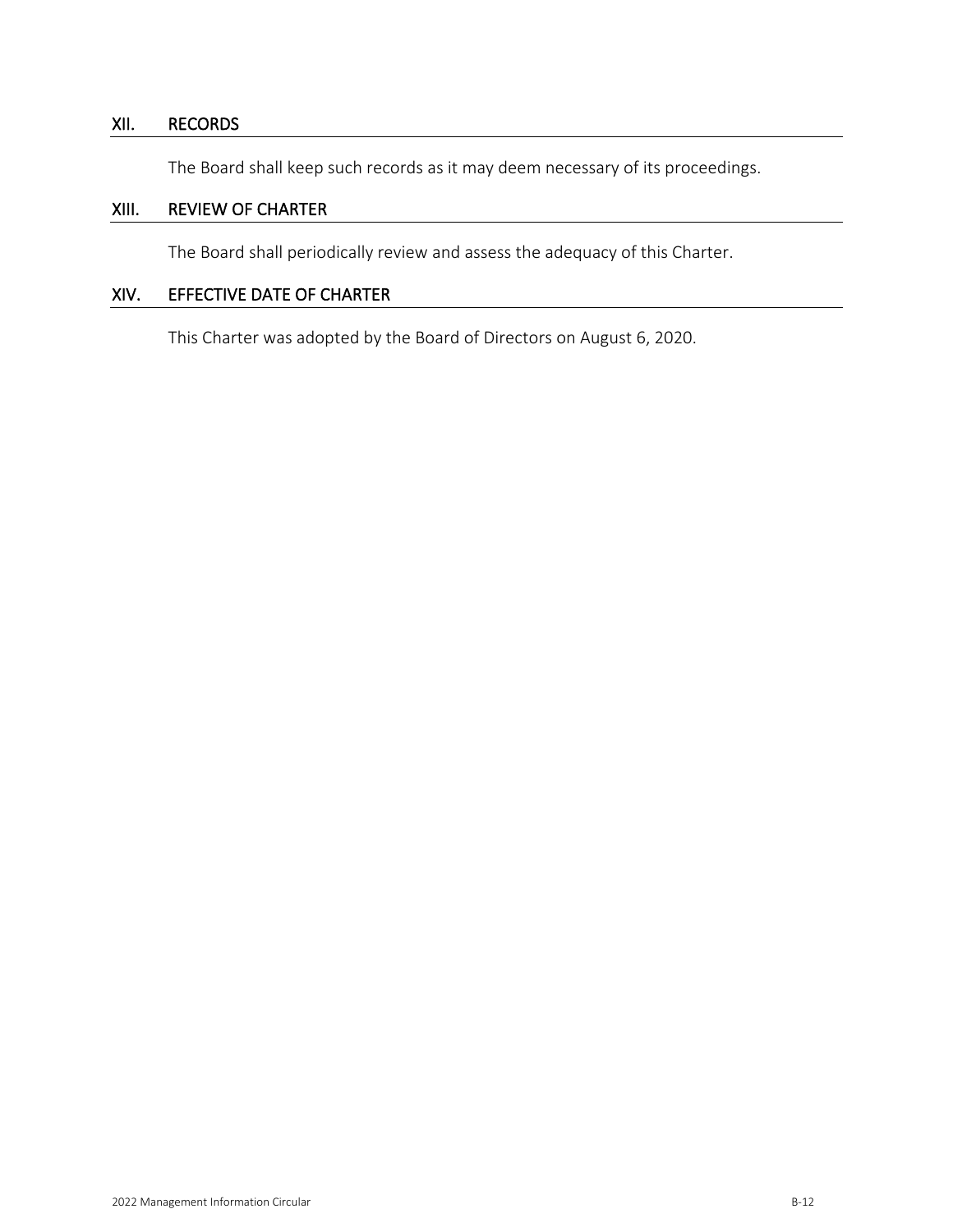# SCHEDULE "C" POSITION DESCRIPTION FOR THE CHIEF EXECUTIVE OFFICER

See attached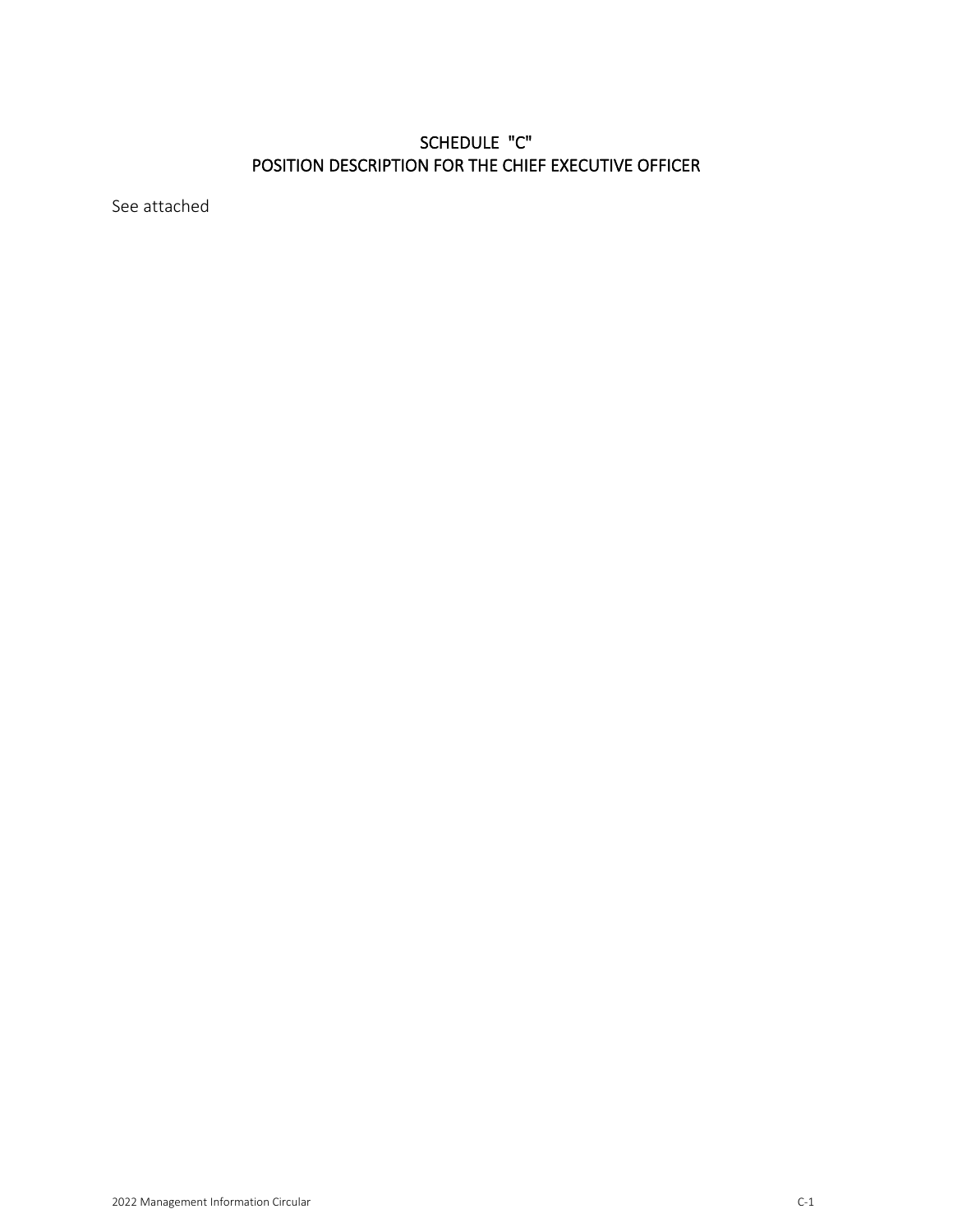

# POSITION DESCRIPTION FOR THE CHIEF EXECUTIVE OFFICER

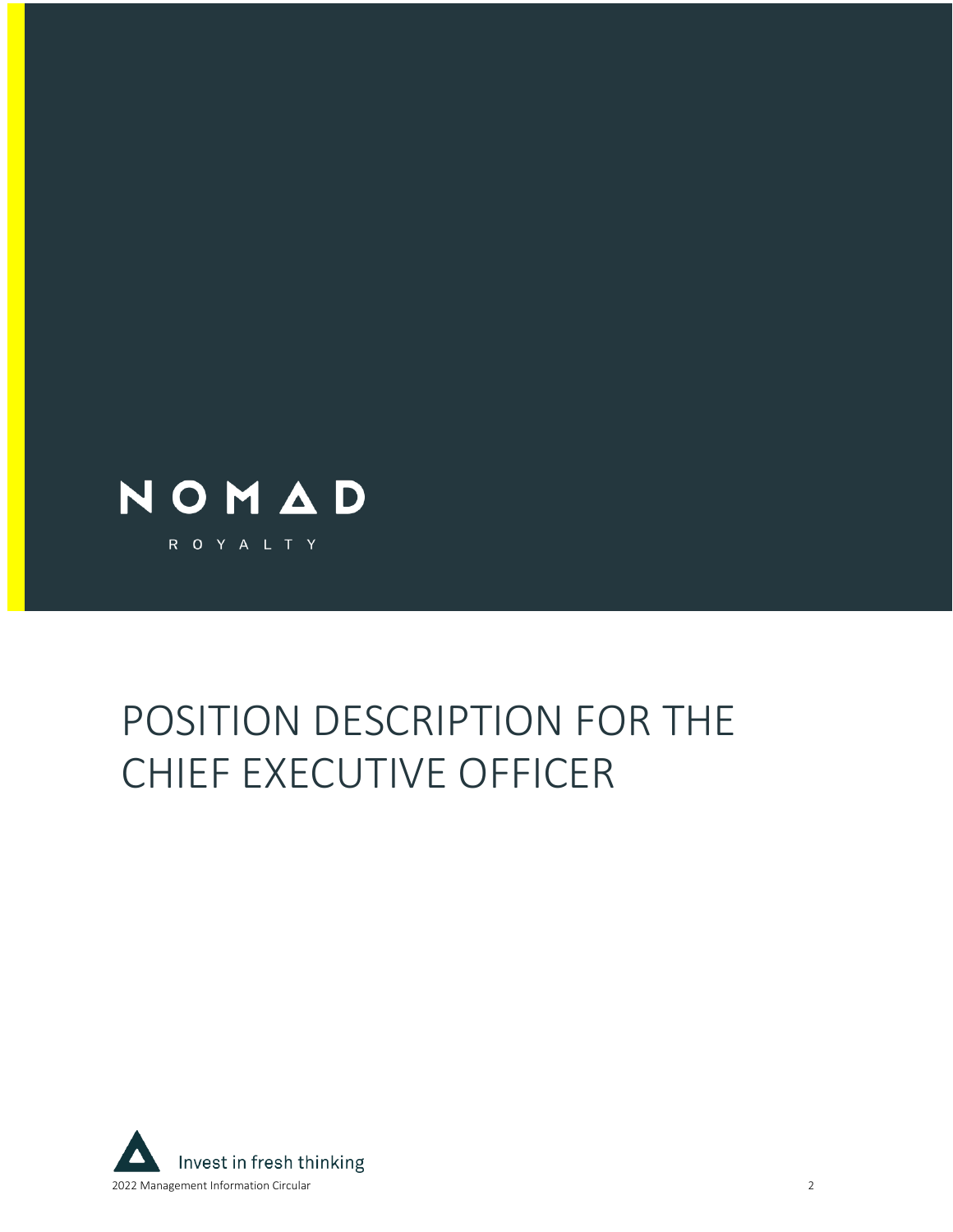# I. INTRODUCTION

The Chief Executive Officer of Nomad Royalty Company Ltd. and its subsidiaries ("**Nomad**" or the "Corporation") is responsible for the general direction and management of the business and affairs of the Corporation in accordance with the corporate strategy and objectives approved by the Board of Directors (the "Board"), within the authority limitations delegated by the Board. The Chief Executive Officer develops the strategic direction of the Corporation to create sustainable longterm shareholder value.

## II. KEY RESPONSIBILITIES

## A. Board Support

- [1](#page-82-0). Enabling, with the Lead Director<sup>(1)</sup>, the Board to fulfill its supervision function;
- 2. Work closely with the Lead Director in order to ensure effective Board communication with sufficient, timely information on all material aspects of the Corporation's operations and financial affairs, as well as other matters relevant to the Corporation, and ensure that the focus of Board meetings is on the right issues;
- 3. Provide timely advice to the Board, on both internal and external matters, that the Board may require to make fully-informed decisions regarding the Corporation's business or affairs;
- 4. Provide reports that allow the Board to assess the financial status of the Corporation, the general well-being of its workforce and progress in meeting its corporate goals and objectives;
- 5. Conceive, and recommend to the Board for approval, key policy statements, and overseeing their implementation, and taking all reasonable steps to inform the Board of all material deviations from said policies; and
- 6. Act as the principal representative of management and as intermediary between management and the Board.

# B. Corporate Strategy and Leadership:

- 1. Develop and recommend to the Board a corporate strategy designed to achieve sustained, profitable growth with an objective of maximizing value and ensuring the long-term success of the business;
- 2. Review and report regularly to the Board the Corporation's progress against its objectives, and all material deviations from such objectives and strategies,

<span id="page-82-0"></span><sup>(</sup> 1 ) Unless otherwise indicated, the terms "Board" and "Lead Director" also included, where applicable, the committees of the Board of Directors and the Chair of such committees.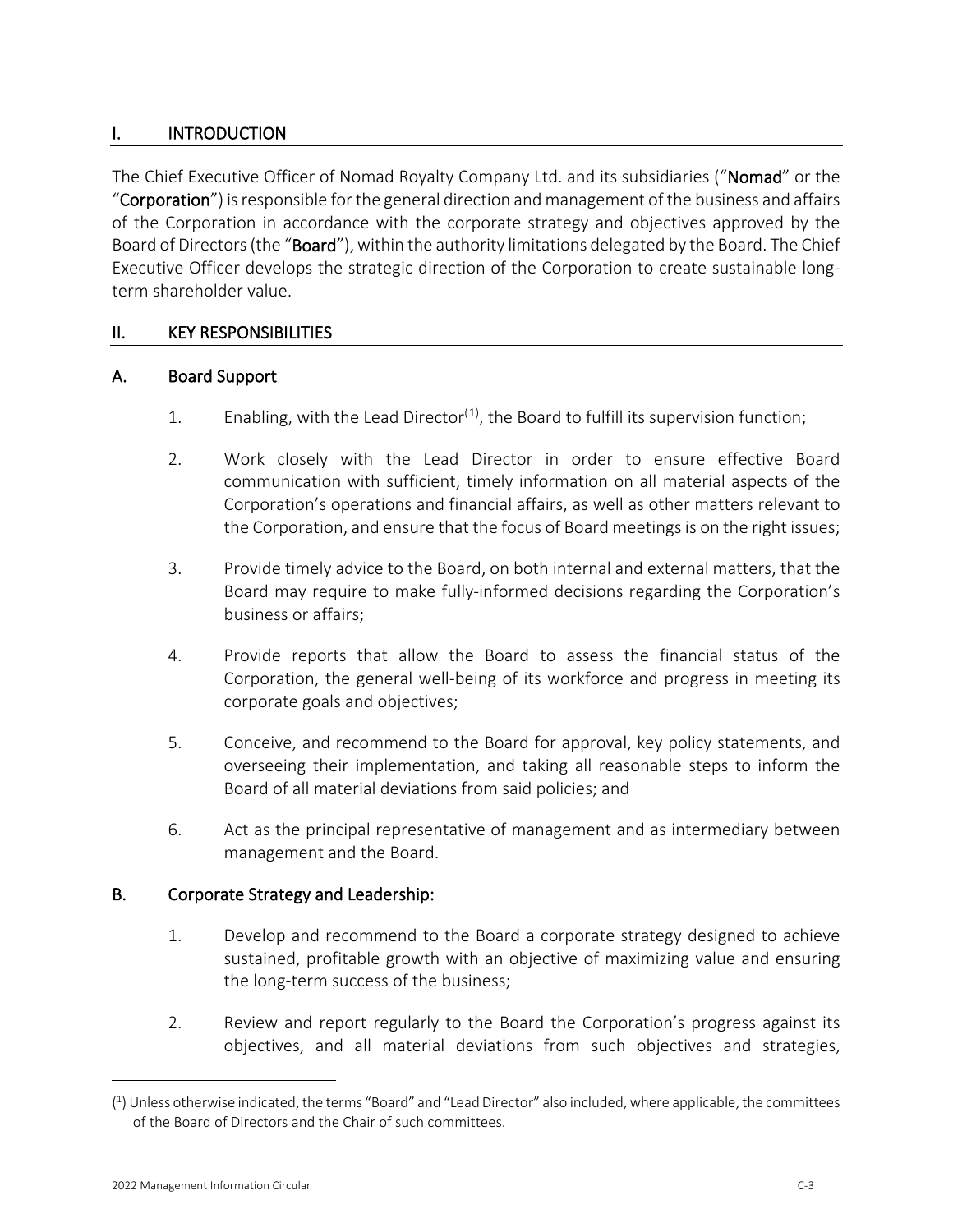including any proposed changes as required, while informing the Board in early stages of the strategic plan development;

- 3. Oversee the management of the Corporation's subsidiaries, as applicable, to ensure that their operations are in line with the Corporation's strategic plan;
- 4. Assist the Board in the identification of the principal risks associated with the Corporation's business and ensure that proper procedures are established to mitigate the impact of these risks in the best interest of the shareholders; and
- 5. Lead and oversee the required interfaces between the Corporation and the external constituencies.

## C. Human Resources Management and Integrity:

- 1. Provide leadership to the management teams;
- 2. Manage key resources of the Corporation, including financial, human and other resources to implement and achieve the Corporation's strategic plan and ensure the implementation of effective control, monitoring and performance standards and systems relative to the utilization of all corporate resources for greater success and effectiveness;
- 3. Foster a corporate culture that promotes ethical practices and integrity and maintains a positive work environment in an effort to attract, motivate and retain top talent at all levels in the Corporation;
- 4. Recruit and manage an effective and appropriate senior leadership team; and
- 5. Establish and maintain succession plans for current and future potential senior management positions, to be approved by the Board.

## D. Financial Leadership:

- 1. Oversee the development of an annual business plan that supports the strategic direction to be approved by the Board which would include the development of: (1) annual operating forecasts of revenue, expenditures, operational results and financial performance, (2) an effective oversight of the capital structure and ongoing financial management of the Corporation and (3) appropriate and strategic deployment of the Corporation's capital;
- 2. Effectively manage the Corporation's financial and physical resources;
- 3. Identifying and securing financial resources; and
- 4. Ensure that effective control and coordination mechanisms for all operations and activities are in place, including the establishment and development of effective